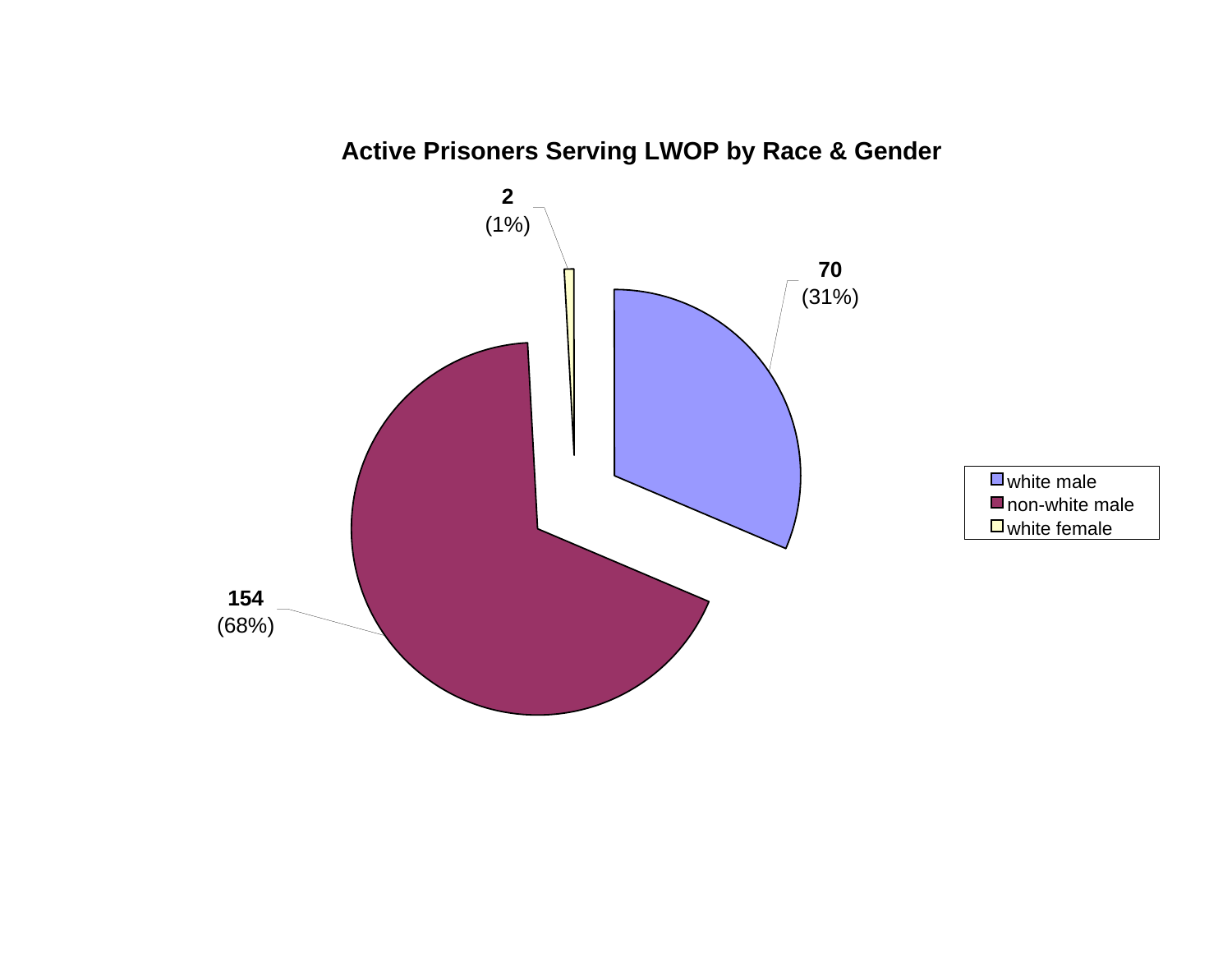

**Prior Incarcerations for Inmates Serving Life Without Parole**

**Priors**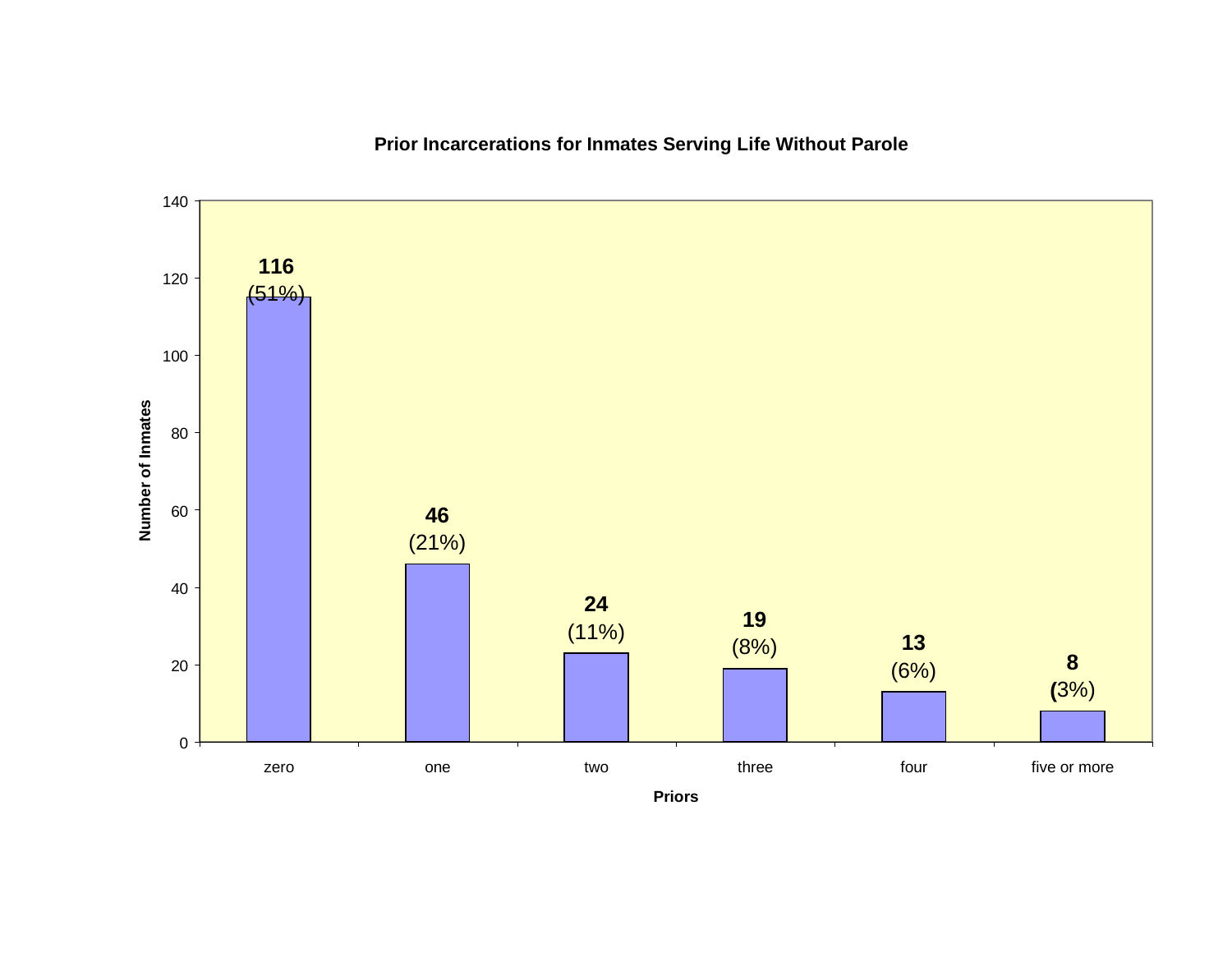# **Active Inmates Serving LWOP by Crime Type**

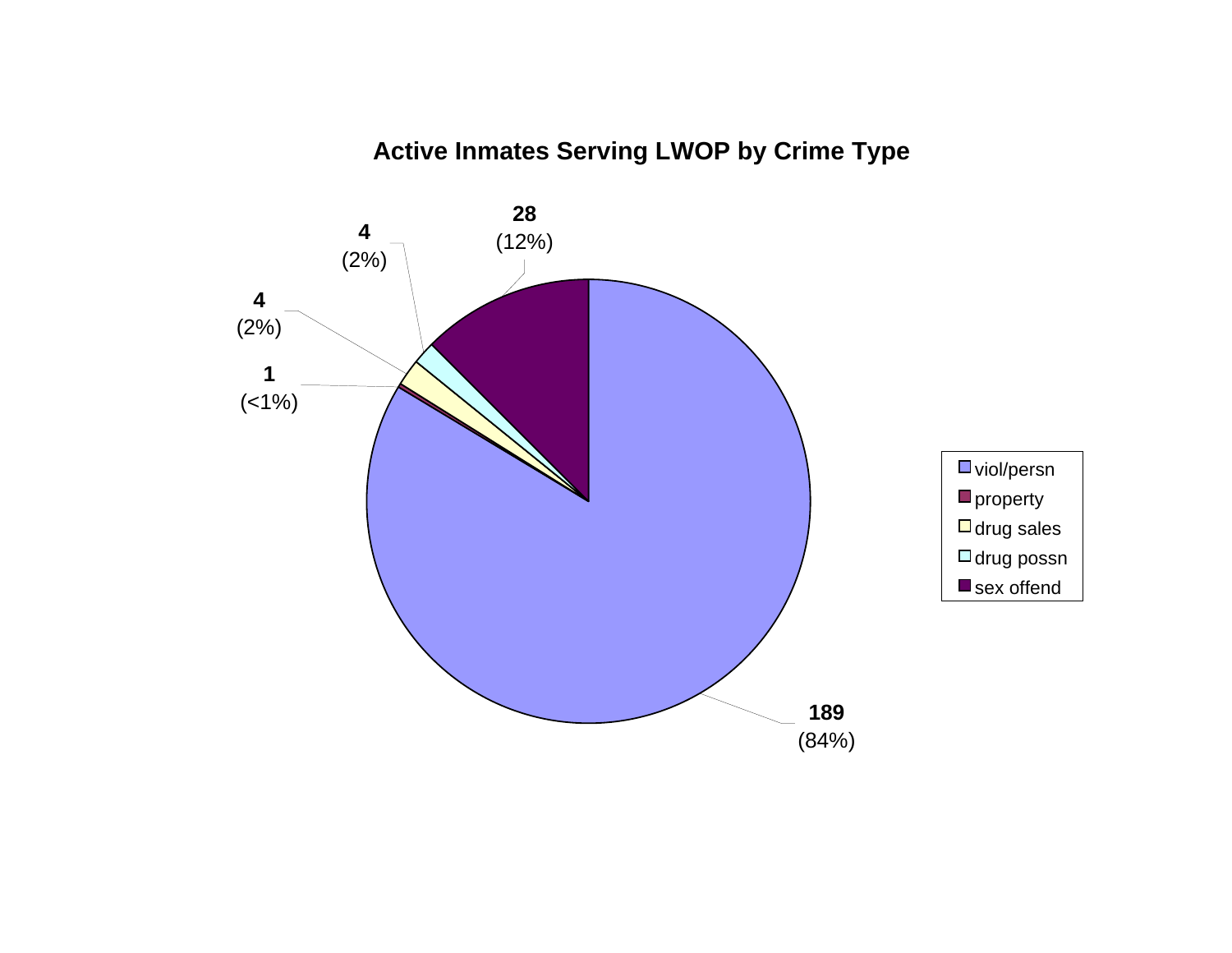Georgia Department of Corrections Page 1 Run 02/27/01 Office of Planning and Analysis

### Inmate statistical profile

TABLE OF CONTENTS FOR ACTIVE PRISONERS EXCLUDING JAIL

 TITLE PAGE ----- ---- RACE AND SEX............................ 2 Culture Fair IQ Scores.................. 3 Self-Rpt Socioeconomic Class............ 4 Self-Rpt Environment To Age 16.......... 5 Self-Rpt Education Level................ 6 Functional Reading Level (WRAT Scores).. 7 Functional Math Level (WRAT Scores)..... 8 Functional Spelling Level (WRAT Scores). 9 Self-Rpt Guardian Status To Age 16......10 Self-Rpt Employment Status Before Prison11 Self-Rpt Marital Status At Admission....12 Self-Rpt Number Of Children At Admission13 Self-Rpt Religious Affiliation..........14 Self-Rpt Family Behavior Patterns \*.....15 Inmate Diagnostic Behavior Problem \*....16 Physical Profile (General Condition)....17 Security Status...........................18 Number Of Sentences.....................19 Number Of Disciplinaries................20 Number Of Escapes........................21 Number Of Prior Georgia Incarcerations \*22 Number Of Transfers.....................23 County Of Conviction....................24 Circuit Of Conviction...................29 Home County................................31 Prison Sentence In Years................36 Probation To Follow Prison..............37Admission Type.............................38 Release Type...............................39 Inst By Group..............................40 Institution.............................41 Misdemeanors And Felonies...............42 Crimes By Group.........................43 Most Serious Offense....................44 Most Serious Crime Type.................45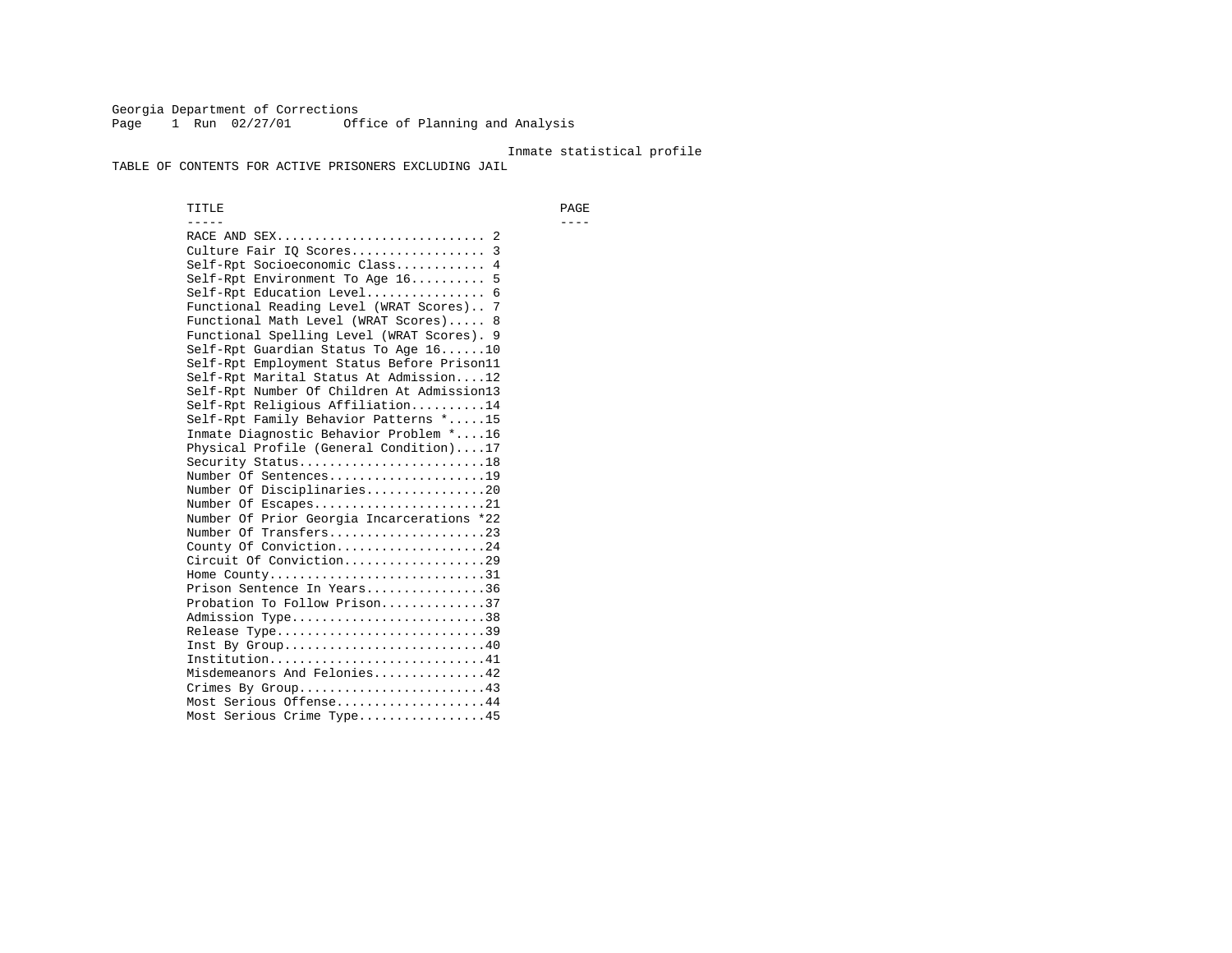Georgia Department of Corrections Page 2 Run 02/27/01 Office of Planning and Analysis

## Inmate statistical profile

Sample: ACTIVE PRISONERS EXCLUDING JAIL **Requestor:** Statistics Active inmates 02/27/2001

RACE AND SEX by current age & sex

|                  |                  |                  | M E N            |                            |                |                      |                            | <b>WOMEN</b>               |                               |                   |                            |
|------------------|------------------|------------------|------------------|----------------------------|----------------|----------------------|----------------------------|----------------------------|-------------------------------|-------------------|----------------------------|
| RACE AND SEX     | Age<br>$ 00-21 $ | Age<br>$ 22-39 $ | Age<br>$ 40-54 $ | Age<br>$8 55-99$           | Men<br>% Total | Age<br>$8   00 - 21$ | Age<br>$ 22-39 $           | Age<br>$ 40-54 $           | Age<br>$8 55-99$              | Women<br>% Total  | Grand<br>% Total %         |
| WHITE MALE       | 33               | 35<br>28         | 27<br>34         | 50                         | 70<br>31       | $\mathbf 0$<br>0     | $\Omega$<br>0              | 0                          | 0<br>0                        | 0<br>0            | 70<br>-31                  |
| NON WHITE MALE   | 67<br>2          | 72<br>92         | 53<br>66         | 7<br>50                    | 154<br>69      | $\mathbf 0$<br>0     | $\mathbf 0$<br>$\mathbf 0$ | $\mathbf 0$<br>$\mathbf 0$ | $\mathbf 0$<br>$\overline{0}$ | $\Omega$<br>0     | 154<br>68                  |
| WHITE FEMALE     | 0<br>$\Omega$    | 0<br>0           | $\mathbf 0$<br>0 | $\Omega$<br>$\overline{0}$ | $\Omega$<br>0  | $\mathbf 0$<br>0     | 2 100                      | 0                          | $\mathbf 0$                   | 2 100             | 2<br>1                     |
| NON WHITE FEMALE | 0<br>0           | 0<br>0           | 0<br>0           | 0<br> 0                    | 0<br>0         | 0<br>$\mathbf 0$     | $\mathbf{0}$<br>0          | 0                          | $\mathbf 0$<br>$\overline{0}$ | $\mathbf{0}$<br>0 | $\overline{0}$<br>$\Omega$ |
| Total reported   | 3 100            | 127<br>100       | 80 100           | 14 100                     | 224 100        | $\Omega$<br>0        | 2 100                      | $\Omega$<br>$\Omega$       | $\Omega$<br>0 <sup>1</sup>    | 2 100             | 226 100                    |
| Percent reported | 100.0            | 100.0            | 100.0            | 100.0                      | 100.0          | $\cdot$ 0            | 100.0                      | $\cdot$ 0                  | $\cdot$ 0                     | 100.0             | 100.0                      |
| NOT REPORTED     | 0                | $\Omega$         | $\Omega$         | $\mathbf 0$                | $\Omega$       | $\mathbf 0$          | $\Omega$                   | $\Omega$                   | $\Omega$                      | $\Omega$          | $\mathbf 0$                |
| Total            | 3                | 127              | 80               | 14                         | 224            | $\mathbf 0$          | 2                          | 0                          | $\Omega$                      | 2                 | 226                        |
|                  |                  |                  |                  |                            |                |                      |                            |                            |                               |                   |                            |
|                  |                  |                  |                  |                            |                |                      |                            |                            |                               |                   |                            |
| AVERAGE AGE      | 20.00            | 30.24            | 45.33            | 60.43                      | 37.38          | .00                  | 30.50                      | .00                        | .00                           | 30.50             | 37.32                      |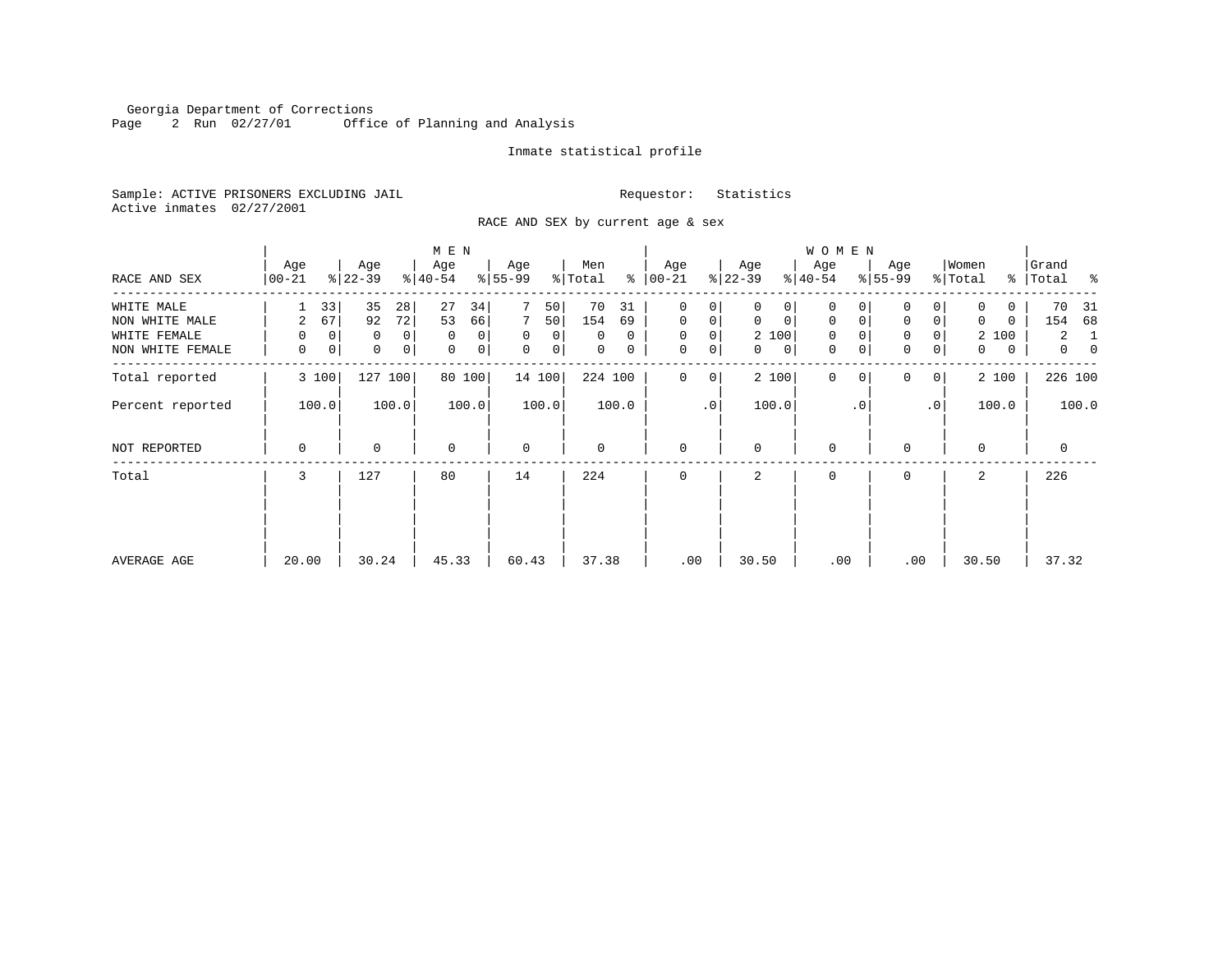## Georgia Department of Corrections Page 3 Run 02/27/01 Office of Planning and Analysis

## Inmate statistical profile

Sample: ACTIVE PRISONERS EXCLUDING JAIL **Requestor:** Statistics Active inmates 02/27/2001

Culture Fair IQ Scores by current age & sex

|                           |                  |                                  | M E N               |                         |                      |                               |                            | <b>WOMEN</b>     |                                                  |                        |                    |
|---------------------------|------------------|----------------------------------|---------------------|-------------------------|----------------------|-------------------------------|----------------------------|------------------|--------------------------------------------------|------------------------|--------------------|
| IQ Score                  | Age<br>$00 - 21$ | Age<br>$ 22-39 $                 | Age<br>$8 40-54$    | Age<br>$8 55-99$        | Men<br>နွ<br>% Total | Age<br>$ 00 - 21 $            | Age<br>$ 22-39$            | Age<br>$8 40-54$ | Age<br>$8 55-99$                                 | Women<br>% Total       | Grand<br>% Total % |
| LESS THAN 70<br>70 AND UP | 0<br>0<br>2 100  | 5<br>4 <sup>1</sup><br>115<br>96 | 9<br>13<br>61<br>87 | $\Omega$<br>0<br>12 100 | 14<br>190<br>93      | 0<br>0<br>$\mathbf 0$<br> 0   | $\mathbf{0}$<br>0<br>2 100 | 0<br>0<br>0<br>0 | $\overline{0}$<br>$\Omega$<br> 0 <br>$\mathbf 0$ | $\Omega$<br>0<br>2 100 | 14 7<br>192 93     |
| Total reported            | 2 100            | 120 100                          | 70 100              | 12 100                  | 204 100              | $\mathbf 0$<br>$\overline{0}$ | 2 100                      | $\mathbf 0$<br>0 | 0<br> 0                                          | 2 100                  | 206 100            |
| Percent reported          | 66.7             | 94.5                             | 87.5                | 85.7                    | 91.1                 | .0 <sup>1</sup>               | 100.0                      | $\cdot$ 0        | $\cdot$ 0                                        | 100.0                  | 91.2               |
| NOT REPORTED              | 1                | 7                                | 10                  | 2                       | 20                   | $\mathbf 0$                   | $\mathbf 0$                | $\mathbf 0$      | $\Omega$                                         | $\mathbf 0$            | 20                 |
| Total                     | 3                | 127                              | 80                  | 14                      | 224                  | $\mathbf 0$                   | 2                          | $\mathbf 0$      | 0                                                | 2                      | 226                |
|                           |                  |                                  |                     |                         |                      |                               |                            |                  |                                                  |                        |                    |
|                           |                  |                                  |                     |                         |                      |                               |                            |                  |                                                  |                        |                    |
| AVERAGE IQ                | 108.00           | 99.96                            | 95.03               | 94.50                   | 98.02                | .00                           | 107.00                     | .00              | .00                                              | 107.00                 | 98.11              |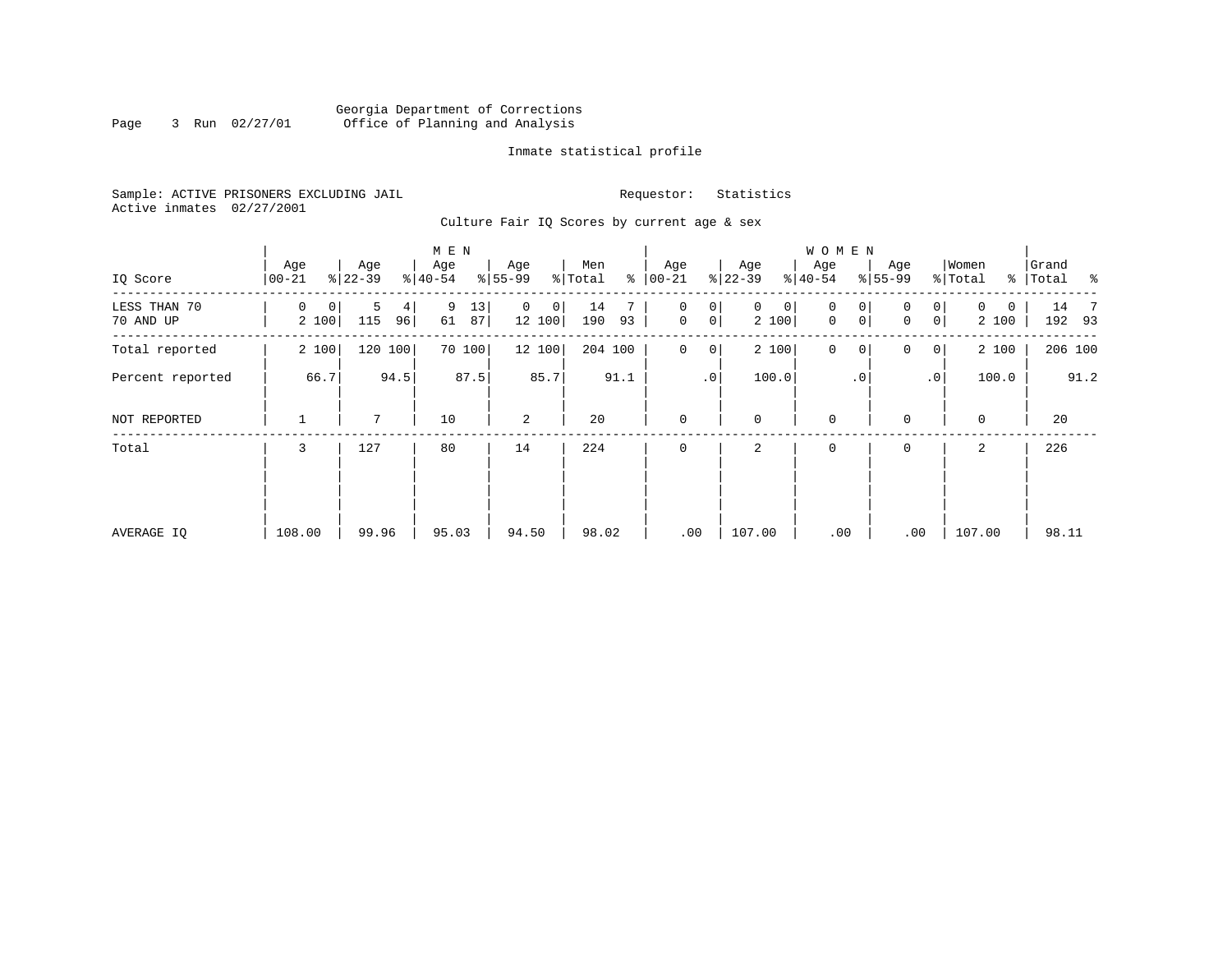## Georgia Department of Corrections<br>4 Run 02/27/01 Office of Planning and Analysis Page 4 Run 02/27/01 Office of Planning and Analysis

## Inmate statistical profile

Sample: ACTIVE PRISONERS EXCLUDING JAIL **Requestor:** Statistics Active inmates 02/27/2001

Self-Rpt Socioeconomic Class by current age & sex

|                     |                 |                |                  |      | M E N            |                |                  |             |                |      |                  |                 |                  |             | <b>WOMEN</b>     |                 |                    |                 |                  |       |                    |         |
|---------------------|-----------------|----------------|------------------|------|------------------|----------------|------------------|-------------|----------------|------|------------------|-----------------|------------------|-------------|------------------|-----------------|--------------------|-----------------|------------------|-------|--------------------|---------|
| Socioeconomic Class | Age<br>$ 00-21$ |                | Age<br>$ 22-39 $ |      | Age<br>$8 40-54$ |                | Age<br>$8 55-99$ |             | Men<br>% Total | ⊱    | Age<br>$00 - 21$ |                 | Age<br>$ 22-39 $ |             | Age<br>$8 40-54$ |                 | Age<br>$8155 - 99$ |                 | Women<br>% Total |       | Grand<br>%   Total | ಿ       |
| WELFARE             | 0               | 0 <sup>1</sup> |                  | 4    |                  | 4              |                  | 0           | 8              | 4    | 0                | 0               | 0                | 0           | 0                | 0               | 0                  | 0               |                  | U     | 8.                 |         |
| OCC EMPLOY          | 0               | $\overline{0}$ | 6                |      | 3                | 4              | 0                | $\mathbf 0$ | 9              | 4    | $\mathbf 0$      | $\mathbf 0$     | $\mathbf{0}$     | $\mathbf 0$ | $\mathbf 0$      | $\mathbf 0$     | $\Omega$           | 0               | $\mathbf 0$      | 0     | 9                  |         |
| MINIMUM STD         |                 | 3 100          | 73               | 58   | 38               | 49             | 9                | 69          | 123            | 56   | $\Omega$         |                 | $\Omega$         | 0           | $\mathbf 0$      | $\Omega$        | 0                  |                 | $\Omega$         | 0     | 123                | - 56    |
| MIDDLE              | 0               | 0 <sup>1</sup> | 39               | 31   | 32               | 41             | 4                | 31          | 75             | 34   | $\mathbf 0$      | 0               |                  | 50          | $\mathbf 0$      | $\mathbf 0$     | $\mathbf 0$        | 0               |                  | 50    | 76                 | 34      |
| OTHER               | $\mathbf 0$     | 0 <sup>1</sup> | $\overline{a}$   | 2    | 2                | 3 <sub>1</sub> | 0                | $\mathbf 0$ | 4              | 2    | 0                | 0               |                  | 50          | $\mathbf 0$      | $\mathbf 0$     | $\mathbf 0$        | 0               |                  | 50    |                    | 5<br>2  |
| Total reported      |                 | 3 100          | 125 100          |      |                  | 78 100         |                  | 13 100      | 219 100        |      | $\mathbf{0}$     | 0               |                  | 2 100       | $\mathbf 0$      | 0               | 0                  | 0               |                  | 2 100 |                    | 221 100 |
| Percent reported    |                 | 100.0          |                  | 98.4 |                  | 97.5           |                  | 92.9        |                | 97.8 |                  | .0 <sup>1</sup> |                  | 100.0       |                  | .0 <sup>°</sup> |                    | .0 <sup>1</sup> |                  | 100.0 |                    | 97.8    |
| NOT RPTD            | $\mathbf 0$     |                | $\overline{a}$   |      | 2                |                |                  |             | 5              |      | $\mathbf{0}$     |                 | $\mathbf 0$      |             | $\mathbf 0$      |                 | $\Omega$           |                 | $\Omega$         |       | 5                  |         |
| Total               | 3               |                | 127              |      | 80               |                | 14               |             | 224            |      | $\mathbf{0}$     |                 | 2                |             | 0                |                 | 0                  |                 | 2                |       | 226                |         |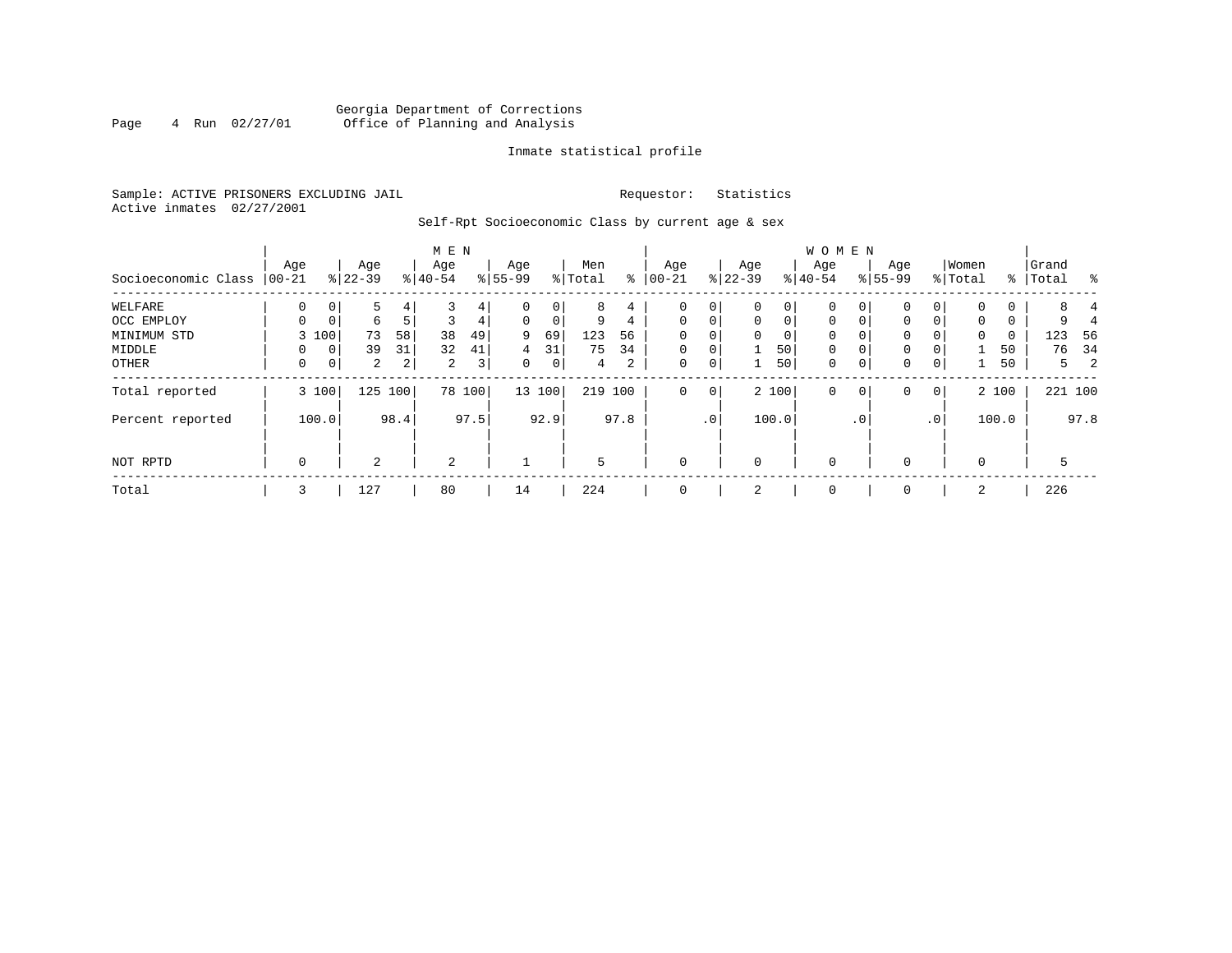## Georgia Department of Corrections Page 5 Run 02/27/01 Office of Planning and Analysis

## Inmate statistical profile

Sample: ACTIVE PRISONERS EXCLUDING JAIL **Requestor:** Statistics Active inmates 02/27/2001

Self-Rpt Environment To Age 16 by current age & sex

|                  |                  |             |                  |      | M E N            |        |                    |        |                |                |                  |             |                 |             | <b>WOMEN</b>     |             |                    |                 |                  |       |                |             |
|------------------|------------------|-------------|------------------|------|------------------|--------|--------------------|--------|----------------|----------------|------------------|-------------|-----------------|-------------|------------------|-------------|--------------------|-----------------|------------------|-------|----------------|-------------|
| Environment      | Age<br>$00 - 21$ |             | Age<br>$8 22-39$ |      | Age<br>$8 40-54$ |        | Age<br>$8155 - 99$ |        | Men<br>% Total | ႜ              | Age<br>$00 - 21$ |             | Age<br>$ 22-39$ |             | Age<br>$8 40-54$ |             | Age<br>$8155 - 99$ |                 | Women<br>% Total | ႜၟ    | Grand<br>Total | ႜ           |
| RURAL/FARM       | 0                | $\mathbf 0$ | 0                | 0    | 3                | 4      | $\overline{2}$     | 14     | 5              | $\overline{a}$ | $\mathbf 0$      | 0           | 0               | 0           | $\mathbf 0$      |             | 0                  | 0               | 0                | 0     | 5.             |             |
| RURAL/NFARM      | $\Omega$         | $\mathbf 0$ | 10               | 8    | 5                | 6      |                    | 7      | 16             | 7              | $\mathbf 0$      | $\mathbf 0$ |                 | 50          | $\mathbf 0$      | $\Omega$    | $\Omega$           | $\overline{0}$  |                  | 50    | 17             | 8           |
| S.M.S.A          | 0                | 0           | 55               | 44   | 25               | 32     | 6                  | 43     | 86             | 39             | $\mathbf 0$      | 0           | $\mathbf 0$     | $\mathbf 0$ | 0                |             | 0                  | 0               | 0                | 0     | 86             | 39          |
| URBAN            | $\Omega$         | $\mathbf 0$ | 21               | 17   | 13               | 17     | 0                  | 0      | 34             | 16             | $\mathbf 0$      | 0           | $\mathbf 0$     | $\mathbf 0$ | $\mathbf 0$      |             | 0                  | 0               | 0                | 0     | 34             | 15          |
| SMALL TOWN       |                  | 3 100       | 37               | 30   | 32               | 41     | 5                  | 36     | 77             | 35             | $\mathbf 0$      | 0           |                 | 50          | $\mathbf 0$      |             | 0                  | 0               |                  | 50    | 78             | 35          |
| OTHER            | 0                | 0           |                  |      | 0                | 0      | 0                  | 0      |                | 0              | $\mathbf 0$      | 0           | $\mathbf 0$     | $\mathbf 0$ | 0                | 0           | 0                  | 0               | 0                | 0     |                | $\mathbf 0$ |
| Total reported   |                  | 3 100       | 124              | 100  |                  | 78 100 |                    | 14 100 | 219            | 100            | 0                | $\mathbf 0$ |                 | 2 100       | $\mathbf 0$      | $\mathbf 0$ | $\Omega$           | $\circ$         |                  | 2 100 |                | 221 100     |
| Percent reported |                  | 100.0       |                  | 97.6 |                  | 97.5   |                    | 100.0  |                | 97.8           |                  | .0'         |                 | 100.0       |                  | $\cdot$ 0   |                    | .0 <sup>1</sup> |                  | 100.0 |                | 97.8        |
|                  |                  |             |                  |      |                  |        |                    |        |                |                |                  |             |                 |             |                  |             |                    |                 |                  |       |                |             |
| NOT RPTD         | $\mathbf 0$      |             | 3                |      | 2                |        | $\mathbf 0$        |        | 5              |                | $\mathbf{0}$     |             | $\mathbf 0$     |             | $\mathbf 0$      |             | $\Omega$           |                 | $\mathbf 0$      |       | 5              |             |
| Total            | 3                |             | 127              |      | 80               |        | 14                 |        | 224            |                | 0                |             | 2               |             | 0                |             | $\mathbf 0$        |                 | 2                |       | 226            |             |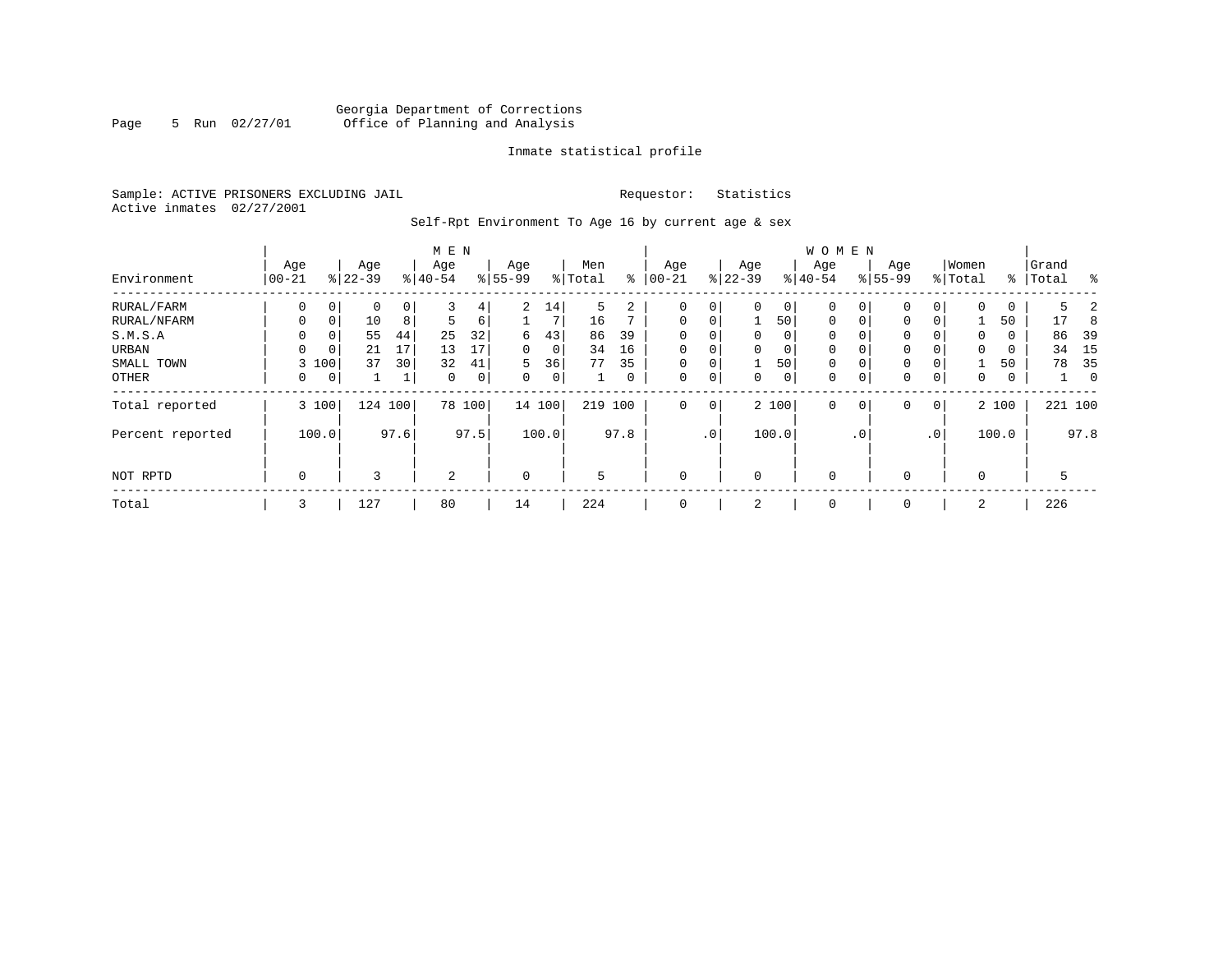## Georgia Department of Corrections Page 6 Run 02/27/01 Office of Planning and Analysis

## Inmate statistical profile

Sample: ACTIVE PRISONERS EXCLUDING JAIL **Requestor:** Statistics Active inmates 02/27/2001

Self-Rpt Education Level by current age & sex

|                     |                  |       |                  |         | M E N            |        |                 |        |                |      |                   |    |                  |          | WOMEN            |          |                  |           |                  |       |                    |         |
|---------------------|------------------|-------|------------------|---------|------------------|--------|-----------------|--------|----------------|------|-------------------|----|------------------|----------|------------------|----------|------------------|-----------|------------------|-------|--------------------|---------|
| Education Level     | Age<br>$00 - 21$ |       | Age<br>$ 22-39 $ |         | Age<br>$ 40-54 $ |        | Age<br>$ 55-99$ |        | Men<br>% Total | ⊱    | Age<br>$ 00 - 21$ |    | Age<br>$ 22-39 $ |          | Age<br>$ 40-54 $ |          | Age<br>$8 55-99$ |           | Women<br>% Total |       | Grand<br>% Total % |         |
|                     |                  |       |                  |         |                  |        |                 |        |                |      |                   |    |                  |          |                  |          |                  |           |                  |       |                    |         |
| LESS THAN GRADE 7   | $\Omega$         | 0     | 2                | 2       | 3                | 4      | 2               | 14     |                | 3    | O                 | 0  | $\Omega$         | 0        | $\mathbf 0$      | O        | 0                |           |                  |       |                    |         |
| GRADE 7             |                  | 33    | 3                | 2       | 6                | 8      |                 |        | 11             | 5    | 0                 | 0  | 0                | 0        | 0                | 0        | $\Omega$         |           |                  | 0     | 11                 | -5      |
| GRADE 8             | 2                | 67    | 16               | 13      |                  | 5      | 5               | 36     | 27             | 12   | $\Omega$          |    | $\Omega$         | 0        | $\Omega$         |          | $\Omega$         |           |                  | 0     | 27                 | 12      |
| GRADE 9             |                  | 0     | 19               | 15      | 12               | 15     |                 |        | 32             | 14   |                   |    | $\Omega$         | 0        | 0                | O        | 0                |           |                  | U     | 32                 | 14      |
| GRADE 10            | 0                | 0     | 36               | 29      | 11               | 14     |                 |        | 48             | 22   | $\Omega$          | 0  | $\Omega$         | $\Omega$ | $\mathbf 0$      | O        | 0                |           | $\Omega$         |       | 48                 | 21      |
| GRADE 11            | $\Omega$         | 0     | 17               | 13      | 7                | 9      |                 |        | 25             | 11   | $\Omega$          |    |                  | 2 100    | 0                |          | $\Omega$         |           | 2                | 100   | 27                 | 12      |
| GRADE 12            | 0                | 0     | 19               | 15      | 8                | 10     |                 | 7      | 28             | 13   | $\Omega$          | 0  | $\Omega$         | 0        | 0                | $\Omega$ | 0                |           | 0                | 0     | 28                 | 13      |
| MORE THAN GRADE 12  | 0                | 0     | 14               | 11      | 28               | 35     | 2               | 14     | 44             | 20   | 0                 | 0  | 0                | 0        | 0                | 0        | 0                | 0         | 0                | 0     | 44                 | -20     |
| Total reported      |                  | 3 100 |                  | 126 100 |                  | 79 100 |                 | 14 100 | 222 100        |      | $\Omega$          | 0  |                  | 2 100    | $\mathbf 0$      | $\Omega$ | 0                | 0         |                  | 2 100 |                    | 224 100 |
| Percent reported    |                  | 100.0 |                  | 99.2    |                  | 98.8   |                 | 100.0  |                | 99.1 |                   | .0 | 100.0            |          |                  | . 0      |                  | $\cdot$ 0 |                  | 100.0 |                    | 99.1    |
| <b>NOT REPORTED</b> | $\Omega$         |       |                  |         |                  |        | $\Omega$        |        | 2              |      | $\Omega$          |    | $\Omega$         |          | $\mathbf 0$      |          | $\Omega$         |           | $\Omega$         |       | 2                  |         |
| Total               | 3                |       | 127              |         | 80               |        | 14              |        | 224            |      | $\Omega$          |    | 2                |          | $\mathbf 0$      |          | $\Omega$         |           | $\mathbf{2}$     |       | 226                |         |
|                     |                  |       |                  |         |                  |        |                 |        |                |      |                   |    |                  |          |                  |          |                  |           |                  |       |                    |         |
| AVG EDUCATION LEVEL | 7.67             |       | 11.37            |         | 12.67            |        | 10.43           |        | 11.73          |      | .00               |    | 11.00            |          | .00              |          | .00              |           | 11.00            |       | 11.72              |         |
|                     |                  |       |                  |         |                  |        |                 |        |                |      |                   |    |                  |          |                  |          |                  |           |                  |       |                    |         |

\* NOTE: THE FIELD LABLED "LESS THAN GRADE 7" WAS CORRECTED IN MARCH 1989: MISSING DATA FOR INMATES STILL IN DIAGNOSTICS NOW HAS BEEN REMOVED FROM THIS FIELD AND IDENTIFIED AS "NOT REPORTED" INFORMATION.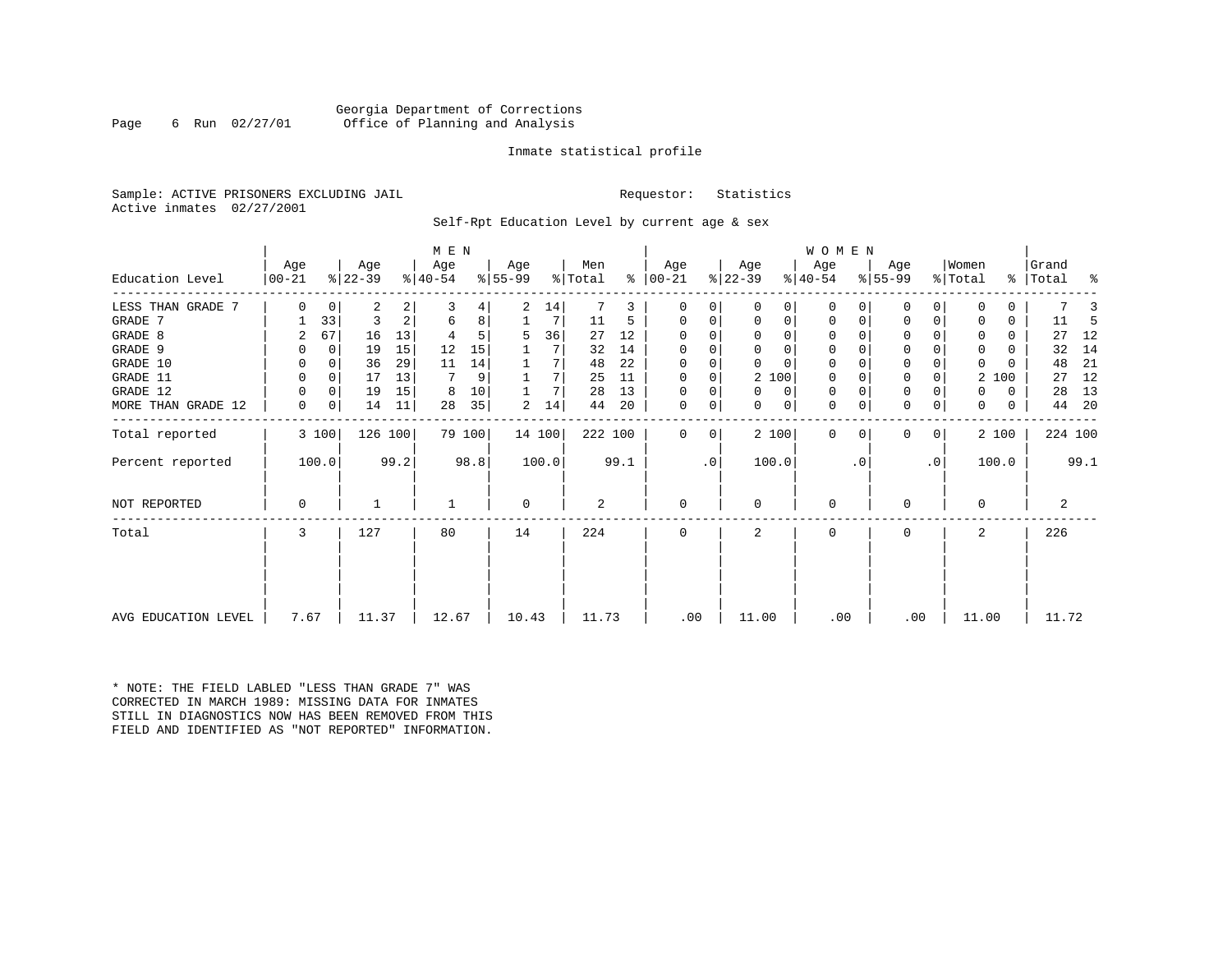## Georgia Department of Corrections Page 7 Run 02/27/01 Office of Planning and Analysis

## Inmate statistical profile

Sample: ACTIVE PRISONERS EXCLUDING JAIL **Requestor:** Statistics Active inmates 02/27/2001

## Functional Reading Level (WRAT Scores) by current age & sex

|                     |                  |       |                  |         | M E N            |        |                  |        |                |      |                 |           |                  |             | W O M E N        |          |                  |                |                  |       |                    |         |
|---------------------|------------------|-------|------------------|---------|------------------|--------|------------------|--------|----------------|------|-----------------|-----------|------------------|-------------|------------------|----------|------------------|----------------|------------------|-------|--------------------|---------|
| WRAT Reading Score  | Age<br>$00 - 21$ |       | Age<br>$ 22-39 $ |         | Age<br>$ 40-54 $ |        | Age<br>$ 55-99 $ |        | Men<br>% Total | ⊱    | Age<br>$ 00-21$ |           | Age<br>$ 22-39 $ |             | Age<br>$ 40-54 $ |          | Age<br>$8 55-99$ |                | Women<br>% Total |       | Grand<br>%   Total | ႜ       |
| LESS THAN GRADE 6   | $\Omega$         | 0     | 38               | 31      | 29               | 41     | 6                | 50     | 73             | 35   | $\mathbf 0$     | 0         |                  | 50          | $\Omega$         | $\Omega$ | $\Omega$         | 0              |                  | 50    | 74                 | 36      |
| 6TH THRU 8TH GRADE  |                  | 50    | 29               | 24      | 11               | 15     | 3                | 25     | 44             | 21   | $\mathbf 0$     | 0         | $\mathbf 0$      | $\mathbf 0$ | $\mathbf 0$      | 0        | 0                | 0              |                  | 0     | 44                 | 21      |
| GRADE 9             |                  | 0     | 14               | 12      |                  | 10     | 0                | 0      | 21             | 10   | $\mathbf 0$     | 0         |                  | 0           | 0                |          | $\Omega$         |                |                  | 0     | 21                 | 10      |
| GRADE 10            |                  | 50    | 3                | 2       | 3                | 4      | 0                | 0      |                | 3    | $\mathbf 0$     | 0         | $\mathbf 0$      | 0           | $\mathbf 0$      |          | 0                |                | $\mathbf 0$      | 0     | 7                  | 3       |
| GRADE 11            | 0                | 0     | 6                |         | 4                | 6      | $\Omega$         | 0      | 10             |      | $\Omega$        |           |                  | $\mathbf 0$ | 0                |          | $\mathbf 0$      |                |                  | 0     | 10                 | -5      |
| GRADE 12            | 0                | 0     | 21               | 17      | 12               | 17     | 2                | 17     | 35             | 17   | $\mathbf 0$     | 0         | $\Omega$         | $\mathbf 0$ | 0                |          | 0                |                | 0                | 0     | 35                 | 17      |
| MORE THAN GRADE 12  | 0                | 0     | 10               | 8       | 5                | 7      |                  | 8      | 16             | 8    | 0               | 0         |                  | 50          | 0                | 0        | $\mathbf 0$      | 0              |                  | 50    | 17                 | 8       |
| Total reported      |                  | 2 100 |                  | 121 100 |                  | 71 100 |                  | 12 100 | 206 100        |      | 0               | 0         |                  | 2 100       | $\mathbf 0$      | $\Omega$ | $\Omega$         | $\overline{0}$ |                  | 2 100 |                    | 208 100 |
| Percent reported    |                  | 66.7  |                  | 95.3    |                  | 88.8   |                  | 85.7   |                | 92.0 |                 | $\cdot$ 0 |                  | 100.0       |                  | . 0      |                  | $\cdot$ 0      |                  | 100.0 |                    | 92.0    |
| <b>NOT REPORTED</b> |                  |       | 6                |         | 9                |        | 2                |        | 18             |      | $\mathbf 0$     |           | $\Omega$         |             | $\mathbf 0$      |          | $\Omega$         |                | $\Omega$         |       | 18                 |         |
| Total               | 3                |       | 127              |         | 80               |        | 14               |        | 224            |      | $\mathbf 0$     |           | 2                |             | $\mathbf 0$      |          | 0                |                | 2                |       | 226                |         |
|                     |                  |       |                  |         |                  |        |                  |        |                |      |                 |           |                  |             |                  |          |                  |                |                  |       |                    |         |
| AVG READING SCORE   | 8.85             |       | 8.09             |         | 7.49             |        | 6.63             |        | 7.81           |      | .00             |           | 9.10             |             | .00              |          | .00              |                | 9.10             |       | 7.82               |         |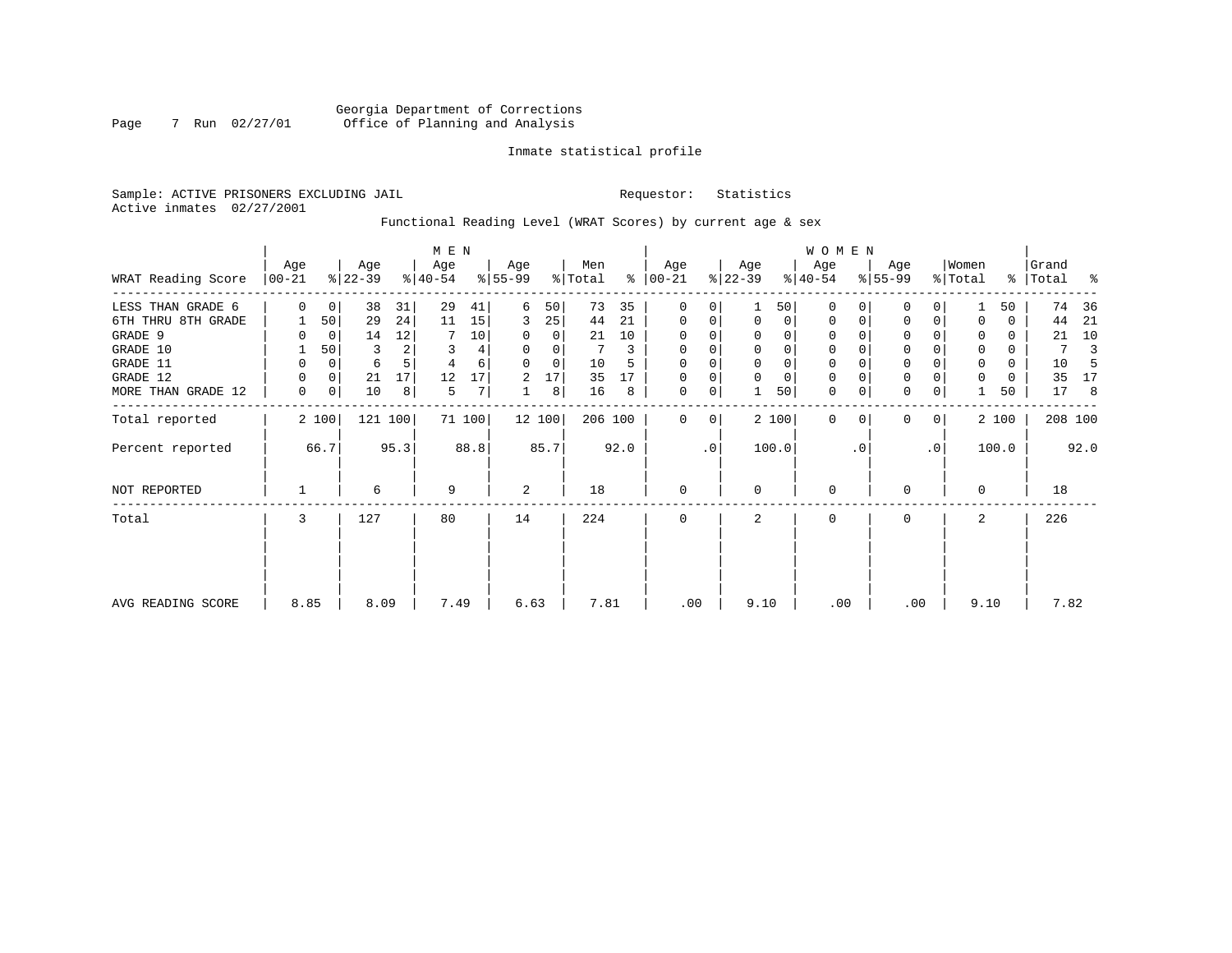## Georgia Department of Corrections Page 8 Run 02/27/01 Office of Planning and Analysis

## Inmate statistical profile

Sample: ACTIVE PRISONERS EXCLUDING JAIL **Requestor:** Statistics Active inmates 02/27/2001

## Functional Math Level (WRAT Scores) by current age & sex

|                     |                  |             |                         |         | M E N            |        |                  |             |                |      |                 |           |                  |             | W O M E N        |          |                  |                |                  |       |                    |      |
|---------------------|------------------|-------------|-------------------------|---------|------------------|--------|------------------|-------------|----------------|------|-----------------|-----------|------------------|-------------|------------------|----------|------------------|----------------|------------------|-------|--------------------|------|
| WRAT Math Score     | Age<br>$00 - 21$ |             | Age<br>$ 22-39 $        |         | Age<br>$ 40-54 $ |        | Age<br>$ 55-99 $ |             | Men<br>% Total | ွေ   | Age<br>$ 00-21$ |           | Age<br>$ 22-39 $ |             | Age<br>$ 40-54 $ |          | Age<br>$8 55-99$ |                | Women<br>% Total |       | Grand<br>%   Total | ိ    |
| LESS THAN GRADE 6   |                  | 50          | 42                      | 35      | 36               | 51     |                  | 58          | 86             | 42   | $\mathbf 0$     | 0         | $\Omega$         | $\Omega$    | $\Omega$         | $\Omega$ | $\Omega$         | $\Omega$       | $\Omega$         | 0     | 86                 | 41   |
| 6TH THRU 8TH GRADE  |                  | 50          | 51                      | 42      | 21               | 30     | 3                | 25          | 76             | 37   | $\mathbf 0$     | 0         | $\mathbf 0$      | $\mathbf 0$ | $\mathbf 0$      | 0        | 0                | 0              |                  | 0     | 76                 | 37   |
| GRADE 9             |                  | $\Omega$    | 14                      | 12      | 5                |        | 0                | $\mathbf 0$ | 19             | 9    | $\mathbf 0$     | 0         |                  | 50          | $\mathbf 0$      |          | $\Omega$         |                |                  | 50    | 20                 | 10   |
| GRADE 10            | 0                | 0           | 9                       |         |                  | 6      |                  | 8           | 14             |      | $\mathbf 0$     | 0         | $\mathbf 0$      | 0           | $\mathbf 0$      |          | 0                |                | $\mathbf 0$      | 0     | 14                 | -7   |
| GRADE 11            | $\mathbf 0$      | $\mathbf 0$ | 2                       |         |                  | 1      | $\Omega$         | $\mathbf 0$ | 3              |      | $\mathbf 0$     |           |                  | $\mathbf 0$ | $\mathbf 0$      |          | $\mathbf 0$      |                |                  | 0     | 3                  | 1    |
| GRADE 12            | 0                | $\mathbf 0$ | $\overline{\mathbf{c}}$ |         | 3                | 4      | $\Omega$         | 0           | 5              | 2    | $\mathbf 0$     | 0         | $\Omega$         | $\mathbf 0$ | 0                |          | 0                |                | $\Omega$         | 0     | 5                  | 2    |
| MORE THAN GRADE 12  | 0                | 0           | 1                       | 1       |                  | 1      |                  | 8           | 3              |      | 0               | 0         |                  | 50          | $\mathbf 0$      | 0        | $\mathbf 0$      | 0              |                  | 50    | 4                  | 2    |
| Total reported      |                  | 2 100       |                         | 121 100 |                  | 71 100 |                  | 12 100      | 206 100        |      | 0               | 0         |                  | 2 100       | $\mathbf 0$      | $\Omega$ | $\Omega$         | $\overline{0}$ |                  | 2 100 | 208 100            |      |
| Percent reported    |                  | 66.7        |                         | 95.3    |                  | 88.8   |                  | 85.7        |                | 92.0 |                 | $\cdot$ 0 |                  | 100.0       |                  | . 0      |                  | $\cdot$ 0      |                  | 100.0 |                    | 92.0 |
| <b>NOT REPORTED</b> |                  |             | 6                       |         | 9                |        | 2                |             | 18             |      | $\mathbf{0}$    |           | $\Omega$         |             | $\mathbf 0$      |          | $\Omega$         |                | $\Omega$         |       | 18                 |      |
| Total               | 3                |             | 127                     |         | 80               |        | 14               |             | 224            |      | $\mathbf 0$     |           | 2                |             | $\mathbf 0$      |          | 0                |                | 2                |       | 226                |      |
|                     |                  |             |                         |         |                  |        |                  |             |                |      |                 |           |                  |             |                  |          |                  |                |                  |       |                    |      |
| AVG MATH SCORE      | 6.40             |             | 6.96                    |         | 6.35             |        | 5.73             |             | 6.67           |      | .00             |           | 11.40            |             | .00              |          | .00              |                | 11.40            |       | 6.72               |      |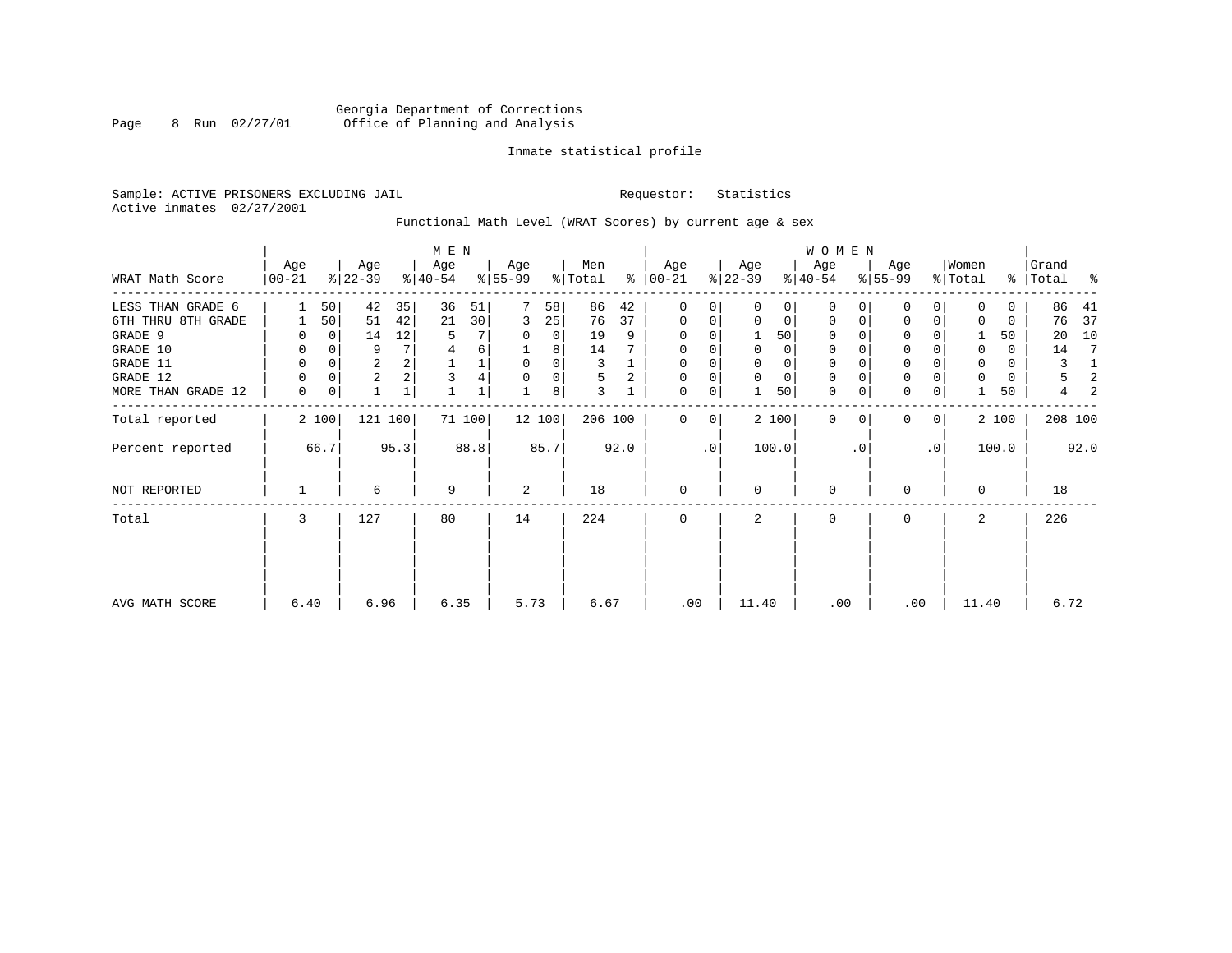## Georgia Department of Corrections Page 9 Run 02/27/01 Office of Planning and Analysis

## Inmate statistical profile

Sample: ACTIVE PRISONERS EXCLUDING JAIL **Requestor:** Statistics Active inmates 02/27/2001

## Functional Spelling Level (WRAT Scores) by current age & sex

|                     |                  |       |                  |         | M E N            |        |                  |             |                |      |                   |           |                  |             | W O M E N        |          |                  |                |                  |       |                    |                |
|---------------------|------------------|-------|------------------|---------|------------------|--------|------------------|-------------|----------------|------|-------------------|-----------|------------------|-------------|------------------|----------|------------------|----------------|------------------|-------|--------------------|----------------|
| WRAT Spelling Score | Age<br>$00 - 21$ |       | Age<br>$ 22-39 $ |         | Age<br>$ 40-54 $ |        | Age<br>$ 55-99 $ |             | Men<br>% Total | ⊱    | Age<br>$ 00 - 21$ |           | Age<br>$ 22-39 $ |             | Age<br>$ 40-54 $ |          | Age<br>$8 55-99$ |                | Women<br>% Total |       | Grand<br>%   Total | ႜ              |
| LESS THAN GRADE 6   |                  | 50    | 44               | 36      | 38               | 54     | 6                | 50          | 89             | 43   | 0                 | 0         | $\Omega$         | $\Omega$    | $\Omega$         | $\Omega$ | $\Omega$         | $\Omega$       |                  | U     | 89                 | 43             |
| 6TH THRU 8TH GRADE  | 0                | 0     | 38               | 31      | 17               | 24     | 3                | 25          | 58             | 28   | $\mathbf 0$       | 0         |                  | 50          | $\mathbf 0$      | 0        | 0                | $\Omega$       |                  | 50    | 59                 | 28             |
| GRADE 9             |                  | 50    | 12               | 10      | 4                | 6      | 2                | 17          | 19             | 9    | 0                 | 0         |                  | 0           | $\mathbf 0$      |          | $\Omega$         |                |                  | 0     | 19                 | 9              |
| GRADE 10            | 0                | 0     |                  | 6       | $\overline{c}$   | 3      | $\Omega$         | 0           | 9              |      | 0                 | 0         | $\mathbf 0$      | 0           | $\mathbf 0$      |          | 0                |                | $\mathbf 0$      | 0     | 9                  | $\overline{4}$ |
| GRADE 11            | 0                | 0     | 5                |         | 3                | 4      | $\Omega$         | 0           | 8              |      | $\Omega$          |           |                  | $\mathbf 0$ | 0                |          | $\mathbf 0$      |                |                  | 0     | 8                  |                |
| GRADE 12            | 0                | 0     | 12               | 10      | 4                | 6      |                  | 8           | 17             | 8    | $\mathbf 0$       | 0         | $\Omega$         | $\mathbf 0$ | 0                |          | 0                |                | 0                | 0     | 17                 | 8              |
| MORE THAN GRADE 12  | 0                | 0     | 3                | 2       | 3                | 4      | $\Omega$         | $\mathbf 0$ | 6              | 3    | $\mathbf 0$       | 0         |                  | 50          | $\mathbf 0$      | 0        | $\mathbf 0$      | 0              |                  | 50    | 7                  | 3              |
| Total reported      |                  | 2 100 |                  | 121 100 |                  | 71 100 |                  | 12 100      | 206 100        |      | 0                 | 0         |                  | 2 100       | $\mathbf 0$      | $\Omega$ | $\Omega$         | $\overline{0}$ |                  | 2 100 | 208 100            |                |
| Percent reported    |                  | 66.7  |                  | 95.3    |                  | 88.8   |                  | 85.7        |                | 92.0 |                   | $\cdot$ 0 |                  | 100.0       |                  | . 0      |                  | $\cdot$ 0      |                  | 100.0 |                    | 92.0           |
| <b>NOT REPORTED</b> |                  |       | 6                |         | 9                |        | 2                |             | 18             |      | $\mathbf{0}$      |           | $\Omega$         |             | $\mathbf 0$      |          | $\Omega$         |                | $\Omega$         |       | 18                 |                |
| Total               | 3                |       | 127              |         | 80               |        | 14               |             | 224            |      | $\mathbf 0$       |           | 2                |             | $\mathbf 0$      |          | 0                |                | 2                |       | 226                |                |
|                     |                  |       |                  |         |                  |        |                  |             |                |      |                   |           |                  |             |                  |          |                  |                |                  |       |                    |                |
| AVG SPELLING SCORE  | 6.95             |       | 7.27             |         | 6.04             |        | 5.92             |             | 6.77           |      | .00               |           | 9.70             |             | .00              |          | .00              |                | 9.70             |       | 6.79               |                |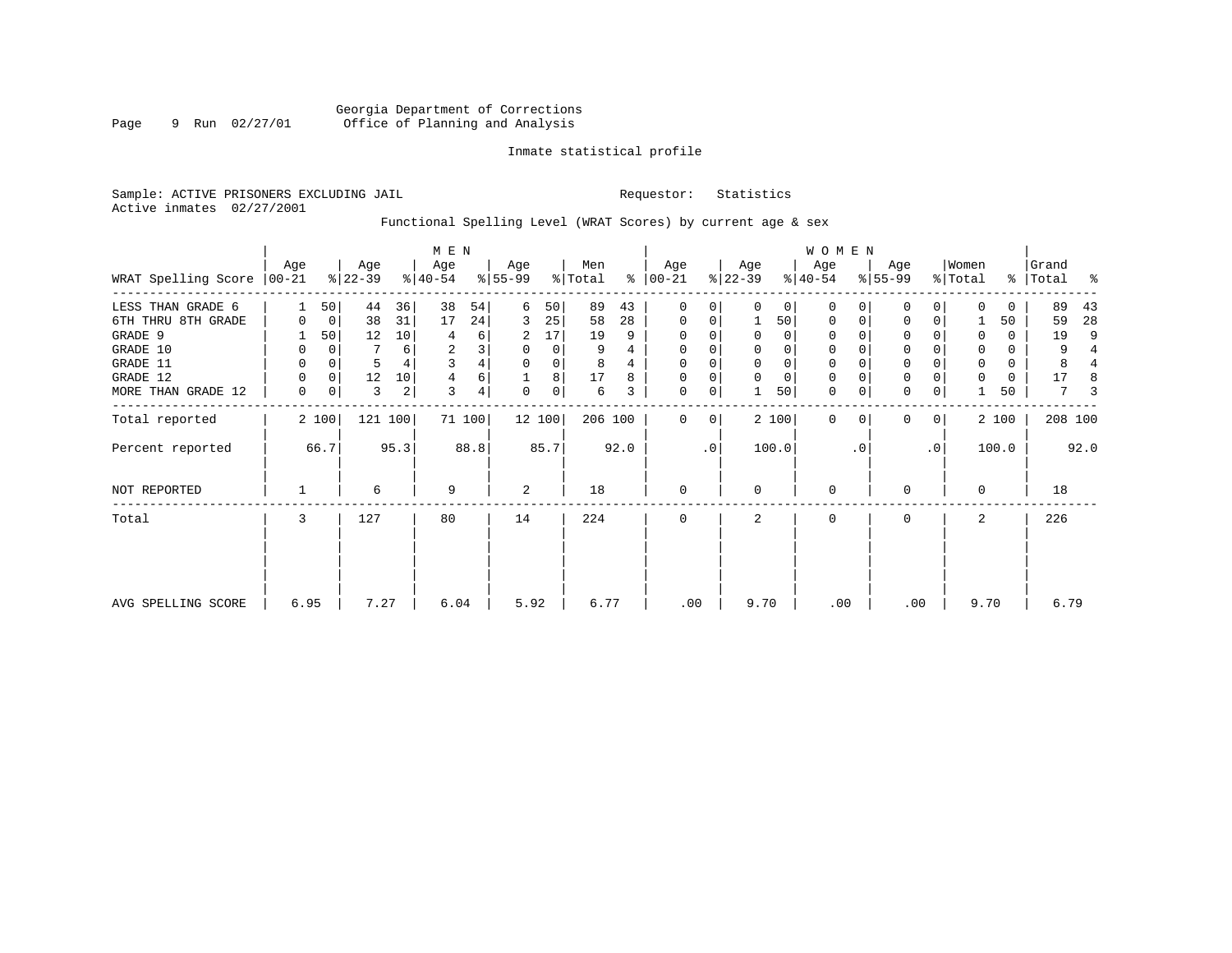## Georgia Department of Corrections Page 10 Run 02/27/01 Office of Planning and Analysis

## Inmate statistical profile

Sample: ACTIVE PRISONERS EXCLUDING JAIL **Requestor:** Statistics Active inmates 02/27/2001

Self-Rpt Guardian Status To Age 16 by current age & sex

|                  |                   |          |                  |       | M E N            |        |                 |          |                |      |                 |           |                  |          | W O M E N        |           |                  |     |                  |          |                |         |
|------------------|-------------------|----------|------------------|-------|------------------|--------|-----------------|----------|----------------|------|-----------------|-----------|------------------|----------|------------------|-----------|------------------|-----|------------------|----------|----------------|---------|
| Guardian Status  | Age<br>$ 00 - 21$ |          | Age<br>$ 22-39 $ |       | Age<br>$ 40-54 $ |        | Age<br>$ 55-99$ |          | Men<br>% Total | ႜ    | Age<br>$ 00-21$ |           | Age<br>$ 22-39 $ |          | Age<br>$ 40-54 $ |           | Age<br>$ 55-99 $ |     | Women<br>% Total | ွေ       | Grand<br>Total | ႜ       |
| ORPHANAGE        |                   |          | 0                |       | n                | 0      | $\Omega$        | 0        | 0              | 0    | $\Omega$        | 0         |                  | 0        | 0                |           |                  |     |                  | 0        |                |         |
| FATHER ONLY      |                   |          | 6                |       |                  |        | O               | 0        |                |      | 0               | 0         |                  | $\Omega$ | $\Omega$         |           |                  |     |                  | 0        |                |         |
| FTR MTR HD       |                   | 67       | 9                |       |                  | 5      |                 |          | 16             |      | $\Omega$        | O         |                  |          | 0                |           |                  |     | 0                | $\Omega$ | 16             |         |
| MOTHER ONLY      |                   | $\Omega$ | 46               | 36    | 29               | 37     | 4               | 29       | 79             | 35   |                 |           |                  |          | O                |           |                  |     | 0                | O        | 79             | 35      |
| MTR FTR HD       |                   | 33       | 38               | 30    | 30               | 38     |                 | 50       | 76             | 34   | $\Omega$        | 0         |                  | 2 100    | 0                |           |                  |     |                  | 2 100    | 78             | 35      |
| OTH FEMALE       |                   |          |                  |       |                  | 6      |                 | $\Omega$ | 10             |      |                 |           |                  | $\Omega$ | O                |           |                  |     |                  | 0        | 10             |         |
| OTH MALE         |                   |          |                  |       |                  |        |                 |          | 0              |      |                 |           |                  |          | O                |           |                  |     |                  | 0        |                |         |
| STEP-PARNTS      |                   |          |                  |       |                  | 3      |                 |          | 5              |      | 0               |           |                  |          | 0                |           |                  |     |                  | 0        |                |         |
| FOSTER HOME      |                   |          | 6                |       | 0                | 0      |                 |          |                |      | $\Omega$        |           |                  | $\Omega$ | 0                |           |                  |     |                  | 0        |                |         |
| GRAND PRNTS      | $\Omega$          |          | 8                | 6     | 5                | 6      |                 |          | 14             | 6    | 0               | 0         |                  | $\Omega$ | 0                |           | 0                |     |                  | 0        | 14             |         |
| OTHER            | 0                 |          | 6                |       | 3                | 4      | $\Omega$        | 0        | 9              | 4    | $\Omega$        | 0         |                  | $\Omega$ | 0                |           | $\Omega$         | 0   | 0                | 0        | 9              |         |
| Total reported   |                   | 3 100    | 127 100          |       |                  | 79 100 |                 | 14 100   | 223 100        |      | $\Omega$        | 0         |                  | 2 100    | $\Omega$         | $\Omega$  | $\Omega$         | 0   |                  | 2 100    |                | 225 100 |
| Percent reported |                   | 100.0    |                  | 100.0 |                  | 98.8   |                 | 100.0    |                | 99.6 |                 | $\cdot$ 0 |                  | 100.0    |                  | $\cdot$ 0 |                  | .0' |                  | 100.0    |                | 99.6    |
| NOT RPTD         | 0                 |          | O                |       |                  |        | $\Omega$        |          |                |      | $\Omega$        |           | $\Omega$         |          | $\Omega$         |           | $\Omega$         |     | $\Omega$         |          |                |         |
| Total            | 3                 |          | 127              |       | 80               |        | 14              |          | 224            |      | $\Omega$        |           | 2                |          | $\Omega$         |           | $\Omega$         |     | 2                |          | 226            |         |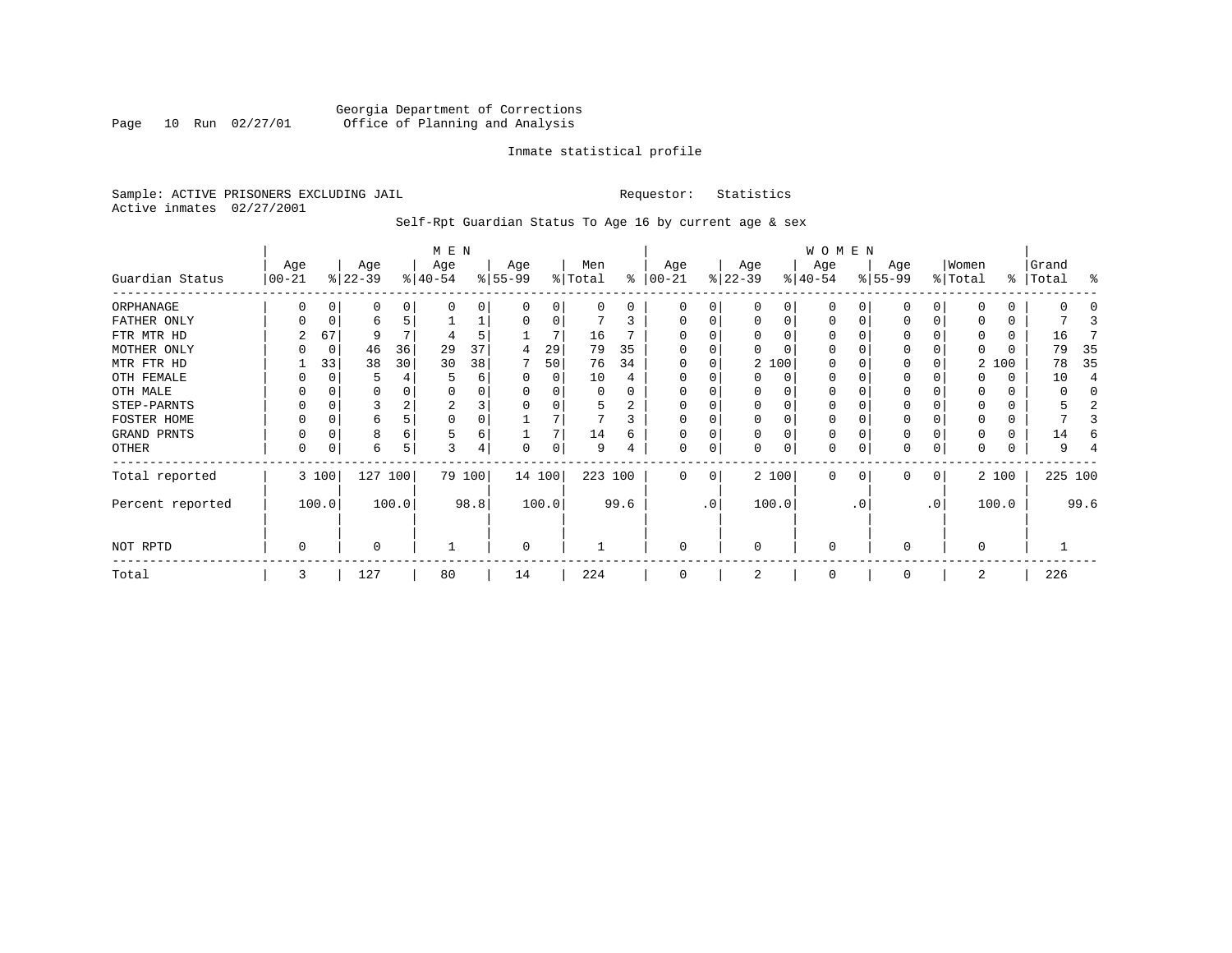## Georgia Department of Corrections Office of Planning and Analysis

## Inmate statistical profile

Sample: ACTIVE PRISONERS EXCLUDING JAIL **Requestor:** Statistics Active inmates 02/27/2001

## Self-Rpt Employment Status Before Prison by current age & sex

|                  |           |       |           |              | M E N    |      |                |        |         |      |           |             |             |       | <b>WOMEN</b> |          |          |                |             |       |           |                |
|------------------|-----------|-------|-----------|--------------|----------|------|----------------|--------|---------|------|-----------|-------------|-------------|-------|--------------|----------|----------|----------------|-------------|-------|-----------|----------------|
|                  | Age       |       | Age       |              | Age      |      | Age            |        | Men     |      | Age       |             | Age         |       | Age          |          | Age      |                | Women       |       | Grand     |                |
| Employment       | $00 - 21$ |       | $ 22-39 $ |              | $ 40-54$ |      | $ 55-99$       |        | % Total | ⊱    | $00 - 21$ |             | $ 22-39 $   |       | $ 40-54$     |          | $ 55-99$ |                | % Total     |       | %   Total | ႜ              |
| FULL TIME        | 0         | 0     | 66        | 54           | 46       | 65   | 7              | 54     | 119     | 57   | 0         | 0           |             | 2 100 | $\mathbf 0$  | 0        |          | 0              |             | 2 100 | 121       | 57             |
| PART TIME        | 0         | 0     |           | 6            |          |      | $\Omega$       | 0      | 8       | 4    | $\Omega$  |             | $\Omega$    | 0     | $\Omega$     | $\Omega$ |          | 0              | $\Omega$    | 0     | 8         | $\overline{4}$ |
| UNEMPL < 6M      | 0         | 0     | 14        | 11           | 8        | 11   | $\Omega$       | 0      | 22      | 11   | $\Omega$  |             | 0           | 0     | $\mathbf 0$  |          | 0        |                | $\mathbf 0$ | 0     | 22        | 10             |
| UNEMPL > 6M      | $\Omega$  | 0     | 29        | 24           | 11       | 15   | $\overline{2}$ | 15     | 42      | 20   | 0         |             | $\mathbf 0$ | 0     | $\mathbf 0$  |          | 0        | 0              | $\mathbf 0$ | 0     | 42        | 20             |
| NEVER WORKD      |           | 2 100 | 6         | 5            |          |      |                | 8      | 10      | 5    | $\Omega$  |             | 0           | 0     | $\Omega$     |          |          |                | $\Omega$    | 0     | 10        | .5             |
| <b>STUDENT</b>   | 0         | 0     | 0         | $\Omega$     | $\Omega$ |      | $\mathbf 0$    | 0      |         |      | 0         |             | $\mathbf 0$ | 0     | $\mathbf 0$  |          | 0        |                | $\mathbf 0$ | 0     |           |                |
| INCAPABLE        | 0         | 0     |           | $\mathbf{1}$ | 4        | 6    | 3              | 23     | 8       |      | $\Omega$  |             | $\mathbf 0$ | 0     | $\mathbf 0$  | $\Omega$ | 0        | 0              | $\mathbf 0$ | 0     | 8         |                |
| <b>OTHER</b>     | 0         | 0     | 0         | $\mathbf 0$  | $\Omega$ | 0    | 0              | 0      |         |      | 0         | 0           | $\mathbf 0$ | 0     | $\mathbf 0$  | 0        | 0        | 0              | $\Omega$    | 0     |           |                |
| Total reported   |           | 2 100 | 123       | 100          | 71       | 100  |                | 13 100 | 209     | 100  | $\Omega$  | $\mathbf 0$ |             | 2 100 | $\Omega$     | 0        | 0        | 0 <sup>1</sup> |             | 2 100 | 211 100   |                |
| Percent reported |           | 66.7  |           | 96.9         |          | 88.8 |                | 92.9   |         | 93.3 |           | $\cdot$ 0   |             | 100.0 |              | .0       |          | $\cdot$ 0      |             | 100.0 |           | 93.4           |
| NOT RPTD         |           |       | 4         |              | 9        |      |                |        | 15      |      | 0         |             | $\mathbf 0$ |       | $\Omega$     |          |          |                | $\mathbf 0$ |       | 15        |                |
| Total            | 3         |       | 127       |              | 80       |      | 14             |        | 224     |      | $\Omega$  |             | 2           |       | $\Omega$     |          |          |                | 2           |       | 226       |                |

\* NOTE: THE FIELD LABELD "OTHER" WAS CORRECTED IN APRIL 1989; INMATES CODED "PRE-OTIS NOT REPORTED" NOW HAVE BEEN REMOVED FROM THIS FIELD AND IDENTIFIED AS "NOT REPORTED".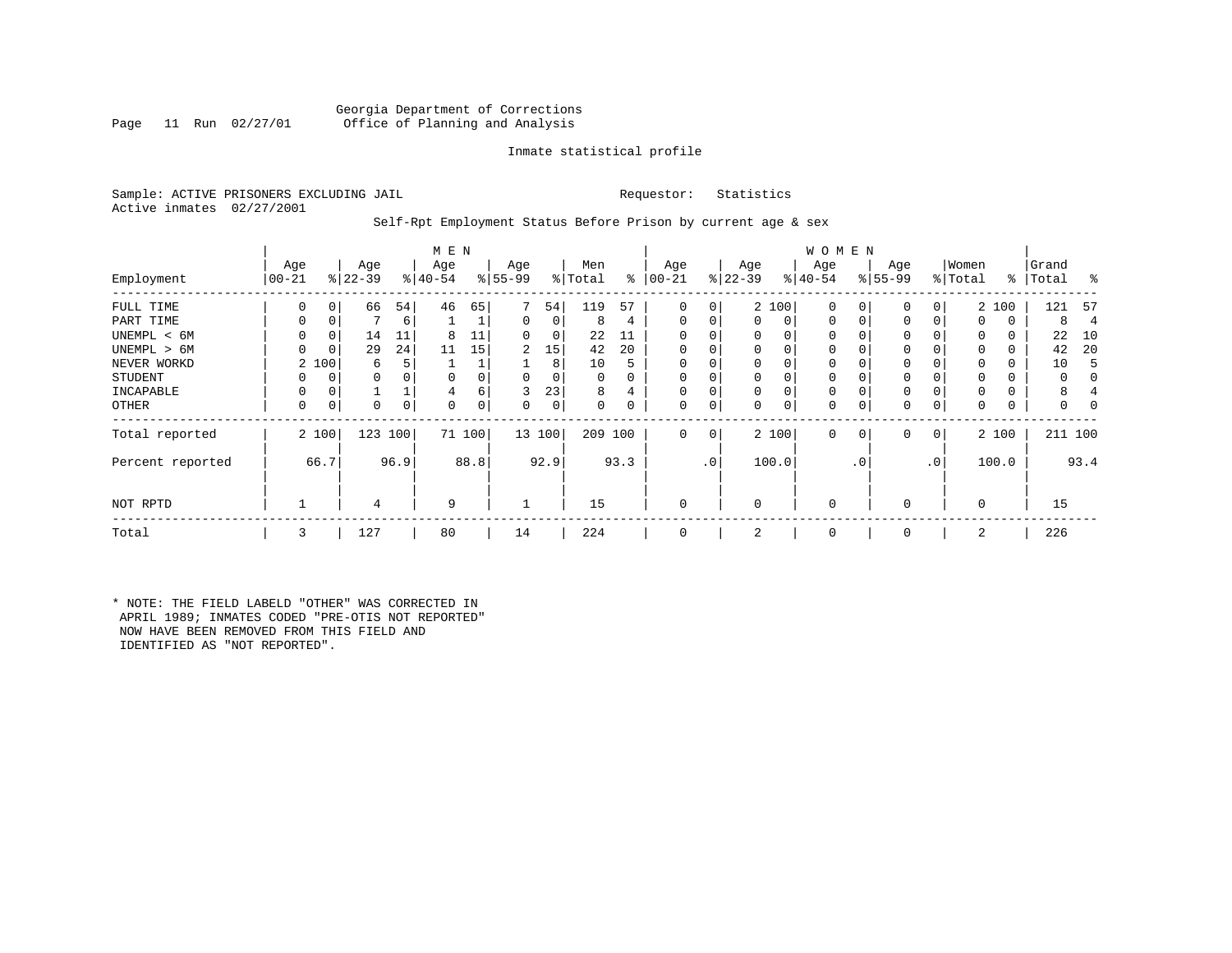## Georgia Department of Corrections Page 12 Run 02/27/01 Office of Planning and Analysis

## Inmate statistical profile

Sample: ACTIVE PRISONERS EXCLUDING JAIL **Requestor:** Statistics Active inmates 02/27/2001

## Self-Rpt Marital Status At Admission by current age & sex

|                  |             |          |           |                | M E N          |        |                |       |         |             |             |               |              |       | <b>WOMEN</b> |             |          |              |             |       |           |          |
|------------------|-------------|----------|-----------|----------------|----------------|--------|----------------|-------|---------|-------------|-------------|---------------|--------------|-------|--------------|-------------|----------|--------------|-------------|-------|-----------|----------|
|                  | Age         |          | Age       |                | Age            |        | Age            |       | Men     |             | Age         |               | Age          |       | Age          |             | Age      |              | Women       |       | Grand     |          |
| Marital Status   | $00 - 21$   |          | $ 22-39 $ |                | $ 40-54$       |        | $8 55-99$      |       | % Total | ⊱           | $ 00-21$    | $\frac{1}{6}$ | $22 - 39$    |       | $ 40-54 $    |             | $ 55-99$ |              | % Total     |       | %   Total | ႜ        |
| SINGLE           |             | 3 100    | 89        | 70             | 31             | 39     |                | 7     | 124     | 56          | 0           | 0             |              | 50    | 0            | 0           | 0        |              |             | 50    | 125       | - 56     |
| MARRIED          | 0           | 0        | 11        | 9              | 14             | 18     | 6              | 43    | 31      | 14          | 0           | 0             | 0            | 0     | $\mathbf 0$  | 0           | $\Omega$ | 0            | $\Omega$    | 0     | 31        | -14      |
| SEPARATED        | $\Omega$    | $\Omega$ | 2         | $\overline{2}$ | 4              | 5      | $\overline{2}$ | 14    | 8       | 4           | $\Omega$    |               | 0            | 0     | $\mathbf 0$  | 0           | $\Omega$ |              | $\Omega$    | 0     | 8         | 4        |
| DIVORCED         |             | 0        | 8         | 6              | 16             | 20     | 2              | 14    | 26      | 12          | $\Omega$    |               | 0            | 0     | $\mathbf 0$  | $\Omega$    | $\Omega$ |              | $\Omega$    | 0     | 26        | -12      |
| WIDOWED          | $\Omega$    |          | 2         | 2              | $\overline{ }$ | 9      |                | 7     | 10      | 4           |             |               |              | 50    | $\Omega$     | O           | $\Omega$ |              |             | 50    | 11        | 5        |
| COMMON LAW       | $\Omega$    | $\Omega$ | 15        | 12             |                | 9      | 2              | 14    | 24      | 11          | 0           |               | $\mathbf{0}$ | 0     | $\mathbf 0$  | $\Omega$    | 0        |              | $\Omega$    | 0     | 24        | 11       |
| OTHER            | 0           | 0        | 0         | 0              | 0              | 0      | $\Omega$       | 0     | 0       | $\mathbf 0$ | 0           | 0             | 0            | 0     | $\mathbf 0$  | $\mathbf 0$ | 0        | $\mathbf 0$  | 0           | 0     | 0         | $\Omega$ |
| Total reported   |             | 3 100    | 127 100   |                |                | 79 100 | 14 100         |       | 223 100 |             | 0           | 0             |              | 2 100 | $\mathbf 0$  | $\mathbf 0$ | 0        | $\mathbf{0}$ |             | 2 100 | 225 100   |          |
| Percent reported |             | 100.0    |           | 100.0          |                | 98.8   |                | 100.0 |         | 99.6        |             | .0'           |              | 100.0 |              | . 0         |          | $\cdot$ 0    |             | 100.0 |           | 99.6     |
| NOT RPTD         | $\mathbf 0$ |          | 0         |                |                |        | $\mathbf 0$    |       |         |             | $\mathbf 0$ |               | $\mathbf 0$  |       | $\mathbf 0$  |             | 0        |              | $\mathbf 0$ |       |           |          |
| Total            | 3           |          | 127       |                | 80             |        | 14             |       | 224     |             | 0           |               | 2            |       | 0            |             | 0        |              | 2           |       | 226       |          |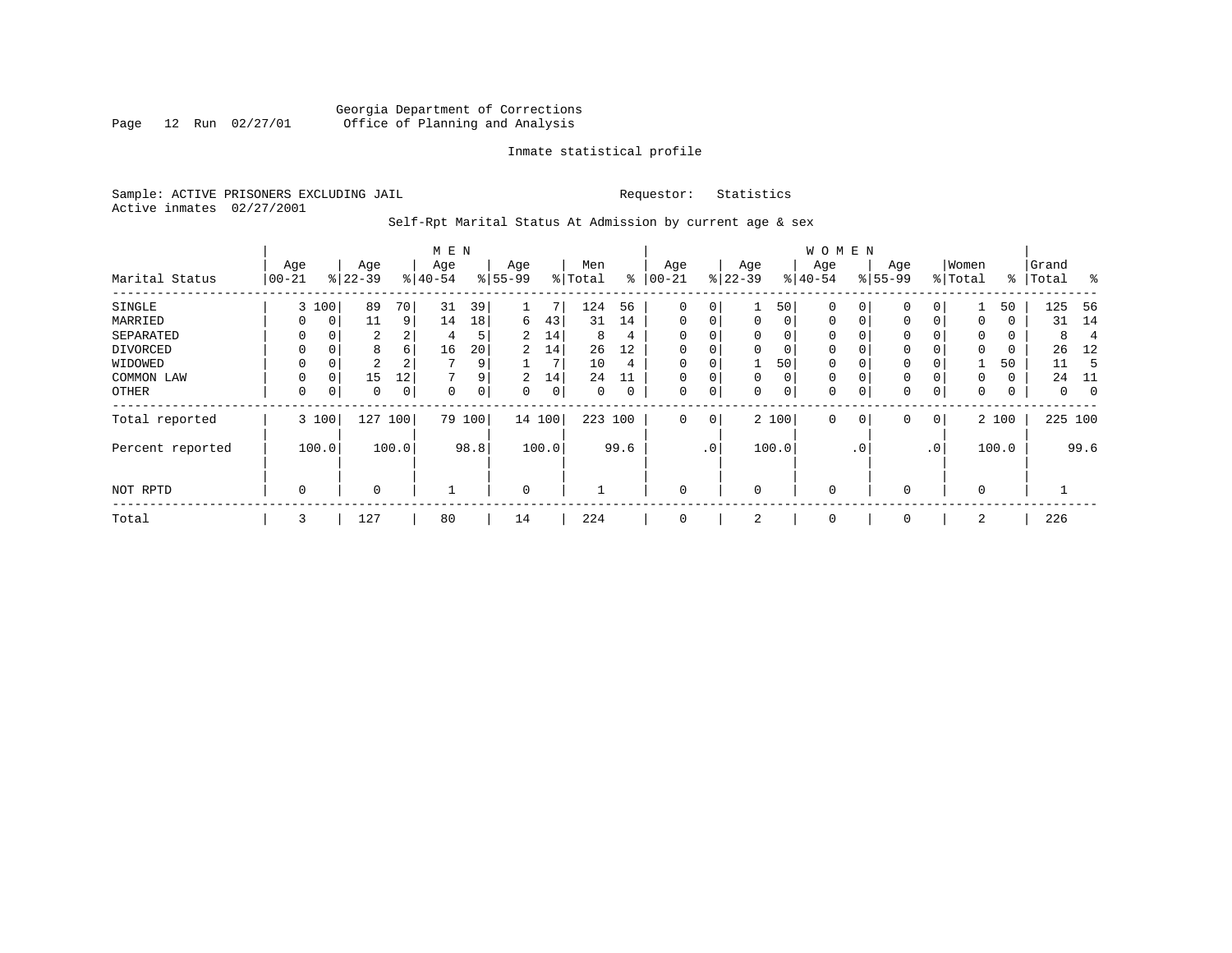Georgia Department of Corrections Office of Planning and Analysis

## Inmate statistical profile

Sample: ACTIVE PRISONERS EXCLUDING JAIL **Requestor:** Statistics Active inmates 02/27/2001

## Self-Rpt Number Of Children At Admission by current age & sex

|                      |          |             |           | M E N  |             |                         |           |        |         |      |             |           |             | <b>WOMEN</b> |             |           |             |                |          |          |         |      |
|----------------------|----------|-------------|-----------|--------|-------------|-------------------------|-----------|--------|---------|------|-------------|-----------|-------------|--------------|-------------|-----------|-------------|----------------|----------|----------|---------|------|
|                      | Age      |             | Age       |        | Age         |                         | Age       |        | Men     |      | Age         |           | Age         |              | Age         |           | Age         |                | Women    |          | Grand   |      |
| Number Of Children   | $ 00-21$ |             | $ 22-39 $ |        | $ 40-54 $   |                         | $8 55-99$ |        | % Total | ွေ   | $ 00 - 21 $ |           | $ 22-39 $   |              | $ 40-54 $   |           | $8 55-99$   |                | % Total  | ႜၟ       | Total   | ႜ    |
| NO CHILDREN          | 0        | 0           |           | 1      | $\mathbf 0$ | 0                       | 0         | 0      |         |      | $\Omega$    | 0         | $\Omega$    | 0            | $\Omega$    |           | 0           | 0              | 0        | 0        |         |      |
| ONE CHILD            | 0        | $\mathbf 0$ | 36        | 46     | 19          | 34                      | 6         | 50     | 61      | 41   | 0           | 0         | $\Omega$    | $\mathbf 0$  | $\mathbf 0$ | $\Omega$  | $\mathbf 0$ | 0              | $\Omega$ | $\Omega$ | 61      | 41   |
| TWO CHILDREN         |          | 100         | 23        | 29     | 19          | 34                      | $\Omega$  | 0      | 43      | 29   | $\Omega$    | 0         |             | 1 100        | $\Omega$    |           | 0           | 0              |          | 1 100    | 44      | 30   |
| THREE CHILDREN       | 0        | $\Omega$    | 11        | 14     | 12          | 21                      |           | 8      | 24      | 16   | $\Omega$    | 0         |             | 0            | 0           |           | $\mathbf 0$ | O              |          | $\Omega$ | 24      | 16   |
| FOUR CHILDREN        | 0        | 0           | 6         | 8      |             | 5                       | 2         | 17     | 11      |      | 0           | 0         |             | 0            | 0           |           | $\mathbf 0$ |                | 0        | 0        | 11      | 7    |
| FIVE CHILDREN        | 0        | 0           |           |        | 2           | 4                       | 0         | 0      | 3       | 2    | 0           | 0         | $\mathbf 0$ | $\mathsf{O}$ | 0           |           | $\mathbf 0$ | 0              | 0        | 0        | 3       |      |
| MORE THAN 5 CHILDREN | 0        | 0           |           |        |             | $\overline{\mathbf{c}}$ | 3         | 25     | 5       | 3    | 0           | 0         | $\Omega$    | 0            | $\mathbf 0$ | 0         | $\mathbf 0$ | 0              | 0        | 0        | 5       |      |
| Total reported       | 1 100    |             |           | 79 100 |             | 56 100                  |           | 12 100 | 148 100 |      | $\Omega$    | 0         |             | 1100         | $\Omega$    | $\Omega$  | $\Omega$    | $\overline{0}$ |          | 1 100    | 149 100 |      |
| Percent reported     |          | 33.3        |           | 62.2   |             | 70.0                    |           | 85.7   |         | 66.1 |             | $\cdot$ 0 |             | 50.0         |             | $\cdot$ 0 |             | $\cdot$ 0      |          | 50.0     |         | 65.9 |
| NOT REPORTED         | 2        |             | 48        |        | 24          |                         | 2         |        | 76      |      | $\mathbf 0$ |           |             |              | 0           |           | $\mathbf 0$ |                |          |          | 77      |      |
| Total                | 3        |             | 127       |        | 80          |                         | 14        |        | 224     |      | 0           |           | 2           |              | 0           |           | $\mathbf 0$ |                | 2        |          | 226     |      |
|                      |          |             |           |        |             |                         |           |        |         |      |             |           |             |              |             |           |             |                |          |          |         |      |
|                      |          |             |           |        |             |                         |           |        |         |      |             |           |             |              |             |           |             |                |          |          |         |      |
| AVG NUM CHILDREN     | 2.00     |             | 1.90      |        | 2.25        |                         | 3.83      |        | 2.19    |      | .00         |           | 2.00        |              | .00         |           | .00         |                | 2.00     |          | 2.19    |      |

\* NOTE: THE FIELD LABLED "NO CHILDREN" WAS CORRECTED IN MARCH 1989: MISSING DATA FOR INMATES STILL IN DIAGNOSTICS NOW HAS BEEN REMOVED FROM THIS FIELD AND IDENTIFIED AS "NOT REPORTED" INFORMATION.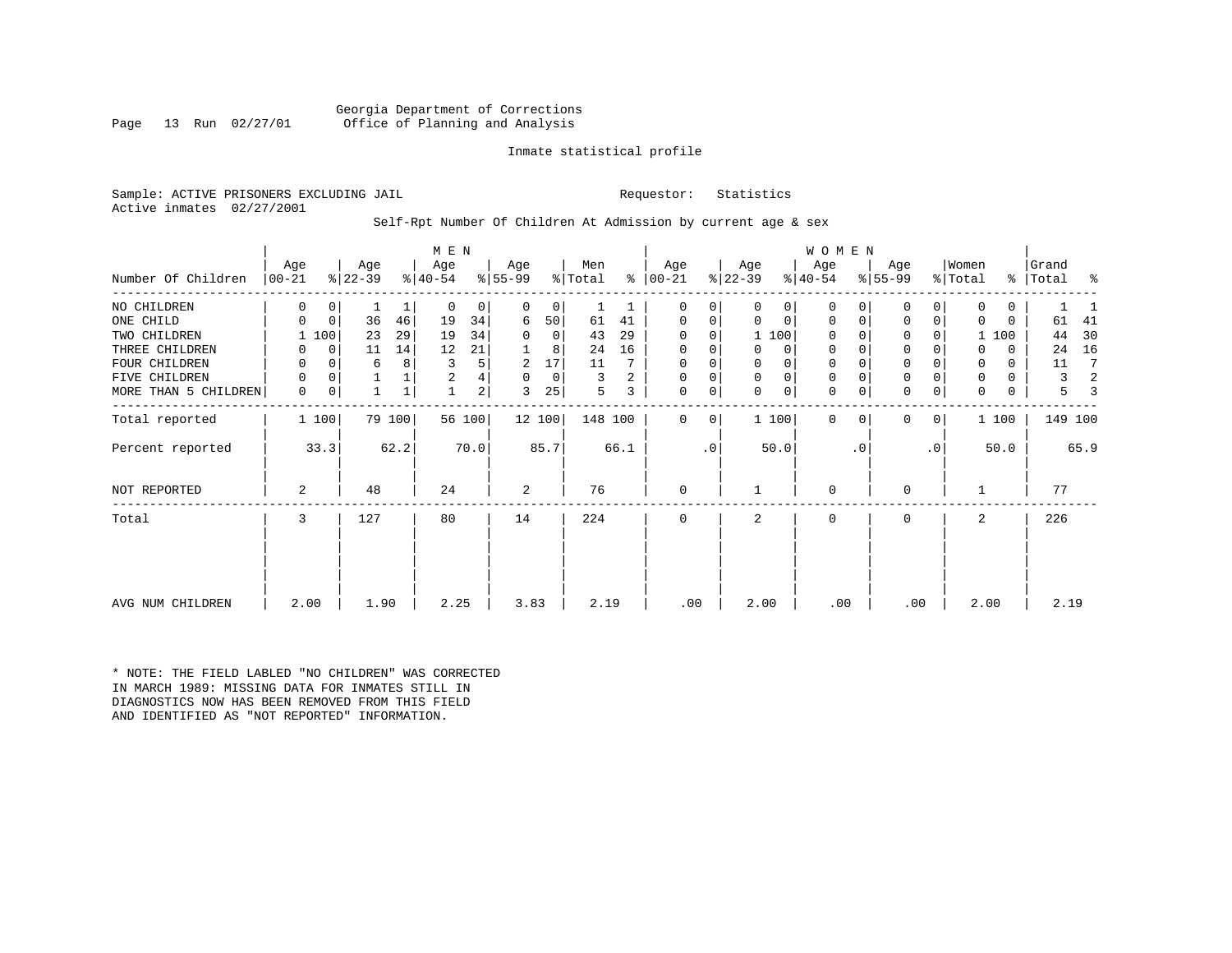## Georgia Department of Corrections Page 14 Run 02/27/01 Office of Planning and Analysis

## Inmate statistical profile

Sample: ACTIVE PRISONERS EXCLUDING JAIL **Requestor:** Statistics Active inmates 02/27/2001

## Self-Rpt Religious Affiliation by current age & sex

|                  |                   |          |                  |          | M E N           |             |                  |          |                |                |                 |           |                 |          | <b>WOMEN</b>     |           |                  |           |                  |          |                    |                |
|------------------|-------------------|----------|------------------|----------|-----------------|-------------|------------------|----------|----------------|----------------|-----------------|-----------|-----------------|----------|------------------|-----------|------------------|-----------|------------------|----------|--------------------|----------------|
| Religion         | Age<br>$ 00 - 21$ |          | Age<br>$8 22-39$ |          | Age<br>$ 40-54$ |             | Age<br>$8 55-99$ |          | Men<br>% Total | ွေ             | Age<br>$ 00-21$ |           | Age<br>$ 22-39$ |          | Age<br>$8 40-54$ |           | Age<br>$8 55-99$ |           | Women<br>% Total |          | Grand<br>%   Total | ႜ              |
|                  |                   |          |                  |          |                 |             |                  |          |                |                |                 |           |                 |          |                  |           |                  |           |                  |          |                    |                |
| <b>ISLAM</b>     |                   | 0        | 9                | 7        | .5              | 6           | 1                | 7        | 15             |                | 0               | 0         | 0               | 0        | 0                | 0         | 0                | 0         | $\Omega$         | 0        | 15                 | 7              |
| CATHOLIC         |                   | 0        | 2                | 2        | $\overline{2}$  | 3           | $\Omega$         | 0        | 4              | $\overline{2}$ | $\Omega$        | 0         | $\mathbf 0$     | 0        | $\Omega$         | 0         | $\Omega$         | 0         | $\Omega$         | $\Omega$ |                    | $\overline{2}$ |
| <b>BAPTIST</b>   |                   | 0        | 50               | 40       | 45              | 57          | 7                | 50       | 102            | 46             | O               | $\Omega$  | 1               | 50       | <sup>0</sup>     | 0         | 0                | $\Omega$  | 1                | 50       | 103                | 46             |
| METHODIST        |                   | $\Omega$ |                  | 1        |                 | 1           |                  | 7        | 3              | 1              | $\Omega$        | $\Omega$  | $\mathbf 0$     | 0        | 0                | $\Omega$  | 0                | 0         | $\Omega$         | 0        |                    | 1              |
| EPISCOPLN        |                   | 0        | 0                | $\Omega$ | $\Omega$        | $\mathbf 0$ | U                | 0        | $\Omega$       | $\Omega$       | $\Omega$        | $\Omega$  | $\mathbf 0$     | $\Omega$ | 0                | $\Omega$  | 0                | $\Omega$  | O                | 0        |                    | $\mathbf{0}$   |
| PRESBYTRN        |                   | $\Omega$ | 0                | $\Omega$ | O               | $\Omega$    | U                | $\Omega$ | 0              | O              | O               | $\Omega$  | $\mathbf 0$     | $\Omega$ | 0                | $\Omega$  | 0                | 0         | $\Omega$         | O        |                    | $\Omega$       |
| CHC OF GOD       |                   | 0        |                  | 1        | $\Omega$        | $\Omega$    | U                | $\Omega$ |                | $\Omega$       | $\Omega$        | $\Omega$  | $\Omega$        | $\Omega$ | $\Omega$         | $\Omega$  | $\Omega$         | $\Omega$  | $\Omega$         | $\Omega$ |                    | $\Omega$       |
| HOLINESS         |                   | $\Omega$ | 3                | 2        |                 |             | 2                | 14       | 6              | ζ              | $\Omega$        | $\Omega$  |                 | 50       | <sup>0</sup>     | $\Omega$  | 0                | $\Omega$  |                  | 50       |                    | 3              |
| <b>JEWISH</b>    |                   | $\Omega$ |                  | 1        | $\Omega$        | $\Omega$    | O                | 0        |                | O              | $\Omega$        |           | $\Omega$        | $\Omega$ | 0                | $\Omega$  | 0                | $\Omega$  | $\Omega$         | 0        |                    | 0              |
| ANGLICAN         |                   | 0        | 0                | 0        | O               | 0           | U                | 0        | 0              | 0              | $\Omega$        |           | 0               | $\Omega$ | 0                | 0         | 0                | 0         | $\Omega$         | 0        |                    | $\mathbf{0}$   |
| GRK ORTHDX       |                   | 0        | O                | $\Omega$ | $\Omega$        | O           | U                | O        | $\Omega$       | O              | $\Omega$        | $\Omega$  | O               | $\Omega$ | <sup>0</sup>     | $\Omega$  | 0                | $\Omega$  | $\Omega$         | 0        |                    | $\Omega$       |
| HINDU            |                   | $\Omega$ | U                | $\Omega$ | $\cap$          | $\Omega$    | U                | O        | $\Omega$       | $\Omega$       | $\Omega$        | $\Omega$  | $\Omega$        | $\Omega$ | $\Omega$         | $\Omega$  | 0                | $\Omega$  | $\Omega$         | $\Omega$ |                    | $\Omega$       |
| <b>BUDDHIST</b>  |                   | $\Omega$ | 0                | 0        | O               | $\Omega$    | U                | 0        | $\Omega$       | 0              | $\Omega$        | $\Omega$  | O               | 0        | 0                | $\Omega$  | 0                | 0         | O                | 0        |                    | $\Omega$       |
| TAOIST           |                   | $\Omega$ |                  | $\Omega$ | $\Omega$        | $\Omega$    |                  | $\Omega$ | 0              | $\Omega$       |                 | $\Omega$  | $\Omega$        | $\Omega$ |                  | $\Omega$  | 0                | O         | $\Omega$         | O        |                    | $\Omega$       |
| SHINTOIST        |                   | $\Omega$ | U                | $\Omega$ | $\Omega$        | $\Omega$    | U                | O        | $\Omega$       | $\Omega$       | O               | $\Omega$  | $\Omega$        | $\Omega$ | <sup>0</sup>     | $\Omega$  | 0                | $\Omega$  | $\Omega$         | U        |                    | $\Omega$       |
| SEVEN D AD       |                   | $\Omega$ | U                | $\Omega$ | 2               | 3           | U                | O        | 2              |                | O               | $\Omega$  | $\Omega$        | $\Omega$ | <sup>0</sup>     | $\Omega$  | 0                | $\Omega$  | $\Omega$         | O        |                    |                |
| JEHOVAH WT       |                   | $\Omega$ | 2                | 2        |                 |             | O                | 0        | 3              | 1              | $\Omega$        | $\Omega$  | $\Omega$        | $\Omega$ | $\Omega$         | $\Omega$  | 0                | $\Omega$  | $\Omega$         | $\Omega$ |                    | $\mathbf{1}$   |
| LATR DAY S       |                   | 0        | 0                | $\Omega$ | $\Omega$        | $\Omega$    | U                | 0        | 0              | O              | $\Omega$        |           | $\Omega$        | $\Omega$ | 0                | $\Omega$  | 0                | 0         | $\Omega$         |          |                    | $\Omega$       |
| QUAKER           |                   | 0        | 0                | $\Omega$ | $\cap$          | O           | U                | 0        | 0              | O              | ∩               | $\Omega$  | $\Omega$        | $\Omega$ | <sup>0</sup>     | 0         | 0                | 0         | $\Omega$         | 0        |                    | $\Omega$       |
| OTHER PROD       |                   | 0        | 12               | 10       | 7               | 9           | U                | 0        | 19             | 9              | $\Omega$        | $\Omega$  | $\mathbf 0$     | 0        | $\Omega$         | $\Omega$  | 0                | $\Omega$  | $\Omega$         | 0        | 19                 | 9              |
| <b>NONE</b>      | 2                 | 67       | 30               | 24       | 12              | 15          | 3                | 21       | 47             | 21             | $\Omega$        | 0         | $\Omega$        | 0        | $\Omega$         | $\Omega$  | 0                | 0         | $\Omega$         | 0        | 47                 | 21             |
| <b>OTHER</b>     |                   | 33       | 13               | 10       | 3               | 4           | 0                | 0        | 17             | 8              | 0               | 0         | $\Omega$        | 0        | $\Omega$         | 0         | 0                | 0         | $\Omega$         | $\Omega$ | 17                 | 8              |
| Total reported   |                   | 3 100    | 124 100          |          |                 | 79 100      | 14 100           |          | 220 100        |                | 0               | 0         |                 | 2 100    | $\Omega$         | 0         | 0                | 0         |                  | 2 100    | 222 100            |                |
| Percent reported |                   | 100.0    |                  | 97.6     |                 | 98.8        |                  | 100.0    |                | 98.2           |                 | $\cdot$ 0 |                 | 100.0    |                  | $\cdot$ 0 |                  | $\cdot$ 0 |                  | 100.0    |                    | 98.2           |
| NOT RPTD         | $\Omega$          |          | 3                |          |                 |             | 0                |          | 4              |                | $\Omega$        |           | $\Omega$        |          | $\cap$           |           | 0                |           | $\Omega$         |          |                    |                |
| Total            | 3                 |          | 127              |          | 80              |             | 14               |          | 224            |                | $\Omega$        |           | 2               |          | $\Omega$         |           | 0                |           | 2                |          | 226                |                |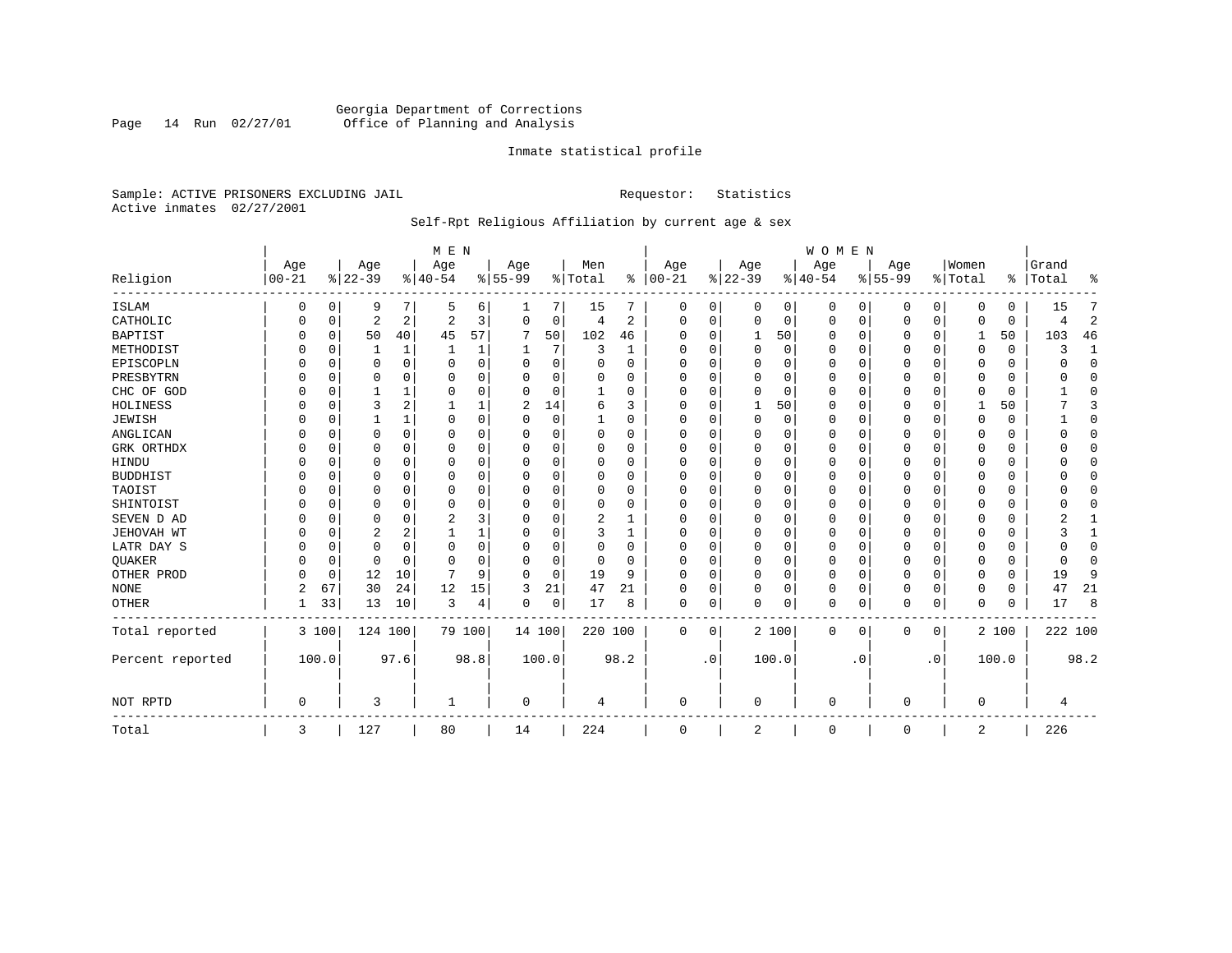## Georgia Department of Corrections Office of Planning and Analysis

## Inmate statistical profile

Sample: ACTIVE PRISONERS EXCLUDING JAIL **Requestor:** Statistics Active inmates 02/27/2001

Self-Rpt Family Behavior Patterns \* by current age & sex

|                  |                 |       |                  |      | M E N            |      |                 |        |                |      |                 |           |                  |          | WOMEN            |           |                  |           |                  |          |                |         |
|------------------|-----------------|-------|------------------|------|------------------|------|-----------------|--------|----------------|------|-----------------|-----------|------------------|----------|------------------|-----------|------------------|-----------|------------------|----------|----------------|---------|
| Family Behavior  | Age<br>$ 00-21$ |       | Age<br>$ 22-39 $ |      | Age<br>$ 40-54 $ |      | Age<br>$ 55-99$ |        | Men<br>% Total | နွ   | Age<br>$ 00-21$ |           | Age<br>$ 22-39 $ |          | Age<br>$ 40-54 $ |           | Age<br>$ 55-99 $ |           | Women<br>% Total | ∻        | Grand<br>Total | ႜ       |
| CRIMINLTY        |                 | 11    | 41               | 21   | 25               | 22   | 2               | 15     | 69             | 21   | 0               | 0         |                  | 17       | 0                | $\Omega$  | 0                |           |                  | 17       | 70             | 21      |
| ALCOHOLISM       | 3               | 33    | 24               | 12   | 20               | 18   |                 | 8      | 48             | 14   | 0               | 0         |                  | 17       | 0                |           | 0                |           |                  | 17       | 49             | 14      |
| DRUG ABUSE       |                 | 33    | 18               | 9    | 10               | 9    |                 | 8      | 32             | 10   | <sup>0</sup>    |           |                  | 17       |                  |           | $\Omega$         |           |                  | 17       | 33             | 10      |
| DOMINERING       |                 |       |                  |      | $\Omega$         |      |                 |        |                | O    |                 |           |                  | 17       |                  |           | $\Omega$         |           |                  | 17       |                |         |
| MIGRANT          |                 |       |                  |      |                  |      |                 |        |                |      |                 |           |                  | 0        |                  |           | 0                |           |                  | 0        |                |         |
| INFL BTGS        |                 | 0     | 11               | 6    |                  |      | 2               | 15     | 17             |      |                 |           |                  |          |                  |           | 0                |           |                  | 0        | 17             |         |
| PERMISSIVE       |                 | 0     | 0                | 0    |                  |      | 0               | 0      | $\Omega$       |      | $\Omega$        | 0         |                  | 17       |                  |           | $\mathbf 0$      |           |                  | 17       |                |         |
| FATH ABSNT       |                 | 11    | 71               | 36   | 39               | 35   | 5.              | 38     | 116            | 35   | O               |           | <sup>0</sup>     | $\Omega$ | O                |           | 0                |           |                  | $\Omega$ | 116            | -34     |
| MOTH ABSNT       |                 | 11    | 26               | 13   | 12               | 11   | 2               | 15     | 41             | 12   | 0               | 0         |                  | $\Omega$ | 0                |           | 0                |           |                  | 0        | 41             | 12      |
| NONE             | 0               | 0     | 4                | 2    | 2                | 2    | 0               | 0      | 6              | 2    | 0               | 0         |                  | 17       | 0                |           | 0                |           |                  |          | 7              |         |
| Total reported   |                 | 9 100 | 198              | 100  | 113              | 100  |                 | 13 100 | 333 100        |      | 0               | 0         |                  | 6 100    | 0                | 0         | $\mathbf 0$      | 0         |                  | 6 100    |                | 339 100 |
| Percent reported |                 | 100.0 |                  | 76.4 |                  | 75.0 |                 | 57.1   |                | 75.0 |                 | $\cdot$ 0 |                  | 100.0    |                  | $\cdot$ 0 |                  | $\cdot$ 0 |                  | 100.0    |                | 75.2    |
| OTHER            | 0               |       | 30               |      | 20               |      | 6               |        | 56             |      | 0               |           | $\Omega$         |          | 0                |           | 0                |           | $\Omega$         |          | 56             |         |
| Total            | 3               |       | 127              |      | 80               |      | 14              |        | 224            |      | 0               |           | 2                |          | 0                |           | 0                |           | 2                |          | 226            |         |

\* NOTE: SINCE THERE CAN BE UP TO FIVE BEHAVIOR CODES PER INMATE, THE NUMBER OF CASES REPORTED IN THE DETAIL LINES AND THE TOTAL REPORTED LINE MAY EXCEED THE TOTAL NUMBER OF CASES. IN SHORT, THIS TABLE COUNTS THE NUMBER OF BEHAVIOR PROBLEMS, NOT INMATES.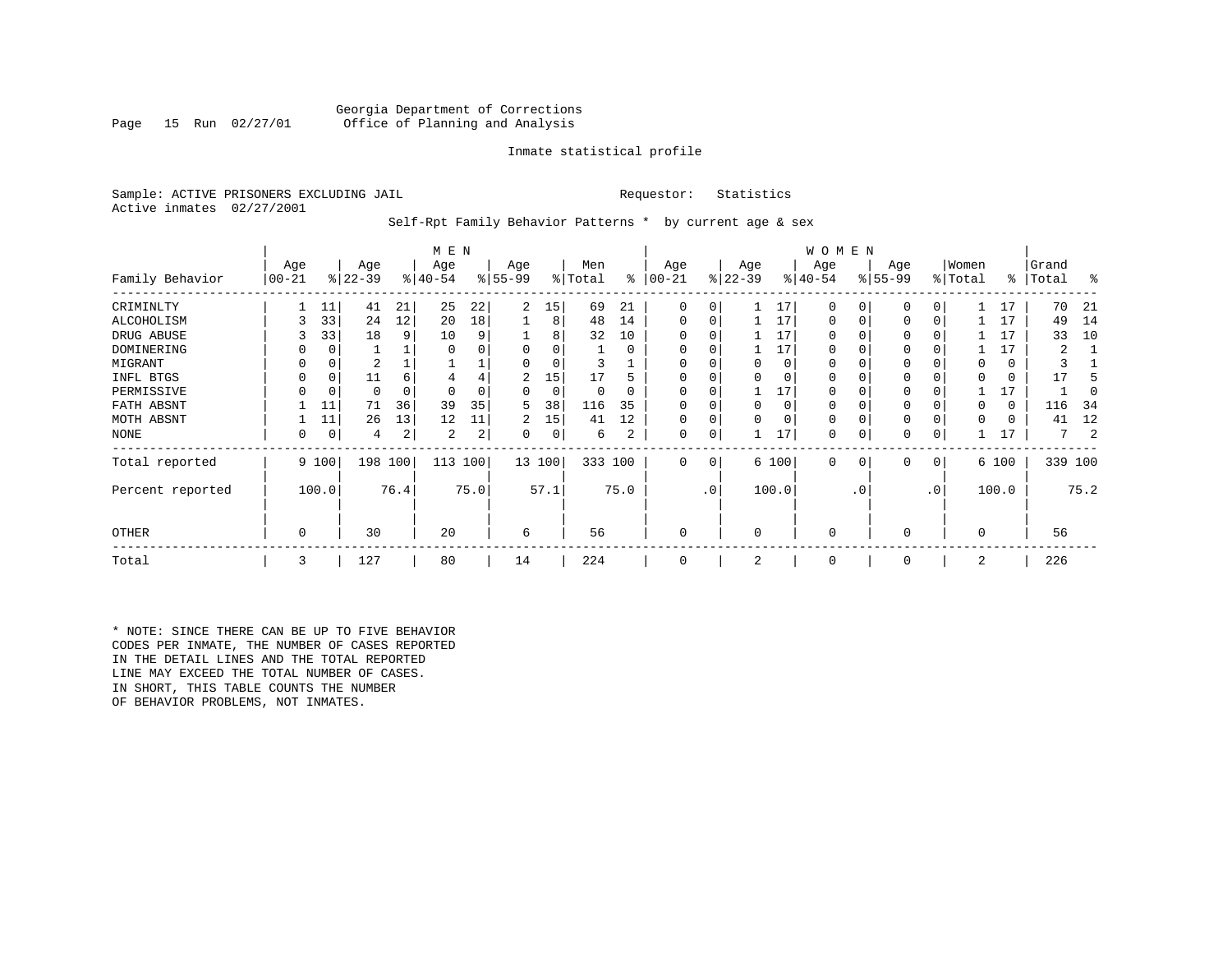## Georgia Department of Corrections Office of Planning and Analysis

## Inmate statistical profile

Sample: ACTIVE PRISONERS EXCLUDING JAIL **Requestor:** Statistics Active inmates 02/27/2001

## Inmate Diagnostic Behavior Problem \* by current age & sex

|                    |                   |          |                  |                | M E N            |       |                  |          |                |          |                   |           |                  |          | WOMEN            |           |                 |             |                  |          |                |                |
|--------------------|-------------------|----------|------------------|----------------|------------------|-------|------------------|----------|----------------|----------|-------------------|-----------|------------------|----------|------------------|-----------|-----------------|-------------|------------------|----------|----------------|----------------|
| Diagnostic Problem | Age<br>$ 00 - 21$ |          | Age<br>$ 22-39 $ |                | Age<br>$8 40-54$ |       | Age<br>$8 55-99$ |          | Men<br>% Total | ႜ        | Age<br>$ 00 - 21$ |           | Age<br>$ 22-39 $ |          | Age<br>$ 40-54 $ |           | Age<br>$ 55-99$ |             | Women<br>% Total | ⊱        | Grand<br>Total | ႜ              |
| <b>ALCOHOLIC</b>   |                   | 0        |                  | 2              | 5                | 3     | 3                | 11       | 15             | 3        | 0                 | 0         |                  | 25       | 0                | 0         | 0               | 0           |                  | 25       | 16             | 3              |
| ALCOH ABSE         |                   | 9        | 27               | 9              | 17               | 10    |                  | 4        | 46             | 9        | U                 | $\Omega$  | $\Omega$         | $\Omega$ | $\Omega$         | 0         | U               | $\mathbf 0$ | O                | $\Omega$ | 46             | 9              |
| DRUG EXP           |                   | 9        | 45               | 15             | 27               | 16    | 4                | 15       | 77             | 15       |                   |           | $\Omega$         | 0        | $\Omega$         | $\Omega$  |                 | $\Omega$    | $\Omega$         |          | 77             | 15             |
| DRUG ABSE          | 3                 | 27       | 55               | 18             | 22               | 13    | 2                | 7        | 82             | 16       | U                 |           |                  | 25       | $\Omega$         | $\Omega$  | 0               | $\Omega$    |                  | 25       | 83             | 16             |
| NARC ADDCT         |                   | 0        | 2                |                | 2                |       |                  | $\Omega$ | 4              |          |                   |           | $\Omega$         | 0        | $\Omega$         | $\Omega$  |                 | $\Omega$    | $\Omega$         | $\Omega$ | 4              | 1              |
| EPILEPTIC          |                   | 0        |                  | O              |                  |       |                  | 0        | 2              |          | U                 |           | $\Omega$         | 0        | O                | $\Omega$  | U               | $\Omega$    | $\Omega$         | 0        |                | 0              |
| MANIPULTVE         |                   | 9        | 20               |                | 6                |       | 3                | 11       | 30             | 6        |                   |           | $\Omega$         | 0        | 0                | O         |                 | $\Omega$    | O                | 0        | 30             | 6              |
| <b>ASSAULTIVE</b>  | 3                 | 27       | 96               | 32             | 63               | 38    | 10               | 37       | 172            | 34       | ∩                 |           | 2                | 50       | $\Omega$         | O         | U               | U           | 2                | 50       | 174            | 34             |
| ESCPE TEND         |                   | 9        | 14               | 5              | 13               | 8     | 2                | 7        | 30             | 6        | O                 |           | $\Omega$         | O        | O                | $\Omega$  | ი               | $\Omega$    | $\Omega$         | $\Omega$ | 30             | 6              |
| SUICIDAL           |                   | 9        | 14               | 5              |                  | 2     |                  | U        | 19             |          | ∩                 |           | n                | U        | O                | $\Omega$  |                 | O           | O                | $\Omega$ | 19             | 4              |
| WITHDRAWN          |                   | $\Omega$ |                  | U              |                  |       |                  | U        |                | U        |                   |           | $\Omega$         | U        | 0                | O         | ი               | U           | O                | 0        |                | O              |
| PR RLTY CT         |                   | $\Omega$ | ς                |                |                  |       |                  | U        | 5              |          | ∩                 |           | $\Omega$         | O        | $\Omega$         | $\Omega$  |                 | $\Omega$    | ∩                | $\Omega$ |                |                |
| HOMOSEXUAL         |                   | $\Omega$ | 0                | $\Omega$       |                  |       |                  | U        |                | $\Omega$ | U                 |           | $\Omega$         | O        | O                | $\Omega$  |                 | $\Omega$    |                  | U        |                | $\cap$         |
| <b>NONE</b>        |                   | $\Omega$ |                  | $\Omega$       |                  |       |                  |          |                |          | ∩                 |           | $\Omega$         | 0        | O                | O         |                 | $\Omega$    |                  | $\Omega$ |                |                |
| OTHER              |                   | $\Omega$ | 6                | $\overline{2}$ | $\overline{c}$   |       |                  | 0        | 8              | 2        | U                 |           | $\Omega$         | 0        | $\Omega$         | $\Omega$  | U               | $\Omega$    | $\Omega$         | $\Omega$ |                | 2              |
| NOT RPTD           | $\Omega$          | 0        | 6                | $\overline{a}$ | $\overline{2}$   |       |                  | 4        | 9              | 2        | $\Omega$          | 0         | $\Omega$         | 0        | $\Omega$         | 0         | U               | $\mathbf 0$ | $\Omega$         | $\Omega$ | 9              | $\overline{2}$ |
| Total reported     | 11                | 100      | 299              | 100            | 167              | 100   |                  | 27 100   | 504 100        |          | $\Omega$          | 0         |                  | 4 100    | $\mathbf 0$      | 0         | 0               | $\mathbf 0$ |                  | 4 100    | 508 100        |                |
| Percent reported   |                   | 100.0    |                  | 99.2           |                  | 100.0 |                  | 100.0    |                | 99.6     |                   | $\cdot$ 0 |                  | 100.0    |                  | $\cdot$ 0 |                 | $\cdot$ 0   |                  | 100.0    |                | 99.6           |
| <b>UNKNOWN</b>     | 0                 |          |                  |                | $\Omega$         |       | 0                |          |                |          | $\Omega$          |           | $\overline{0}$   |          | $\mathbf 0$      |           | 0               |             | $\mathbf 0$      |          |                |                |
| Total              | 3                 |          | 127              |                | 80               |       | 14               |          | 224            |          | 0                 |           | 2                |          | 0                |           | 0               |             | 2                |          | 226            |                |

\* NOTE: SINCE THERE CAN BE UP TO FIVE BEHAVIOR CODES PER INMATE, THE NUMBER OF CASES REPORTED IN THE DETAIL LINES AND THE TOTAL REPORTED LINE MAY EXCEED THE TOTAL NUMBER OF CASES.IN SHORT, THIS TABLE COUNTS THE NUMBER OF BEHAVIOR PROBLEMS, NOT INMATES.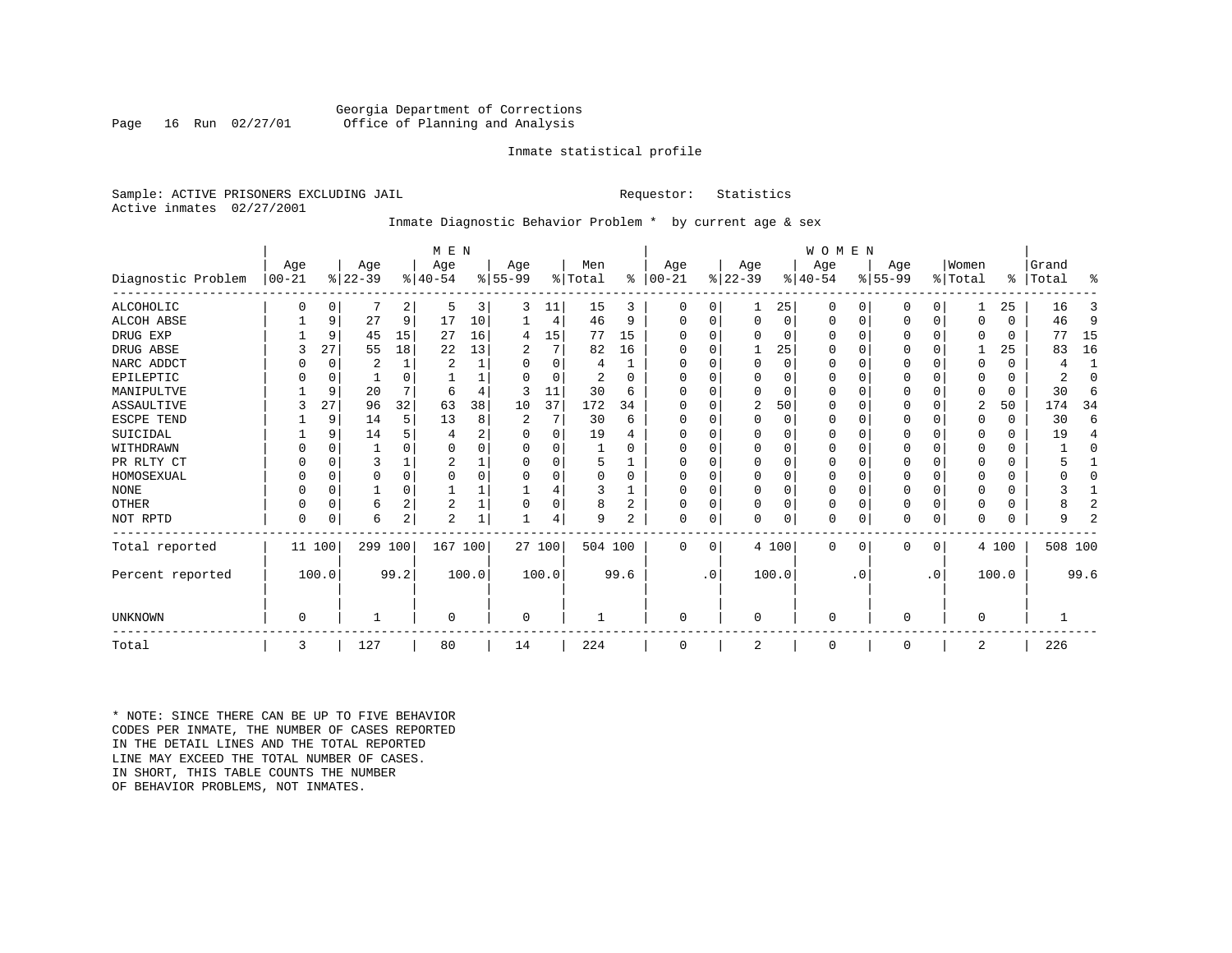## Georgia Department of Corrections Page 17 Run 02/27/01 Office of Planning and Analysis

## Inmate statistical profile

Sample: ACTIVE PRISONERS EXCLUDING JAIL **Requestor:** Statistics Active inmates 02/27/2001

## Physical Profile (General Condition) by current age & sex

|                                                                                  |                           |                                                     |                            |                                   | M E N                      |                                               |                    |                              |                             |                                |                                       |                                                                      |                                          |                                           | <b>WOMEN</b>                                  |                              |                            |                                                         |                                 |                                    |                             |                                  |
|----------------------------------------------------------------------------------|---------------------------|-----------------------------------------------------|----------------------------|-----------------------------------|----------------------------|-----------------------------------------------|--------------------|------------------------------|-----------------------------|--------------------------------|---------------------------------------|----------------------------------------------------------------------|------------------------------------------|-------------------------------------------|-----------------------------------------------|------------------------------|----------------------------|---------------------------------------------------------|---------------------------------|------------------------------------|-----------------------------|----------------------------------|
| Physical Profile                                                                 | Age<br>$ 00 - 21$         |                                                     | Age<br>$8 22-39$           |                                   | Age<br>$8 40-54$           |                                               | Age<br>$8 55-99$   |                              | Men<br>% Total              | ႜ                              | Age<br>$ 00-21$                       |                                                                      | Age<br>$ 22-39 $                         |                                           | Age<br>$8 40-54$                              |                              | Age<br>$8155 - 99$         |                                                         | Women<br>% Total                | $\frac{1}{6}$                      | Grand<br>Total              | - 옹                              |
| NO LIMITATION<br>DEFECT NO MAJOR LIMT<br>DEFECT MAJOR LIMIT<br>VERY MAJOR DEFECT | 0<br>$\Omega$<br>$\Omega$ | 3 100<br>$\mathbf{0}$<br>$\mathbf 0$<br>$\mathbf 0$ | 91<br>18<br>16<br>$\Omega$ | 73 <sub>1</sub><br>14<br>13<br> 0 | 43<br>13<br>24<br>$\Omega$ | 54<br>16<br>30 <sup>1</sup><br>0 <sup>1</sup> | 6<br>7<br>$\Omega$ | 43<br>7<br>50<br>$\mathbf 0$ | 143<br>32<br>47<br>$\Omega$ | 64<br>14<br>21<br>$\mathbf{0}$ | 0<br>$\Omega$<br>$\Omega$<br>$\Omega$ | $\overline{0}$<br>$\overline{0}$<br>$\overline{0}$<br>$\overline{0}$ | $\mathbf{0}$<br>$\mathbf{0}$<br>$\Omega$ | 2 100<br>$\mathbf{0}$<br>0<br>$\mathbf 0$ | $\mathbf{0}$<br>$\mathbf{0}$<br>0<br>$\Omega$ | 0<br>$\Omega$<br>$\mathbf 0$ | 0<br>0<br>0<br>$\mathbf 0$ | 0 <sup>1</sup><br>$\overline{0}$<br>0<br>$\overline{0}$ | 0<br>$\mathbf 0$<br>$\mathbf 0$ | 2 100<br>$\Omega$<br>$\Omega$<br>0 | 145<br>32<br>47<br>$\Omega$ | - 65<br>14<br>-21<br>$\mathbf 0$ |
| Total reported                                                                   |                           | 3 100                                               | 125                        | 100                               | 80                         | 100                                           |                    | 14 100                       | 222 100                     |                                | 0                                     | 0 <sup>1</sup>                                                       |                                          | 2 100                                     | 0                                             | 0                            | 0                          | 0                                                       |                                 | 2 100                              |                             | 224 100                          |
| Percent reported                                                                 |                           | 100.0                                               |                            | 98.4                              |                            | 100.0                                         |                    | 100.0                        |                             | 99.1                           |                                       | .0 <sup>1</sup>                                                      |                                          | 100.0                                     |                                               | $\cdot$ 0                    |                            | $\cdot$ 0                                               |                                 | 100.0                              |                             | 99.1                             |
| NOT REPORTED                                                                     | 0                         |                                                     | 2                          |                                   | $\mathbf 0$                |                                               | $\mathbf 0$        |                              | 2                           |                                | 0                                     |                                                                      | $\mathbf 0$                              |                                           | 0                                             |                              | $\mathbf 0$                |                                                         | $\mathbf 0$                     |                                    | 2                           |                                  |
| Total                                                                            | 3                         |                                                     | 127                        |                                   | 80                         |                                               | 14                 |                              | 224                         |                                |                                       |                                                                      | 2                                        |                                           | 0                                             |                              | $\mathbf 0$                |                                                         | 2                               |                                    | 226                         |                                  |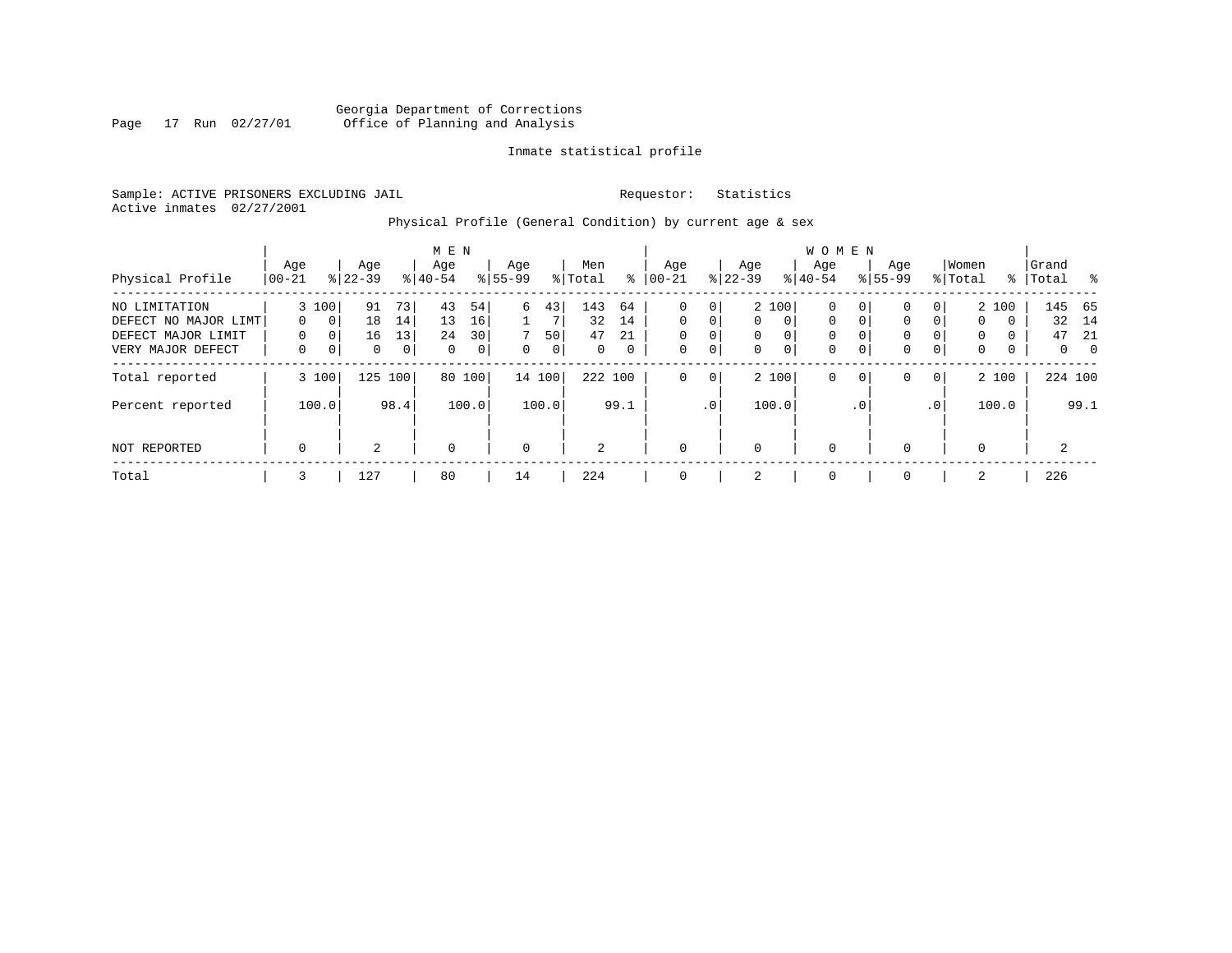## Georgia Department of Corrections Office of Planning and Analysis

## Inmate statistical profile

Sample: ACTIVE PRISONERS EXCLUDING JAIL **Requestor:** Statistics Active inmates 02/27/2001

Security Status by current age & sex

|                  |           |       |           |          | M E N       |       |             |        |         |      |             |             |             |       | <b>WOMEN</b> |           |          |                |             |       |           |      |
|------------------|-----------|-------|-----------|----------|-------------|-------|-------------|--------|---------|------|-------------|-------------|-------------|-------|--------------|-----------|----------|----------------|-------------|-------|-----------|------|
|                  | Age       |       | Age       |          | Age         |       | Age         |        | Men     |      | Age         |             | Age         |       | Age          |           | Age      |                | Women       |       | Grand     |      |
| Security         | $00 - 21$ |       | $ 22-39 $ |          | $8 40-54$   |       | $8 55-99$   |        | % Total | ႜ    | $ 00-21$    |             | $ 22-39 $   |       | $ 40-54 $    |           | $ 55-99$ |                | % Total     |       | %   Total | ႜ    |
| DIAG INCOM       | 0         | 0     | 0         | 0        |             |       | $\Omega$    | 0      |         |      | $\Omega$    |             | $\Omega$    | 0     | $\Omega$     |           |          | 0              | $\Omega$    | 0     |           |      |
| WRK RELEAS       | 0         | 0     | $\Omega$  | 0        | $\Omega$    | 0     | $\mathbf 0$ | 0      |         | 0    | $\Omega$    |             | $\mathbf 0$ | 0     | $\mathbf 0$  | 0         |          | 0              | $\Omega$    | 0     |           |      |
| TRUSTY           | $\Omega$  |       |           | $\Omega$ |             |       | $\Omega$    | 0      |         |      |             |             | $\Omega$    | 0     | $\Omega$     |           |          |                | $\Omega$    | 0     |           |      |
| MINIMUM          | 0         | 0     |           |          | $\Omega$    |       | $\Omega$    | 0      |         |      | $\Omega$    |             | 0           | 0     | $\mathbf 0$  |           |          |                | $\Omega$    | 0     |           |      |
| MEDIUM           | $\Omega$  | 0     | 27        | 21       | 25          | 31    |             | 50     | 59      | 26   | $\Omega$    |             |             | 50    | $\mathbf 0$  |           | 0        |                |             | 50    | 60        | 27   |
| CLOSE            |           | 67    | 83        | 66       | 52          | 65    | 7           | 50     | 144     | 65   | $\Omega$    |             | 0           | 0     | $\mathbf{0}$ |           | 0        |                | 0           | 0     | 144       | 64   |
| MAXIMUM          |           | 33    | 13        | 10       | 3           | 4     | $\Omega$    | 0      | 17      | 8    | $\Omega$    |             |             | 50    | $\mathbf 0$  |           | 0        |                |             | 50    | 18        | 8    |
| DIAGNOSTIC       | 0         | 0     | 2         | 2        | 0           | 0     | 0           | 0      | 2       |      | 0           | 0           | 0           | 0     | $\mathbf 0$  | 0         | 0        | 0              | 0           | 0     | 2         |      |
| Total reported   |           | 3 100 | 126       | 100      | 80          | 100   |             | 14 100 | 223 100 |      | $\mathbf 0$ | $\mathbf 0$ |             | 2 100 | $\mathbf 0$  | 0         | 0        | 0 <sup>1</sup> |             | 2 100 | 225 100   |      |
| Percent reported |           | 100.0 |           | 99.2     |             | 100.0 |             | 100.0  |         | 99.6 |             | $\cdot$ 0   |             | 100.0 |              | $\cdot$ 0 |          | .0             |             | 100.0 |           | 99.6 |
| NOT RPTD         | 0         |       |           |          | $\mathbf 0$ |       | $\mathbf 0$ |        |         |      | $\Omega$    |             | $\mathbf 0$ |       | $\Omega$     |           | 0        |                | $\mathbf 0$ |       |           |      |
| Total            | 3         |       | 127       |          | 80          |       | 14          |        | 224     |      | 0           |             | 2           |       | $\mathbf 0$  |           | 0        |                | 2           |       | 226       |      |

\* NOTE: BEGINNING IN JULY 1987, THE FACILITIES DIVISION NO LONGER CODED INMATES AS BEING WORK RELEASE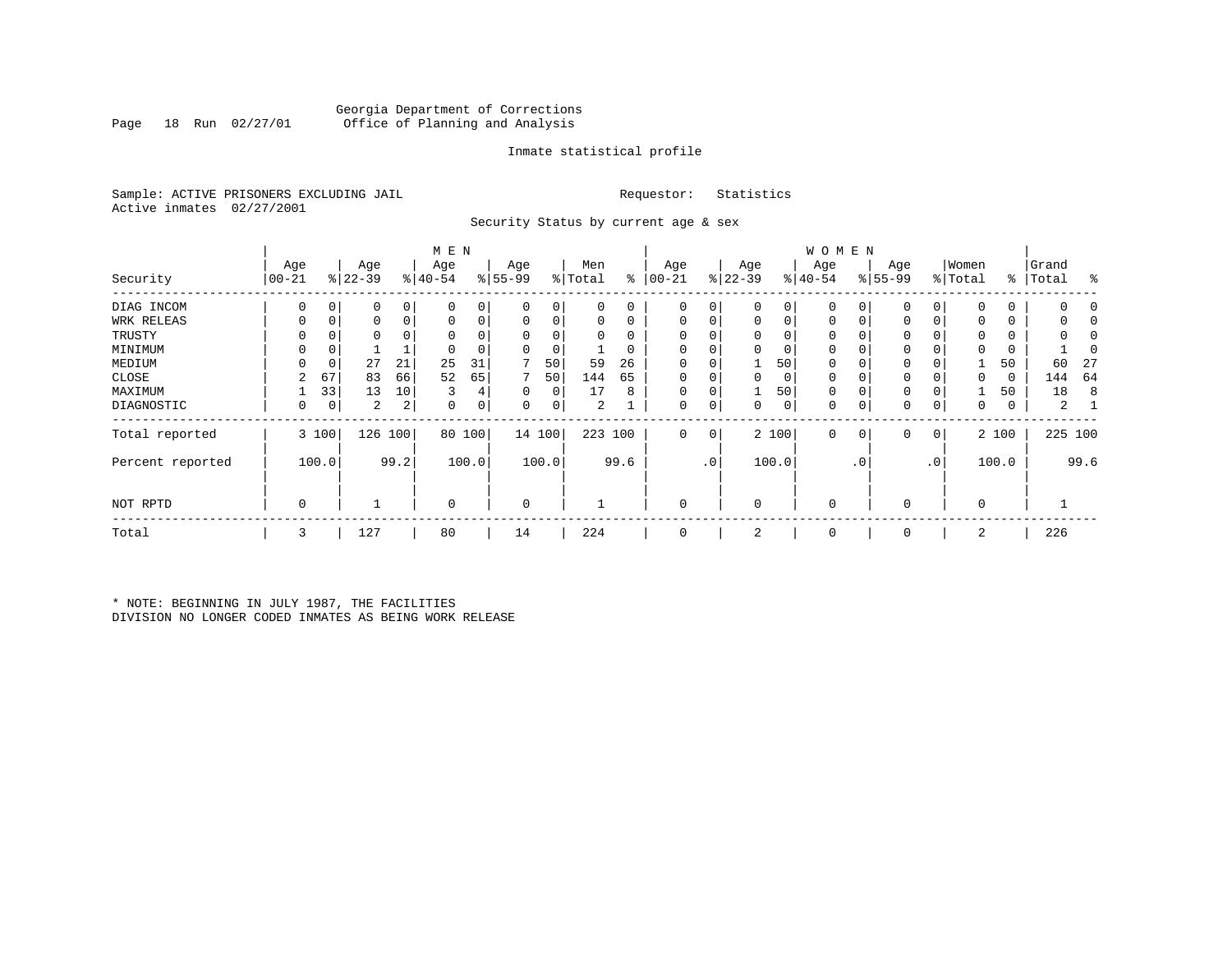## Georgia Department of Corrections<br>Page 19 Run 02/27/01 Office of Planning and Analysis Page 19 Run 02/27/01 Office of Planning and Analysis

## Inmate statistical profile

Sample: ACTIVE PRISONERS EXCLUDING JAIL **Requestor:** Statistics Active inmates 02/27/2001

Number Of Sentences by current age & sex

|                     |                  |                   |       |                  |        |                  |             |                |       |                      |           |                  |              | WOMEN            |           |                 |             |                  |       |                    |       |
|---------------------|------------------|-------------------|-------|------------------|--------|------------------|-------------|----------------|-------|----------------------|-----------|------------------|--------------|------------------|-----------|-----------------|-------------|------------------|-------|--------------------|-------|
| Number Of Sentences | Age<br>$ 00-21 $ | Age<br>$ 22-39 $  |       | Age<br>$ 40-54 $ |        | Age<br>$8 55-99$ |             | Men<br>% Total |       | Age<br>$8   00 - 21$ |           | Age<br>$ 22-39 $ |              | Age<br>$ 40-54 $ |           | Age<br>$ 55-99$ |             | Women<br>% Total |       | Grand<br>%   Total | ႜ     |
| $_{\rm ONE}$        | 0                | 15<br>0           | 12    | 12               | 15     | 2                | 14          | 29             | 13    | $\mathbf 0$          | 0         | $\Omega$         | $\mathbf{0}$ | $\mathbf 0$      | 0         | $\mathbf 0$     | 0           | 0                | 0     | 29                 | 13    |
| TWO                 | $\mathbf 0$      | $\mathbf 0$<br>26 | 20    | 15               | 19     | 5                | 36          | 46             | 21    | $\mathbf 0$          | 0         |                  | 50           | $\mathbf 0$      | 0         | $\mathbf 0$     | $\mathbf 0$ |                  | 50    | 47                 | 21    |
| THREE               | 0                | 25                | 20    | 17               | 21     |                  |             | 43             | 19    | $\Omega$             | 0         | 0                | 0            | 0                |           | 0               |             | 0                | 0     | 43                 | 19    |
| FOUR                | $\Omega$         | $\Omega$<br>17    | 13    | 10               | 13     | $\Omega$         | $\mathbf 0$ | 27             | 12    | $\Omega$             | 0         | $\Omega$         | $\Omega$     | $\Omega$         |           | $\Omega$        |             | $\Omega$         | 0     | 27                 | 12    |
| FIVE                | 0                | 10<br>0           | 8     | 6                | 8      | 2                | 14          | 18             | 8     | $\mathbf 0$          | 0         |                  | 50           | 0                |           | $\mathbf 0$     |             |                  | 50    | 19                 | 8     |
| MORE THAN FIVE      | 3                | 100<br>34         | 27    | 20               | 25     | 4                | 29          | 61             | 27    | $\mathbf 0$          | 0         | 0                | 0            | $\mathbf 0$      | 0         | $\mathbf 0$     | 0           | 0                | 0     |                    | 61 27 |
| Total reported      | 3 100            | 127               | 100   |                  | 80 100 |                  | 14 100      | 224 100        |       | 0                    | 0         |                  | 2 100        | $\mathbf 0$      | $\Omega$  | $\Omega$        | 0           |                  | 2 100 | 226 100            |       |
| Percent reported    | 100.0            |                   | 100.0 |                  | 100.0  |                  | 100.0       |                | 100.0 |                      | $\cdot$ 0 |                  | 100.0        |                  | $\cdot$ 0 |                 | $\cdot$ 0   |                  | 100.0 |                    | 100.0 |
| NOT REPORTED        | 0                | $\mathbf 0$       |       | $\mathbf 0$      |        | $\mathbf 0$      |             | 0              |       | $\mathbf 0$          |           | $\Omega$         |              | $\mathbf 0$      |           | 0               |             | 0                |       | 0                  |       |
| Total               | 3                | 127               |       | 80               |        | 14               |             | 224            |       | $\Omega$             |           | $\overline{a}$   |              | $\mathbf 0$      |           | $\mathbf 0$     |             | $\overline{a}$   |       | 226                |       |
|                     |                  |                   |       |                  |        |                  |             |                |       |                      |           |                  |              |                  |           |                 |             |                  |       |                    |       |
| AVG NUM SENTENCES   | 8.00             |                   | 4.43  | 4.41             |        | 4.43             |             | 4.47           |       | .00                  |           | 3.50             |              | .00              |           | .00             |             | 3.50             |       | 4.46               |       |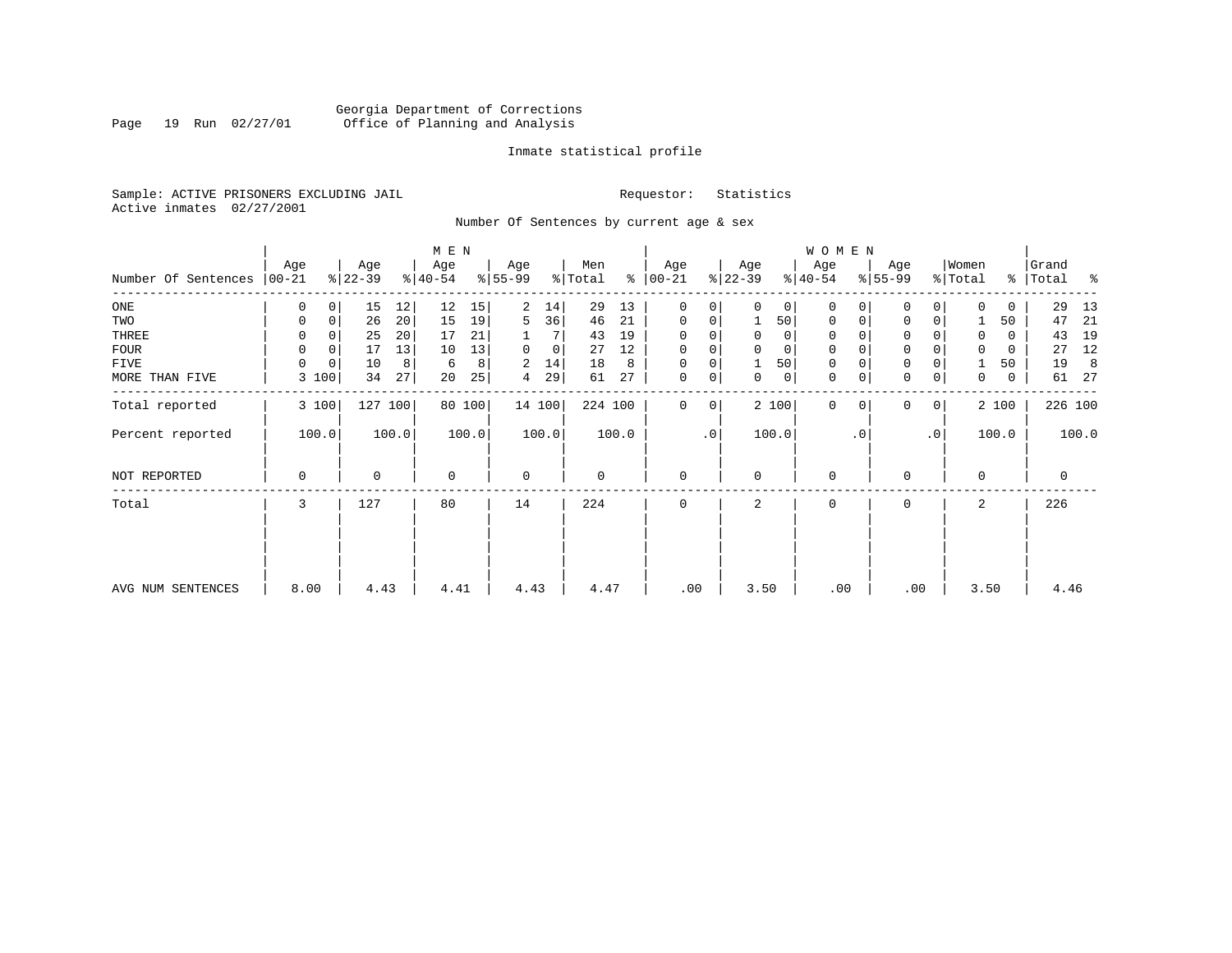## Georgia Department of Corrections Page 20 Run 02/27/01 Office of Planning and Analysis

## Inmate statistical profile

Sample: ACTIVE PRISONERS EXCLUDING JAIL **Requestor:** Statistics Active inmates 02/27/2001

Number Of Disciplinaries by current age & sex

|                  |                   |                |                  |         | M E N            |        |                          |        |                |       |                  |                 |                  |             | W O M E N        |          |                  |             |                  |       |                    |                |
|------------------|-------------------|----------------|------------------|---------|------------------|--------|--------------------------|--------|----------------|-------|------------------|-----------------|------------------|-------------|------------------|----------|------------------|-------------|------------------|-------|--------------------|----------------|
| Disciplinaries   | Age<br>$ 00 - 21$ |                | Age<br>$ 22-39 $ |         | Age<br>$ 40-54 $ |        | Age<br>$\frac{8}{55-99}$ |        | Men<br>% Total | ွေ    | Age<br>$00 - 21$ |                 | Age<br>$ 22-39 $ |             | Age<br>$ 40-54 $ |          | Age<br>$8 55-99$ |             | Women<br>% Total |       | Grand<br>%   Total | ႜ              |
| ZERO             | 1                 | 33             | 24               | 19      | 29               | 36     | 6                        | 43     | 60             | 27    | $\mathbf{0}$     | $\Omega$        | $\Omega$         | 0           | $\mathbf 0$      | $\Omega$ | $\Omega$         | $\Omega$    | $\Omega$         | 0     | 60                 | 27             |
| ONE              | 0                 | $\overline{0}$ | 16               | 13      | 12               | 15     | 4                        | 29     | 32             | 14    | $\mathbf 0$      | 0               | $\mathbf 0$      | $\mathbf 0$ | $\mathbf 0$      | 0        | 0                | $\mathbf 0$ |                  | 0     | 32                 | 14             |
| TWO              | 0                 |                | 8                | 6       | 12               | 15     | 2                        | 14     | 22             | 10    | 0                |                 | $\Omega$         | 0           | $\mathbf 0$      | $\Omega$ | $\Omega$         |             | $\mathbf 0$      | 0     | 22                 | 10             |
| THREE            | 0                 | 0              | 19               | 15      | 6                | 8      | 0                        | 0      | 25             | 11    | 0                |                 |                  | 50          | $\mathbf 0$      |          | $\mathbf 0$      |             |                  | 50    | 26                 | 12             |
| <b>FOUR</b>      | 0                 |                | 12               | 9       | 7                | 9      | 0                        | 0      | 19             | 8     | $\mathbf 0$      |                 | $\Omega$         | 0           | $\mathbf 0$      |          | $\mathbf 0$      |             | $\Omega$         | 0     | 19                 | 8              |
| FIVE             | $\Omega$          | 0              | 6                | 5       | 3                |        | $\Omega$                 | 0      | 9              | 4     | 0                | 0               | $\mathbf 0$      | 0           | 0                | $\Omega$ | 0                |             | 0                | 0     | 9                  | $\overline{4}$ |
| MORE THAN FIVE   | 2                 | 67             | 42               | 33      | 11               | 14     | 2                        | 14     | 57             | 25    | $\mathbf 0$      | 0               |                  | 50          | $\mathbf 0$      | 0        | $\mathbf 0$      | 0           |                  | 50    | 58                 | -26            |
| Total reported   |                   | 3 100          |                  | 127 100 |                  | 80 100 |                          | 14 100 | 224 100        |       | $\mathbf 0$      | $\mathbf 0$     |                  | 2 100       | $\mathbf 0$      | $\Omega$ | 0                | 0           |                  | 2 100 | 226 100            |                |
| Percent reported |                   | 100.0          |                  | 100.0   |                  | 100.0  |                          | 100.0  |                | 100.0 |                  | .0 <sup>1</sup> |                  | 100.0       |                  | . 0      |                  | $\cdot$ 0   |                  | 100.0 |                    | 100.0          |
| NOT REPORTED     | 0                 |                | 0                |         | $\mathbf 0$      |        | $\mathbf 0$              |        | 0              |       | $\mathbf{0}$     |                 | $\Omega$         |             | $\mathbf 0$      |          | 0                |             | $\Omega$         |       | $\mathbf 0$        |                |
| Total            | 3                 |                | 127              |         | 80               |        | 14                       |        | 224            |       | $\mathbf 0$      |                 | 2                |             | $\mathbf 0$      |          | 0                |             | 2                |       | 226                |                |
|                  |                   |                |                  |         |                  |        |                          |        |                |       |                  |                 |                  |             |                  |          |                  |             |                  |       |                    |                |
|                  |                   |                |                  |         |                  |        |                          |        |                |       |                  |                 |                  |             |                  |          |                  |             |                  |       |                    |                |
| AVG NUM DISCIP   | 7.67              |                | 6.15             |         | 2.79             |        | 1.71                     |        | 4.69           |       | .00              |                 | 7.50             |             | .00              |          | .00              |             | 7.50             |       | 4.72               |                |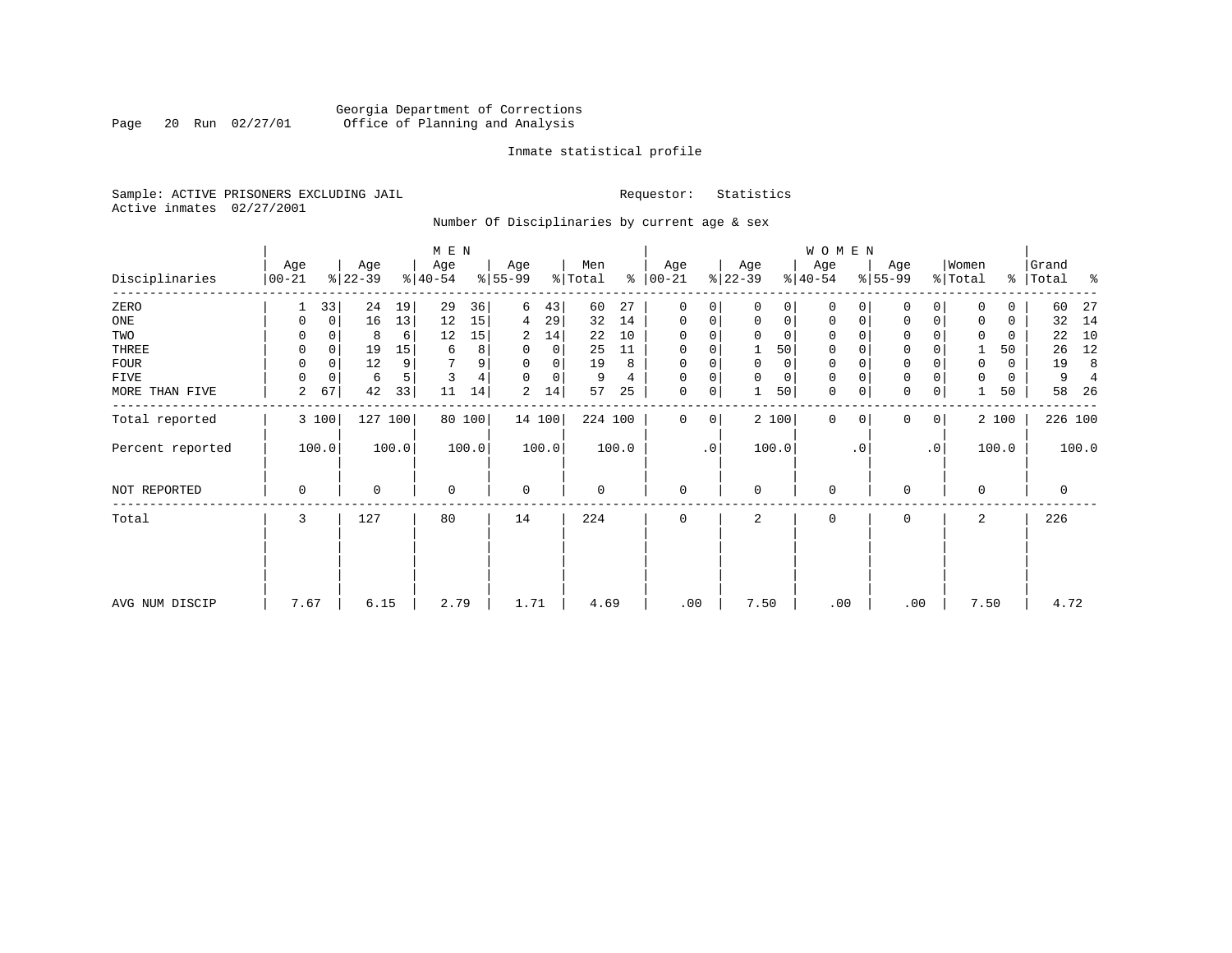## Georgia Department of Corrections Page 21 Run 02/27/01 Office of Planning and Analysis

## Inmate statistical profile

Sample: ACTIVE PRISONERS EXCLUDING JAIL **Requestor:** Statistics Active inmates 02/27/2001

Number Of Escapes by current age & sex

|                  |           |          |           |          | M E N       |        |             |        |          |          |             |           |             |             | W O M E N   |           |             |                |             |       |                      |          |
|------------------|-----------|----------|-----------|----------|-------------|--------|-------------|--------|----------|----------|-------------|-----------|-------------|-------------|-------------|-----------|-------------|----------------|-------------|-------|----------------------|----------|
|                  | Age       |          | Age       |          | Age         |        | Age         |        | Men      |          | Age         |           | Age         |             | Age         |           | Age         |                | Women       |       | Grand                |          |
| Escapes          | $ 00-21 $ |          | $ 22-39 $ |          | $8 40-54$   |        | $ 55-99 $   |        | % Total  | နွ       | $ 00-21$    |           | $ 22-39 $   |             | $ 40-54 $   |           | $8 55-99$   |                | % Total     |       | နွ<br>Total<br>း - ေ |          |
| ZERO             | 3 100     |          | 126       | 99       | 80          | 100    |             | 14 100 | 223 100  |          | $\mathbf 0$ | 0         |             | 2 100       | $\mathbf 0$ | $\Omega$  | $\Omega$    | 0              |             | 2 100 | 225 100              |          |
| ONE              | 0         | 0        |           |          | 0           | 0      | 0           | 0      |          | $\Omega$ | 0           | 0         | 0           | 0           | 0           | 0         | 0           | $\Omega$       | $\Omega$    | 0     |                      | $\Omega$ |
| TWO              | 0         |          | 0         | $\Omega$ | $\Omega$    |        | 0           |        | 0        | O        | $\Omega$    |           |             | 0           | 0           |           | $\Omega$    |                | 0           | 0     |                      |          |
| THREE            | 0         |          | 0         |          |             |        | $\Omega$    |        | 0        | O        | $\Omega$    |           | 0           | 0           | 0           |           | $\Omega$    |                |             | 0     |                      |          |
| <b>FOUR</b>      | 0         |          | 0         | $\Omega$ |             |        | $\Omega$    |        | $\Omega$ | $\Omega$ | $\Omega$    |           | $\Omega$    | 0           | $\Omega$    |           | $\Omega$    |                |             | 0     |                      |          |
| FIVE             | 0         | $\Omega$ | 0         | $\Omega$ | $\Omega$    |        | $\Omega$    | 0      | $\Omega$ | $\Omega$ | $\Omega$    | 0         | $\mathbf 0$ | 0           | $\mathbf 0$ |           | $\mathbf 0$ |                |             | 0     |                      |          |
| MORE THAN FIVE   | 0         | 0        | 0         | 0        | $\Omega$    | 0      | 0           | 0      |          | 0        | 0           | 0         | $\Omega$    | $\mathbf 0$ | $\mathbf 0$ | 0         | $\mathbf 0$ | 0              | 0           | 0     |                      |          |
| Total reported   | 3 100     |          | 127 100   |          |             | 80 100 |             | 14 100 | 224 100  |          | 0           | 0         |             | 2 100       | 0           | $\Omega$  | $\Omega$    | 0 <sup>1</sup> |             | 2 100 | 226 100              |          |
| Percent reported | 100.0     |          |           | 100.0    |             | 100.0  |             | 100.0  |          | 100.0    |             | $\cdot$ 0 |             | 100.0       |             | $\cdot$ 0 |             | $\cdot$ 0      |             | 100.0 | 100.0                |          |
| NOT REPORTED     | 0         |          | 0         |          | $\mathbf 0$ |        | $\mathbf 0$ |        | 0        |          | $\mathbf 0$ |           | $\mathbf 0$ |             | $\mathbf 0$ |           |             |                | $\mathbf 0$ |       | 0                    |          |
| Total            | 3         |          | 127       |          | 80          |        | 14          |        | 224      |          | $\mathbf 0$ |           | 2           |             | $\mathbf 0$ |           | 0           |                | 2           |       | 226                  |          |
|                  |           |          |           |          |             |        |             |        |          |          |             |           |             |             |             |           |             |                |             |       |                      |          |
|                  |           |          |           |          |             |        |             |        |          |          |             |           |             |             |             |           |             |                |             |       |                      |          |
|                  |           |          |           |          |             |        |             |        |          |          |             |           |             |             |             |           |             |                |             |       |                      |          |
| AVG NUM ESCAPES  | .00       |          | .01       |          | .00         |        | .00         |        | .00      |          | .00         |           | .00         |             | .00         |           | .00         |                |             | .00   | .00                  |          |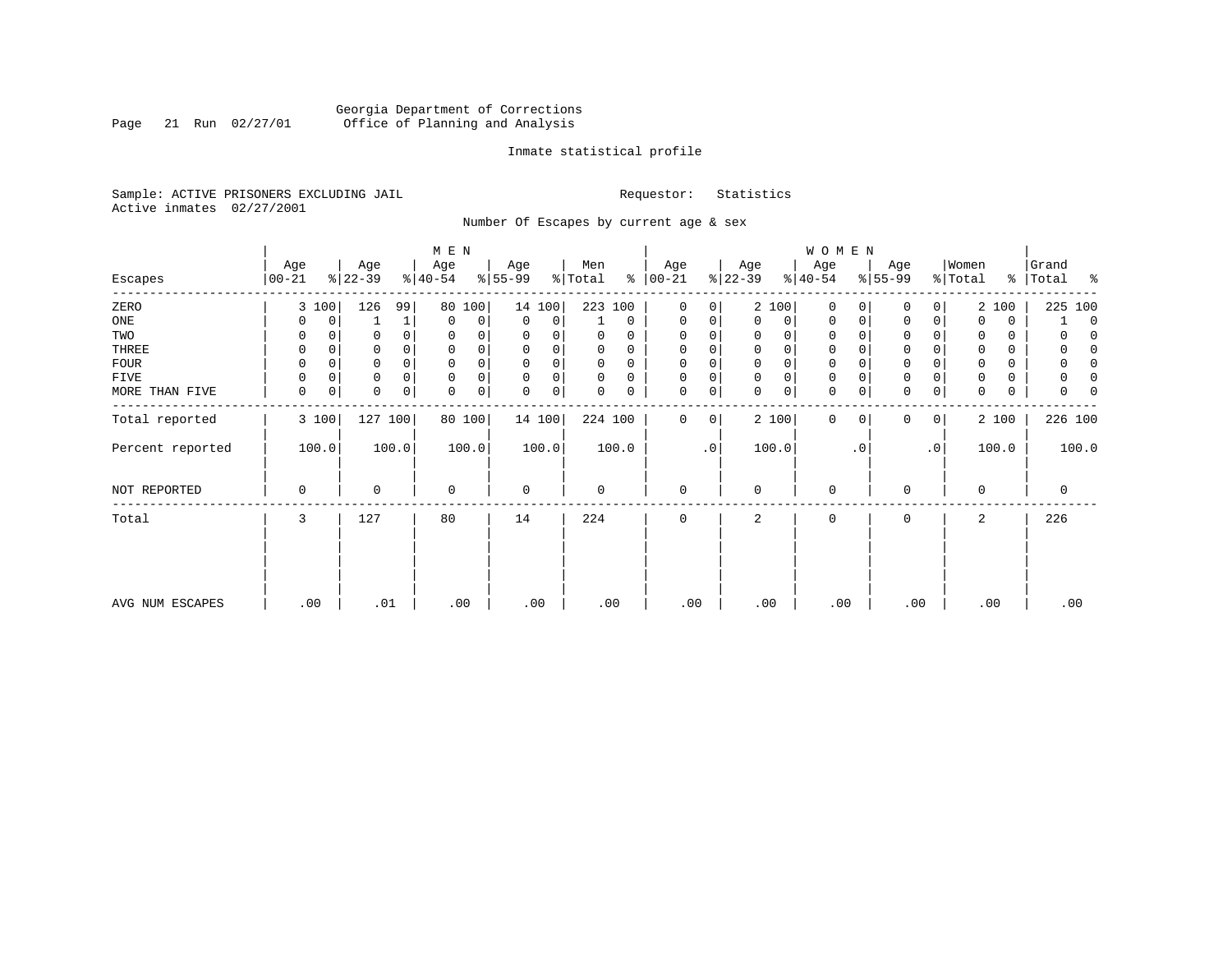### Georgia Department of Corrections Page 22 Run 02/27/01 Office of Planning and Analysis

### Inmate statistical profile

Sample: ACTIVE PRISONERS EXCLUDING JAIL **Requestor:** Statistics Active inmates 02/27/2001

#### Number Of Prior Georgia Incarcerations \* by current age & sex

|             |                            |     |             |                |       | M E N     |        |             |             |         |       |               |           |             |              | W O M E N   |           |             |                |          |             |         |       |
|-------------|----------------------------|-----|-------------|----------------|-------|-----------|--------|-------------|-------------|---------|-------|---------------|-----------|-------------|--------------|-------------|-----------|-------------|----------------|----------|-------------|---------|-------|
|             |                            | Age |             | Age            |       | Age       |        | Age         |             | Men     |       | Age           |           | Age         |              | Age         |           | Age         |                | Women    |             | Grand   |       |
|             | Prior Incarcerations 00-21 |     |             | $ 22-39 $      |       | $ 40-54 $ |        | $ 55-99 $   |             | % Total |       | $8   00 - 21$ |           | $ 22-39 $   |              | $8 40-54$   |           | $ 55-99 $   |                | % Total  | ႜၟ          | Total   | ႜ     |
| ZERO        |                            |     | 3 100       | 72             | 57    | 32        | 40     |             | 50          | 114     | 51    | $\Omega$      | 0         |             | 2 100        | $\Omega$    |           | $\Omega$    | 0              |          | 2 100       | 116     | -51   |
| ONE         |                            | 0   | $\mathbf 0$ | 24             | 19    | 18        | 23     | 4           | 29          | 46      | 21    | 0             | 0         | 0           | 0            | 0           | 0         | 0           | 0              | $\Omega$ | $\mathbf 0$ | 46      | 20    |
| TWO         |                            | 0   | 0           | 14             | 11    | 9         | 11     |             |             | 24      | 11    | 0             | 0         | $\Omega$    | 0            | 0           |           | 0           |                | 0        | $\Omega$    | 24      | 11    |
| THREE       |                            | 0   | 0           | 11             | 9     |           | 9      |             | 7           | 19      | 8     | $\mathbf 0$   | 0         | $\mathbf 0$ | $\mathsf{O}$ | $\mathsf 0$ |           | $\mathbf 0$ | O              | $\Omega$ | $\Omega$    | 19      | 8     |
| <b>FOUR</b> |                            | 0   | 0           | 4              |       | 9         | $11\,$ | $\mathbf 0$ | $\mathbf 0$ | 13      | 6     | $\mathbf 0$   | 0         |             | $\mathsf{O}$ | 0           |           | $\mathbf 0$ |                | 0        | 0           | 13      | 6     |
| FIVE        |                            | 0   | 0           | $\overline{c}$ |       | 3         | 4      | $\Omega$    | 0           | 5       | 2     | $\mathbf 0$   | 0         | $\mathbf 0$ | $\mathsf{O}$ | $\mathsf 0$ |           | $\mathsf 0$ | 0              |          | 0           | 5       |       |
|             | MORE THAN FIVE             | 0   | 0           | $\Omega$       | 0     | 2         | 3      |             | 7           | 3       |       | 0             | 0         | $\Omega$    | $\mathbf 0$  | 0           | 0         | $\mathsf 0$ | 0              | $\Omega$ | 0           | 3       |       |
|             | Total reported             |     | 3 100       | 127            | 100   |           | 80 100 |             | 14 100      | 224 100 |       | $\Omega$      | 0         |             | 2 100        | $\Omega$    | $\Omega$  | $\mathbf 0$ | $\overline{0}$ |          | 2 100       | 226 100 |       |
|             | Percent reported           |     | 100.0       |                | 100.0 |           | 100.0  |             | 100.0       |         | 100.0 |               | $\cdot$ 0 |             | 100.0        |             | $\cdot$ 0 |             | $\cdot$ 0      |          | 100.0       |         | 100.0 |
|             | NOT REPORTED               | 0   |             | $\Omega$       |       | 0         |        | $\mathbf 0$ |             | 0       |       | $\mathbf 0$   |           | $\Omega$    |              | 0           |           | $\mathbf 0$ |                | $\Omega$ |             | 0       |       |
| Total       |                            | 3   |             | 127            |       | 80        |        | 14          |             | 224     |       | 0             |           | 2           |              | 0           |           | $\mathbf 0$ |                | 2        |             | 226     |       |
|             |                            |     |             |                |       |           |        |             |             |         |       |               |           |             |              |             |           |             |                |          |             |         |       |
|             | AVG # INCARCERATIONS       |     | .00         | .87            |       | 1.55      |        | 1.07        |             | 1.12    |       | .00           |           | .00         |              | .00         |           | .00         |                | .00      |             | 1.11    |       |

\* This data counts a parole revocation on an existing sentenCE AS A prior incarceration. Also, this data counts, for any cohort of inmates, the total number of Georgia incarcerations the inmate has had during his entire criminal career. For example, if an inmate was admitted to prison first in FY72, and then re-admitted in FY79 and FY85, he had two prior incarcerations before the FY85 admission. This inmate's records show two prior incarcerations in all three of his records since he has had two prior incarcerations in his criminal career. If the cohort of FY72 admissions is selected for analysis, two prior incarcerations will be listed for this inmate even though in FY72, he had no prior incarcerations.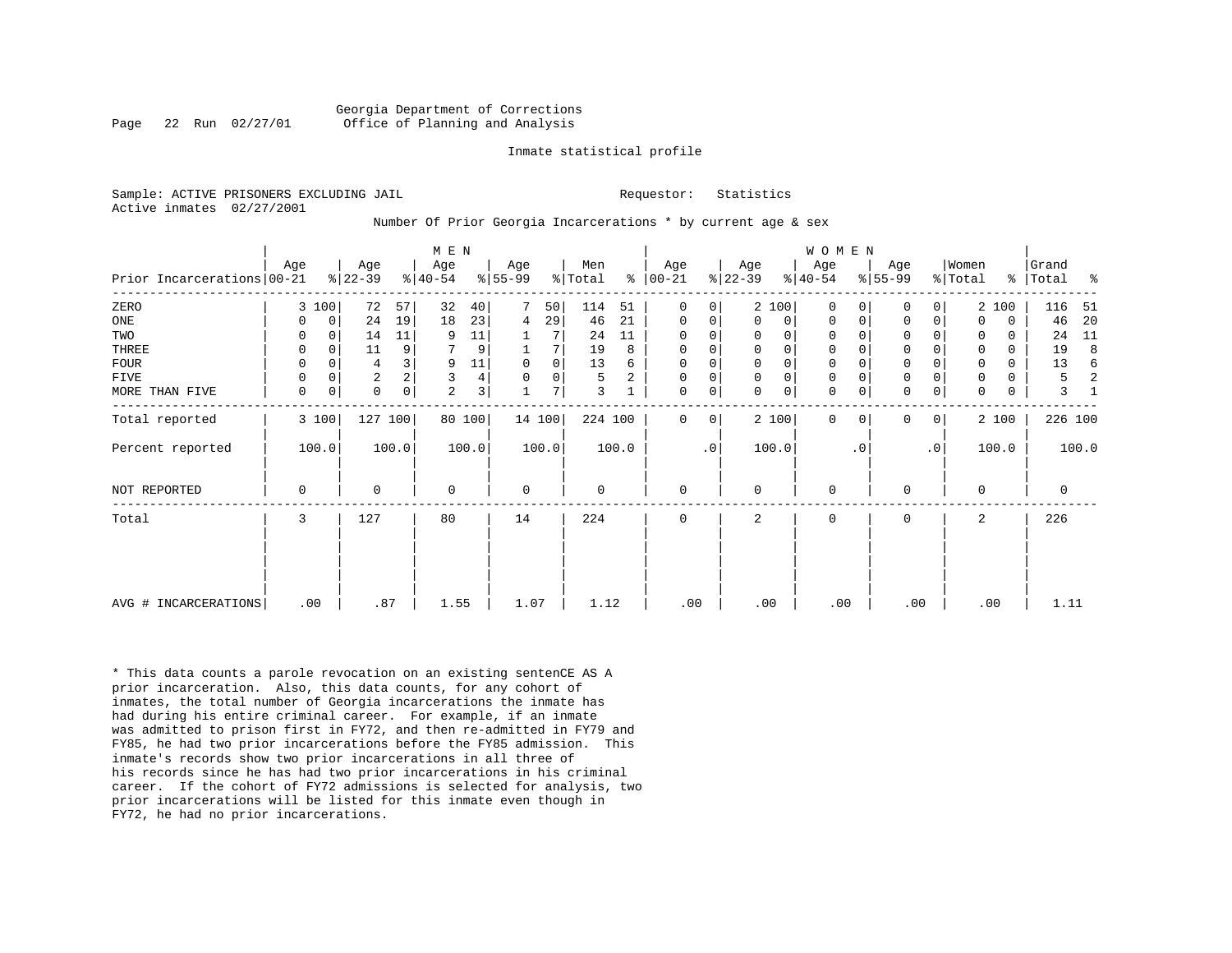## Georgia Department of Corrections Page 23 Run 02/27/01 Office of Planning and Analysis

## Inmate statistical profile

Sample: ACTIVE PRISONERS EXCLUDING JAIL **Requestor:** Statistics Active inmates 02/27/2001

Number Of Transfers by current age & sex

| Transfers         | Age<br>$00 - 21$ | Age<br>$ 22-39 $ |                | M E N<br>Age<br>$ 40-54 $ |        | Age<br>$ 55-99 $ |       | Men<br>% Total |       | Age<br>$8   00 - 21$ |    | Age<br>$ 22-39 $ |             | W O M E N<br>Age<br>$ 40-54 $ |           | Age<br>$8 55-99$ |                 | Women<br>% Total |       | Grand<br>%   Total | ႜ     |
|-------------------|------------------|------------------|----------------|---------------------------|--------|------------------|-------|----------------|-------|----------------------|----|------------------|-------------|-------------------------------|-----------|------------------|-----------------|------------------|-------|--------------------|-------|
|                   |                  |                  |                |                           |        |                  |       |                |       |                      |    |                  |             |                               |           |                  |                 |                  |       |                    |       |
| ZERO              | $\Omega$         | $\circ$<br>6     | 5 <sup>1</sup> | 4                         | 5      |                  | 7     | 11             | 5     | 0                    | 0  |                  | 50          | 0                             | 0         | 0                | 0               |                  | 50    | 12                 | -5    |
| ONE               | 0                | 0<br>61          | 48             | 42                        | 53     | 6                | 43    | 109            | 49    | 0                    | 0  |                  | 50          | 0                             | 0         | $\mathbf 0$      | 0               |                  | 50    | 110                | 49    |
| TWO               |                  | 33<br>31         | 24             | 19                        | 24     | 3                | 21    | 54             | 24    | 0                    |    | $\Omega$         | 0           | 0                             |           | 0                |                 | $\Omega$         | 0     | 54                 | 24    |
| THREE             |                  | 33<br>14         | 11             | 10                        | 13     | 2                | 14    | 27             | 12    | 0                    | 0  | 0                | 0           | 0                             |           | $\mathbf 0$      |                 | 0                | 0     | 27                 | 12    |
| <b>FOUR</b>       |                  | 33<br>5          | 4              | 3                         | 4      |                  | 7     | 10             | 4     | 0                    |    | 0                | 0           | 0                             |           | $\Omega$         |                 | $\mathbf 0$      | 0     | 10                 | 4     |
| FIVE              | 0                | 4<br>0           |                |                           |        | $\Omega$         | 0     | 5              | 2     | 0                    | 0  | $\mathbf 0$      | $\mathbf 0$ | 0                             |           | $\mathbf 0$      |                 | 0                | 0     | 5                  | 2     |
| MORE THAN FIVE    | 0                | 6<br>0           | 5              |                           |        |                  | 7     | 8              | 4     | $\mathbf 0$          | 0  | $\Omega$         | $\mathsf 0$ | $\mathbf 0$                   | 0         | $\mathbf 0$      | 0               | 0                | 0     | 8                  |       |
| Total reported    | 3 100            |                  | 127 100        |                           | 80 100 | 14 100           |       | 224 100        |       | $\mathbf{0}$         | 0  |                  | 2 100       | $\Omega$                      | $\Omega$  | 0                | $\overline{0}$  |                  | 2 100 | 226 100            |       |
| Percent reported  | 100.0            |                  | 100.0          |                           | 100.0  |                  | 100.0 |                | 100.0 |                      | .0 |                  | 100.0       |                               | $\cdot$ 0 |                  | .0 <sup>1</sup> |                  | 100.0 |                    | 100.0 |
| NOT REPORTED      | $\Omega$         | $\Omega$         |                | $\mathbf 0$               |        | $\mathbf 0$      |       | $\mathbf 0$    |       | $\mathbf{0}$         |    | $\Omega$         |             | 0                             |           | $\Omega$         |                 | $\mathbf 0$      |       | $\mathbf 0$        |       |
| Total             | 3                | 127              |                | 80                        |        | 14               |       | 224            |       | 0                    |    | 2                |             | 0                             |           | $\mathbf 0$      |                 | 2                |       | 226                |       |
|                   |                  |                  |                |                           |        |                  |       |                |       |                      |    |                  |             |                               |           |                  |                 |                  |       |                    |       |
| AVG NUM TRANSFERS | 3.00             | 1.94             |                | 1.66                      |        | 2.00             |       | 1.86           |       | .00                  |    | .50              |             | .00                           |           | .00              |                 |                  | .50   | 1.85               |       |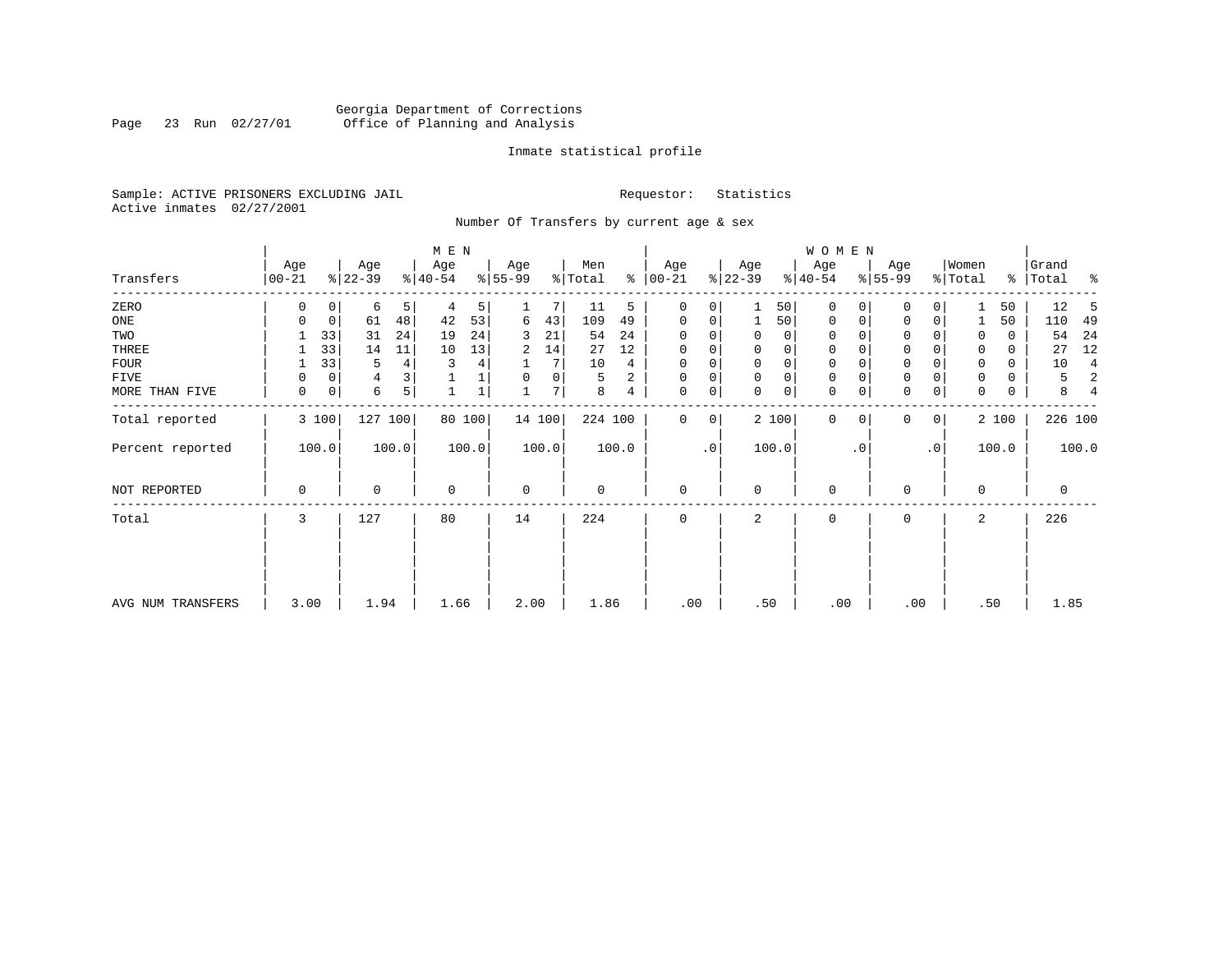## Georgia Department of Corrections Page 24 Run 02/27/01 Office of Planning and Analysis

## Inmate statistical profile

Sample: ACTIVE PRISONERS EXCLUDING JAIL **Requestor:** Statistics Active inmates 02/27/2001

County Of Conviction by current age & sex

|                            |          |             |           |              | M E N        |              |           |          |              |   |               |          |              |          | W O M E N |              |           |              |              |   |       |              |
|----------------------------|----------|-------------|-----------|--------------|--------------|--------------|-----------|----------|--------------|---|---------------|----------|--------------|----------|-----------|--------------|-----------|--------------|--------------|---|-------|--------------|
|                            | Age      |             | Age       |              | Age          |              | Age       |          | Men          |   | Age           |          | Age          |          | Age       |              | Age       |              | Women        |   | Grand |              |
| County Of Conviction 00-21 |          |             | $ 22-39 $ |              | $ 40-54$     |              | $8 55-99$ |          | % Total      |   | $8   00 - 21$ |          | $ 22-39 $    |          | $ 40-54$  |              | $8 55-99$ |              | % Total      | ိ | Total |              |
| APPLING COUNTY             | 0        | 0           | 1         | 1            | 1            | 1            | 0         | 0        | 2            | 1 | 0             | 0        | 0            | 0        | 0         | 0            | 0         | 0            | 0            | 0 | 2     | -1           |
| ATKINSON COUNTY            | N        | 0           | 0         | 0            | $\circ$      | 0            | 1         | 7        | $\mathbf{1}$ | 0 | 0             | 0        | 0            | 0        | 0         | 0            | 0         | 0            | 0            | 0 |       | $\Omega$     |
| <b>BACON COUNTY</b>        |          | 0           | 0         | 0            | 1            | $\mathbf{1}$ | O         | 0        | 1            | 0 | O             | 0        | 0            | 0        | 0         | $\Omega$     | $\Omega$  | 0            | 0            | 0 |       | $\Omega$     |
| BAKER COUNTY               |          | 0           | 0         | $\Omega$     | 0            | 0            | O         | 0        | 0            | 0 | C             | $\Omega$ | O            | $\Omega$ | 0         | $\Omega$     | $\Omega$  | 0            | 0            | 0 |       | $\Omega$     |
| BALDWIN COUNTY             |          | $\Omega$    | 1         | $\mathbf{1}$ |              | 3            |           | $\Omega$ | 3            | 1 |               | O        | O            | O        | O         | <sup>0</sup> | ∩         | U            | O            | U |       | -1           |
| BANKS COUNTY               |          | 0           | 0         | $\Omega$     |              | 1            | O         | 0        | 1            | 0 | O             | $\Omega$ | <sup>0</sup> | 0        | 0         | $\Omega$     | $\Omega$  | 0            | <sup>0</sup> | 0 |       | $\Omega$     |
| <b>BARROW COUNTY</b>       |          | 0           | 1         | 1            | 1            | 1            | O         | 0        | 2            | 1 | O             | 0        | 0            | 0        | 0         | 0            | $\Omega$  | 0            | 0            | 0 | 2     | -1           |
| BARTOW COUNTY              |          | 0           | 0         | $\Omega$     |              | 1            |           | 0        |              | 0 | 0             | 0        | 0            | 0        | 0         | 0            | 0         | 0            | 0            | 0 |       | $\bigcap$    |
| BEN HILL COUNTY            |          | 0           | 0         | 0            | 0            | 0            | U         | 0        | 0            | U | $\Omega$      | 0        | 0            | 0        | 0         | $\Omega$     | $\Omega$  | 0            | 0            | 0 |       | $\Omega$     |
| BERRIEN COUNTY             |          | 0           |           | 1            | 0            | 0            | O         | 0        |              | 0 | O             | 0        | 0            | $\Omega$ | 0         | 0            | $\Omega$  | $\Omega$     | 0            | 0 |       | $\mathbf 0$  |
| BIBB COUNTY                |          | 0           | 5         | 4            | 2            | 3            |           | $\Omega$ |              | 3 |               | 0        | 0            | 0        | 0         | $\Omega$     | $\Omega$  | O            | 0            | 0 |       |              |
| BLECKLEY COUNTY            |          | 0           | 1         | 1            | $\Omega$     | 0            | O         | $\Omega$ | 1            | U | C             | $\Omega$ | <sup>0</sup> | 0        | O         | $\Omega$     | O         | <sup>0</sup> | <sup>0</sup> | U |       | $\Omega$     |
| BRANTLEY COUNTY            |          | 0           | 0         | $\Omega$     | 1            | 1            |           | 0        | 1            | 0 | 0             | $\Omega$ | O            | $\Omega$ | Ω         | $\Omega$     | O         | 0            | 0            | 0 |       | $\cap$       |
| BROOKS COUNTY              |          | 0           | 0         | O            | 1            | 1            |           | 0        | 1            | 0 | O             | 0        | 0            | 0        |           | 0            | $\Omega$  | 0            | 0            | 0 |       | $\bigcap$    |
| BRYAN COUNTY               |          | $\mathbf 0$ | 0         | 0            | $\Omega$     | 0            | O         | 0        | 0            | 0 | O             | 0        | 0            | $\Omega$ | 0         | 0            | $\Omega$  | 0            | 0            | 0 | U     | $\mathbf 0$  |
| BULLOCH COUNTY             |          | 0           | O         | O            | 0            | 0            | O         | 0        | 0            | 0 | O             | $\Omega$ | 0            | 0        | 0         | $\Omega$     | O         | 0            | 0            | 0 |       | $\Omega$     |
| BURKE COUNTY               |          | 0           |           |              |              | 1            | O         | 0        | 5            | 2 | 0             | 0        | 0            | 0        | 0         | 0            | O         | 0            | 0            | 0 |       |              |
| BUTTS COUNTY               |          | 0           |           | 1            |              | 1            |           | 7        | 3            | 1 | O             | $\Omega$ | <sup>0</sup> | 0        | 0         | $\Omega$     | $\Omega$  | 0            | 0            | 0 |       | -1           |
| CALHOUN COUNTY             |          | 0           | 0         | $\Omega$     | 0            | 0            | O         | 0        | 0            | 0 | O             | $\Omega$ | 0            | $\Omega$ | 0         | $\Omega$     | $\Omega$  | $\Omega$     | 0            | 0 |       | $\Omega$     |
| CAMDEN COUNTY              |          | $\mathbf 0$ | 0         | 0            |              | 1            |           | 0        |              | 0 |               | $\Omega$ | 0            | $\Omega$ | 0         | $\Omega$     | $\Omega$  | 0            | 0            | 0 |       | $\Omega$     |
| CANDLER COUNTY             |          | 0           | O         | O            | n            | 0            |           | 0        | 0            | U | C             | 0        | O            | 0        | Ω         | $\Omega$     | $\Omega$  | 0            | <sup>0</sup> | 0 | Λ     | $\Omega$     |
| CARROLL COUNTY             |          | 0           | 2         | 2            | 0            | 0            | n         | 0        | 2            | 1 | $\Omega$      | 0        | 0            | 0        | 0         | $\Omega$     | $\Omega$  | 0            | 0            | 0 |       | -1           |
| CATOOSA COUNTY             |          | 0           | $\Omega$  | 0            | 0            | 0            | O         | $\Omega$ | 0            | 0 | O             | 0        | 0            | 0        | 0         | 0            | $\Omega$  | 0            | 0            | 0 |       | $\Omega$     |
| CHARLTON COUNTY            |          | 0           | 0         | O            | 0            | 0            | 0         | $\Omega$ | 0            | 0 | O             | $\Omega$ | 0            | 0        | 0         | $\Omega$     | $\Omega$  | 0            | 0            | 0 |       | $\cap$       |
| CHATHAM COUNTY             |          | 0           | 6         | 5            |              | 1            |           | 7        | 8            | 4 | 0             | $\Omega$ | O            | 0        | Ω         | $\Omega$     | O         | <sup>0</sup> | 0            | 0 | 8     | 4            |
| CHATTAHOOCHEE COUNTY       |          | 0           | 0         | 0            | 0            | 0            | O         | 0        | 0            | 0 | O             | 0        | C            | 0        | C         | 0            | 0         | 0            | 0            | 0 |       | $\Omega$     |
| CHATTOOGA COUNTY           |          | $\mathbf 0$ | 1         | 1            | 0            | $\Omega$     | O         | 0        | 1            | 0 | $\Omega$      | 0        | 0            | $\Omega$ | 0         | 0            | $\Omega$  | 0            | 0            | 0 |       | $\bigcap$    |
| CHEROKEE COUNTY            |          | 0           | 1         | 1            |              | 1            | O         | 0        | 2            | 1 | C             | $\Omega$ | O            | 0        | 0         | $\Omega$     | $\Omega$  | 0            | 0            | 0 | 2     | -1           |
| CLARKE COUNTY              |          | 0           | 5         | 4            | 6            | 8            | O         | 0        | 11           | 5 | 0             | 0        | 0            | 0        | 0         | 0            | $\Omega$  | 0            | 0            | 0 | 11    | 5            |
| CLAY COUNTY                |          | $\Omega$    | O         | O            | 0            | 0            | O         | $\Omega$ | 0            | U | O             | O        | <sup>0</sup> | 0        | O         | $\Omega$     | $\Omega$  | 0            | 0            | 0 | Λ     | $\cap$       |
| CLAYTON COUNTY             |          | 0           | 4         | 3            |              | 3            |           | 7        | 7            | 3 | $\Omega$      | $\Omega$ | 0            | $\Omega$ | 0         | $\Omega$     | $\Omega$  | $\Omega$     | 0            | 0 |       | Р            |
| CLINCH COUNTY              |          | $\mathbf 0$ | $\Omega$  | $\Omega$     | $\Omega$     | 0            | 0         | 0        | 0            | 0 | 0             | 0        | 0            | $\Omega$ | 0         | $\Omega$     | $\Omega$  | $\Omega$     | 0            | 0 |       | $\Omega$     |
| COBB COUNTY                |          | 0           | 1         | 1            | 2            | 3            |           | 0        | 3            | 1 |               | 0        | 0            | 0        | 0         | $\Omega$     | $\Omega$  | 0            | 0            | 0 |       | $\mathbf{1}$ |
| COFFEE COUNTY              |          | 0           | 1         | 1            | 0            | 0            | U         | 0        | 1            | 0 | O             | 0        | 0            | 0        | 0         | 0            | $\Omega$  | 0            | Ω            | 0 |       | $\Omega$     |
| COLQUITT COUNTY            |          | 33          | 0         | 0            | 2            | 3            | 0         | 0        | 3            | 1 | 0             | 0        | 0            | 0        | 0         | 0            | $\Omega$  | 0            | 0            | 0 |       | -1           |
| COLUMBIA COUNTY            | $\Omega$ | $\mathbf 0$ | 1         | 1            | $\mathbf{1}$ | 1            | 0         | 0        | 2            | 1 | 0             | 0        | 0            | 0        | $\Omega$  | $\mathbf 0$  | $\Omega$  | 0            | 0            | 0 |       | $\mathbf{1}$ |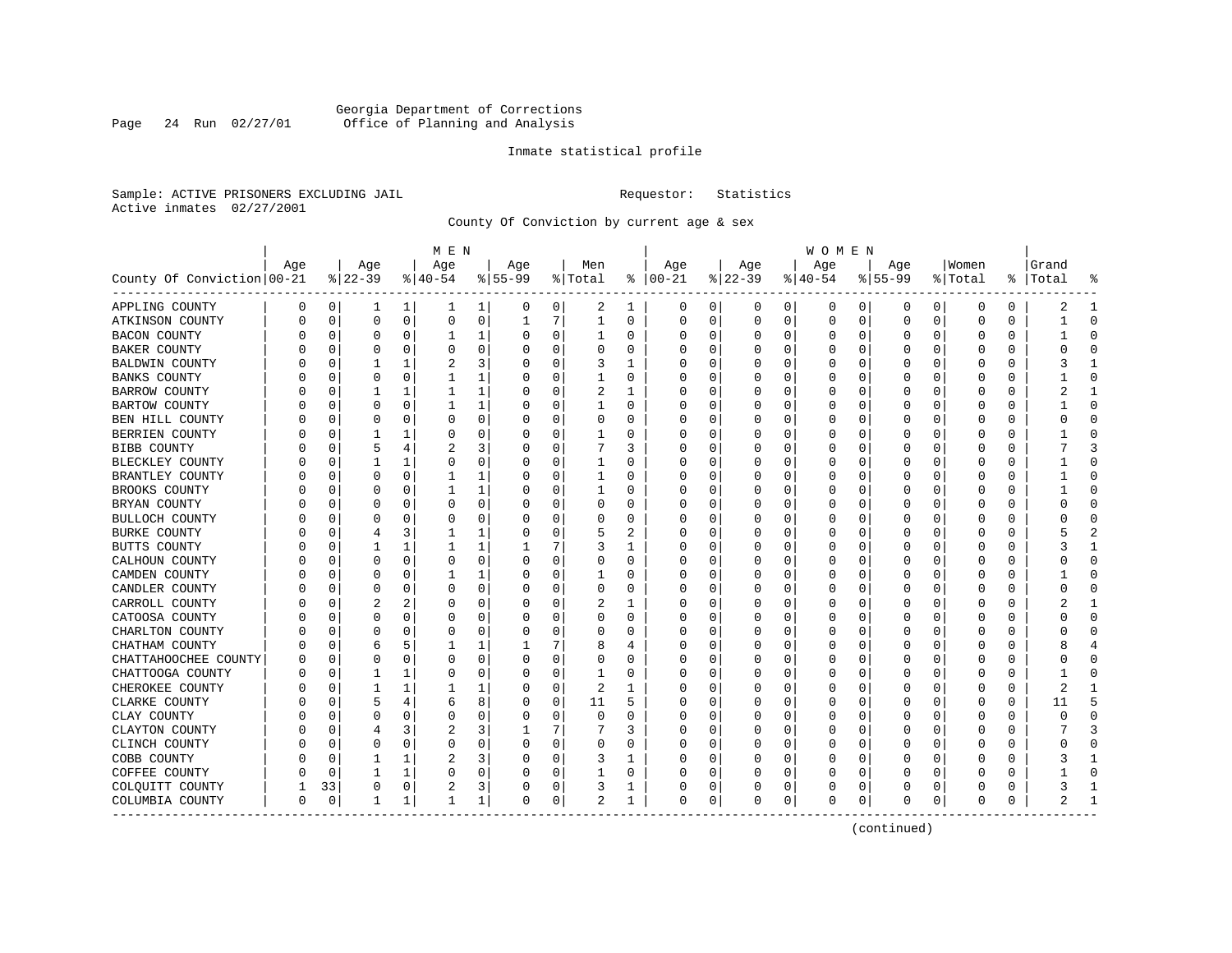## Georgia Department of Corrections Page 25 Run 02/27/01 Office of Planning and Analysis

## Inmate statistical profile

Sample: ACTIVE PRISONERS EXCLUDING JAIL **Requestor:** Statistics Active inmates 02/27/2001

County Of Conviction by current age & sex (CONTINUED)

|                            |     |          |          |          | M E N     |   |           |             |         |              |          |          |              |          | W O M E N        |   |           |              |         |          |           |              |
|----------------------------|-----|----------|----------|----------|-----------|---|-----------|-------------|---------|--------------|----------|----------|--------------|----------|------------------|---|-----------|--------------|---------|----------|-----------|--------------|
|                            | Age |          | Age      |          | Age       |   | Age       |             | Men     |              | Age      |          | Age          |          | Age              |   | Age       |              | Women   |          | Grand     |              |
| County Of Conviction 00-21 |     |          | $ 22-39$ |          | $8 40-54$ |   | $8 55-99$ |             | % Total | ႜ            | $ 00-21$ |          | $8$   22-39  |          | $ 40-54$         |   | $8 55-99$ |              | % Total |          | %   Total | 우            |
| COOK COUNTY                | 0   | 0        | 0        | 0        | 0         | 0 | 0         | 0           | 0       | 0            | 0        | 0        | 0            | 0        | 0                | 0 | 0         | 0            | 0       | 0        | Ω         | C            |
| COWETA COUNTY              |     | 0        | 1        | 1        | 0         | 0 | 0         | 0           | 1       | 0            | C        | 0        | <sup>0</sup> | 0        | 0                | 0 | $\Omega$  | 0            | 0       | 0        |           | C            |
| CRAWFORD COUNTY            |     | 0        | O        | 0        | 0         | 0 |           | 0           | 0       | 0            | C        | 0        |              | $\Omega$ | 0                | 0 | n         | 0            | 0       | 0        |           | ſ            |
| CRISP COUNTY               |     | O        |          |          | 0         | 0 |           | $\Omega$    | 1       | U            | O        | 0        |              | $\Omega$ | 0                | O |           | <sup>0</sup> | 0       | 0        |           | O            |
| DADE COUNTY                |     | O        |          |          |           | 0 |           | 0           | 1       | U            | $\Box$   | 0        |              | $\Omega$ |                  | O |           | O            | Ω       | 0        |           | ſ            |
| DAWSON COUNTY              |     | O        |          | $\Omega$ | U         | 0 |           | $\mathbf 0$ | O       | O            |          | 0        |              | $\Omega$ |                  | O |           | U            | Ω       | $\Omega$ |           | $\sqrt{ }$   |
| DECATUR COUNTY             |     | O        | $\Omega$ | O        |           | 1 |           | 0           | -1      | U            | C        | 0        |              | $\Omega$ | Ω                | O | O         | O            | O       | 0        |           | $\Omega$     |
| DEKALB COUNTY              |     | 0        | 10       | 8        |           | 6 | 3         | 21          | 18      | 8            | C        | 0        |              | O        | 0                | O | O         | 0            | 0       | 0        | 18        | ε            |
| DODGE COUNTY               |     | 33       | $\Omega$ | O        | 0         | 0 |           | 0           | 1       | U            | O        | 0        |              | O        | Ω                | C |           | O            | Ω       | 0        |           | $\Omega$     |
| DOOLY COUNTY               |     | $\Omega$ |          | O        |           | 0 |           | 0           | 0       | 0            | $\Box$   | 0        |              |          | 0                |   |           |              | C       | 0        |           | ſ            |
| DOUGHERTY COUNTY           |     | 33       |          | 2        |           | 1 |           | 7           | 5       |              |          | O        |              | n        | Ω                |   |           | U            |         | O        |           |              |
| DOUGLAS COUNTY             |     | n        |          | 3        |           | 1 |           | 0           | 5       | 2            | $\Box$   | 0        |              | ∩        | $\left( \right)$ | U |           | U            | U       | 0        |           |              |
| EARLY COUNTY               |     | O        |          | U        | O         | 0 |           | 0           | U       | U            | O        | 0        |              | $\Omega$ | Ω                | O |           | <sup>0</sup> | Ω       | 0        |           | ∩            |
| ECHOLS COUNTY.             |     | 0        |          | O        |           | 0 |           | $\mathbf 0$ | 0       | 0            | $\Box$   | 0        |              | $\Omega$ | 0                | 0 |           | O            | C       | 0        |           | ſ            |
| EFFINGHAM COUNTY           |     | C        |          | O        | 0         | 0 |           | $\mathbf 0$ | 0       | U            |          | 0        |              | O        | Ω                | O |           | 0            | 0       | 0        |           | ∩            |
| ELBERT COUNTY              |     | C        |          | O        |           | 0 |           | 7           |         | 0            |          | 0        |              |          | Ω                | U |           | O            | 0       | 0        |           | <sup>0</sup> |
| EMANUEL COUNTY             |     | C        |          |          | 0         | 0 |           | 0           | 1       | 0            | C        | 0        |              | O        | 0                | O | n         | 0            | 0       | 0        |           | <sup>0</sup> |
| EVANS COUNTY               |     | C        |          | O        | 0         | 0 |           | 0           | 0       | 0            | O        | 0        |              |          | 0                | 0 |           | U            | 0       | 0        |           | <sup>0</sup> |
| FANNIN COUNTY              |     | C        |          | O        | 0         | 0 |           | 0           | 0       | 0            | O        | 0        |              |          | 0                |   |           |              | C       | 0        |           | ſ            |
| FAYETTE COUNTY             |     | C        |          | 1        |           | 1 |           | $\Omega$    | 2       | 1            | C        | 0        |              | O        | 0                | C |           | O            |         | 0        |           |              |
| FLOYD COUNTY               |     | C        |          | ς        | O         | 0 |           | $\Omega$    | 4       | 2            | $\Box$   | $\Omega$ |              | $\Omega$ | $\left( \right)$ | O |           | O            | Ω       | 0        |           |              |
| FORSYTH COUNTY             |     | U        |          | U        |           | 1 |           | 0           |         | U            | O        | 0        |              | $\Omega$ | 0                | O |           | U            | Ω       | 0        |           | ∩            |
| FRANKLIN COUNTY            |     | N        | 0        | O        | 0         | 0 |           | 0           | 0       | U            | O        | 0        |              | $\Omega$ | $\left( \right)$ | O |           | O            | 0       | 0        | U         | ſ            |
| FULTON COUNTY              |     | C        |          | 6        |           | 9 |           | 0           | 14      | 6            |          | 0        |              | $\Omega$ | 0                | 0 |           | U            | 0       | 0        | 14        | б            |
| GILMER COUNTY              |     | C        |          |          | U         | 0 |           | 0           | 1       | U            | C        | 0        |              | O        | Ω                | O |           | O            | Ω       | 0        |           | ∩            |
| GLASCOCK COUNTY            |     | C        | O        | O        | 0         | 0 | O         | 0           | 0       | U            | C        | 0        |              | 0        | 0                | 0 | n         | O            | 0       | 0        | C         | ∩            |
| GLYNN COUNTY               |     | C        |          | 4        | 2         | 3 |           | 7           | 8       | 4            | O        | 0        |              |          | 0                | C |           | O            | 0       | 0        |           |              |
| GORDON COUNTY              |     | C        |          | 0        |           | 0 |           | 7           |         | 0            | C        | 0        |              |          | 0                |   |           | O            |         | 0        |           | C            |
| GRADY COUNTY               |     | C        |          | O        | U         | 0 | U         | 0           | 0       | U            | C        | O        |              | O        | 0                | C |           | U            |         | 0        |           | ſ            |
| <b>GREENE COUNTY</b>       |     | U        |          |          | O         | 0 |           | $\Omega$    | 1       | U            | C        | O        |              | $\Omega$ | 0                | U |           | U            | Ω       | 0        |           |              |
| GWINNETT COUNTY            |     | O        | 2        | 2        |           | 1 |           | $\Omega$    | 3       | 1            | O        | 0        |              | $\Omega$ | 0                | O |           | <sup>0</sup> | Ω       | 0        |           |              |
| HABERSHAM COUNTY           |     | 0        |          | 1        | 0         | 0 |           | 0           | 1       | 0            | O        | 0        |              | $\Omega$ | 0                | 0 |           | 0            | C       | 0        |           | Ω            |
| HALL COUNTY                |     | C        | 2        | 2        |           | 0 |           | 0           | 2       | $\mathbf{1}$ |          | 0        |              | O        | Ω                |   |           | O            |         | 0        |           |              |
| HANCOCK COUNTY             |     | C        | O        | 0        |           | 0 |           | 0           | 0       | 0            |          | 0        |              | $\Omega$ | 0                | 0 |           | 0            |         | 0        |           | $\sqrt{ }$   |
| HARALSON COUNTY            | 0   | 0        | $\Omega$ | 0        | O         | 0 | O         | 0           | 0       | 0            | $\Omega$ | 0        | O            | 0        | $\Omega$         | 0 | $\Omega$  | 0            | U       | 0        | ი         | ſ            |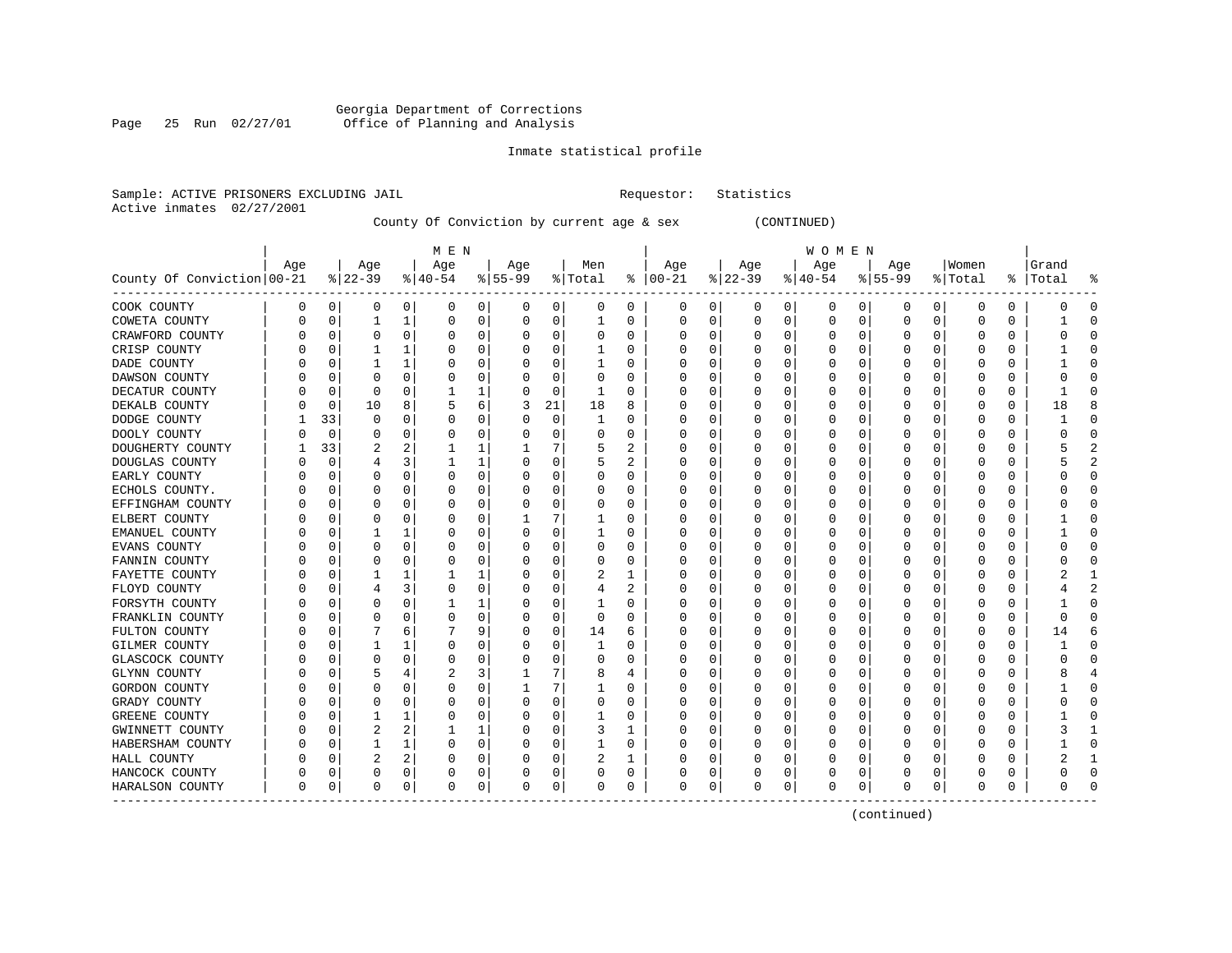## Georgia Department of Corrections Page 26 Run 02/27/01 Office of Planning and Analysis

## Inmate statistical profile

Sample: ACTIVE PRISONERS EXCLUDING JAIL **Requestor:** Statistics Active inmates 02/27/2001

County Of Conviction by current age & sex (CONTINUED)

|                            |          |   |              |              | M E N        |   |          |             |          |   |               |             |          |             | W O M E N   |   |           |   |              |          |       |              |
|----------------------------|----------|---|--------------|--------------|--------------|---|----------|-------------|----------|---|---------------|-------------|----------|-------------|-------------|---|-----------|---|--------------|----------|-------|--------------|
|                            | Age      |   | Age          |              | Age          |   | Age      |             | Men      |   | Age           |             | Age      |             | Age         |   | Age       |   | Women        |          | Grand |              |
| County Of Conviction 00-21 |          |   | $ 22-39$     |              | $8 40-54$    |   | $ 55-99$ |             | % Total  |   | $8   00 - 21$ |             | $ 22-39$ |             | $ 40-54$    |   | $ 55-99 $ |   | % Total      | ႜ        | Total |              |
| HARRIS COUNTY              | 0        | 0 | 1            | 1            | 0            | 0 | 0        | 0           | 1        | 0 | 0             | 0           | 0        | 0           | 0           | 0 | 0         | 0 | $\Omega$     | 0        |       | $\Omega$     |
| HART COUNTY                | U        | 0 | 1            | 1            | 0            | 0 | 0        | 0           | 1        | 0 | $\Omega$      | 0           | 0        | $\mathbf 0$ | $\mathbf 0$ | 0 | $\Omega$  | 0 | O            | $\Omega$ | 1     | $\Omega$     |
| HEARD COUNTY               |          | O | 0            | $\mathbf 0$  | O            | 0 | O        | $\mathbf 0$ | O        | 0 | U             | 0           | 0        | $\mathbf 0$ | 0           | 0 | $\Omega$  | 0 | $\left($     | 0        | U     | $\cap$       |
| HENRY COUNTY               |          | U | 3            | 2            |              | 0 | Ω        | 0           | 3        | 1 | U             | 0           |          | 0           | O           | 0 | O         | 0 | O            | $\Omega$ |       |              |
| HOUSTON COUNTY             |          | U |              | 2            |              | 4 | O        | $\Omega$    | 5        | 2 | U             | $\Omega$    | O        | 0           | O           | O | C         | O | O            | $\Omega$ |       |              |
| IRWIN COUNTY               |          | O | $\Omega$     | $\Omega$     | 0            | 0 | 0        | $\Omega$    | 0        | 0 | 0             | $\Omega$    | $\Omega$ | $\Omega$    | 0           | 0 | 0         | 0 | O            | $\Omega$ |       | U            |
| <b>JACKSON COUNTY</b>      |          | U | $\Omega$     | $\Omega$     | 0            | 0 | 0        | 0           | 0        | 0 | 0             | 0           | 0        | $\Omega$    | 0           | 0 | 0         | 0 | $\left($     | $\Omega$ |       | C            |
| <b>JASPER COUNTY</b>       |          | 0 | 1            | 1            | 0            | 0 | 0        | $\mathbf 0$ |          | 0 | 0             | 0           | 0        | $\mathbf 0$ | 0           | 0 | $\Omega$  | 0 | $\Omega$     | $\Omega$ |       | C            |
| JEFF DAVIS COUNTY          |          | 0 | 1            | $\mathbf{1}$ | 0            | 0 | 0        | $\mathbf 0$ | 1        | 0 | 0             | 0           |          | 0           | 0           | 0 | C         | 0 | 0            | $\Omega$ |       | C            |
| <b>JEFFERSON COUNTY</b>    |          | 0 | 0            | 0            | 0            | 0 | U        | 0           | 0        | 0 | U             | 0           | $\Omega$ | 0           | 0           | 0 | $\Omega$  | 0 | <sup>0</sup> | $\Omega$ | U     | ∩            |
| <b>JENKINS COUNTY</b>      |          | O | 0            | 0            | 0            | 0 | 0        | 0           | O        | 0 | U             | 0           | 0        | 0           | 0           | O | 0         | 0 | O            | 0        | U     | <sup>0</sup> |
| JOHNSON COUNTY             |          | O | 0            | 0            | C            | 0 | Ω        | 0           | 0        | O | U             | 0           | 0        | 0           | 0           | 0 | 0         | 0 | O            | O        |       |              |
| JONES COUNTY               |          | U |              | $\Omega$     | O            | 0 | Ω        | 0           | O        | 0 | U             | 0           | 0        | 0           | $\Omega$    | O | 0         | U | O            | $\Omega$ |       |              |
| LAMAR COUNTY               |          | U | n            | $\Omega$     | O            | 0 | O        | 0           | O        | 0 | U             | 0           | $\Omega$ | $\Omega$    | O           | O | O         | U | O            | $\Omega$ |       |              |
| LANIER COUNTY              |          | O | <sup>0</sup> | $\Omega$     | O            | 0 | Ω        | $\mathbf 0$ | O        | 0 | U             | 0           | O        | $\Omega$    | O           | O | O         | 0 | $\left($     | $\Omega$ |       | C            |
| LAURENS COUNTY             |          | O | 0            | $\Omega$     | O            | 0 | 0        | $\mathbf 0$ | 0        | 0 | U             | $\mathbf 0$ | 0        | 0           | 0           | O | $\Omega$  | 0 | $\left($     | $\Omega$ |       | C            |
| LEE COUNTY                 |          | 0 |              | 1            | 0            | 0 |          | 0           |          | 0 | U             | 0           |          | $\mathbf 0$ | 0           | 0 | 0         | 0 | $\left($     | $\Omega$ |       | C            |
| LIBERTY COUNTY             |          | 0 | 1            | 1            | $\mathbf{1}$ | 1 | U        | $\mathbf 0$ | 2        | 1 | U             | 0           | 0        | $\Omega$    | $\Omega$    | 0 | $\Omega$  | 0 | O            | $\Omega$ | 2     | $\mathbf{1}$ |
| LINCOLN COUNTY             |          | 0 | $\Omega$     | 0            | $\Omega$     | 0 | 0        | 0           | O        | 0 | U             | 0           | 0        | $\Omega$    | 0           | 0 | $\Omega$  | 0 | O            | $\Omega$ | U     | <sup>0</sup> |
| LONG COUNTY                |          | 0 | 2            | 2            | 0            | 0 | 0        | 0           | 2        | 1 | 0             | 0           | 0        | 0           | 0           | 0 | 0         | 0 | 0            | $\Omega$ |       |              |
| LOWNDES COUNTY             |          | 0 |              | 1            | O            | 0 | 0        | 0           |          | 0 | 0             | 0           | 0        | 0           | 0           | 0 | C         | 0 | O            | $\Omega$ |       | U            |
| LUMPKIN COUNTY             |          | U | $\Omega$     | 0            | O            | 0 | O        | 0           | 0        | 0 | 0             | 0           | $\Omega$ | 0           | 0           | O | 0         | 0 | $\Omega$     | $\Omega$ | U     |              |
| MACON COUNTY               |          | O | 0            | $\Omega$     | 0            | 0 | 0        | 0           | O        | 0 | 0             | 0           | 0        | 0           | 0           | 0 | 0         | 0 | O            | 0        |       | n            |
| MADISON COUNTY             |          | O | 0            | $\Omega$     | O            | 0 | 0        | $\mathbf 0$ | 0        | 0 | U             | $\mathbf 0$ | 0        | 0           | 0           | 0 | 0         | 0 | O            | $\Omega$ |       | C            |
| MARION COUNTY              |          | 0 |              | $\mathbf{1}$ | C            | 0 | 0        | 0           |          | 0 | 0             | 0           |          | 0           | 0           | 0 | 0         | 0 | 0            | $\Omega$ |       | C            |
| MCDUFFIE COUNTY            |          | 0 | $\Omega$     | $\Omega$     | O            | 0 | O        | $\mathbf 0$ | $\Omega$ | 0 | U             | 0           | $\Omega$ | 0           | 0           | O | 0         | 0 | O            | $\Omega$ |       | $\Omega$     |
| MCINTOSH COUNTY            |          | O | -1           | 1            | O            | 0 | 0        | 0           | 1        | 0 | U             | 0           | 0        | 0           | 0           | O | $\Omega$  | 0 | $\left($     | $\Omega$ |       | <sup>0</sup> |
| MERIWETHER COUNTY          |          | O | 0            | $\Omega$     | O            | 0 | O        | 0           | O        | 0 | U             | 0           | 0        | $\Omega$    | 0           | O | 0         | 0 | $\left($     | 0        | O     | <sup>0</sup> |
| MILLER COUNTY              |          | U | n            | 0            | C            | 0 | U        | 0           | O        | O | U             | 0           | 0        | 0           | 0           | 0 | 0         | 0 | $\left($     | $\Omega$ |       |              |
| MITCHELL COUNTY            |          | U |              | $\Omega$     | O            | 0 | 0        | $\Omega$    | 0        | 0 | 0             | $\Omega$    | $\Omega$ | $\Omega$    | $\Omega$    | O | $\Omega$  | 0 | O            | $\Omega$ |       |              |
| MONROE COUNTY              |          | U | 0            | $\Omega$     |              | 1 | 0        | $\Omega$    |          | 0 | 0             | $\Omega$    | $\Omega$ | $\Omega$    | 0           | 0 | 0         | 0 | O            | $\Omega$ |       | U            |
| MONTGOMERY COUNTY          |          | U | 0            | $\Omega$     | O            | 0 | 0        | 0           | O        | 0 | 0             | 0           | $\Omega$ | 0           | 0           | 0 | 0         | 0 | $\left($     | 0        |       |              |
| MORGAN COUNTY              |          | U | 0            | $\Omega$     | 0            | 0 | 0        | 0           | 0        | 0 | 0             | 0           | 0        | 0           | 0           | 0 | 0         | 0 |              | $\Omega$ |       |              |
| MURRAY COUNTY              |          | 0 | 0            | 0            | 0            | 0 | 0        | 0           | 0        | 0 | 0             | 0           |          | 0           | 0           | 0 | C         | 0 |              | $\Omega$ |       |              |
| MUSCOGEE COUNTY            | $\Omega$ | 0 | 3            | 2            | 4            | 5 | O        | 0           | 7        | 3 | $\Omega$      | 0           | 0        | $\mathbf 0$ | $\mathbf 0$ | 0 | $\Omega$  | 0 | O            | 0        | 7     |              |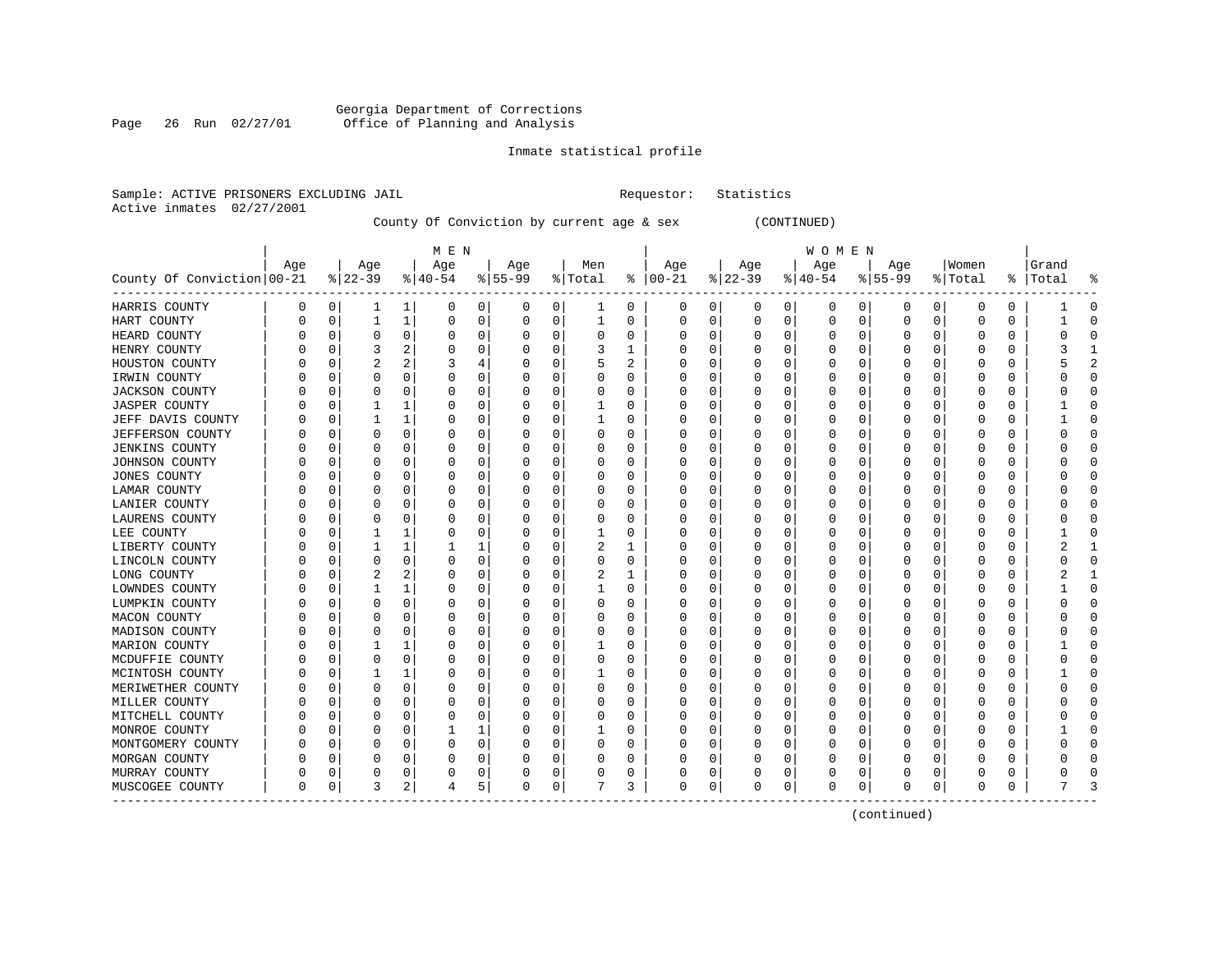## Georgia Department of Corrections Page 27 Run 02/27/01 Office of Planning and Analysis

## Inmate statistical profile

Sample: ACTIVE PRISONERS EXCLUDING JAIL **Requestor:** Statistics Active inmates 02/27/2001

County Of Conviction by current age & sex (CONTINUED)

|                            |          |   |          |              | M E N     |   |           |             |              |   |           |          |              |          | W O M E N |   |           |              |          |          |           |              |
|----------------------------|----------|---|----------|--------------|-----------|---|-----------|-------------|--------------|---|-----------|----------|--------------|----------|-----------|---|-----------|--------------|----------|----------|-----------|--------------|
|                            | Age      |   | Age      |              | Age       |   | Age       |             | Men          |   | Age       |          | Age          |          | Age       |   | Age       |              | Women    |          | Grand     |              |
| County Of Conviction 00-21 |          |   | $ 22-39$ |              | $8 40-54$ |   | $8 55-99$ |             | % Total      | ႜ | $ 00-21 $ |          | $8 22-39$    |          | $ 40-54$  |   | $8 55-99$ |              | % Total  |          | %   Total | 우            |
| NEWTON COUNTY              | 0        | 0 | 1        | 1            | 0         | 0 | 0         | 0           | 1            | 0 | 0         | 0        | 0            | 0        | 0         | 0 | 0         | 0            | 0        | 0        |           | 0            |
| OCONEE COUNTY              | N        | 0 | $\Omega$ | 0            | $\Omega$  | 0 | 0         | $\mathbf 0$ | 0            | 0 | C         | 0        | <sup>0</sup> | 0        | 0         | 0 | $\Omega$  | 0            | 0        | 0        | C         | ſ            |
| OGLETHORPE COUNTY          |          | 0 |          | 1            | 0         | 0 | U         | 0           | 1            | 0 | C         | 0        |              | $\Omega$ | 0         | O | U         | 0            | 0        | 0        |           | ſ            |
| PAULDING COUNTY            |          | O | n        | $\Omega$     |           | 1 |           | $\Omega$    | 1            | U | C         | 0        |              | $\Omega$ | 0         | O |           | <sup>0</sup> | $\Omega$ | 0        |           | ∩            |
| PEACH COUNTY               |          | N |          | O            | 0         | 0 |           | 0           | 0            | 0 | O         | 0        |              | $\Omega$ |           | 0 |           | 0            | 0        | 0        | ი         | <sup>0</sup> |
| PICKENS COUNTY             |          | C |          | O            | 0         | 0 |           | $\mathbf 0$ | 0            | 0 | C         | 0        |              | $\Omega$ |           | 0 |           | O            | 0        | 0        |           | ſ            |
| PIERCE COUNTY              |          | C | O        | O            |           | 0 |           | 0           | 0            | 0 | C         | 0        |              | O        | 0         | 0 | O         | 0            | 0        | 0        | C         | <sup>0</sup> |
| PIKE COUNTY                |          | O | O        | 0            |           | 1 |           | 0           | 1            | 0 | C         | 0        |              | $\Omega$ | 0         | U | O         | 0            | 0        | 0        |           | $\Omega$     |
| POLK COUNTY                |          | O | O        | O            | 0         | 0 |           | 0           | 0            | 0 | C         | 0        |              | $\Omega$ | 0         | O | O         | 0            | 0        | 0        | ი         | $\Omega$     |
| PULASKI COUNTY             |          | C |          | O            | C         | 0 |           | 0           | 0            | 0 | C         | 0        |              |          | 0         | C |           | U            | C        | 0        |           | 0            |
| PUTNAM COUNTY              |          |   |          | 2            |           | 1 |           | $\Omega$    | 4            |   | C         | 0        |              | $\Omega$ | 0         | U |           | U            | ſ        | 0        |           |              |
| QUITMAN COUNTY             |          | U |          | U            | O         | 0 |           | $\Omega$    | 0            | U | C         | 0        |              | $\Omega$ | 0         | U |           | <sup>0</sup> | Ω        | 0        | U         | ∩            |
| RABUN COUNTY               |          | N |          | O            | O         | 0 |           | 0           | 0            | U | O         | 0        |              | $\Omega$ | 0         | O |           | <sup>0</sup> | Ω        | 0        |           | n            |
| RANDOLPH COUNTY            |          | 0 |          | O            |           | 0 |           | $\mathbf 0$ | $\Omega$     | 0 | C         | 0        |              | $\Omega$ | 0         | 0 |           | 0            | 0        | 0        | Ω         |              |
| RICHMOND COUNTY            |          | C |          | 6            | 4         | 5 |           | 0           | 11           | 5 |           | 0        |              | 50       | 0         | 0 |           | 0            | 1        | 50       | 12        |              |
| ROCKDALE COUNTY            |          | C | 2        | 2            |           | 1 |           | 0           | 3            | 1 | C         | 0        |              | $\Omega$ | 0         | 0 |           | 0            | 0        | 0        | 3         | -1           |
| SCHLEY COUNTY              |          | N | O        | 0            | 0         | 0 | U         | 0           | 0            | 0 | C         | 0        |              | 0        | 0         | O | O         | 0            | 0        | 0        |           | $\Omega$     |
| <b>SCREVEN COUNTY</b>      |          | N |          | O            | 0         | 0 |           | 0           | 0            | 0 | C         | 0        |              |          | 0         | 0 |           | U            | 0        | 0        |           | 0            |
| SEMINOLE COUNTY            |          |   |          | U            | 0         | 0 |           | 0           | 0            | 0 | C         | 0        |              |          | 0         | C |           | U            | C        | 0        |           | ſ            |
| SPALDING COUNTY            |          | C |          | $\mathbf{2}$ | U         | 0 |           | $\Omega$    | 3            | 1 | C         | 0        |              | $\Omega$ | 0         | O |           | U            | Ω        | 0        |           |              |
| STEPHENS COUNTY            |          | C |          | U            | 0         | 0 |           | $\mathbf 0$ | 0            | 0 | C         | 0        |              | 0        | 0         | O |           | <sup>0</sup> | 0        | 0        |           | <sup>0</sup> |
| STEWART COUNTY             |          | O |          | O            | 0         | 0 |           | 0           | 0            | 0 | O         | 0        |              | $\Omega$ | 0         | U |           | 0            | 0        | 0        |           | 0            |
| SUMTER COUNTY              |          | 0 |          | 0            |           | 1 |           | 0           |              | 0 | O         | 0        |              | $\Omega$ | 0         | 0 |           | 0            | 0        | 0        |           | 0            |
| TALBOT COUNTY              |          | C |          | O            | 0         | 0 |           | $\mathbf 0$ | 0            | 0 |           | 0        |              | $\Omega$ | 0         | 0 |           | U            | 0        | 0        |           | <sup>0</sup> |
| TALIAFERRO COUNTY          |          | O | n        | O            | 0         | 0 |           | 0           | 0            | 0 | C         | 0        |              | $\Omega$ | 0         | O | O         | 0            | 0        | 0        | U         | $\Omega$     |
| TATTNALL COUNTY            |          | O | O        | O            | 0         | 0 |           | 0           | 0            | U | C         | 0        |              | 0        | 0         | O | O         | O            | 0        | 0        | 0         | $\Omega$     |
| TAYLOR COUNTY              |          | C |          | 0            | C         | 0 |           | 0           | 0            | 0 | C         | 0        |              |          | 0         | 0 |           | 0            | C        | 0        |           | <sup>0</sup> |
| TELFAIR COUNTY             |          |   |          | O            |           | 0 |           | 0           | 0            | U | C         | O        |              |          | Ω         |   |           | O            | C        | 0        |           | ſ            |
| TERRELL COUNTY             |          | C |          | O            |           | 1 |           | $\Omega$    | 1            | 0 | C         | 0        |              | $\Omega$ | 0         | U |           | O            | 0        | 0        |           | ſ            |
| THOMAS COUNTY              |          | O |          |              |           | 1 |           | $\Omega$    | 2            | 1 | C         | 0        |              | $\Omega$ | 0         | O |           | 0            | 0        | 0        |           |              |
| TIFT COUNTY                |          | 0 |          | 1            | 0         | 0 |           | 7           | 2            | 1 | O         | $\Omega$ |              | $\Omega$ | 0         | 0 |           | 0            | 0        | 0        |           |              |
| TOOMBS COUNTY              |          | 0 |          | 1            |           | 1 |           | 0           | 2            | 1 |           | 0        |              | $\Omega$ | 0         | 0 |           | 0            | 0        | 0        |           |              |
| TOWNS COUNTY               |          | O |          | 1            | $\Omega$  | 0 |           | $\mathbf 0$ | $\mathbf{1}$ | O |           | 0        |              | $\Omega$ | Ω         | U |           | $\Omega$     | Ω        | $\Omega$ |           | $\Omega$     |
| TREUTLEN COUNTY            | N        | O | O        | 0            | U         | 0 |           | 0           | 0            | 0 | C         | 0        |              | $\Omega$ | 0         | O | O         | 0            | Ω        | 0        | U         | ſ            |
| TROUP COUNTY               | $\Omega$ | 0 | $\Omega$ | 0            |           | 1 |           | 7           | 2            | 1 | $\Omega$  | 0        | O            | 0        | $\Omega$  | 0 | $\Omega$  | 0            | U        | 0        |           |              |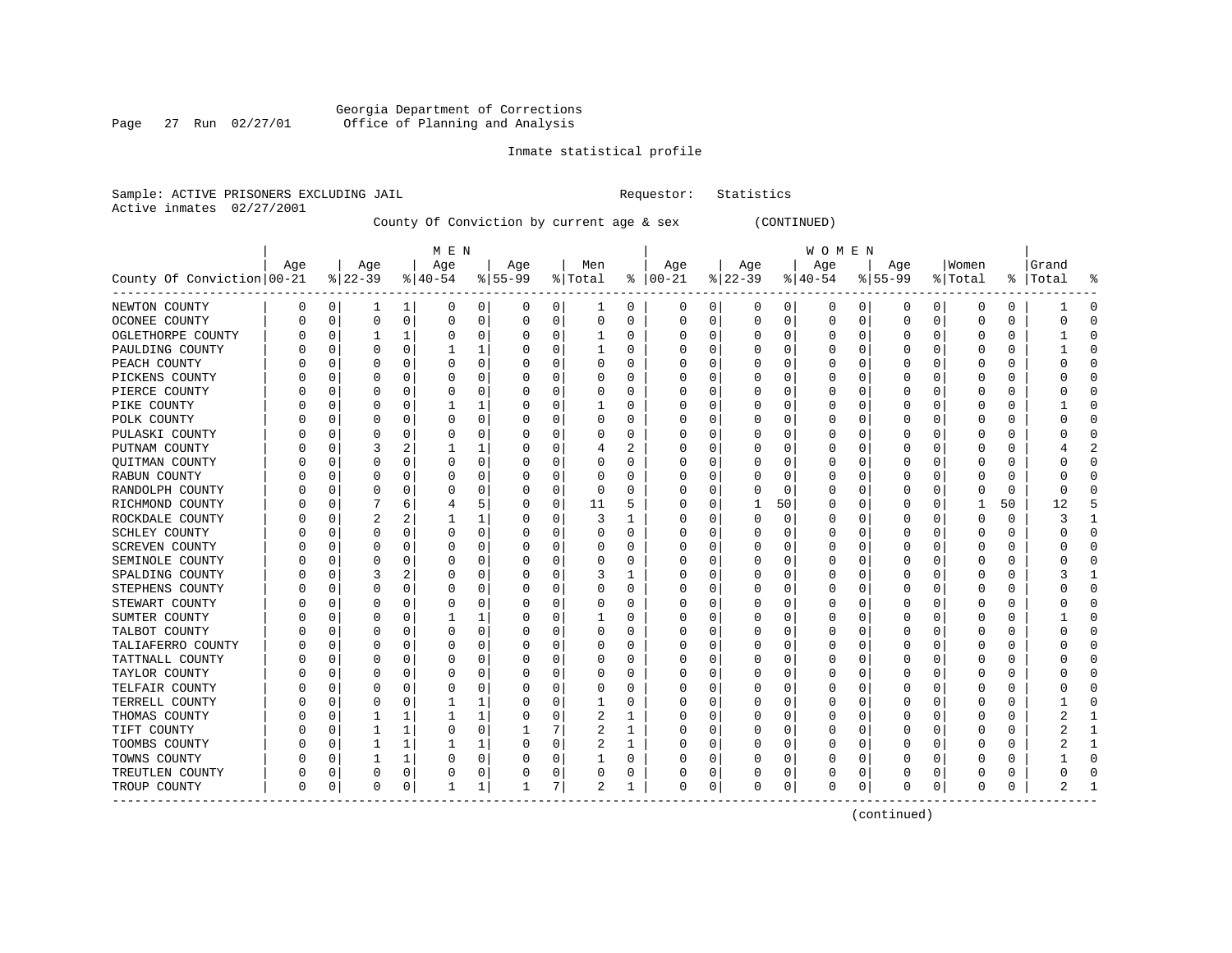#### Georgia Department of Corrections Page 28 Run 02/27/01 Office of Planning and Analysis

## Inmate statistical profile

|                           | Sample: ACTIVE PRISONERS EXCLUDING JAIL |     |  |
|---------------------------|-----------------------------------------|-----|--|
| Active inmates 02/27/2001 |                                         |     |  |
|                           |                                         | --- |  |

Requestor: Statistics

County Of Conviction by current age & sex (CONTINUED)

|                            |     |          |           |   | M E N     |   |           |          |         |       |             |           |           |          | <b>WOMEN</b> |          |          |           |              |       |           |       |
|----------------------------|-----|----------|-----------|---|-----------|---|-----------|----------|---------|-------|-------------|-----------|-----------|----------|--------------|----------|----------|-----------|--------------|-------|-----------|-------|
|                            | Age |          | Age       |   | Age       |   | Age       |          | Men     |       | Age         |           | Age       |          | Age          |          | Age      |           | Women        |       | Grand     |       |
| County Of Conviction 00-21 |     |          | $ 22-39 $ |   | $ 40-54 $ |   | $8 55-99$ |          | % Total | ⊱     | $ 00-21$    |           | $ 22-39 $ |          | $ 40-54 $    |          | $ 55-99$ |           | % Total      |       | %   Total | ႜ     |
| TURNER COUNTY              | 0   | 0        | 0         | 0 | 0         | 0 | O         | 0        | 0       | 0     | 0           | 0         | 0         | 0        | 0            | 0        | 0        | 0         | 0            | 0     |           |       |
| TWIGGS COUNTY              |     | $\Omega$ | O         | 0 | 0         | 0 | $\Omega$  | 0        | 0       | 0     | O           | 0         | 0         | 0        | 0            | 0        | 0        | 0         | 0            | 0     |           |       |
| UNION COUNTY               |     | n        | U         |   |           |   |           | O        |         | U     |             | 0         | O         | O        | 0            | O        | O        | U         |              | 0     |           |       |
| <b>UPSON COUNTY</b>        |     |          | U         |   |           |   |           | 0        |         | U     |             | U         |           | O        | $\Omega$     | C        | O        | U         |              | 0     |           |       |
| WALKER COUNTY              |     | C        |           |   |           | 1 |           | 0        | 2       |       |             | $\Omega$  | -1        | 50       | $\Omega$     | $\Omega$ | 0        | U         |              | 50    |           |       |
| WALTON COUNTY              |     | n        |           |   |           |   |           | $\Omega$ | 2       |       |             | 0         | $\Omega$  | $\Omega$ | $\Omega$     | $\Omega$ | O        | U         | <sup>0</sup> | 0     |           |       |
| WARE COUNTY                |     | C        |           |   |           | 3 |           | $\Omega$ | 5       | 2     |             | 0         | U         | O        | $\Omega$     | C        | O        | O         | C            | 0     |           |       |
| WARREN COUNTY              |     |          |           |   |           | 0 |           | 0        |         | U     |             | 0         |           | 0        | $\Omega$     | O        |          |           |              | 0     |           |       |
| WASHINGTON COUNTY          |     | C        | U         |   | n         | 0 |           | O        | U       | U     |             | U         | U         | O        | O            | O        | O        | U         | n            | 0     |           |       |
| WAYNE COUNTY               |     | C        | U         |   |           | 0 |           | $\Omega$ |         | U     |             | U         | U         | $\Omega$ |              | C        | O        | U         |              | 0     |           |       |
| WEBSTER COUNTY             |     | C        |           |   |           | 0 |           | $\Omega$ | 0       | U     |             | $\Omega$  | U         | $\Omega$ | 0            | O        |          | U         | O            | 0     |           |       |
| WHEELER COUNTY             |     | $\cap$   |           |   |           | 0 |           | $\Omega$ | 0       | U     |             | U         |           | $\Omega$ |              | $\Omega$ | U        | U         |              | 0     |           |       |
| WHITE COUNTY               |     | C        | U         |   |           | 0 |           | O        |         | U     |             | U         | ∩         | $\Omega$ | O            | C        | O        | U         |              | 0     |           |       |
| WHITFIELD COUNTY           |     | n        |           |   |           | 4 |           |          |         | 2     |             | U         |           | $\Omega$ | U            | 0        | U        | U         | O            | 0     |           |       |
| WILCOX COUNTY              |     | C        |           |   |           | 0 |           | O        | 0       | U     |             | U         |           | O        |              | O        | O        |           |              | 0     |           |       |
| WILKES COUNTY              |     | n        |           |   |           | 0 |           | O        |         | U     | O           | 0         | U         | O        | $\Omega$     | $\Omega$ | O        | O         | O            | 0     |           |       |
| WILKINSON COUNTY           |     | 0        | O         | 0 | O         | 0 | ∩         | 0        | 0       | 0     |             | $\Omega$  | $\Omega$  | $\Omega$ | $\Omega$     | $\Omega$ | O        | O         | <sup>0</sup> | 0     |           |       |
| WORTH COUNTY               |     | n        |           | U | O         | 0 |           | 0        | 0       | U     |             | 0         |           | 0        | 0            | $\Omega$ | 0        | O         | 0            | 0     |           |       |
| CONVERSION                 | U   | 0        | 0         | 0 | O         | 0 | $\Omega$  | 0        | U       | 0     | $\Omega$    | 0         | O         | 0        | $\Omega$     | 0        | O        | 0         | $\Omega$     | 0     |           |       |
| Total reported             |     | 3 100    | 127 100   |   | 80 100    |   | 14 100    |          | 224 100 |       | $\mathbf 0$ | 0         |           | 2 100    | $\mathbf{0}$ | 0        | 0        | 0         |              | 2 100 | 226 100   |       |
| Percent reported           |     | 100.0    | 100.0     |   | 100.0     |   | 100.0     |          |         | 100.0 |             | $\cdot$ 0 |           | 100.0    |              | . 0      |          | $\cdot$ 0 |              | 100.0 |           | 100.0 |
| UNKNOWN                    | U   |          | 0         |   | $\Omega$  |   | $\Omega$  |          | U       |       | $\Omega$    |           | $\Omega$  |          | $\Omega$     |          | U        |           | $\Omega$     |       |           |       |
| Total                      | 3   |          | 127       |   | 80        |   | 14        |          | 224     |       | 0           |           | 2         |          | 0            |          | 0        |           | 2            |       | 226       |       |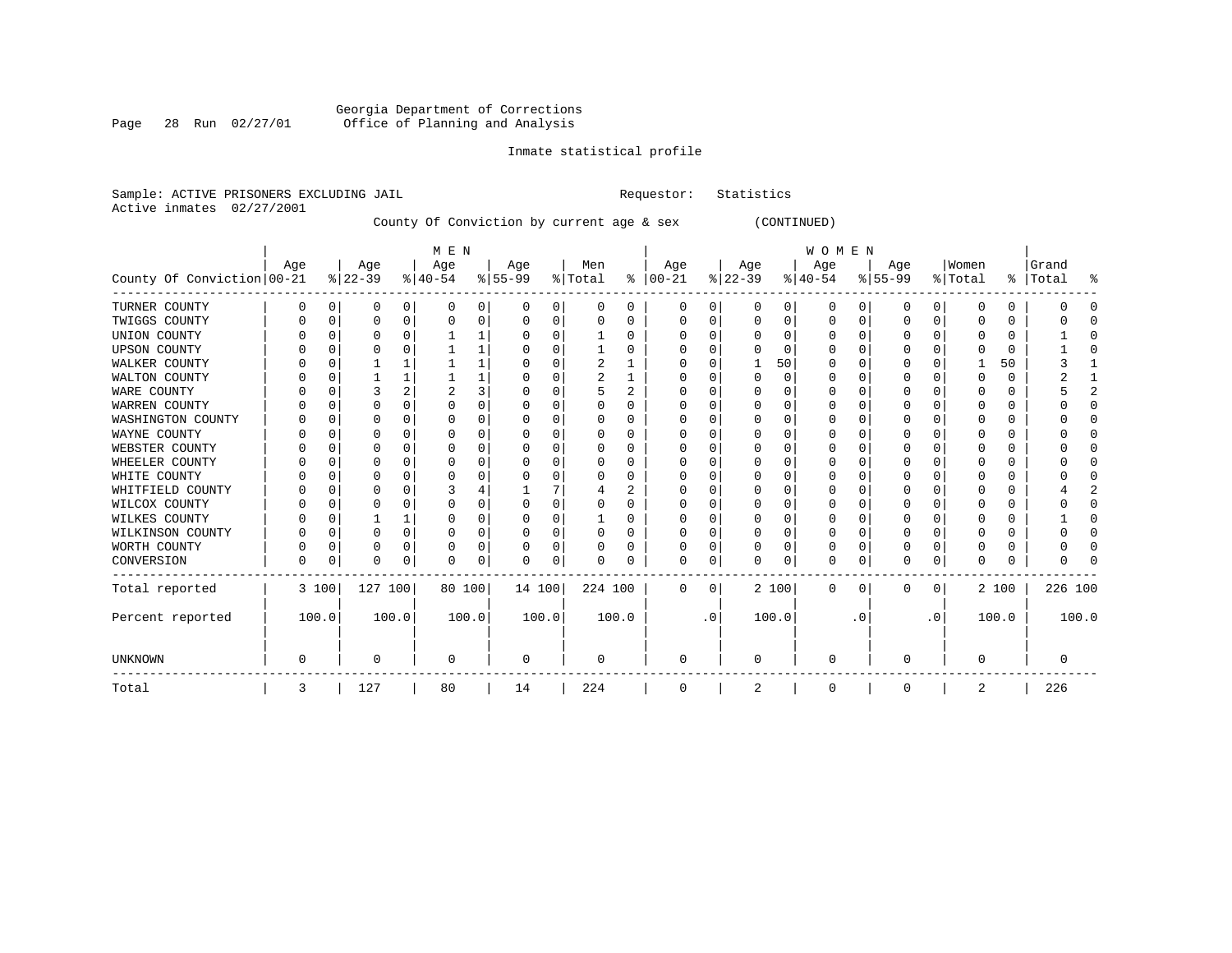## Georgia Department of Corrections Page 29 Run 02/27/01 Office of Planning and Analysis

## Inmate statistical profile

Sample: ACTIVE PRISONERS EXCLUDING JAIL **Requestor:** Statistics Active inmates 02/27/2001

Circuit Of Conviction by current age & sex

|                       |          |          |                |                | M E N     |          |           |             |         |              |               |          |           |          | W O M E N |          |           |              |              |    |           |                |
|-----------------------|----------|----------|----------------|----------------|-----------|----------|-----------|-------------|---------|--------------|---------------|----------|-----------|----------|-----------|----------|-----------|--------------|--------------|----|-----------|----------------|
|                       | Age      |          | Age            |                | Age       |          | Age       |             | Men     |              | Age           |          | Age       |          | Age       |          | Age       |              | Women        |    | Grand     |                |
| Circ Of Conviction    | $ 00-21$ |          | $ 22-39 $      |                | $ 40-54 $ |          | $8 55-99$ |             | % Total |              | $8   00 - 21$ |          | $ 22-39 $ |          | $ 40-54 $ |          | $8 55-99$ |              | % Total      |    | %   Total | 옹              |
| ALAPAHA CIRCUIT       | 0        | 0        | 1              | 1              | 0         | 0        | 1         | 7           | 2       | 1            | 0             | 0        | 0         | 0        | 0         | 0        | 0         | 0            | $\Omega$     | 0  | 2         | -1             |
| ALCOVY CIRCUIT        |          | $\Omega$ | $\overline{2}$ | 2              | 1         | 1        | $\Omega$  | $\Omega$    | 3       | 1            | <sup>0</sup>  | $\Omega$ | $\Omega$  | $\Omega$ | $\Omega$  | 0        | 0         | 0            | $\Omega$     | 0  | 3         | -1             |
| ATLANTA CIRCUIT       |          | $\Omega$ | 7              | 6              |           | 9        | O         | $\Omega$    | 14      | 6            | <sup>0</sup>  | $\Omega$ | $\Omega$  | $\Omega$ | O         | $\Omega$ | U         | <sup>0</sup> | $\Omega$     | 0  | 14        | 6              |
| ATLANTIC CIRCUIT      |          | $\Omega$ | 4              | 3              |           | 1        |           | $\Omega$    | 5       | 2            |               | $\Omega$ | O         | 0        | $\left($  | $\Omega$ | O         | $\Omega$     | O            | 0  |           |                |
| AUGUSTA CIRCUIT       |          | 0        | 12             | 10             | 6         | 8        |           | $\mathbf 0$ | 18      | 8            |               | 0        | 1         | 50       | $\Omega$  | 0        | O         | 0            |              | 50 | 19        |                |
| BLUE RIDGE CIRCUIT    |          | $\Omega$ | 1              | 1              |           | 1        |           | $\mathbf 0$ | 2       | 1            |               | $\Omega$ | 0         | 0        |           | 0        | O         | U            | 0            | 0  | 2         |                |
| BRUNSWICK CIRCUIT     |          | $\Omega$ | 7              | 6              |           | 5        |           | 7           | 12      | 5            | ∩             | 0        | U         | 0        | O         | 0        | U         | 0            | <sup>0</sup> | 0  | 12        | Б,             |
| CHATTAHOOCHEE CIRCUI  |          | $\Omega$ | 5              |                |           | 5        | O         | 0           | 9       | 4            | n             | 0        | 0         | 0        | 0         | 0        | 0         | 0            | 0            | 0  | Q         |                |
| CHEROKEE CIRCUIT      |          | $\Omega$ | U              | U              |           | 1        |           | 7           | 2       | 1            | <sup>0</sup>  | $\Omega$ | 0         | $\Omega$ | 0         | 0        | 0         | 0            | 0            | 0  |           |                |
| CLAYTON CIRCUIT       |          | O        |                |                | 2         | 3        |           | 7           |         | 3            |               | 0        |           | 0        | 0         | 0        | 0         |              | 0            | 0  |           |                |
| COBB CIRCUIT          |          | $\cap$   |                |                |           | 3        | O         | O           | 3       |              |               | U        | 0         | 0        | O         | $\Omega$ | U         | U            | $\Omega$     | 0  |           |                |
| CONASAUGA CIRCUIT     |          | $\Omega$ | U              | U              |           | 4        |           | 7           |         | 2            |               | $\Omega$ | $\Omega$  | 0        | 0         | $\Omega$ | O         | U            | <sup>0</sup> | 0  |           |                |
| CORDELE CIRCUIT       |          | $\Omega$ |                | 1              | $\Omega$  | 0        | O         | $\Omega$    |         | O            |               | $\Omega$ | $\Omega$  | $\Omega$ | O         | $\Omega$ | O         | <sup>0</sup> | O            | 0  |           | $\bigcap$      |
| COWETA CIRCUIT        |          | $\Omega$ | 3              | 2              |           | 1        |           | 7           | 5       | 2            |               | $\Omega$ | C         | $\Omega$ |           | 0        | O         | 0            | O            | U  |           |                |
| DOUGHERTY CIRCUIT     |          | 33       | 2              |                |           | 1        |           | 7           | 5       |              |               | $\Omega$ | C         | $\Omega$ | Ω         | 0        | O         | <sup>0</sup> | <sup>0</sup> | 0  |           | $\overline{2}$ |
| DUBLIN CIRCUIT        |          | $\Omega$ | U              | U              | $\Omega$  | 0        | U         | $\Omega$    | U       | O            |               | $\Omega$ | 0         | 0        | n         | 0        | U         | 0            | O            | 0  |           | $\cap$         |
| EASTERN CIRCUIT       |          | 0        | 6              |                |           | 1        |           | 7           | 8       | 4            | n             | 0        | 0         | 0        | O         | 0        | O         | 0            | O            | 0  |           |                |
| FLINT CIRCUIT         |          | 0        | 3              |                |           | 1        |           | 7           | 5       | 2            |               | $\Omega$ | 0         | 0        | O         | 0        | O         | 0            | 0            | 0  |           |                |
| GRIFFIN CIRCUIT       |          | n        |                |                |           | 4        | O         | 0           |         | 3            |               | 0        |           | 0        |           | 0        | O         |              | O            | 0  |           |                |
| GWINNETT CIRCUIT      |          | $\Omega$ |                |                |           |          |           | O           | 3       |              |               | $\Omega$ | O         | 0        |           | 0        | n         |              | O            | 0  |           |                |
| HOUSTON CIRCUIT       |          | $\Omega$ | 2              |                |           | 4        |           | O           |         | 2            |               | $\Omega$ | ∩         | $\Omega$ | O         | 0        |           | U            | <sup>0</sup> | 0  |           |                |
| LOOKOUT MOUNTAIN CIR  |          | $\Omega$ |                |                |           | 1        |           | $\Omega$    | 4       | 2            |               | $\Omega$ | -1        | 50       | O         | n        | O         | <sup>0</sup> |              | 50 |           |                |
| MACON CIRCUIT         |          | O        | 5              |                | 2         | 3        |           | $\Omega$    |         | ς            |               | $\Omega$ | $\Omega$  | 0        | O         | 0        | U         | <sup>0</sup> | <sup>0</sup> | U  |           | 3              |
| MIDDLE CIRCUIT        |          | $\Omega$ | 2              | 2              |           | 1        |           | 0           | 3       | $\mathbf{1}$ |               | 0        | C         | $\Omega$ |           | 0        | O         | O            | 0            | 0  |           |                |
| MOUNTAIN CIRCUIT      |          | $\Omega$ |                | 1              | n         | 0        |           | 0           |         | O            |               | $\Omega$ | U         | $\Omega$ | U         | 0        | U         | U            | <sup>0</sup> | 0  |           | $\cap$         |
| NORTHEASTERN CIRCUIT  |          | $\Omega$ | 2              | 2              | 0         | 0        | O         | 0           | 2       | 1            | ∩             | 0        | 0         | 0        | 0         | 0        | O         | 0            | O            | 0  |           | -1             |
| NORTHERN CIRCUIT      |          | $\Omega$ | 2              |                | 0         | $\Omega$ |           | 7           | 3       | ı            | ∩             | $\Omega$ | O         | 0        | 0         | 0        | U         | 0            | 0            | 0  |           |                |
| OCMULGEE CIRCUIT      |          | $\Omega$ | 6              | 5.             | 3         | 4        |           | $\Omega$    | 9       | 4            |               | 0        | C         | 0        | 0         | 0        | 0         | 0            | 0            | 0  |           |                |
| <b>OCONEE CIRCUIT</b> |          | 33       |                | 1              |           | $\Omega$ |           | $\Omega$    |         |              |               | U        | C         | 0        | 0         | C.       | U         |              | ſ            | 0  |           |                |
| OGEECHEE CIRCUIT      |          | $\Omega$ | U              | U              | $\Omega$  | $\Omega$ |           | O           | U       | $\Omega$     |               | $\Omega$ | U         | 0        | O         | $\Omega$ | U         | U            | <sup>0</sup> | U  |           | $\cap$         |
| PATAULA CIRCUIT       |          | $\Omega$ |                | U              |           | 1        |           | $\Omega$    |         | 0            |               | $\Omega$ | $\Omega$  | 0        | O         | $\Omega$ | n         | <sup>0</sup> | O            | 0  |           | n              |
| PIEDMONT CIRCUIT      |          | $\Omega$ |                | 1              | 2         | 3        |           | $\Omega$    | ٦       | 1            |               | $\Omega$ | U         | $\Omega$ | O         | 0        | O         | <sup>0</sup> | O            | U  |           |                |
| ROME CIRCUIT          |          | $\Omega$ |                | 3              | 0         | 0        |           | 0           |         | 2            |               | 0        |           | 0        |           | 0        |           | <sup>0</sup> | O            | 0  |           |                |
| SOUTH GEORGIA CIRCUI  |          | $\Omega$ | 0              | 0              |           | 1        |           | 0           |         | 0            |               | 0        |           | 0        | 0         | 0        | U         | 0            | ſ            | 0  |           | $\cap$         |
| SOUTHERN CIRCUIT      | 1        | 33       | $\overline{2}$ | $\overline{a}$ | 4         | 5        | $\Omega$  | 0           | 7       | 3            | $\Omega$      | 0        | 0         | 0        | $\Omega$  | 0        | U         | 0            | $\Omega$     | 0  |           | ∍              |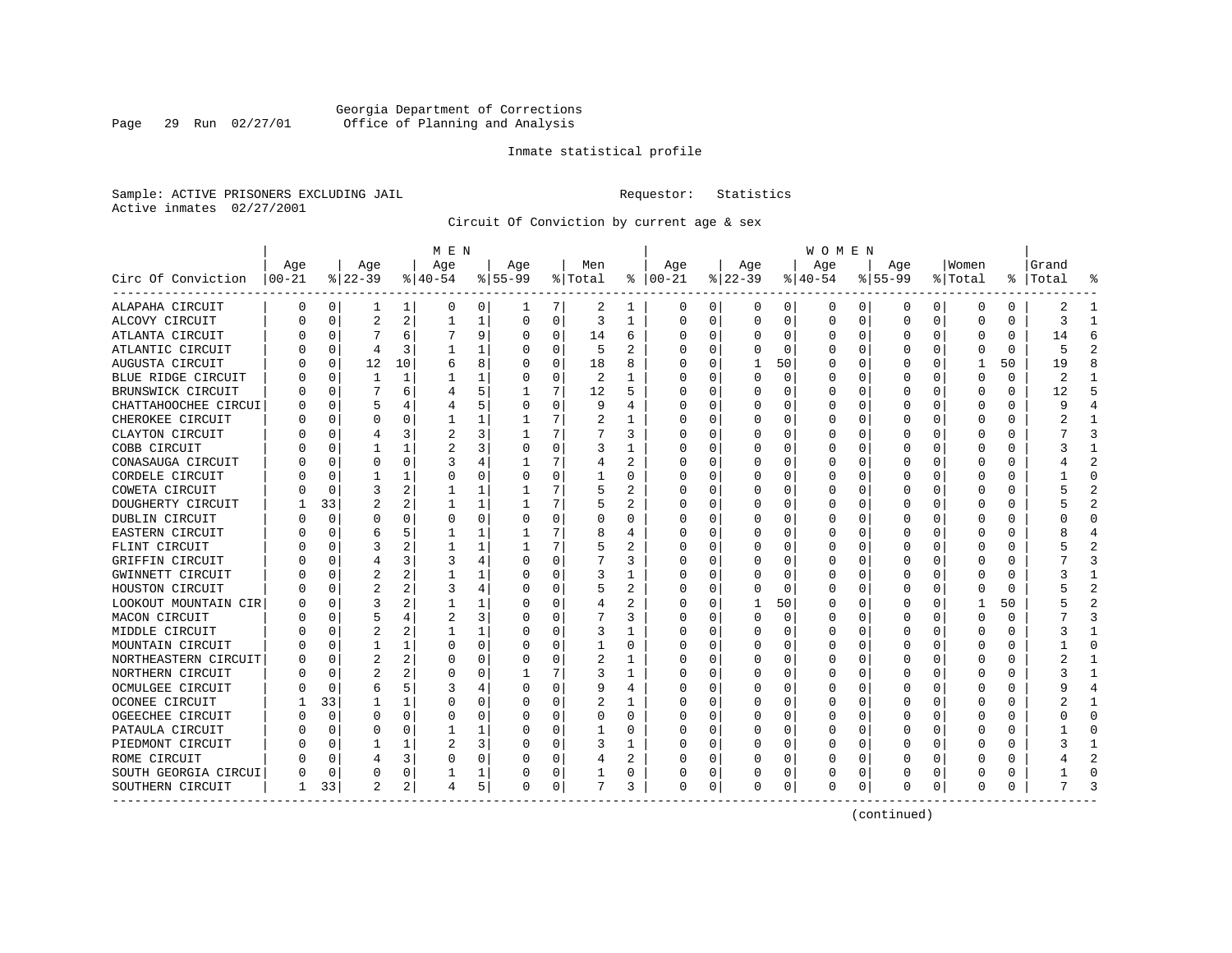## Georgia Department of Corrections Page 30 Run 02/27/01 Office of Planning and Analysis

## Inmate statistical profile

Sample: ACTIVE PRISONERS EXCLUDING JAIL **Requestor:** Statistics Active inmates 02/27/2001

## Circuit Of Conviction by current age & sex (Continued)

|                      |          |       |           |      | M E N     |      |           |       |                |      |               |          |           |       | W O M E N |           |              |                 |         |       |           |      |
|----------------------|----------|-------|-----------|------|-----------|------|-----------|-------|----------------|------|---------------|----------|-----------|-------|-----------|-----------|--------------|-----------------|---------|-------|-----------|------|
|                      | Age      |       | Age       |      | Age       |      | Age       |       | Men            |      | Age           |          | Age       |       | Age       |           | Age          |                 | Women   |       | Grand     |      |
| Circ Of Conviction   | $ 00-21$ |       | $ 22-39 $ |      | $ 40-54 $ |      | $ 55-99 $ |       | % Total        |      | $8   00 - 21$ |          | $ 22-39 $ |       | $ 40-54 $ |           | $8 55-99$    |                 | % Total |       | %   Total | ႜ    |
| SOUTHWESTERN CIRCUIT | 0        | 0     |           |      |           |      |           | 0     | 2              |      |               |          | $\Omega$  | 0     | $\Omega$  |           | O            |                 |         |       |           |      |
| STONE MOUNTAIN CIRCU | 0        |       | 10        | 8    |           | 6    |           | 21    | 18             | 8    |               |          |           |       | $\Omega$  |           |              |                 |         | 0     | 18        |      |
| TALLAPOOSA CIRCUIT   |          |       |           |      |           |      |           |       |                |      |               |          |           |       |           |           |              |                 |         |       |           |      |
| TIFTON CIRCUIT       |          |       |           |      |           |      |           |       |                |      |               |          |           |       |           |           |              |                 |         |       |           |      |
| TOOMBS CIRCUIT       |          |       |           |      |           |      |           |       |                |      |               |          |           |       |           |           |              |                 |         |       |           |      |
| WAYCROSS CIRCUIT     |          |       |           |      |           |      |           |       |                |      |               |          |           |       |           |           |              |                 |         |       |           |      |
| WESTERN CIRCUIT      |          |       |           |      |           |      |           |       | 11             |      |               |          |           |       |           |           |              |                 |         |       |           |      |
| ROCKDALE CIRCUIT     |          |       |           |      |           |      |           |       |                |      |               |          |           |       |           |           |              |                 |         |       |           |      |
| DOUGLAS CIRCUIT      |          |       |           |      |           |      |           |       |                |      |               |          |           |       |           |           |              |                 |         |       |           |      |
| APPALACHIAN CIRCUIT  |          |       |           |      |           |      |           |       |                |      |               |          |           |       |           |           |              |                 |         |       |           |      |
| ENOTAH CIRCUIT       |          |       |           |      |           |      |           |       |                |      |               |          |           |       |           |           |              |                 |         |       |           |      |
| BELL-FORSYTH CIRCUIT | 0        |       | U         | 0    |           |      | O         | 0     |                | 0    |               | 0        |           | 0     | $\Omega$  |           | <sup>0</sup> |                 |         |       |           |      |
| Total reported       |          | 3 100 | 126 100   |      | 79 100    |      | 14 100    |       | 222 100        |      | $\Omega$      | $\Omega$ |           | 2 100 | $\Omega$  | $\Omega$  | <sup>0</sup> | $\Omega$        |         | 2 100 | 224 100   |      |
| Percent reported     |          | 100.0 |           | 99.2 |           | 98.8 |           | 100.0 |                | 99.1 |               | .0'      |           | 100.0 |           | $\cdot$ 0 |              | .0 <sup>°</sup> |         | 100.0 |           | 99.1 |
| NOT REPORTED         |          |       |           |      |           |      | $\Omega$  |       | $\overline{2}$ |      | $\Omega$      |          | $\Omega$  |       | $\Omega$  |           |              |                 |         |       |           |      |
| Total                | 3        |       | 127       |      | 80        |      | 14        |       | 224            |      | 0             |          |           |       | $\Omega$  |           |              |                 | 2       |       | 226       |      |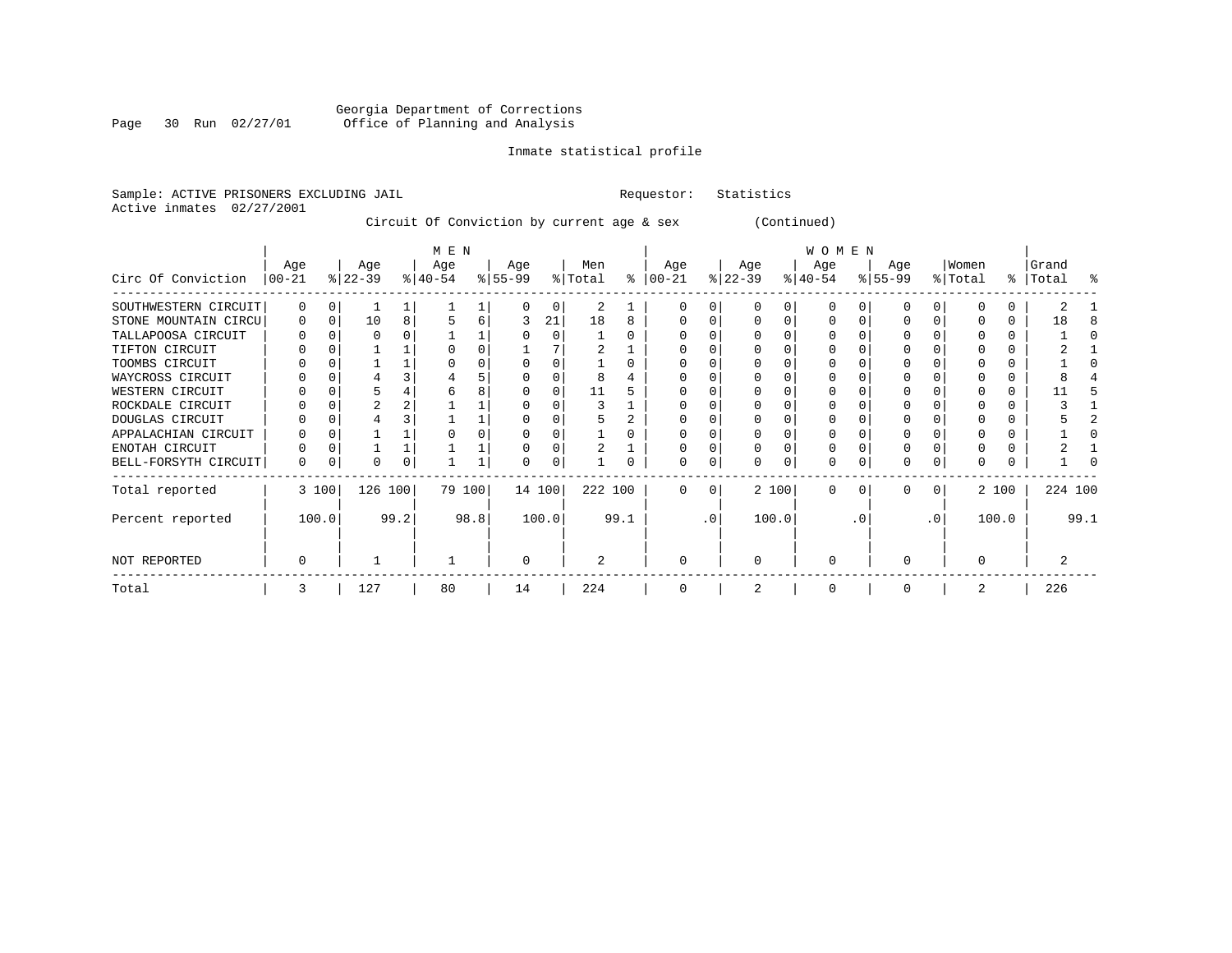## Georgia Department of Corrections Page 31 Run 02/27/01 Office of Planning and Analysis

## Inmate statistical profile

Sample: ACTIVE PRISONERS EXCLUDING JAIL **Requestor:** Statistics Active inmates 02/27/2001

Home County by current age & sex

|                      |          |              |          |              | M E N          |             |           |             |          |              |               |          |          |          | W O M E N |             |             |              |              |    |          |                |
|----------------------|----------|--------------|----------|--------------|----------------|-------------|-----------|-------------|----------|--------------|---------------|----------|----------|----------|-----------|-------------|-------------|--------------|--------------|----|----------|----------------|
|                      | Age      |              | Age      |              | Age            |             | Age       |             | Men      |              | Age           |          | Age      |          | Age       |             | Age         |              | Women        |    | Grand    |                |
| Home County          | $ 00-21$ |              | $ 22-39$ |              | $8 40-54$      |             | $8 55-99$ |             | % Total  |              | $8   00 - 21$ |          | $ 22-39$ |          | $ 40-54$  |             | $8155 - 99$ |              | % Total      | ႜၟ | Total    |                |
| APPLING COUNTY       | 0        | 0            | 1        | 1            | 1              | 1           | 0         | 0           | 2        | 1            | 0             | 0        | 0        | 0        | 0         | 0           | 0           | 0            | 0            | 0  | 2        | -1             |
| ATKINSON COUNTY      |          | 0            | 0        | 0            | 0              | 0           | 1         | 10          | 1        | $\mathbf{1}$ | 0             | 0        | 0        | 0        | 0         | 0           | $\mathbf 0$ | 0            | 0            | 0  |          | $\mathbf{1}$   |
| BACON COUNTY         |          | 0            | 0        | 0            | 0              | 0           | O         | 0           | 0        | 0            | <sup>0</sup>  | 0        | $\Omega$ | 0        | 0         | 0           | 0           | 0            | 0            | 0  | U        | $\mathbf 0$    |
| BAKER COUNTY         |          | $\Omega$     | 0        | 0            | 0              | 0           | O         | 0           | 0        | 0            |               | $\Omega$ | 0        | $\Omega$ | 0         | 0           | 0           | 0            | 0            | 0  |          | $\Omega$       |
| BALDWIN COUNTY       |          | n            |          | 1            |                | 3           |           | $\Omega$    | 3        |              |               | U        | $\Omega$ | O        | O         | 0           | U           | O            | C            | U  |          |                |
| <b>BANKS COUNTY</b>  |          | <sup>0</sup> | U        | 0            | 0              | 0           | O         | 0           | U        | 0            |               | $\Omega$ | O        | 0        | O         | 0           | O           | <sup>0</sup> | O            | U  |          | $\Omega$       |
| <b>BARROW COUNTY</b> |          | $\Omega$     | 1        | 1            | 1              | 1           | O         | $\mathbf 0$ | 2        | 1            |               | 0        | $\Omega$ | 0        | 0         | 0           | 0           | 0            | 0            | 0  |          | 1              |
| <b>BARTOW COUNTY</b> |          | $\Omega$     |          | $\mathbf{1}$ | $\overline{c}$ | 3           |           | 0           | 3        | 2            |               | 0        | C        | $\Omega$ | 0         | 0           | 0           | 0            | 0            | 0  |          | $\overline{2}$ |
| BEN HILL COUNTY      |          | $\Omega$     | U        | $\Omega$     | 0              | 0           | O         | 0           | O        | O            | <sup>0</sup>  | 0        | 0        | 0        | O         | 0           | U           | 0            | <sup>0</sup> | 0  |          | $\Omega$       |
| BERRIEN COUNTY       |          | 0            | U        | U            | 0              | 0           | O         | 0           | 0        | 0            | O             | 0        | 0        | 0        | 0         | 0           | U           | 0            | 0            | 0  |          | 0              |
| BIBB COUNTY          |          | $\Omega$     |          | 1            |                | 1           |           | 0           | 2        |              | <sup>0</sup>  | 0        | C        | 0        | 0         | 0           | U           | U            | $\Omega$     | 0  |          | -1             |
| BLECKLEY COUNTY      |          | 33           | 1        | 1            | 0              | 0           | O         | 0           | 2        | 1            | <sup>0</sup>  | 0        | $\Omega$ | 0        | 0         | 0           | O           | 0            | $\Omega$     | 0  |          | -1             |
| BRANTLEY COUNTY      |          | 0            | 0        | 0            | 0              | 0           | 0         | 0           | 0        | 0            |               | 0        | $\Omega$ | 0        | 0         | 0           | 0           | $\Omega$     | 0            | 0  |          | $\mathbf 0$    |
| BROOKS COUNTY        |          | $\Omega$     |          | 1            | 0              | 0           |           | 0           |          | 1            |               | $\Omega$ | C        | $\Omega$ | 0         | 0           | 0           | 0            | 0            | 0  |          | $\mathbf{1}$   |
| BRYAN COUNTY         |          | 0            | 0        | $\Omega$     | 0              | 0           | O         | 0           | 0        | 0            | <sup>0</sup>  | 0        | O        | 0        | O         | 0           | U           | 0            | O            | 0  |          | $\Omega$       |
| BULLOCH COUNTY       |          | $\Omega$     | 0        | U            | 0              | 0           | O         | 0           | 0        | 0            | <sup>0</sup>  | 0        | $\Omega$ | 0        | 0         | 0           | 0           | 0            | 0            | 0  |          | $\Omega$       |
| <b>BURKE COUNTY</b>  |          | $\Omega$     |          |              |                | 1           | O         | 0           | 3        | 2            | <sup>0</sup>  | 0        | C        | $\Omega$ | 0         | 0           | 0           | O            | $\Omega$     | 0  |          |                |
| BUTTS COUNTY         |          | $\Omega$     | 0        | $\Omega$     | $\Omega$       | 0           | 1         | 10          | 1        | 1            |               | $\Omega$ | $\Omega$ | 0        | 0         | $\Omega$    | 0           | 0            | $\Omega$     | 0  |          | -1             |
| CALHOUN COUNTY       |          | O            | U        | $\Omega$     | 0              | 0           | O         | $\mathbf 0$ | 0        | 0            | O             | $\Omega$ | $\Omega$ | $\Omega$ | 0         | 0           | U           | $\Omega$     | 0            | 0  |          | $\Omega$       |
| CAMDEN COUNTY        |          | $\Omega$     | U        | U            |                | 1           |           | 0           |          |              |               | 0        | C        | 0        | 0         | 0           | U           | 0            | 0            | 0  |          | $\mathbf{1}$   |
| CANDLER COUNTY       |          | 0            | U        | 0            | 0              | 0           |           | 0           | 0        | 0            | ∩             | 0        | $\Omega$ | 0        | 0         | 0           | 0           | 0            | 0            | 0  |          | $\Omega$       |
| CARROLL COUNTY       |          | $\Omega$     | 2        | 2            | $\Omega$       | 0           | U         | 0           | 2        | 1            | <sup>0</sup>  | $\Omega$ | 0        | 0        | 0         | 0           | 0           | $\Omega$     | 0            | 0  |          | 1              |
| CATOOSA COUNTY       |          | 0            | 0        | 0            | $\Omega$       | $\Omega$    |           | 0           | 0        | 0            | 0             | 0        | C        | 0        | 0         | 0           | 0           | O            | 0            | 0  |          | $\bigcap$      |
| CHARLTON COUNTY      |          | $\Omega$     | U        | 0            | $\Omega$       | 0           | O         | 0           | $\Omega$ | O            | O             | $\Omega$ | $\Omega$ | 0        | O         | $\Omega$    | U           | <sup>0</sup> | $\Omega$     | U  | $\Omega$ | $\cap$         |
| CHATHAM COUNTY       |          | $\Omega$     |          | 6            | 2              | 3           | 1         | 10          | 10       | 5            |               | $\Omega$ | 0        | $\Omega$ | 0         | 0           | 0           | 0            | 0            | 0  | 10       | 5              |
| CHATTAHOOCHEE COUNTY |          | 0            | 0        | 0            | 0              | 0           | 0         | 0           | 0        | 0            | 0             | 0        | 0        | 0        | 0         | 0           | 0           | 0            | 0            | 0  |          | $\Omega$       |
| CHATTOOGA COUNTY     |          | 0            |          | 1            | 0              | 0           | O         | 0           | 1        | 1            | $\Omega$      | 0        | 0        | 0        | 0         | 0           | 0           | 0            | 0            | 0  |          | $\mathbf{1}$   |
| CHEROKEE COUNTY      |          | 0            |          | 1            |                | 1           | O         | 0           | 2        | 1            | O             | $\Omega$ | 0        | 0        | 0         | 0           | O           | 0            | 0            | 0  |          | -1             |
| CLARKE COUNTY        |          | n            | 4        | 4            | 5              | 7           |           | 0           | 9        | 5            |               | 0        | 0        | 0        | 0         | 0           | O           | O            | O            | 0  |          | 5              |
| CLAY COUNTY          |          | $\cap$       | U        | 0            | $\Omega$       | 0           | O         | 0           | O        | O            | ∩             | $\Omega$ | $\Omega$ | 0        | O         | $\Omega$    | U           | U            | <sup>0</sup> | U  |          | $\Omega$       |
| CLAYTON COUNTY       |          | $\Omega$     | 4        | 4            | 1              | 1           | 1         | 10          | 6        | 3            |               | $\Omega$ | $\Omega$ | $\Omega$ | 0         | 0           | U           | $\Omega$     | 0            | 0  | h        | 3              |
| CLINCH COUNTY        |          | $\Omega$     | 0        | $\Omega$     | $\mathbf 0$    | $\mathbf 0$ | 0         | $\mathbf 0$ | 0        | $\Omega$     |               | 0        | 0        | $\Omega$ | 0         | $\mathbf 0$ | 0           | 0            | 0            | 0  |          | $\bigcap$      |
| COBB COUNTY          |          | $\Omega$     | U        | U            | 2              | 3           | O         | 0           | 2        | 1            |               | 0        | 0        | 0        | 0         | 0           | U           | 0            | 0            | 0  |          | $\mathbf{1}$   |
| COFFEE COUNTY        |          | 0            | 0        | 0            | 0              | 0           | O         | 0           | 0        | 0            | ∩             | 0        | 0        | 0        | 0         | 0           | 0           | 0            | 0            | 0  |          | $\Omega$       |
| COLQUITT COUNTY      |          | 0            | 0        | 0            | 2              | 3           |           | 0           | 2        | 1            |               | 0        | 0        | 0        | 0         | 0           | 0           | 0            | 0            | 0  |          |                |
| COLUMBIA COUNTY      | $\Omega$ | 0            | 0        | 0            | $\mathbf{1}$   | $\mathbf 1$ | 0         | 0           | 1        | 1            | $\Omega$      | 0        | $\Omega$ | 0        | $\Omega$  | $\mathbf 0$ | $\Omega$    | 0            | $\Omega$     | 0  |          | $\mathbf{1}$   |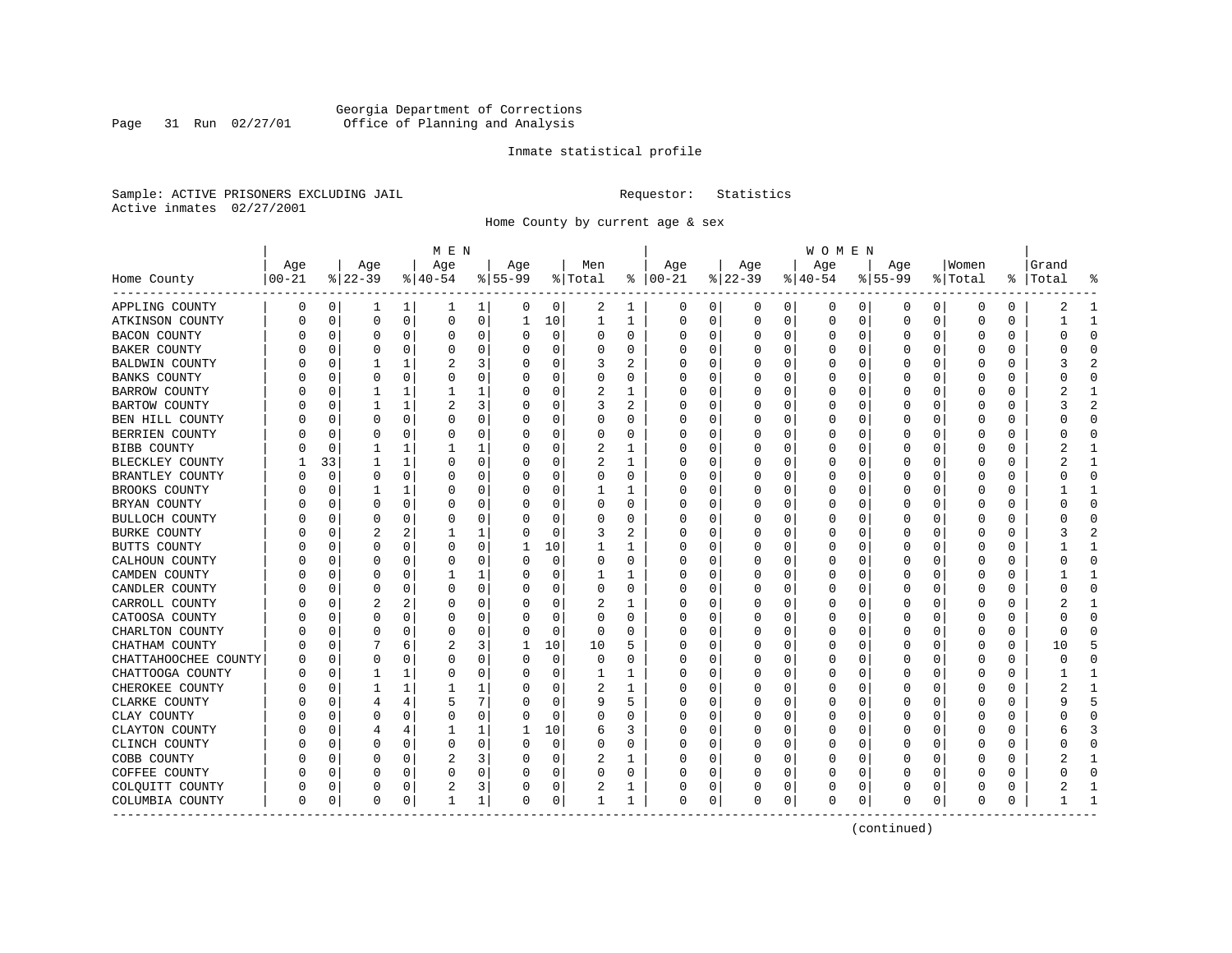#### Georgia Department of Corrections Page 32 Run 02/27/01 Office of Planning and Analysis

## Inmate statistical profile

|  |                           | Sample: ACTIVE PRISONERS EXCLUDING JAIL |  | Requestor: Statistics |  |
|--|---------------------------|-----------------------------------------|--|-----------------------|--|
|  | Active inmates 02/27/2001 |                                         |  |                       |  |

Home County by current age & sex (CONTINUED)

|                          |           |             |           |              | M E N     |          |           |             |          |             |               |          |           |          | W O M E N        |              |             |              |              |   |           |              |
|--------------------------|-----------|-------------|-----------|--------------|-----------|----------|-----------|-------------|----------|-------------|---------------|----------|-----------|----------|------------------|--------------|-------------|--------------|--------------|---|-----------|--------------|
|                          | Age       |             | Age       |              | Age       |          | Age       |             | Men      |             | Age           |          | Age       |          | Aqe              |              | Age         |              | Women        |   | Grand     |              |
| Home County<br>--------- | $ 00-21 $ |             | $8 22-39$ |              | $ 40-54 $ |          | $8 55-99$ |             | % Total  |             | $8   00 - 21$ |          | $ 22-39 $ |          | $8 40-54$        |              | $8155 - 99$ |              | % Total      |   | %   Total | ႜ            |
| COOK COUNTY              | 0         | 0           | 0         | 0            | 0         | 0        | 0         | 0           | 0        | 0           | 0             | 0        | 0         | 0        | 0                | 0            | 0           | 0            | $\Omega$     | 0 | O         | $\bigcap$    |
| COWETA COUNTY            |           | 0           | 1         | 1            | $\Omega$  | 0        | O         | 0           |          | 1           | 0             | 0        | 0         | 0        | 0                | 0            | $\Omega$    | 0            | 0            | 0 |           | -1           |
| CRAWFORD COUNTY          |           | 0           | 0         | 0            | 0         | 0        | O         | 0           | 0        | 0           | O             | 0        | 0         | 0        | 0                | 0            | $\Omega$    | 0            | 0            | 0 |           | $\bigcap$    |
| CRISP COUNTY             |           | $\Omega$    |           | 1            | C         | $\Omega$ |           | $\Omega$    |          |             |               | O        | O         | O        | Ω                | $\Omega$     | ∩           | U            | O            | U |           | $\mathbf{1}$ |
| DADE COUNTY              |           | $\Omega$    | O         | O            | n         | $\Omega$ |           | $\Omega$    | U        | U           | O             | $\Omega$ | O         | 0        | O                | $\Omega$     | O           | <sup>0</sup> | <sup>0</sup> | U |           | $\cap$       |
| DAWSON COUNTY            |           | $\Omega$    | O         | O            | 0         | $\Omega$ |           | $\Omega$    | 0        | U           | O             | $\Omega$ | O         | $\Omega$ | $\left( \right)$ | $\Omega$     | O           | <sup>0</sup> | O            | O |           | C            |
| DECATUR COUNTY           |           | 0           | 0         | O            | 2         | 3        |           | 0           | 2        | 1           |               | 0        | C         | $\Omega$ |                  | $\Omega$     | O           | 0            | 0            | U | 2         |              |
| DEKALB COUNTY            |           | 0           | 10        | 9            | 2         | 3        |           | $\mathbf 0$ | 12       | 6           |               | 0        | C         | 0        |                  | 0            | 0           | O            | 0            | 0 | 12        | 6            |
| DODGE COUNTY             |           | $\mathbf 0$ | 0         | O            | 0         | 0        |           | 0           | 0        | U           | C             | $\Omega$ | O         | $\Omega$ | Ω                | 0            | $\Omega$    | 0            | 0            | 0 |           | $\bigcap$    |
| DOOLY COUNTY             |           | $\mathbf 0$ | 0         | O            | 0         | 0        | O         | 0           | 0        | U           | C             | 0        | O         | 0        | 0                | $\Omega$     | $\Omega$    | 0            | 0            | 0 |           | $\bigcap$    |
| DOUGHERTY COUNTY         |           | 33          |           |              |           | 1        |           | 10          | 5        | 3           | O             | 0        | O         | $\Omega$ | 0                | $\Omega$     | $\Omega$    | 0            | 0            | 0 |           | 3            |
| DOUGLAS COUNTY           |           | $\mathbf 0$ | O         | O            |           | 1        |           | $\mathbf 0$ |          |             |               | 0        | O         | 0        | 0                | 0            | $\Omega$    | O            | O            | U |           | $\mathbf{1}$ |
| EARLY COUNTY             |           | $\Omega$    | O         | U            | 0         | 0        |           | 0           | 0        | 0           | O             | $\Omega$ | O         | 0        | 0                | $\Omega$     | $\Omega$    | 0            | <sup>0</sup> | 0 |           | $\Omega$     |
| ECHOLS COUNTY.           |           | $\Omega$    | O         | O            | 0         | $\Omega$ |           | $\Omega$    | 0        | 0           | 0             | $\Omega$ | O         | 0        | 0                | $\Omega$     | $\Omega$    | 0            | 0            | 0 |           | $\cap$       |
| EFFINGHAM COUNTY         |           | 0           | 0         | 0            | 0         | 0        |           | $\Omega$    | 0        | 0           | 0             | $\Omega$ | 0         | 0        | 0                | $\Omega$     | $\Omega$    | 0            | 0            | 0 |           | $\cap$       |
| ELBERT COUNTY            |           | 0           | 0         | $\Omega$     | 0         | 0        |           | 10          |          | 1           |               | 0        | C         | $\Omega$ |                  | $\Omega$     | 0           | $\Omega$     | 0            | 0 |           |              |
| EMANUEL COUNTY           |           | 0           | 0         | 0            | 0         | 0        | U         | 0           | 0        | $\mathbf 0$ |               | $\Omega$ | 0         | 0        | Ω                | $\Omega$     | $\Omega$    | 0            | 0            | 0 |           | $\bigcap$    |
| EVANS COUNTY             |           | 0           | 0         | 0            | 0         | 0        |           | $\Omega$    | 0        | 0           | O             | $\Omega$ | 0         | 0        | 0                | $\Omega$     | $\Omega$    | 0            | 0            | 0 |           | $\Omega$     |
| FANNIN COUNTY            |           | 0           | 0         | O            | 0         | 0        | n         | $\Omega$    | 0        | 0           | O             | $\Omega$ | 0         | 0        | 0                | 0            | $\Omega$    | 0            | 0            | 0 |           | $\cap$       |
| FAYETTE COUNTY           |           | 0           | 0         |              |           | 1        |           | 0           |          |             |               | 0        | 0         | 0        | 0                | 0            | $\Omega$    | O            | 0            | 0 |           |              |
| FLOYD COUNTY             |           | $\Omega$    |           | 3            | 0         | 0        |           | 0           | 3        | 2           | 0             | O        | O         | 0        | O                | 0            | O           | 0            | 0            | 0 |           | 2            |
| FORSYTH COUNTY           |           | $\Omega$    | O         | O            | C         | 0        |           | 0           | 0        | 0           | O             | $\Omega$ | O         | 0        | Ω                | $\Omega$     | $\Omega$    | 0            | 0            | 0 |           | $\cap$       |
| FRANKLIN COUNTY          |           | 0           | $\Omega$  | $\Omega$     | n         | 0        |           | $\Omega$    | $\Omega$ | 0           | O             | $\Omega$ | 0         | 0        | 0                | $\Omega$     | O           | 0            | 0            | 0 | O         | $\cap$       |
| FULTON COUNTY            |           | 0           | 16        | 14           | 10        | 14       |           | 0           | 26       | 13          | O             | 0        | 0         | 0        |                  | 0            | $\Omega$    | 0            | 0            | 0 | 26        | 13           |
| GILMER COUNTY            |           | $\mathbf 0$ | 1         | $\mathbf{1}$ | 0         | $\Omega$ |           | 0           |          | 1           | O             | 0        | 0         | 0        |                  | 0            | 0           | O            | 0            | 0 |           | $\mathbf{1}$ |
| GLASCOCK COUNTY          |           | 0           | 0         | 0            | 0         | 0        |           | 0           | 0        | 0           | O             | 0        | 0         | 0        | 0                | 0            | $\Omega$    | 0            | 0            | 0 |           | $\mathbf 0$  |
| GLYNN COUNTY             |           | 0           | 3         | 3            | 0         | 0        |           | 10          | 4        | 2           | 0             | 0        | 0         | 0        | 0                | 0            | O           | 0            | 0            | 0 |           | 2            |
| GORDON COUNTY            |           | 0           | 0         | 0            | 0         | 0        |           | 10          |          | 1           | 0             | 0        | 0         | 0        | 0                | 0            | $\Omega$    | 0            | 0            | 0 |           | -1           |
| GRADY COUNTY             |           | 0           | 0         | 0            | 0         | 0        |           | 0           | 0        | 0           |               | 0        | 0         | 0        | 0                | 0            | 0           | O            | 0            | 0 |           | $\Omega$     |
| GREENE COUNTY            |           | $\Omega$    |           | 1            | C         | 0        |           | $\Omega$    |          |             |               | O        | O         | 0        | O                | 0            | O           | n            | O            | U |           | -1           |
| GWINNETT COUNTY          |           | 0           |           | 1            |           | 3        |           | $\Omega$    | 3        | 2           | 0             | $\Omega$ | O         | 0        | 0                | <sup>0</sup> | ∩           | 0            | O            | O |           |              |
| HABERSHAM COUNTY         |           | 0           |           | 1            | $\Omega$  | 0        |           | 0           |          | 1           | 0             | $\Omega$ | O         | $\Omega$ | Ω                | $\Omega$     | O           | 0            | 0            | 0 |           |              |
| HALL COUNTY              |           | 0           |           | 1            |           | 1        |           | 0           | 2        | 1           | 0             | 0        | 0         | 0        |                  | 0            | 0           | 0            | 0            | 0 |           |              |
| HANCOCK COUNTY           |           | 0           | 0         | 0            | 0         | 0        |           | 0           | 0        | 0           | O             | 0        | 0         | 0        | 0                | 0            | O           | 0            | C            | 0 |           | $\cap$       |
| HARALSON COUNTY          | $\Omega$  | 0           | $\Omega$  | 0            | $\Omega$  | 0        | O         | 0           | 0        | 0           | $\Omega$      | 0        | 0         | 0        | $\Omega$         | 0            | $\Omega$    | 0            | 0            | 0 | U         | $\cap$       |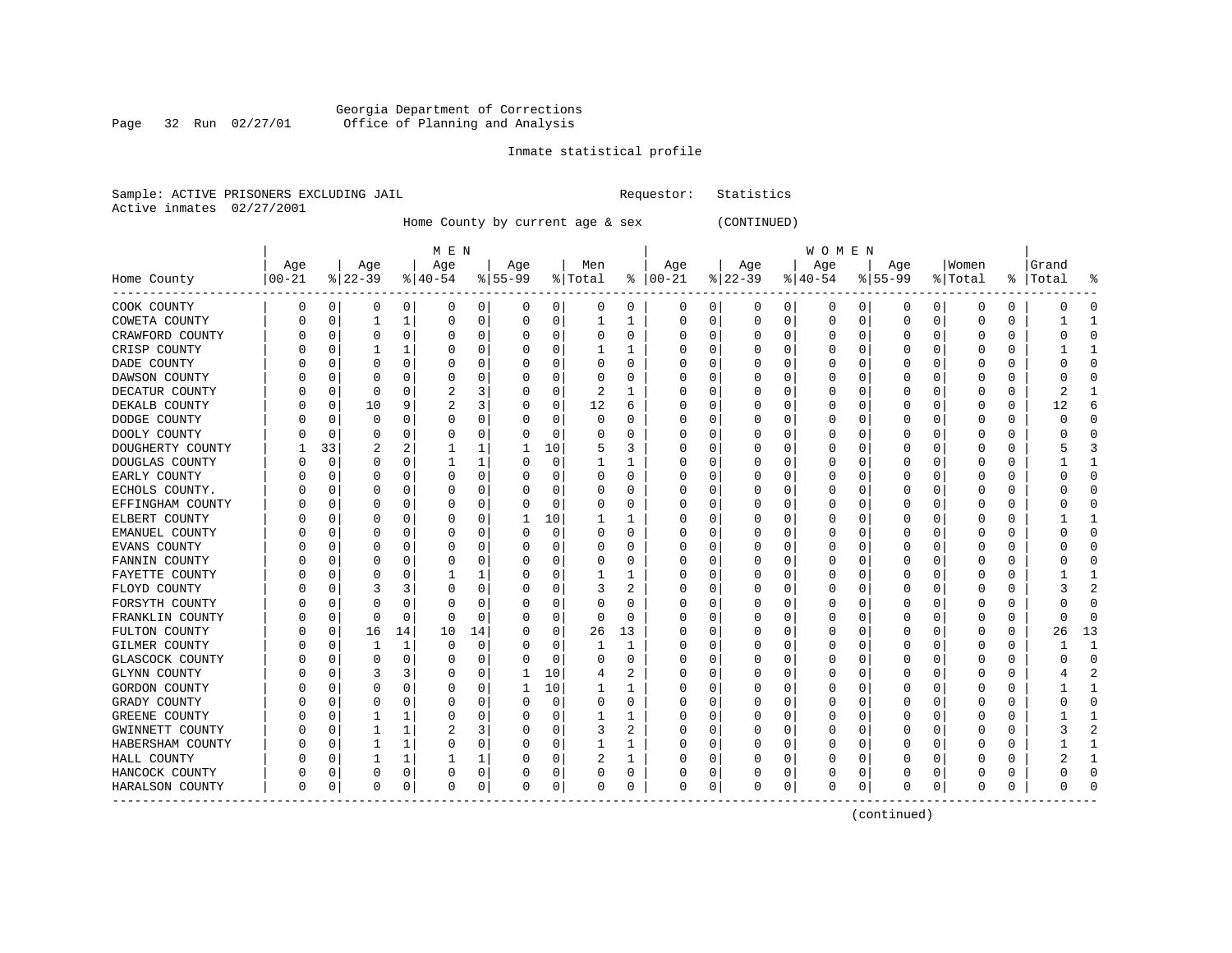### Georgia Department of Corrections Page 33 Run 02/27/01 Office of Planning and Analysis

### Inmate statistical profile

|                |            | Sample: ACTIVE PRISONERS EXCLUDING JAIL |  |
|----------------|------------|-----------------------------------------|--|
| Active inmates | 02/27/2001 |                                         |  |

Home County by current age & sex (CONTINUED)

| M E N | W O M E N | Age | Age | Age | Age | Men | Age | Age | Age | Age |Women |Grand Home County |00-21 %|22-39 %|40-54 %|55-99 %|Total % |00-21 %|22-39 %|40-54 %|55-99 %|Total % |Total % ------------------------------------------------------------------------------------------------------------------------------------HARRIS COUNTY | 0 0| 0 0| 1 1| 0 0| 1 1 | 0 0| 0 0| 0 0| 0 0| 0 0 | 1 1 HART COUNTY | 0 0| 0 0| 0 0| 0 0| 0 0 | 0 0| 0 0| 0 0| 0 0| 0 0 | 0 0 HEARD COUNTY | 0 0| 0 0| 0 0| 0 0| 0 0 | 0 0| 0 0| 0 0| 0 0| 0 0 | 0 0 HENRY COUNTY | 0 0| 2 2| 1 1| 0 0| 3 2 | 0 0| 0 0| 0 0| 0 0| 0 0 | 3 2 HOUSTON COUNTY | 0 0| 2 2| 2 3| 0 0| 4 2 | 0 0| 0 0| 0 0| 0 0| 0 0 | 4 2 IRWIN COUNTY | 0 0| 0 0| 0 0| 0 0| 0 0 | 0 0| 0 0| 0 0| 0 0| 0 0 | 0 0 JACKSON COUNTY | 0 0| 0 0| 1 1| 0 0| 1 1 | 0 0| 0 0| 0 0| 0 0| 0 0 | 1 1 JASPER COUNTY | 0 0| 0 0| 0 0| 0 0| 0 0 | 0 0| 0 0| 0 0| 0 0| 0 0 | 0 0 JEFF DAVIS COUNTY | 0 0| 1 1| 0 0| 0 0| 1 1 | 0 0| 0 0| 0 0| 0 0| 0 0 | 1 1 JEFFERSON COUNTY | 0 0| 0 0| 0 0| 0 0| 0 0 | 0 0| 0 0| 0 0| 0 0| 0 0 | 0 0 JENKINS COUNTY | 0 0| 2 2| 0 0| 0 0| 2 1 | 0 0| 0 0| 0 0| 0 0| 0 0 | 2 1 JOHNSON COUNTY | 0 0| 0 0| 0 0| 0 0| 0 0 | 0 0| 0 0| 0 0| 0 0| 0 0 | 0 0 JONES COUNTY | 0 0| 0 0| 0 0| 0 0| 0 0 | 0 0| 0 0| 0 0| 0 0| 0 0 | 0 0 LAMAR COUNTY | 0 0| 0 0| 0 0| 0 0| 0 0 | 0 0| 0 0| 0 0| 0 0| 0 0 | 0 0 LANIER COUNTY | 0 0| 0 0| 0 0| 0 0| 0 0 | 0 0| 0 0| 0 0| 0 0| 0 0 | 0 0 LAURENS COUNTY | 0 0| 1 1| 0 0| 0 0| 1 1 | 0 0| 0 0| 0 0| 0 0| 0 0 | 1 1 LEE COUNTY | 0 0| 0 0| 0 0| 0 0| 0 0 | 0 0| 0 0| 0 0| 0 0| 0 0 | 0 0 LIBERTY COUNTY | 0 0| 2 2| 1 1| 0 0| 3 2 | 0 0| 0 0| 0 0| 0 0| 0 0 | 3 2 LINCOLN COUNTY | 0 0| 1 1| 0 0| 0 0| 1 1 | 0 0| 0 0| 0 0| 0 0| 0 0 | 1 1 LONG COUNTY | 0 0| 0 0| 0 0| 0 0| 0 0 | 0 0| 0 0| 0 0| 0 0| 0 0 | 0 0 LOWNDES COUNTY | 0 0| 1 1| 0 0| 0 0| 1 1 | 0 0| 0 0| 0 0| 0 0| 0 0 | 1 1 LUMPKIN COUNTY | 0 0| 0 0| 0 0| 0 0| 0 0 | 0 0| 0 0| 0 0| 0 0| 0 0 | 0 0 MACON COUNTY | 0 0| 0 0| 0 0| 0 0| 0 0 | 0 0| 0 0| 0 0| 0 0| 0 0 | 0 0 MADISON COUNTY | 0 0| 0 0| 0 0| 0 0| 0 0 | 0 0| 0 0| 0 0| 0 0| 0 0 | 0 0 MARION COUNTY | 0 0| 1 1| 0 0| 0 0| 1 1 | 0 0| 0 0| 0 0| 0 0| 0 0 | 1 1 MCDUFFIE COUNTY | 0 0| 1 1| 0 0| 0 0| 1 1 | 0 0| 0 0| 0 0| 0 0| 0 0 | 1 1 MCINTOSH COUNTY | 0 0| 2 2| 0 0| 0 0| 2 1 | 0 0| 0 0| 0 0| 0 0| 0 0 | 2 1 MERIWETHER COUNTY | 0 0 | 0 0 | 0 0 | 0 0 | 0 0 | 0 0 | 0 0 | 0 0 | 0 0 | 0 0 | 0 0 | 0 0 | 0 0 | 0 0 | 0 0 | 0 MILLER COUNTY | 0 0| 0 0| 0 0| 0 0| 0 0 | 0 0| 0 0| 0 0| 0 0| 0 0 | 0 0 MITCHELL COUNTY | 1 33| 0 0| 0 0| 0 0| 1 1 | 0 0| 0 0| 0 0| 0 0| 0 0 | 1 1 MONROE COUNTY | 0 0| 0 0| 1 1| 0 0| 1 1 | 0 0| 0 0| 0 0| 0 0| 0 0 | 1 1 MONTGOMERY COUNTY | 0 0| 0 0| 0 0| 0 0| 0 0 | 0 0| 0 0| 0 0| 0 0| 0 0 | 0 0 MORGAN COUNTY | 0 0| 1 1| 0 0| 0 0| 1 1 | 0 0| 0 0| 0 0| 0 0| 0 0 | 1 1 MURRAY COUNTY | 0 0| 0 0| 0 0| 0 0| 0 0 | 0 0| 0 0| 0 0| 0 0| 0 0 | 0 0 MUSCOGEE COUNTY | 0 0| 3 3| 3 4| 0 0| 6 3 | 0 0| 0 0| 0 0| 0 0| 0 0 | 6 3 ------------------------------------------------------------------------------------------------------------------------------------

(continued)

Requestor: Statistics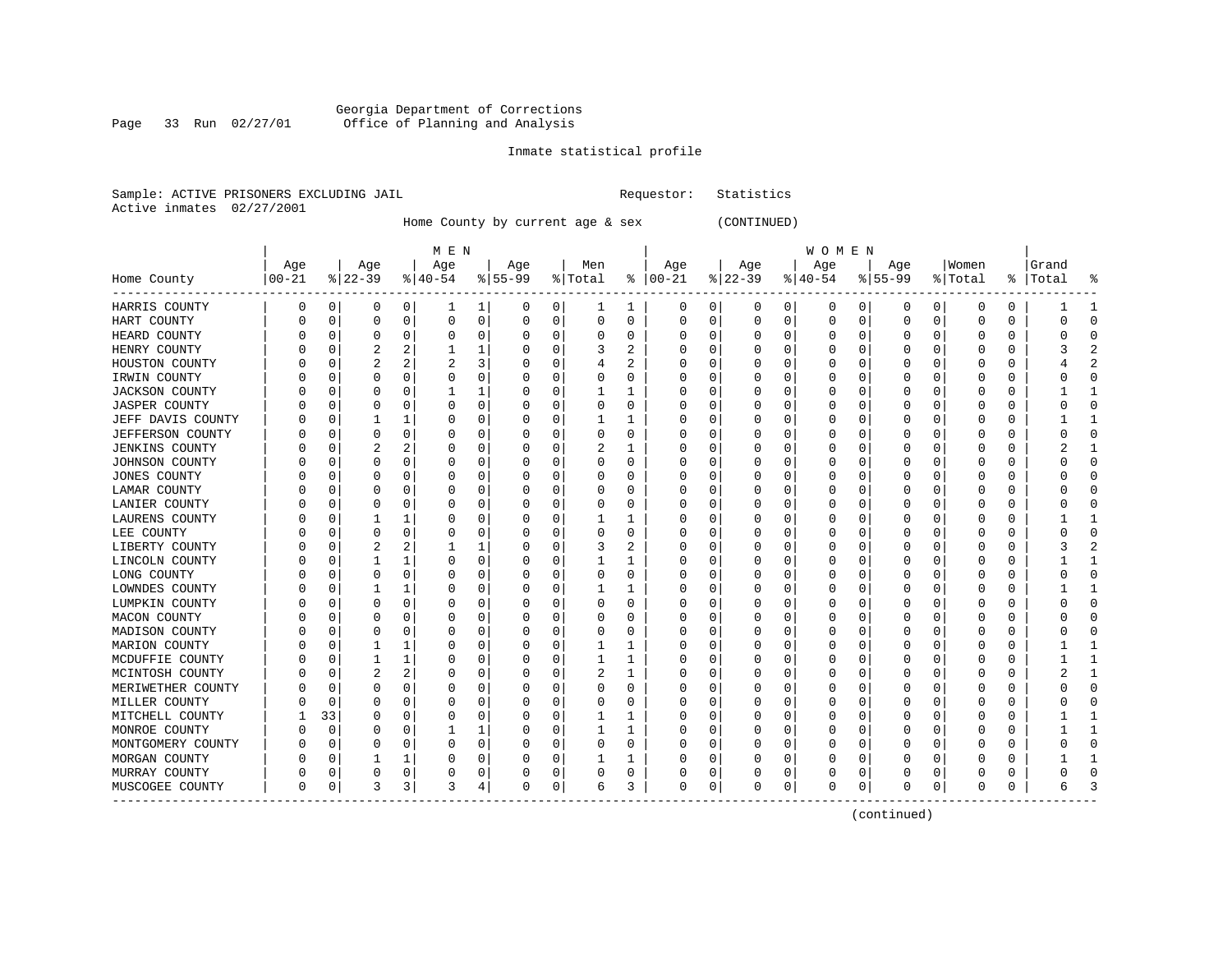#### Georgia Department of Corrections Page 34 Run 02/27/01 Office of Planning and Analysis

## Inmate statistical profile

|                |            | Sample: ACTIVE PRISONERS EXCLUDING JAIL |  |
|----------------|------------|-----------------------------------------|--|
| Active inmates | 02/27/2001 |                                         |  |

Home County by current age & sex (CONTINUED)

Requestor: Statistics

|                          |          |          |                  |          | M E N     |                |          |          |                |          |               |             |          |             | W O M E N |   |           |              |         |          |           |              |
|--------------------------|----------|----------|------------------|----------|-----------|----------------|----------|----------|----------------|----------|---------------|-------------|----------|-------------|-----------|---|-----------|--------------|---------|----------|-----------|--------------|
|                          | Age      |          | Age              |          | Age       |                | Age      |          | Men            |          | Age           |             | Age      |             | Age       |   | Age       |              | Women   |          | Grand     |              |
| Home County<br>--------- | $ 00-21$ |          | $ 22-39$         |          | $ 40-54 $ |                | $ 55-99$ |          | % Total        |          | $8   00 - 21$ |             | $ 22-39$ |             | $ 40-54$  |   | $8 55-99$ |              | % Total |          | %   Total | ႜ            |
| NEWTON COUNTY            | 0        | 0        | 1                | 1        | 0         | $\overline{0}$ | 0        | 0        | 1              | 1        | 0             | 0           | 0        | 0           | 0         | 0 | 0         | 0            | 0       | 0        |           | -1           |
| OCONEE COUNTY            | $\Omega$ | 0        | $\Omega$         | 0        | $\Omega$  | $\mathbf 0$    | 0        | 0        | $\Omega$       | $\Omega$ | 0             | 0           | $\Omega$ | 0           | $\Omega$  | 0 | $\Omega$  | 0            | 0       | 0        | Ω         | $\Omega$     |
| OGLETHORPE COUNTY        |          | $\Omega$ | U                | 0        |           | $\mathbf 0$    | U        | 0        |                | $\Omega$ | U             | 0           |          | 0           | U         | 0 |           | $\Omega$     | O       | 0        |           | $\bigcap$    |
| PAULDING COUNTY          |          | 0        | U                | 0        |           | $\mathbf{1}$   | U        | 0        |                |          | 0             | 0           |          | 0           | O         | 0 |           | $\Omega$     |         | 0        |           |              |
| PEACH COUNTY             |          | U        | U                | $\Omega$ |           | $\Omega$       | U        | O        | ∩              | $\Omega$ | U             | 0           | C        | $\mathbf 0$ | U         | 0 |           | U            | C       | U        |           | $\Omega$     |
| PICKENS COUNTY           |          | $\Omega$ | U                | $\Omega$ | n         | $\Omega$       | O        | O        | ∩              | $\Omega$ | 0             | 0           | C        | 0           | U         | U |           | <sup>0</sup> | O       | 0        |           | $\cap$       |
| PIERCE COUNTY            |          | 0        | $\left( \right)$ | 0        |           | 1              | O        | 0        |                | ı        | 0             | $\mathbf 0$ | O        | $\mathbf 0$ | U         | U |           | $\Omega$     | O       | 0        |           | -1           |
| PIKE COUNTY              |          | $\Omega$ | 0                | $\Omega$ |           | 1              | 0        | 0        |                | 1        | 0             | $\mathbf 0$ |          | $\mathbf 0$ | 0         | 0 |           | 0            | C       | 0        |           | -1           |
| POLK COUNTY              |          | 0        |                  | 0        | 0         | $\Omega$       | 0        | 0        | $\Omega$       | $\Omega$ | 0             | 0           |          | 0           | 0         | 0 |           | O            | C       | 0        |           | $\Omega$     |
| PULASKI COUNTY           |          | 0        | U                | 0        | O         | $\Omega$       | U        | 0        | $\Omega$       | $\Omega$ | 0             | 0           |          | 0           | 0         | 0 | O         | O            | C       | 0        |           | $\Omega$     |
| PUTNAM COUNTY            |          | $\Omega$ | 1                | 1        |           | 1              | U        | 0        | 2              |          | 0             | 0           | 0        | 0           | 0         | 0 | O         | 0            | 0       | 0        |           | -1           |
| <b>OUITMAN COUNTY</b>    |          | U        | U                | 0        |           | $\mathbf 0$    | U        | O        |                | $\Omega$ | U             | 0           |          | 0           | U         | U |           | O            | C       | 0        |           | $\Omega$     |
| RABUN COUNTY             |          | U        | U                | 0        |           | $\mathbf 0$    | U        | O        |                | $\Omega$ | U             | 0           |          | $\mathbf 0$ | O         | 0 |           | O            |         | O        |           | $\bigcap$    |
| RANDOLPH COUNTY          |          | U        | U                | O        |           | 1              | U        | O        |                |          | U             | $\Omega$    | $\Omega$ | 0           | U         | U |           | $\Omega$     | C       | $\Omega$ |           |              |
| RICHMOND COUNTY          |          | U        |                  | 6        | 2         | 3              | U        | O        | 9              | 5        | 0             | 0           |          | 50          | 0         | U |           | $\Omega$     |         | 50       | 10        | 5            |
| ROCKDALE COUNTY          |          | U        | U                | $\Omega$ |           | 1              | O        | 0        |                | 1        | 0             | $\mathbf 0$ | $\Omega$ | $\mathbf 0$ | 0         | U |           | <sup>0</sup> | O       | 0        |           | -1           |
| SCHLEY COUNTY            |          | 0        | 0                | 0        |           | $\mathbf 0$    | U        | 0        | O              | 0        | 0             | $\mathbf 0$ |          | $\mathbf 0$ | 0         | 0 |           | $\Omega$     | C       | 0        |           | $\bigcap$    |
| SCREVEN COUNTY           |          | 0        | 0                | 0        |           | $\mathbf 0$    | 0        | 0        |                | 0        | 0             | $\mathbf 0$ |          | 0           | 0         | 0 |           | $\Omega$     | C       | 0        |           | $\bigcap$    |
| SEMINOLE COUNTY          |          | 0        | U                | 0        | O         | $\mathbf 0$    | O        | 0        | $\Omega$       | 0        | U             | 0           |          | 0           | U         | 0 | O         | 0            | Ω       | 0        |           | $\Omega$     |
| SPALDING COUNTY          |          | $\Omega$ | 3                | 3        | 0         | $\Omega$       | 0        | 0        | 3              | 2        | 0             | 0           | 0        | 0           | 0         | 0 | O         | 0            | 0       | 0        |           | 2            |
| STEPHENS COUNTY          |          | 0        | 0                | 0        |           | $\Omega$       | U        | 0        |                | $\Omega$ | 0             | 0           |          | 0           | 0         | 0 | O         | 0            | 0       | 0        |           | $\Omega$     |
| STEWART COUNTY           |          | 0        | O                | 0        |           | $\mathbf 0$    | U        | 0        |                | $\Omega$ | U             | 0           |          | 0           | U         | 0 |           | O            | C       | 0        |           | $\bigcap$    |
| SUMTER COUNTY            |          | 0        | U                | 0        |           | 1              | U        | $\Omega$ |                |          | 0             | 0           |          | $\mathbf 0$ | O         | 0 |           | $\Omega$     | C       | 0        |           | $\mathbf{1}$ |
| TALBOT COUNTY            |          | $\Omega$ |                  | $\Omega$ | U         | $\Omega$       | U        | O        | ∩              | 0        | 0             | 0           | C        | 0           | U         | U |           | $\Omega$     | O       | 0        |           | $\Omega$     |
| TALIAFERRO COUNTY        |          | $\Omega$ | U                | $\Omega$ |           | $\Omega$       | U        | 0        | $\Omega$       | $\Omega$ | 0             | $\mathbf 0$ |          | 0           | U         | U |           | <sup>0</sup> | O       | 0        |           | $\Omega$     |
| TATTNALL COUNTY          |          | 0        | 1                | 1        |           | $\mathbf 0$    | U        | 0        |                | 1        | 0             | 0           |          | 0           | U         | 0 |           | $\Omega$     | 0       | 0        |           | -1           |
| TAYLOR COUNTY            |          | 0        | U                | 0        |           | $\mathbf 0$    | U        | 0        | $\Omega$       | 0        | 0             | 0           |          | 0           | 0         | 0 |           | O            | C       | 0        |           | $\bigcap$    |
| TELFAIR COUNTY           |          | 0        | U                | 0        |           | $\Omega$       | U        | 0        |                | $\Omega$ | 0             | 0           |          | 0           | 0         | 0 |           | O            | C       | 0        |           | $\Omega$     |
| TERRELL COUNTY           |          | 0        | U                | 0        | O         | $\Omega$       | U        | 0        | ∩              | $\Omega$ | 0             | 0           | O        | 0           | 0         | 0 | O         | 0            | 0       | 0        |           | $\Omega$     |
| THOMAS COUNTY            |          | 0        | 1                | 1        |           | 1              | 0        | 0        | 2              |          | 0             | 0           |          | 0           | 0         | 0 | O         | 0            | 0       | 0        |           | -1           |
| TIFT COUNTY              |          | 0        | 1                | 1        |           | $\mathbf 0$    | 1        | 10       | $\overline{c}$ | 1        | 0             | 0           |          | 0           | 0         | 0 |           | 0            | C       | 0        |           | -1           |
| TOOMBS COUNTY            |          | U        | 1                | 1        |           | 1              | U        | O        |                | 1        | U             | 0           | C        | 0           | U         | 0 | O         | O            | C       | U        |           | -1           |
| TOWNS COUNTY             |          | U        | U                | O        |           | $\Omega$       | U        | O        | U              | $\Omega$ | U             | 0           |          | 0           | U         | U |           | U            |         | U        |           | $\Omega$     |
| TREUTLEN COUNTY          |          | 0        | 0                | 0        |           | 0              | 0        | 0        |                | 0        | 0             | 0           |          | 0           | 0         | 0 |           | 0            | 0       | 0        |           | $\cap$       |
| TROUP COUNTY             | $\Omega$ | 0        | $\Omega$         | 0        | O         | 0              | 1        | 10       |                | 1        | O             | 0           | $\Omega$ | $\mathbf 0$ | O         | 0 | $\cap$    | 0            | O       | 0        |           |              |

------------------------------------------------------------------------------------------------------------------------------------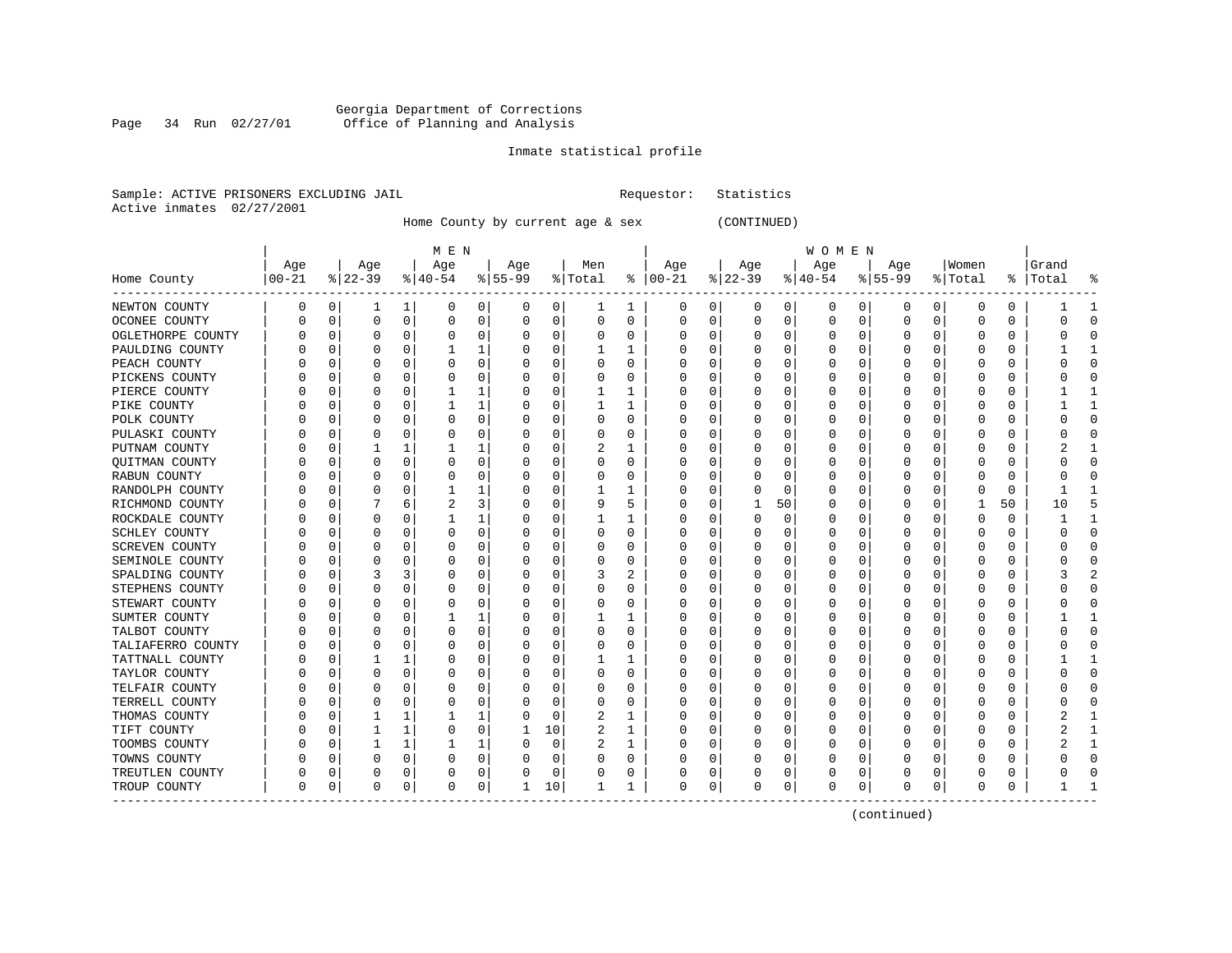#### Georgia Department of Corrections Page 35 Run 02/27/01 Office of Planning and Analysis

## Inmate statistical profile

| Sample: ACTIVE PRISONERS EXCLUDING JAIL |  |  | Requestor: Statistics |  |
|-----------------------------------------|--|--|-----------------------|--|
| Active inmates 02/27/2001               |  |  |                       |  |

Home County by current age & sex (CONTINUED)

|                     |          |          |          |          | M E N     |          |          |              |         |          |               |           |           |              | WOMEN    |           |              |           |          |          |         |      |
|---------------------|----------|----------|----------|----------|-----------|----------|----------|--------------|---------|----------|---------------|-----------|-----------|--------------|----------|-----------|--------------|-----------|----------|----------|---------|------|
|                     | Age      |          | Age      |          | Age       |          | Age      |              | Men     |          | Age           |           | Age       |              | Age      |           | Age          |           | Women    |          | Grand   |      |
| Home County         | $ 00-21$ |          | $ 22-39$ |          | $ 40-54 $ |          | $ 55-99$ |              | % Total |          | $8   00 - 21$ |           | $ 22-39 $ |              | $ 40-54$ |           | $ 55-99 $    |           | % Total  | ွေ       | Total   |      |
| TURNER COUNTY       | O        | 0        | 0        | 0        |           | 0        |          | 0            | 0       | 0        | 0             | 0         |           | 0            | 0        | 0         | 0            | 0         | 0        | 0        |         |      |
| TWIGGS COUNTY       |          | n        | 0        | $\Omega$ |           | 0        |          | $\Omega$     | U       | U        | 0             | U         |           | $\Omega$     | $\Omega$ | 0         | 0            | $\Omega$  |          | 0        |         |      |
| UNION COUNTY        |          | n        | O        |          |           |          |          |              |         |          |               | U         |           | <sup>0</sup> | O        |           | 0            | U         |          | $\Omega$ |         |      |
| <b>UPSON COUNTY</b> |          |          |          |          |           |          |          |              |         |          |               | U         |           | U            | O        |           | 0            | U         |          | $\Omega$ |         |      |
| WALKER COUNTY       |          | C        |          |          |           | 0        |          |              |         |          |               | U         |           | 50           | 0        |           | 0            | U         |          | 50       |         |      |
| WALTON COUNTY       |          | $\Omega$ |          |          |           |          |          |              |         |          | $\left($      | U         |           | $\Omega$     | O        |           | 0            | U         |          | $\Omega$ |         |      |
| WARE COUNTY         |          | n        |          |          |           |          |          |              |         |          |               | U         |           | <sup>0</sup> | U        |           | O            | U         |          | $\Omega$ |         |      |
| WARREN COUNTY       |          |          |          |          |           | 0        |          |              |         | U        |               |           |           | 0            | 0        |           | 0            |           |          | 0        |         |      |
| WASHINGTON COUNTY   |          | C        | O        |          |           | 0        |          | <sup>0</sup> |         | U        |               | U         |           | <sup>0</sup> | O        |           | 0            | U         |          | $\Omega$ |         |      |
| WAYNE COUNTY        |          |          |          |          |           | 0        |          |              |         |          |               |           |           | U            | O        |           | 0            |           |          | $\Omega$ |         |      |
| WEBSTER COUNTY      |          | 0        | $\Omega$ | $\Omega$ |           | 0        |          | O            | 0       | $\Omega$ |               | U         |           | 0            | 0        |           | 0            | U         |          | $\Omega$ |         |      |
| WHEELER COUNTY      |          | $\cap$   |          |          |           | U        |          |              |         | U        | $\left($      | U         |           | <sup>0</sup> | O        |           | <sup>0</sup> | U         |          | $\Omega$ |         |      |
| WHITE COUNTY        |          | C        |          |          |           | 0        |          |              |         |          |               | U         |           | U            | O        |           | O            | U         |          | $\Omega$ |         |      |
| WHITFIELD COUNTY    |          |          |          |          |           |          |          |              |         |          |               |           |           | 0            | 0        |           | 0            |           |          | $\Omega$ |         |      |
| WILCOX COUNTY       |          | n        | O        |          |           | $\Omega$ |          |              | U       | U        |               | U         |           | <sup>0</sup> | O        |           | 0            | U         |          | $\Omega$ |         |      |
| WILKES COUNTY       |          | O        | O        |          |           | 0        |          |              | U       | U        |               | U         |           | <sup>0</sup> | O        |           | $\Omega$     | U         |          | $\Omega$ |         |      |
| WILKINSON COUNTY    |          | 0        |          |          |           | 0        |          | 0            |         | 1        |               | U         |           | $\Omega$     | $\Omega$ | O         | $\Omega$     | U         |          | $\Omega$ |         |      |
| WORTH COUNTY        |          | 0        | 0        | $\Omega$ |           | 0        |          | $\Omega$     | U       | U        |               | 0         |           | $\Omega$     | O        | n         | 0            | 0         | O        | 0        |         |      |
| OUT OF STATE        | U        | 0        | $\Omega$ | 0        |           | 0        |          | 0            |         | U        | U             | 0         |           | 0            | O        |           | $\Omega$     | 0         | ∩        | $\Omega$ |         |      |
| Total reported      |          | 3 100    | 113 100  |          | 69 100    |          | 10 100   |              | 195 100 |          | 0             | 0         |           | 2 100        | $\Omega$ | $\Omega$  | 0            | 0         |          | 2 100    | 197 100 |      |
| Percent reported    |          | 100.0    |          | 89.0     |           | 86.3     |          | 71.4         |         | 87.1     |               | $\cdot$ 0 |           | 100.0        |          | $\cdot$ 0 |              | $\cdot$ 0 |          | 100.0    |         | 87.2 |
| <b>UNKNOWN</b>      | 0        |          | 14       |          | 11        |          | 4        |              | 29      |          | O             |           |           |              | 0        |           | <sup>0</sup> |           | $\Omega$ |          | 29      |      |
| Total               | 3        |          | 127      |          | 80        |          | 14       |              | 224     |          | 0             |           | 2         |              | 0        |           | 0            |           | 2        |          | 226     |      |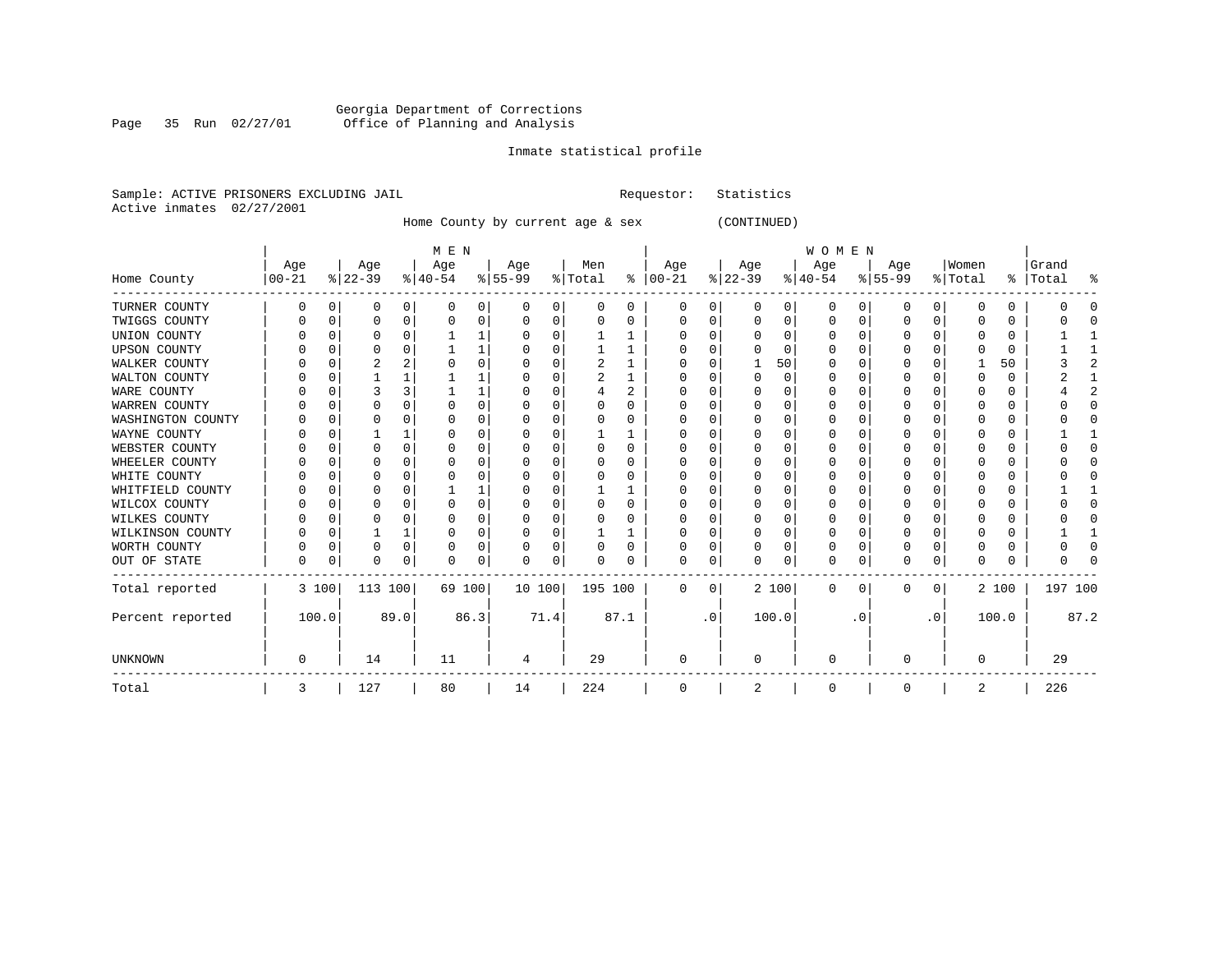Georgia Department of Corrections Page 36 Run 02/27/01 Office of Planning and Analysis

Inmate statistical profile<br>Requestor: Statistics

Active inmates 02/27/2001

Sample: ACTIVE PRISONERS EXCLUDING JAIL

## Prison Sentence In Years by current age & sex

|                                    |                   |                 | M E N                        |                  |                |                            |                 | WOMEN            |                             |                  |                         |
|------------------------------------|-------------------|-----------------|------------------------------|------------------|----------------|----------------------------|-----------------|------------------|-----------------------------|------------------|-------------------------|
| Sentence In Years<br>--------      | Age<br>$ 00 - 21$ | Age<br>$ 22-39$ | Age<br>$\frac{1}{6}$   40-54 | Age<br>$8 55-99$ | Men<br>% Total | Age<br>$8   00 - 21$       | Age<br>$ 22-39$ | Age<br>$ 40-54$  | Age<br>$8 55-99$            | Women<br>% Total | Grand<br>%   Total<br>ႜ |
| $0 - 1$                            | 0                 | 0               | 0                            | 0                | 0              | 0                          | $\mathbf 0$     | $\mathbf 0$      | 0                           | 0                | $\mathbf 0$             |
|                                    | $\Omega$          | 0               | 0                            | 0                | 0              | 0                          | 0               | 0                | 0                           | $\mathbf 0$      | 0                       |
| $1.1 - 2$                          | 0                 | $\mathsf 0$     | $\mathbf 0$                  | 0                | 0              | $\mathsf 0$                | $\mathbf 0$     | $\mathbf 0$      | $\mathsf{O}$                | $\mathbf 0$      | 0                       |
|                                    | 0                 | 0               | 0                            | $\mathbf 0$      | 0              | 0                          | $\mathbf 0$     | 0                | 0                           | 0                | $\Omega$                |
| $2.1 - 3$                          | $\mathsf 0$       | $\mathsf 0$     | $\mathsf 0$                  | 0                | $\Omega$       | $\mathbf 0$                | $\mathbf 0$     | 0                | $\mathbf 0$                 | 0                | 0                       |
|                                    | $\mathbf 0$       | $\mathbf 0$     | $\mathbf 0$                  | $\mathbf 0$      | 0              | 0                          | $\mathbf 0$     | 0                | 0                           | $\mathbf 0$      | $\Omega$                |
| $3.1 - 4$                          | $\Omega$          | 0               | $\mathbf 0$                  | 0                | $\Omega$       | $\mathbf 0$                | 0               | 0                | 0                           | $\mathbf 0$      | $\Omega$                |
|                                    | 0                 | 0               | $\Omega$                     | 0                | 0              | 0                          | 0               | 0                | 0                           | 0                | $\Omega$                |
| $4.1 - 5$                          | $\Omega$          | $\mathbf 0$     | $\mathbf 0$                  | 0                | $\Omega$       | $\mathsf 0$                | $\mathbf 0$     | 0                | 0                           | $\mathbf 0$      | $\Omega$                |
|                                    | 0                 | 0               | 0                            | 0                | 0              | 0                          | 0               | 0                | 0                           | 0                | 0                       |
| $5.1 - 6$                          | $\Omega$          | $\Omega$        | $\mathbf 0$                  | 0                | $\Omega$       | $\mathbf 0$                | $\mathbf 0$     | 0                | $\mathbf 0$                 | $\mathbf 0$      | $\mathbf 0$             |
|                                    | 0                 | 0               | $\Omega$                     | 0                | $\Omega$       | 0                          | $\mathbf 0$     | 0                | $\mathbf 0$                 | 0                | 0                       |
| $6.1 - 7$                          | $\Omega$          | $\Omega$        | $\Omega$                     | 0                | $\Omega$       | $\Omega$                   | $\Omega$        | $\mathbf 0$      | $\mathbf 0$                 | $\Omega$         | $\Omega$                |
|                                    | $\Omega$          | 0               | $\Omega$                     | $\mathbf 0$      | $\Omega$       | $\Omega$                   | $\Omega$        | $\Omega$         | $\Omega$                    | $\Omega$         | O                       |
| $7.1 - 8$                          | 0                 | 0               | $\mathsf 0$                  | 0                | 0              | $\mathsf 0$                | $\mathsf{O}$    | 0                | $\mathsf{O}$                | $\mathbf 0$      | $\Omega$                |
|                                    | 0                 | 0               | $\mathsf 0$                  | $\mathsf 0$      | 0              | $\mathbf 0$                | $\mathbf 0$     | 0                | $\mathbf 0$                 | 0                | 0                       |
| $8.1 - 9$                          | 0                 | 0               | $\mathbf 0$                  | 0                | 0              | $\Omega$                   | $\mathbf 0$     | $\mathbf 0$      | $\mathbf 0$                 | $\Omega$         | 0                       |
|                                    | $\Omega$          | 0               | 0                            | 0                | $\Omega$       | $\mathbf 0$                | $\mathbf 0$     | 0                | $\mathbf 0$                 | 0                | $\Omega$                |
| $9.1 - 10$                         | $\Omega$          | 0               | $\Omega$                     | $\mathbf 0$      | $\Omega$       | $\mathbf 0$                | $\mathbf 0$     | $\mathbf 0$      | $\mathbf 0$                 | $\mathbf 0$      | $\Omega$                |
|                                    | $\Omega$          | 0               | $\mathbf 0$                  | 0                | 0              | 0                          | $\mathbf 0$     | 0                | $\mathbf 0$                 | $\mathbf 0$      | 0                       |
| $10.1 - 12$                        | 0                 | $\mathbf 0$     | $\mathbf 0$                  | $\mathbf 0$      | $\Omega$       | $\mathbf 0$                | $\mathbf 0$     | $\mathbf 0$      | $\mathbf 0$                 | $\mathbf 0$      | $\mathbf 0$             |
|                                    | 0                 | 0               | $\mathbf 0$                  | 0                | 0              | 0                          | $\mathbf 0$     | 0                | 0                           | 0                | 0                       |
| $12.1 - 15$                        | $\Omega$          | 0               | 0                            | 0                | $\Omega$       | $\Omega$                   | $\mathbf 0$     | 0                | $\mathbf 0$                 | 0                | 0                       |
|                                    | 0                 | 0               | 0                            | 0                | $\Omega$       | 0                          | 0               | 0                | 0                           | 0                | 0                       |
| $15.1 - 20$                        | $\Omega$          | 0               | $\mathbf 0$                  | 0                | $\Omega$       | $\mathbf 0$                | $\mathbf 0$     | 0                | $\mathbf 0$                 | $\mathbf 0$      | $\Omega$                |
|                                    | $\Omega$          | 0               | $\Omega$                     | $\mathbf 0$      | 0              | 0                          | 0               | 0                | $\mathbf 0$                 | 0                | $\Omega$                |
| 20.1-OVER                          | $\Omega$          | $\mathbf 0$     | $\mathbf 0$                  | 0                | 0              | 0                          | $\mathbf 0$     | 0                | 0                           | $\mathbf 0$      | $\Omega$                |
|                                    | 0                 | 0               | 0                            | 0                | $\Omega$       | 0                          | $\mathbf 0$     | 0                | 0                           | 0                | 0                       |
| LIFE                               | 0                 | $\mathbf 0$     | $\mathbf 0$                  | 0                | $\mathbf 0$    | $\Omega$                   | $\mathbf 0$     | 0                | $\mathbf 0$                 | $\mathbf 0$      | 0                       |
|                                    | 0                 | 0               | 0                            | 0                | $\Omega$       | 0                          | $\mathbf 0$     | 0                | 0                           | $\mathbf 0$      | $\mathbf 0$             |
| <b>DEATH</b>                       | $\Omega$          | 0               | $\Omega$                     | $\Omega$         | $\Omega$       | $\mathbf 0$                | $\Omega$        | 0                | $\mathbf 0$                 | $\mathbf 0$      | 0                       |
|                                    | $\Omega$          | $\Omega$        | $\Omega$                     | $\Omega$         | $\Omega$       | $\Omega$                   | $\mathbf 0$     | 0                | 0                           | 0                | $\Omega$                |
| LIFE W/O PAROLE                    | 3<br>100          | 127 100         | 100<br>80                    | 14 100           | 224 100        | $\mathsf 0$<br>$\mathbf 0$ | 2 100           | $\mathsf 0$<br>0 | $\mathsf{O}$<br>$\mathbf 0$ | 2 100            | 226 100                 |
| YOUTHFUL OFFENDERS                 | 0                 | 0               | 0                            | 0                | 0              | 0                          | 0               | 0                | $\mathbf 0$                 | 0                | 0                       |
|                                    | 0                 | 0               | 0                            | 0                | $\mathbf 0$    | 0                          | 0               | 0                | 0                           | 0                | 0                       |
|                                    |                   |                 |                              |                  |                |                            |                 |                  |                             |                  |                         |
| Total reported                     | 3 100             | 127 100         | 80 100                       | 14 100           | 224 100        | 0<br>$\mathbf{0}$          | 2 100           | $\mathbf 0$<br>0 | 0<br>0                      | 2 100            | 226 100                 |
| Percent reported                   | 100.0             | 100.0           | 100.0                        | 100.0            | 100.0          | $\cdot$ 0                  | 100.0           | $\cdot$ 0        | $\cdot$ 0                   | 100.0            | 100.0                   |
| NOT REPORTED                       | 0                 | $\mathbf 0$     | 0                            | 0                | 0              | 0                          | 0               | 0                | 0                           | 0                | $\mathbf 0$             |
| Total                              | 3                 | 127             | 80                           | 14               | 224            | $\mathbf 0$                | 2               | $\mathbf 0$      | $\mathbf 0$                 | 2                | 226                     |
| AVG EXCLUDING<br>LIFE, DEATH, YO   | .00               | .00             | .00                          | .00              | .00            | .00                        | .00             | .00              | .00                         | .00              | .00                     |
| AVG INCLUDING<br>LIFE=21, YO=3 YRS | 3.00              | 3.00            | 3.00                         | 3.00             | 3.00           | .00                        | 3.00            | .00              | .00                         | 3.00             | 3.00                    |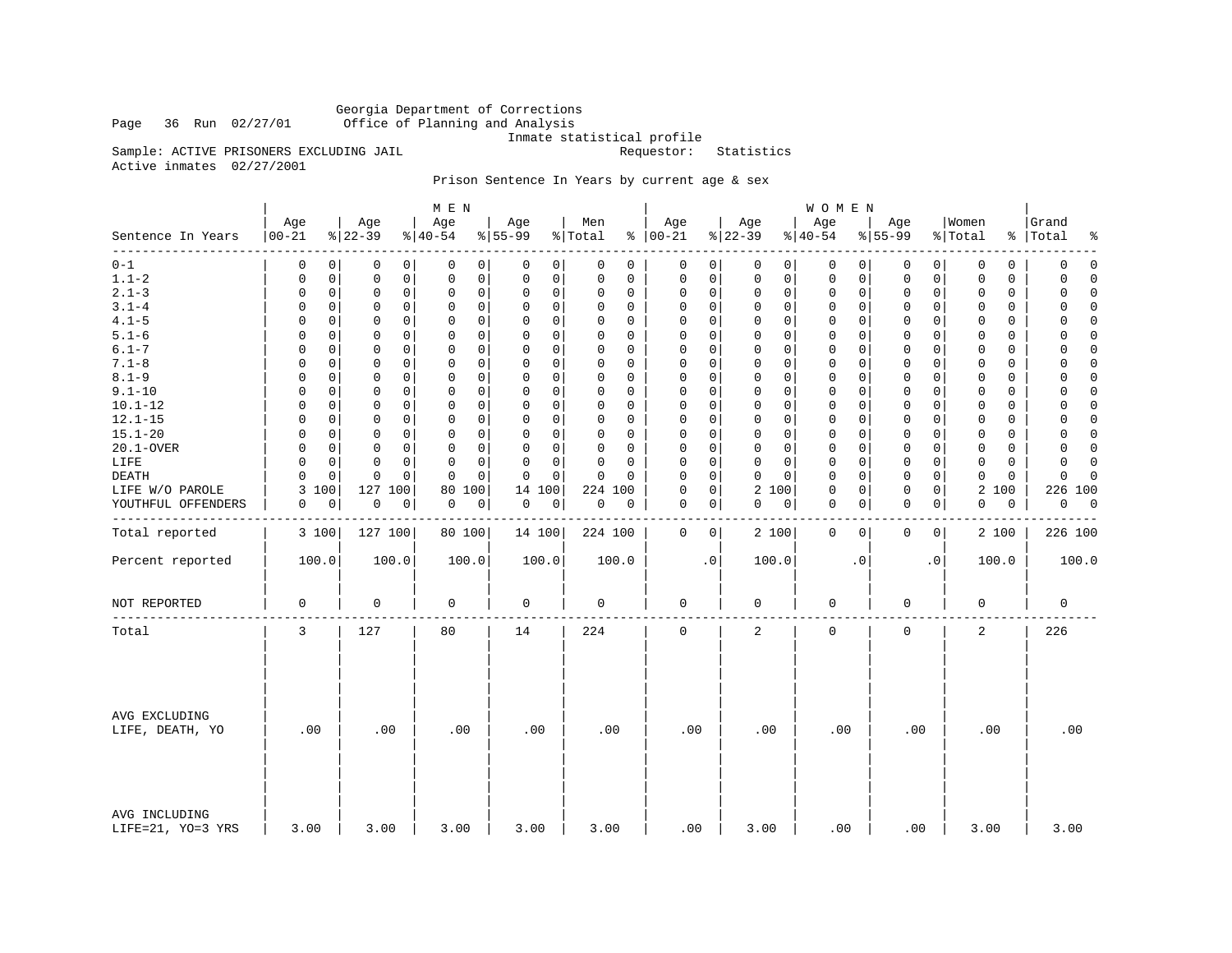## Georgia Department of Corrections Page 37 Run 02/27/01 Office of Planning and Analysis

## Inmate statistical profile

Sample: ACTIVE PRISONERS EXCLUDING JAIL **Requestor:** Statistics Active inmates 02/27/2001

Probation To Follow Prison by current age & sex

| Prob After Prison                   | Age<br>$00 - 21$          | Age<br>$8 22-39$            | M E N<br>Age<br>$8 40-54$          | Age<br>$8 55-99$            | Men<br>% Total<br>⊱ | Age<br>$ 00-21 $            | Age<br>$ 22-39 $                      | <b>WOMEN</b><br>Aqe<br>$ 40-54 $ | Age<br>$8155 - 99$                                    | Women<br>% Total                           | Grand<br>%  Total<br>- 옹 |
|-------------------------------------|---------------------------|-----------------------------|------------------------------------|-----------------------------|---------------------|-----------------------------|---------------------------------------|----------------------------------|-------------------------------------------------------|--------------------------------------------|--------------------------|
| PROBATION TO FOLLOW<br>NO PROBATION | $\mathbf 0$<br>0<br>3 100 | $\overline{2}$<br>124<br>98 | $\Omega$<br>$\mathbf{0}$<br>80 100 | $\mathbf{0}$<br>0<br>14 100 | 99<br>221           | 0<br>0<br>$\mathbf 0$<br> 0 | $\mathbf{0}$<br>$\mathbf{0}$<br>2 100 | $\mathbf 0$<br>$\mathbf 0$       | 0 <sup>1</sup><br>0<br>0 <sup>1</sup><br>$\mathbf{0}$ | 0 <br>$\Omega$<br>$\Omega$<br> 0 <br>2 100 | 223<br>99                |
| Total reported                      | 3 100                     | 127 100                     | 80<br>100                          | 14 100                      | 224 100             | 0 <sup>1</sup><br>0         | 2 100                                 | 0                                | 0 <sup>1</sup><br>0                                   | 2 100<br>0 <sup>1</sup>                    | 226 100                  |
| Percent reported                    | 100.0                     | 100.0                       | 100.0                              | 100.0                       | 100.0               | $\cdot$ 0                   | 100.0                                 | .0 <sup>°</sup>                  |                                                       | 100.0<br>.0 <sup>1</sup>                   | 100.0                    |
| NOT REPORTED                        | $\mathbf 0$               | $\Omega$                    | $\mathbf 0$                        | $\mathbf 0$                 | $\Omega$            | $\mathbf 0$                 | $\mathbf 0$                           | $\mathbf 0$                      | $\Omega$                                              | $\Omega$                                   | $\Omega$                 |
| Total                               | 3                         | 127                         | 80                                 | 14                          | 224                 |                             | 2                                     | $\Omega$                         |                                                       | 2                                          | 226                      |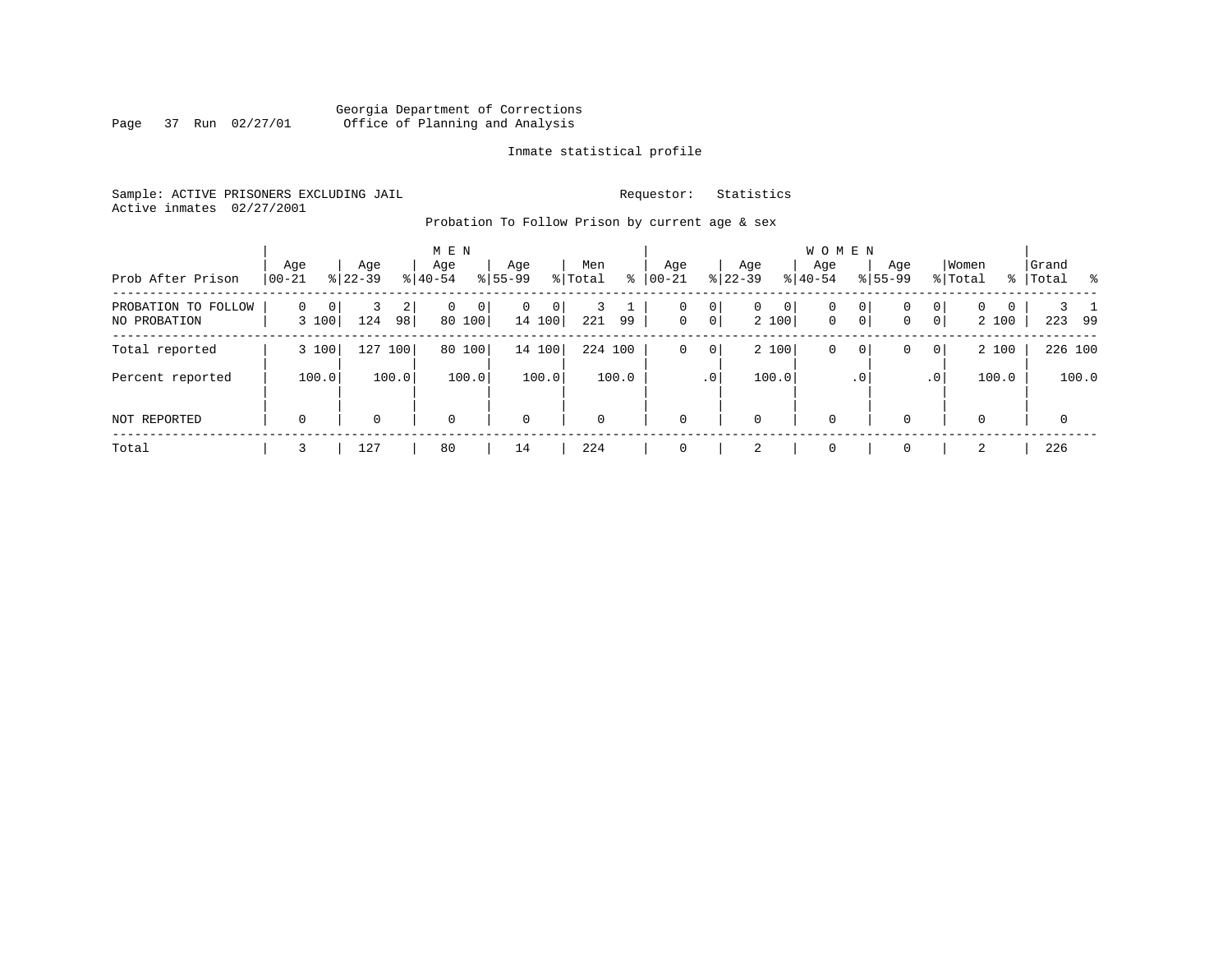## Georgia Department of Corrections Page 38 Run 02/27/01 Office of Planning and Analysis

## Inmate statistical profile

Sample: ACTIVE PRISONERS EXCLUDING JAIL **Requestor:** Statistics Active inmates 02/27/2001

Admission Type by current age & sex

|                      |           |             |          |             | M E N     |        |           |             |          |          |          |           |          |          | <b>WOMEN</b> |          |              |              |         |          |         |                         |
|----------------------|-----------|-------------|----------|-------------|-----------|--------|-----------|-------------|----------|----------|----------|-----------|----------|----------|--------------|----------|--------------|--------------|---------|----------|---------|-------------------------|
|                      | Age       |             | Age      |             | Age       |        | Aqe       |             | Men      |          | Age      |           | Age      |          | Age          |          | Aqe          |              | Women   |          | Grand   |                         |
| Admission Type       | $00 - 21$ |             | $ 22-39$ |             | $ 40-54 $ |        | $8 55-99$ |             | % Total  | ႜ        | $ 00-21$ |           | $ 22-39$ |          | $ 40-54$     |          | $8 55-99$    |              | % Total | ွေ       | Total   | ş                       |
| COMMITTED FROM COURT | 1         | 33          | 37       | 29          | 28        | 35     | 2         | 14          | 68       | 30       | 0        | 0         |          | 2 100    | 0            | U        | 0            | 0            |         | 2 100    | 70      | 31                      |
| RETURN APPEAL/BOND   | 0         | $\mathbf 0$ | 0        | $\mathbf 0$ | $\Omega$  | 0      | $\Omega$  | 0           | $\Omega$ | $\Omega$ | 0        | 0         | $\Omega$ | 0        | 0            | $\Omega$ | <sup>0</sup> | $\Omega$     | O       | $\Omega$ | U       | $\Omega$                |
| PAROLE REV/NEW SENT  | 0         | 0           | 11       | 9           | 11        | 14     |           | 7           | 23       | 10       | $\Omega$ | 0         | ∩        | $\Omega$ | 0            | ∩        | $\cap$       | $\Omega$     | U       | 0        | 23      | 10                      |
| PAR REV/NO NEW SENT  | U         | $\Omega$    | 3        |             |           | 1      |           | $\Omega$    | 4        | 2        | ∩        | 0         | ∩        | $\Omega$ | O            | C        | $\cap$       | $\cap$       | U       | O        |         | $\overline{\mathbf{c}}$ |
| PROB VIOL/TOTAL REV  | O         | $\Omega$    | $\Omega$ | $\Omega$    | $\cap$    | 0      | ∩         | $\Omega$    | $\Omega$ | O        | $\Omega$ | 0         | $\Omega$ | $\Omega$ | O            | C        | $\cap$       | <sup>n</sup> | $\cap$  | O        | U       | $\cap$                  |
| PROB VIOL/PARTIAL    |           | 33          | $\Omega$ | $\Omega$    |           | 1      |           | $\Omega$    | 2        |          | $\Omega$ | 0         | $\Omega$ | $\Omega$ | U            | C        | <sup>0</sup> | $\Omega$     |         | O        |         |                         |
| ADMIT FM OTHER CUST  | O         | $\Omega$    | O        | $\Omega$    | 0         | 0      |           | $\Omega$    | 0        | 0        | $\Omega$ | 0         | $\Omega$ | $\Omega$ | 0            | O        | <sup>0</sup> | $\Omega$     |         | U        |         | $\Omega$                |
| SHOCK INCARCERATION  | O         | $\Omega$    | O        | $\Omega$    | O         | 0      | ∩         | $\Omega$    | O        | 0        | $\Omega$ | 0         | O        | $\Omega$ | O            | O        | O            | 0            | O       | 0        |         | ∩                       |
| PROB REV/REMAINDER   | U         | $\Omega$    | 4        | 3           | 2         | 3      |           | $\Omega$    | 6        | 3        | $\Omega$ | 0         | O        | $\Omega$ | O            | O        | <sup>0</sup> | 0            | O       | 0        |         | 3                       |
| NEW SENT/PAR REV PND | O         | $\Omega$    | $\Omega$ | $\Omega$    |           | 1      | O         | $\Omega$    |          | O        | $\Omega$ | 0         | $\Omega$ | $\Omega$ | O            | O        | <sup>0</sup> | 0            | O       | 0        |         | $\Omega$                |
| LIFE W/O PAROLE      |           | 33          | 72       | 57          | 36        | 45     | 10        | 71          | 119      | 53       | O        | 0         |          | $\Omega$ | U            | $\Omega$ | <sup>0</sup> | 0            | O       | 0        | 119     | 53                      |
| PAROLE REV BOOT CAMP |           | $\mathbf 0$ | $\Omega$ | 0           | $\Omega$  | 0      | $\Omega$  | $\mathbf 0$ | O        | $\Omega$ | O        | O         |          | $\Omega$ | U            | $\Omega$ | <sup>0</sup> | 0            | O       | 0        |         | $\Omega$                |
| PAR REV/RSN UNKNOWN  |           | 0           | O        | $\Omega$    | O         | 0      |           | 7           |          | 0        | O        | O         |          | $\Omega$ | 0            | $\Omega$ | <sup>0</sup> | 0            | Ω       | U        |         | <sup>0</sup>            |
| PROBATION/PAROLE REV |           | $\Omega$    | O        | $\Omega$    | O         | 0      |           | $\Omega$    | O        | 0        | $\Omega$ | 0         | $\Omega$ | $\Omega$ | O            | $\Omega$ | <sup>0</sup> | 0            | O       | U        | ი       | <sup>0</sup>            |
| PB PAROLE RESCINDED  |           | $\Omega$    | U        | $\Omega$    | O         | 0      |           | $\Omega$    | O        | 0        | $\Omega$ | 0         | $\Omega$ | $\Omega$ | O            | $\Omega$ | <sup>0</sup> | 0            | O       | U        | U       | <sup>0</sup>            |
| PROB REVOC/SPEC COND | U         | $\Omega$    | U        | $\cap$      | $\Omega$  | O      |           | $\Omega$    | O        | 0        | $\Omega$ | 0         | ∩        | $\Omega$ | O            | C        | ∩            | $\cap$       | U       | U        |         | ∩                       |
| PAR REV/REVOC CENTER | O         | $\Omega$    | U        | $\cap$      | $\Omega$  | 0      |           | $\Omega$    | 0        | O        | $\Omega$ | O         | ∩        | $\Omega$ | U            | C        | ∩            | <sup>n</sup> | U       | 0        |         | ∩                       |
| INFORMATION ONLY     |           | $\Omega$    | U        | $\Omega$    | $\Omega$  | 0      |           | $\Omega$    | 0        | O        | $\Omega$ | O         | $\Omega$ | $\Omega$ | U            | C        | ∩            | $\Omega$     | U       | 0        |         | ∩                       |
| INCOMPLETE SENT PKG  |           | 0           | U        | $\Omega$    | O         | 0      |           | $\Omega$    | 0        | O        | n        | 0         | O        | $\Omega$ | 0            | C        |              | 0            |         | 0        |         | <sup>0</sup>            |
| HANCOCK REVOC CENTER | 0         | 0           | O        | $\Omega$    | 0         | 0      |           | $\Omega$    | 0        | 0        | $\Omega$ | 0         | $\Omega$ | $\Omega$ | 0            | $\Omega$ | <sup>0</sup> | 0            |         | 0        |         | <sup>0</sup>            |
| WHITWORTH DETENTION  | 0         | 0           | U        | $\Omega$    | O         | 0      | ∩         | $\Omega$    | 0        | 0        | $\Omega$ | 0         | $\Omega$ | $\Omega$ | 0            | $\Omega$ | <sup>0</sup> | 0            | O       | 0        |         | ∩                       |
| DCYS AT RISK         | O         | 0           | O        | $\Omega$    | O         | 0      | ∩         | $\Omega$    | O        | 0        | $\Omega$ | 0         | $\Omega$ | $\Omega$ | O            | $\Omega$ | <sup>0</sup> | $\Omega$     | O       | 0        |         | ∩                       |
| <b>OTHER</b>         | O         | 0           | O        | 0           | O         | 0      | $\Omega$  | 0           | N        | O        | $\Omega$ | 0         | $\Omega$ | 0        | 0            | $\Omega$ | $\Omega$     | 0            | O       | U        |         |                         |
| Total reported       |           | 3 100       | 127 100  |             |           | 80 100 | 14 100    |             | 224 100  |          | $\Omega$ | $\Omega$  |          | 2 100    | 0            | $\Omega$ | $\Omega$     | 0            |         | 2 100    | 226 100 |                         |
| Percent reported     |           | 100.0       |          | 100.0       |           | 100.0  |           | 100.0       |          | 100.0    |          | $\cdot$ 0 |          | 100.0    |              | . 0      |              | $\cdot$ 0    |         | 100.0    |         | 100.0                   |
| <b>UNKNOWN</b>       | 0         |             | 0        |             | $\Omega$  |        | 0         |             | 0        |          | 0        |           | $\Omega$ |          | 0            |          | O            |              | 0       |          | 0       |                         |
| Total                | 3         |             | 127      |             | 80        |        | 14        |             | 224      |          | 0        |           | 2        |          | 0            |          | $\Omega$     |              | 2       |          | 226     |                         |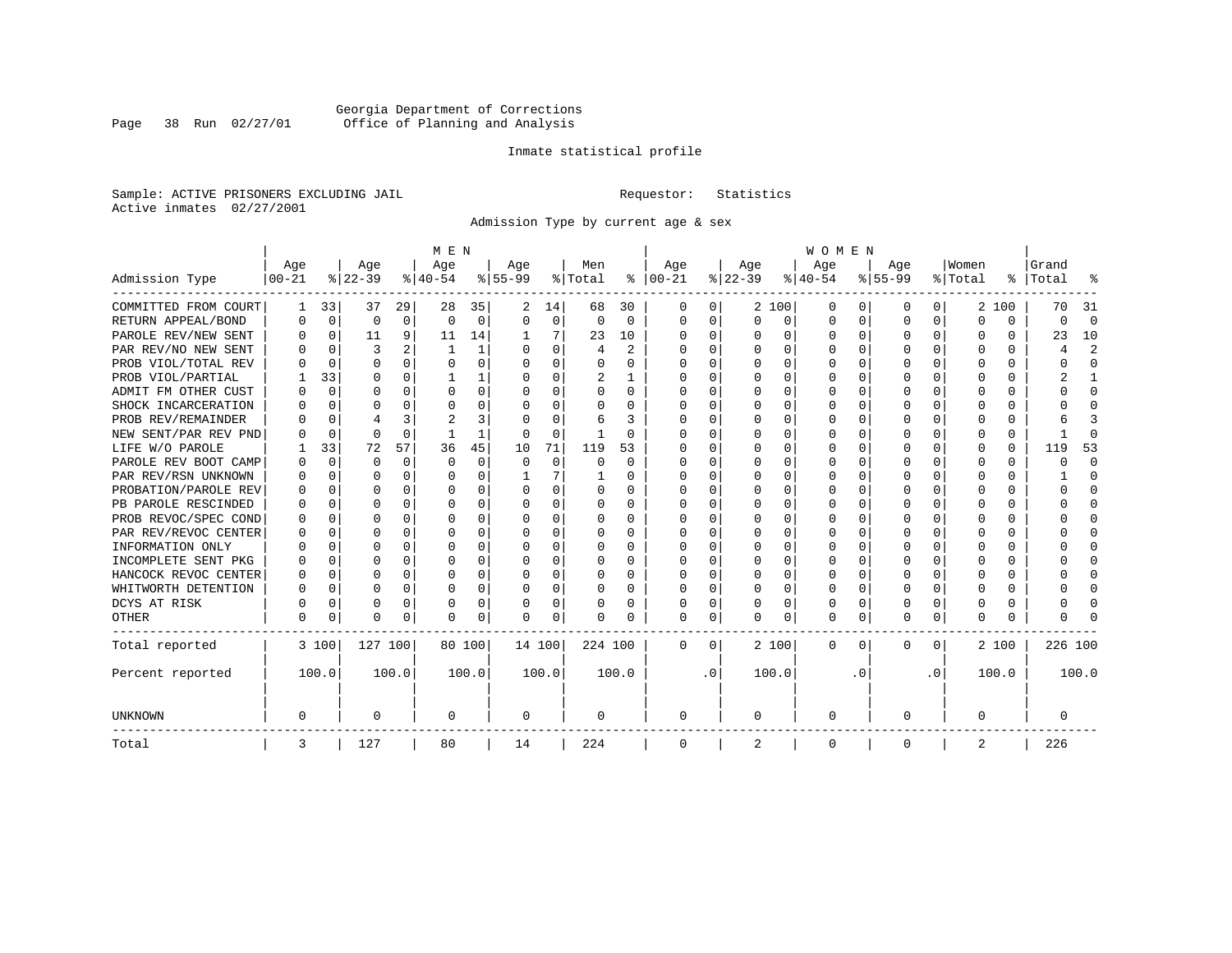#### Georgia Department of Corrections Page 39 Run 02/27/01 Office of Planning and Analysis

## Inmate statistical profile

| Active inmates | Sample: ACTIVE PRISONERS EXCLUDING JAIL<br>02/27/2001 |                                       | Requestor:    | Statistics                         |                                                    |                  |
|----------------|-------------------------------------------------------|---------------------------------------|---------------|------------------------------------|----------------------------------------------------|------------------|
|                |                                                       | Release Type by current age & sex     |               |                                    |                                                    |                  |
|                |                                                       | M E N                                 |               | <b>WOMEN</b>                       |                                                    |                  |
|                | Aqe<br>Aqe                                            | Age<br>Men<br>Age                     | Aqe           | Age<br>Aqe                         | Women<br>Aqe                                       | Grand            |
| Release Type   | 00-21<br>$8 22-39$                                    | $8155 - 99$<br>% Total<br>$8140 - 54$ | $8   00 - 21$ | $ 22-39 $<br>$\frac{1}{6}$   40-54 | $8155 - 99$<br>% Total                             | %   Total %      |
| Active         | 127 100<br>3 100                                      | 80 100<br>224 100  <br>14 100         |               | 2 100<br>$0 \qquad 0$              | $\begin{array}{ccc} 0 & 0 \end{array}$<br> 0 <br>0 | 2 100<br>226 100 |
| Total          | 127                                                   | 80<br>224<br>14                       | $\circ$       | 2<br>$\mathbf{0}$                  | 0                                                  | 226              |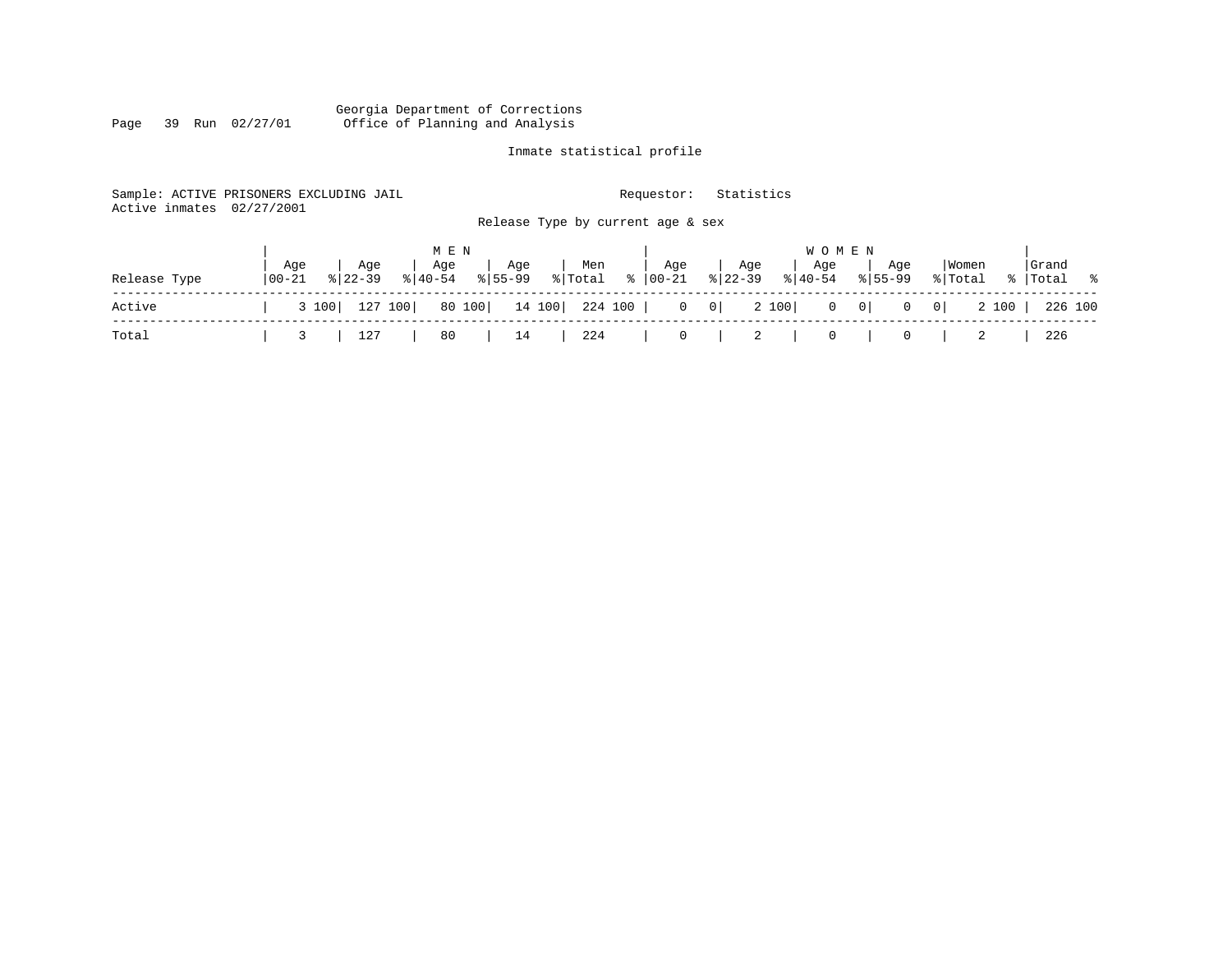## Georgia Department of Corrections Page 40 Run 02/27/01 Office of Planning and Analysis

## Inmate statistical profile

Sample: ACTIVE PRISONERS EXCLUDING JAIL **Requestor:** Statistics Active inmates 02/27/2001

Inst By Group by current age & sex

|                      |             |                |           |          | M E N       |        |             |             |          |          |             |             |             |          | W O M E N   |           |             |                |          |       |           |          |
|----------------------|-------------|----------------|-----------|----------|-------------|--------|-------------|-------------|----------|----------|-------------|-------------|-------------|----------|-------------|-----------|-------------|----------------|----------|-------|-----------|----------|
|                      | Age         |                | Age       |          | Age         |        | Age         |             | Men      |          | Age         |             | Age         |          | Age         |           | Age         |                | Women    |       | Grand     |          |
| Inst By Group        | $ 00 - 21$  |                | $8 22-39$ |          | $8 40-54$   |        | $8 55-99$   |             | % Total  | ႜ        | $00 - 21$   |             | $ 22-39 $   |          | $ 40-54 $   |           | $8155 - 99$ |                | % Total  |       | %   Total | ႜ        |
| County jails         | 0           |                | 0         | 0        |             |        |             | 0           |          |          | $\Omega$    |             | $\Omega$    |          | $\Omega$    |           | 0           |                |          |       |           |          |
| Transitional centers | 0           | 0              | 0         | $\Omega$ | $\mathbf 0$ |        | $\mathbf 0$ | 0           | 0        | $\Omega$ | $\mathbf 0$ | $\Omega$    | $\mathbf 0$ | 0        | $\Omega$    | $\Omega$  | $\Omega$    |                | $\Omega$ | 0     |           |          |
| County camps         | 0           |                | 0         |          | $\Omega$    |        | $\Omega$    | 0           | 0        | $\Omega$ | $\Omega$    |             | $\Omega$    |          | $\Omega$    |           | $\Omega$    |                | $\Omega$ | 0     |           |          |
| Inmate boot camps    |             |                | 0         |          |             |        |             | $\mathbf 0$ | 0        | $\Omega$ | 0           |             | $\Omega$    | $\Omega$ | $\Omega$    |           | $\Omega$    |                |          | 0     |           |          |
| State prisons        |             | 3 100          | 127       | 100      | 80          | 100    |             | 14 100      |          | 224 100  |             |             |             | 2 100    | $\Omega$    |           | $\Omega$    |                |          | 2 100 | 226 100   |          |
| Private prisons      |             |                | 0         | $\Omega$ | $\mathbf 0$ | 0      | $\Omega$    | 0           | 0        | $\Omega$ | $\mathbf 0$ |             | $\Omega$    | 0        | $\Omega$    | $\Omega$  | $\Omega$    |                | $\Omega$ | 0     | 0         | $\Omega$ |
| Other                | 0           | 0 <sup>1</sup> | 0         | 0        | $\mathbf 0$ | 0      | $\mathbf 0$ | $\mathbf 0$ | 0        | 0        | 0           | $\mathbf 0$ | 0           | 0        | $\mathbf 0$ | $\Omega$  | $\Omega$    | 0              | 0        | 0     | 0         |          |
| Total reported       |             | 3 100          |           | 127 100  |             | 80 100 |             | 14 100      |          | 224 100  | $\mathbf 0$ | $\mathbf 0$ |             | 2 100    | $\mathbf 0$ | $\Omega$  | $\mathbf 0$ | $\overline{0}$ |          | 2 100 | 226 100   |          |
| Percent reported     |             | 100.0          |           | 100.0    |             | 100.0  |             | 100.0       |          | 100.0    |             | .0'         |             | 100.0    |             | $\cdot$ 0 |             | $\cdot$ 0      |          | 100.0 |           | 100.0    |
| Not reported         | $\mathbf 0$ |                | 0         |          | $\mathbf 0$ |        | $\Omega$    |             | $\Omega$ |          | $\Omega$    |             | $\Omega$    |          | $\mathbf 0$ |           | $\Omega$    |                | $\Omega$ |       | $\Omega$  |          |
| Total                | 3           |                | 127       |          | 80          |        | 14          |             | 224      |          | 0           |             | 2           |          | $\mathbf 0$ |           | 0           |                | 2        |       | 226       |          |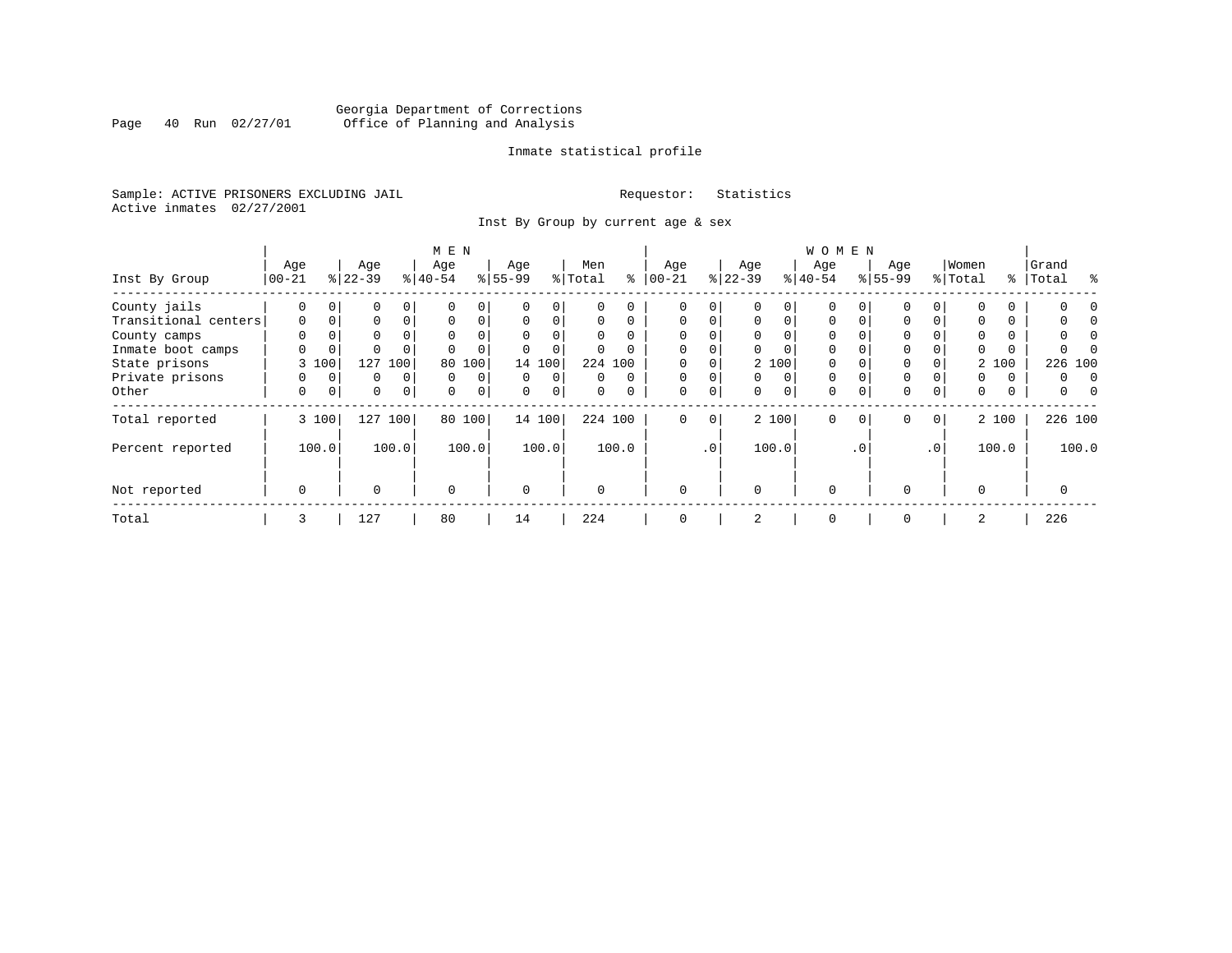## Georgia Department of Corrections<br>Page 41 Run 02/27/01 Office of Planning and Analysis Page 41 Run 02/27/01 Office of Planning and Analysis

## Inmate statistical profile

Sample: ACTIVE PRISONERS EXCLUDING JAIL **Requestor:** Statistics Active inmates 02/27/2001

Institution by current age & sex

|                      |           |          |                |                | M E N     |          |           |          |          |       |           |           |              |       | <b>WOMEN</b> |          |           |           |                |          |           |                |
|----------------------|-----------|----------|----------------|----------------|-----------|----------|-----------|----------|----------|-------|-----------|-----------|--------------|-------|--------------|----------|-----------|-----------|----------------|----------|-----------|----------------|
|                      | Age       |          | Age            |                | Age       |          | Age       |          | Men      |       | Age       |           | Age          |       | Age          |          | Age       |           | Women          |          | Grand     |                |
| Institution          | $00 - 21$ |          | $ 22-39 $      |                | $ 40-54 $ |          | $ 55-99 $ |          | % Total  | ႜ     | $00 - 21$ |           | $ 22-39 $    |       | $ 40-54 $    |          | $8 55-99$ |           | % Total        |          | %   Total | ႜ              |
| Ware Prison          |           |          |                |                |           | 10       | 2         | 14       | 19       | 8     |           |           |              |       |              |          |           | O         |                |          | 19        | 8              |
| Phillips Prison      |           | 33       |                | 6              | 3         | 4        | U         | 0        | 11       | 5     |           |           | $\Omega$     | O     | $\Omega$     | $\Omega$ |           | $\Omega$  |                | $\Omega$ | 11        | 5              |
| Arrendale Prison     |           | 33       | 3              | 2              |           |          | U         | 0        | 4        | 2     |           |           | <sup>0</sup> | O     | ∩            |          |           | $\Omega$  |                | $\Omega$ | 4         | $\overline{2}$ |
| Georgia State Prison |           | 33       | 20             | 16             | 11        | 14       |           |          | 33       | 15    |           |           | ∩            | U     | O            |          |           | U         |                | $\Omega$ | 33        | 15             |
| Jackson Prison-Diag  | U         | $\Omega$ |                | 3              |           |          |           | U        |          | ζ     |           |           | ∩            | U     | ∩            |          |           | U         |                | $\Omega$ |           | 3              |
| Coastal Prison       |           | $\cap$   |                |                |           |          |           | 7        |          |       |           |           | ∩            | U     | ∩            | ∩        |           | $\Omega$  |                | $\Omega$ |           |                |
| Augusta Med Prison   |           |          | $\overline{2}$ | 2              |           |          |           | 29       | 10       |       |           |           |              |       |              |          |           | U         |                | $\Omega$ | 10        | 4              |
| Valdosta Prison      | O         |          | 25             | 20             | 12        | 15       |           | 7        | 38       | 17    | $\Omega$  |           | ∩            | U     |              |          | N         | $\Omega$  | ∩              | $\Omega$ | 38        | 17             |
| Hays Prison          |           | $\Omega$ | 10             | 8              | 10        | 13       |           | 14       | 22       | 10    |           |           | <sup>0</sup> | O     |              | $\Omega$ |           | $\Omega$  | ∩              | $\Omega$ | 22        | 10             |
| Hancock Prison       |           |          |                | б              |           |          |           | $\Omega$ | 11       | 5     |           |           |              | O     |              | ∩        |           |           |                | $\Omega$ | 11        | 5              |
| Telfair Prison       |           |          | 15             | 12             |           | 11       |           |          | 25       | 11    |           |           |              | U     |              |          |           |           |                |          | 25        | 11             |
| Macon Prison         |           |          | 9              | 7              | 10        | 13       |           | 7        | 20       | 9     |           |           |              | 0     |              |          |           | U         |                | $\Omega$ | 20        | 9              |
| Smith Prison         |           | $\Omega$ | 14             | 11             |           | б.       |           | 7        | 20       | q     |           |           |              | O     |              |          |           | U         |                |          | 20        | 9              |
| Baldwin Prison       |           |          |                | $\Omega$       |           |          | $\Omega$  |          |          |       |           |           |              | O     |              | ∩        |           | U         |                | $\Omega$ |           | $\Omega$       |
| Metro Womens Prison  |           | $\Omega$ | U              | $\Omega$       | O         | $\Omega$ | U         | $\Omega$ | $\Omega$ | U     |           |           |              | 50    | $\Omega$     | $\Omega$ |           | U         |                | 50       |           |                |
| Pulaski Womens Pris  | 0         | 0        | U              | $\overline{0}$ |           | 0        | U         | 0        |          |       | ∩         | 0         |              | 50    | $\Omega$     | 0        | N         | 0         |                | 50       |           |                |
| Total reported       |           | 3 100    | 127 100        |                |           | 80 100   |           | 14 100   | 224 100  |       | $\Omega$  | $\Omega$  |              | 2 100 | $\Omega$     | $\Omega$ | 0         | $\Omega$  |                | 2 100    |           | 226 100        |
| Percent reported     |           | 100.0    |                | 100.0          |           | 100.0    |           | 100.0    |          | 100.0 |           | $\cdot$ 0 |              | 100.0 |              | . 0      |           | $\cdot$ 0 |                | 100.0    |           | 100.0          |
| Not Reported         | O         |          | U              |                | $\cap$    |          | $\Omega$  |          |          |       | $\Omega$  |           | $\Omega$     |       | $\Omega$     |          | O         |           | $\Omega$       |          | O         |                |
| Total                | 3         |          | 127            |                | 80        |          | 14        |          | 224      |       | $\Omega$  |           | 2            |       | $\Omega$     |          | O         |           | $\overline{2}$ |          | 226       |                |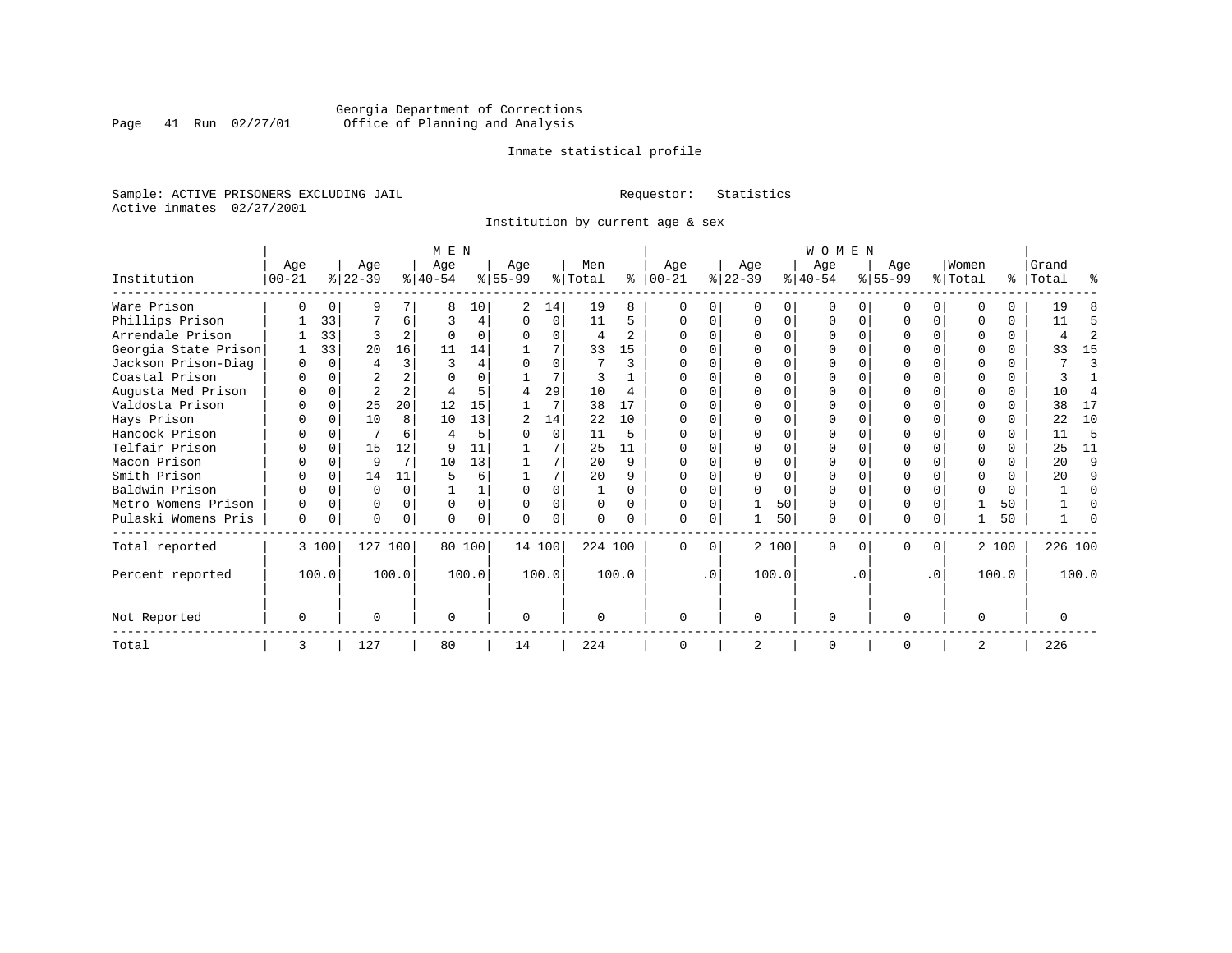## Georgia Department of Corrections Page 42 Run 02/27/01 Office of Planning and Analysis

## Inmate statistical profile

Sample: ACTIVE PRISONERS EXCLUDING JAIL **Requestor:** Statistics Active inmates 02/27/2001

Misdemeanors And Felonies by current age & sex

| Crime Type            | Age<br>  00-21 |                         | Age<br>$8 22-39$ |       | M E N<br>Age<br>$8 40-54$ |       | Age<br>$8155 - 99$ |             | Men<br>% Total | ႜ     | Age<br>$00 - 21$ |                     | Age<br>$ 22-39 $ |             | <b>WOMEN</b><br>Aqe<br>$ 40-54 $ |                   | Age<br>$8155 - 99$ |                 | Women<br>% Total  |   | Grand<br>%   Total              |  |
|-----------------------|----------------|-------------------------|------------------|-------|---------------------------|-------|--------------------|-------------|----------------|-------|------------------|---------------------|------------------|-------------|----------------------------------|-------------------|--------------------|-----------------|-------------------|---|---------------------------------|--|
| MISDEMEANOR<br>FELONY | 0              | 0 <sup>1</sup><br>3 100 | 0<br>127 100     | 0     | $\mathbf{0}$<br>80 100    | 0     | 0                  | 0<br>14 100 | 0<br>224 100   | 0     | 0<br>$\mathbf 0$ | 0<br>$\overline{0}$ | $\mathbf{0}$     | 0 <br>2 100 | 0<br>$\mathbf 0$                 | 0<br>$\mathbf{0}$ | 0<br>0             | 0<br> 0         | $\Omega$<br>2 100 | 0 | $\Omega$<br>$\Omega$<br>226 100 |  |
| Total reported        |                | 3 100                   | 127 100          |       | 80                        | 100   |                    | 14 100      | 224 100        |       | 0                | 0                   |                  | 2 100       | 0                                | 0                 | 0                  | $\overline{0}$  | 2 100             |   | 226 100                         |  |
| Percent reported      |                | 100.0                   |                  | 100.0 |                           | 100.0 |                    | 100.0       |                | 100.0 |                  | $\cdot$ 0           |                  | 100.0       |                                  | . 0               |                    | .0 <sup>1</sup> | 100.0             |   | 100.0                           |  |
| NOT REPORTED          | $\mathbf 0$    |                         | 0                |       | $\mathbf 0$               |       | $\mathbf 0$        |             | $\mathbf 0$    |       | $\mathbf{0}$     |                     | $\mathbf 0$      |             | 0                                |                   | $\Omega$           |                 | $\Omega$          |   | $\mathbf 0$                     |  |
| Total                 |                |                         | 127              |       | 80                        |       | 14                 |             | 224            |       | $\mathbf 0$      |                     | 2                |             | 0                                |                   |                    |                 | 2                 |   | 226                             |  |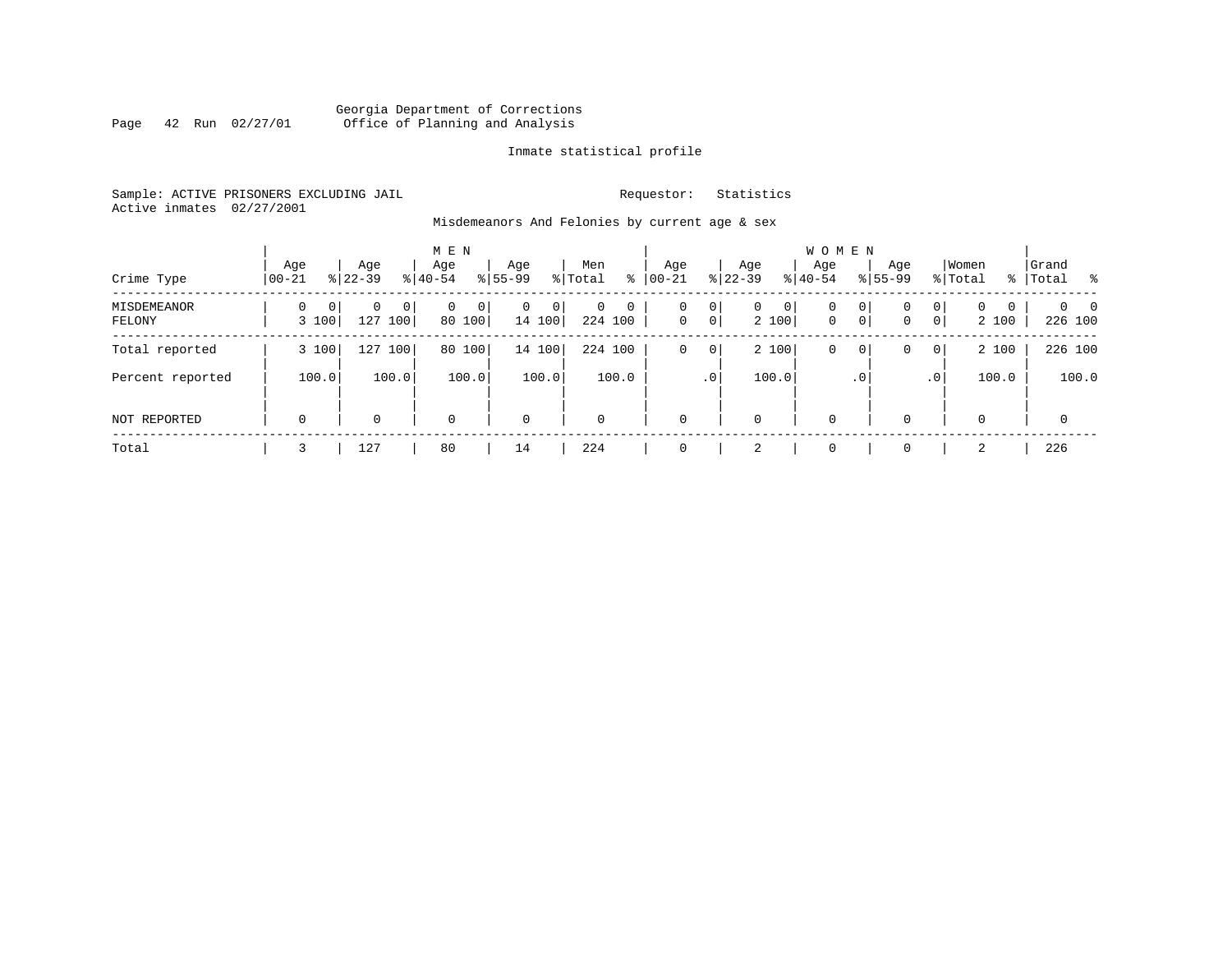## Georgia Department of Corrections<br>Page 43 Run 02/27/01 Office of Planning and Analysis Page 43 Run 02/27/01 Office of Planning and Analysis

## Inmate statistical profile

Sample: ACTIVE PRISONERS EXCLUDING JAIL **Requestor:** Statistics Active inmates 02/27/2001

Crimes By Group by current age & sex

|                      |                    |          |                    |              | M E N           |          |                  |             |                |             |                      |             |                    |          | W O M E N        |           |                  |              |                  |          |                |                |
|----------------------|--------------------|----------|--------------------|--------------|-----------------|----------|------------------|-------------|----------------|-------------|----------------------|-------------|--------------------|----------|------------------|-----------|------------------|--------------|------------------|----------|----------------|----------------|
| Crimes By Group      | Age<br>$ 00 - 21 $ |          | Age<br>$8$   22-39 |              | Age<br>$ 40-54$ |          | Age<br>$8 55-99$ |             | Men<br>% Total |             | Age<br>$8   00 - 21$ |             | Age<br>$8$   22-39 |          | Age<br>$8 40-54$ |           | Age<br>$8 55-99$ |              | Women<br>% Total | ႜ        | Grand<br>Total |                |
|                      |                    |          |                    |              |                 |          |                  |             |                |             |                      |             |                    |          |                  |           |                  |              |                  |          |                |                |
| HOMICIDE             |                    | 3 100    | 88                 | 69           | 30              | 38       | 8                | 57          | 129            | 58          | 0                    | 0           |                    | 2 100    | 0                | 0         | 0                | $\circ$      |                  | 2 100    | 131            | 58             |
| ABORTION             | N                  | 0        | $\Omega$           | $\mathbf 0$  | 0               | 0        | $\Omega$         | $\mathbf 0$ | $\mathsf 0$    | $\mathbf 0$ | $\Omega$             | 0           | $\Omega$           | 0        | 0                | 0         | $\mathbf 0$      | 0            | 0                | 0        | 0              | $\overline{0}$ |
| BODILY INJRY&REL OFF | U                  | 0        | 8                  | 6            | 14              | 18       | 2                | 14          | 24             | 11          | 0                    | 0           | 0                  | 0        | 0                | 0         | $\Omega$         | 0            | 0                | 0        | 24             | 11             |
| ARSON & REL OFF      | N                  | $\Omega$ | $\Omega$           | $\Omega$     | $\Omega$        | 0        | U                | $\mathbf 0$ | 0              | $\Omega$    | C                    | 0           |                    | $\Omega$ | 0                | $\Omega$  | $\Omega$         | $\Omega$     | $\Omega$         | 0        | O              | $\Omega$       |
| DAMAGE OF PROPERTY   |                    | O        | O                  | $\Omega$     | O               | 0        | O                | 0           | 0              | $\Omega$    | U                    | $\Omega$    | <sup>0</sup>       | $\Omega$ | 0                | 0         | ∩                | $\Omega$     | U                | 0        | U              | $\Omega$       |
| BURGLARY & REL OFF   |                    | 0        | O                  | $\Omega$     | 1               | 1        |                  | 0           | 1              | U           | C                    | 0           |                    | 0        | 0                | O         | O                | $\Omega$     | 0                | 0        |                | $\Omega$       |
| FORGERY & REL OFF    |                    | 0        | $\Omega$           | $\Omega$     | $\Omega$        | 0        |                  | 0           | 0              | O           |                      | 0           |                    | $\Omega$ | 0                | 0         | $\Omega$         | $\Omega$     | $\Omega$         | 0        | O              | $\Omega$       |
| THEFT                |                    | 0        | $\Omega$           | $\Omega$     | $\Omega$        | $\Omega$ | U                | $\Omega$    | $\Omega$       | $\Omega$    | C                    | $\Omega$    |                    | $\Omega$ | 0                | 0         | $\Omega$         | $\Omega$     | U                | $\Omega$ | U              | $\Omega$       |
| <b>ROBBERY</b>       |                    | 0        | 13                 | 10           | 18              | 23       | 3                | 21          | 34             | 15          | C                    | $\Omega$    |                    | $\Omega$ | 0                | 0         | O                | $\Omega$     | 0                | 0        | 34             | 15             |
| SEXUAL OFFENSES      |                    | 0        | 12                 | 9            | 15              | 19       |                  | 7           | 28             | 13          | C                    | $\Omega$    |                    | $\Omega$ | 0                | 0         | $\Omega$         | $\Omega$     | $\Omega$         | 0        | 28             | 12             |
| OBSCENITY CRIMES     |                    | O        | $\Omega$           | $\Omega$     | $\Omega$        | 0        | O                | 0           | $\Omega$       | $\Omega$    | 0                    | $\Omega$    | O                  | $\Omega$ | O                | O         | O                | $\Omega$     | U                | 0        | U              | $\Omega$       |
| TREASON & REL OFF    |                    | 0        | $\Omega$           | $\Omega$     | O               | 0        | U                | $\mathbf 0$ | 0              | $\Omega$    | 0                    | 0           |                    | $\Omega$ | U                | 0         | O                | $\Omega$     | U                | O        | U              | $\Omega$       |
| CRIMES INVOLVNG GOVT |                    | O        | O                  | 0            | O               | 0        | U                | 0           | U              | 0           | C                    | $\Omega$    |                    | $\Omega$ | U                | O         | O                | 0            | U                | $\Omega$ | U              | $\Omega$       |
| FALSIFICATIONS       |                    | O        | $\Omega$           | 0            | O               | 0        | O                | 0           | 0              | $\Omega$    | C                    | 0           |                    | $\Omega$ | 0                | 0         | O                | 0            | U                | 0        | U              | $\Omega$       |
| OBSTRUCT LAW ENFORCE |                    | O        | O                  | 0            | O               | 0        | O                | 0           | U              | U           | C                    | 0           |                    | $\Omega$ | O                | O         |                  | <sup>0</sup> | O                | 0        |                | <sup>0</sup>   |
| DISORDERLY CONDUCT   |                    | U        | n                  | 0            | O               | $\Omega$ | U                | $\Omega$    | U              | U           | C                    | 0           |                    | $\Omega$ | O                | n         | U                | <sup>0</sup> | U                | 0        |                | ∩              |
| GAMBLING & REL OFF   |                    | O        | n                  | $\Omega$     | O               | 0        | O                | 0           | 0              | 0           | C                    | $\Omega$    | <sup>0</sup>       | $\Omega$ | 0                | O         | O                | 0            | U                | 0        |                | ∩              |
| CRUELTY TO CHILDREN  |                    | 0        | O                  | $\Omega$     | 0               | 0        |                  | $\mathbf 0$ | 0              | O           | C                    | 0           |                    | 0        | 0                | 0         | O                | $\Omega$     | 0                | 0        |                | Λ              |
| CRIMES WITH GUNS     |                    | O        | n                  | 0            | U               | 0        | U                | 0           | 0              | 0           | C                    | 0           |                    | $\Omega$ | 0                | O         | ∩                | 0            | U                | 0        | ∩              | ∩              |
| INVASION PRIVACY     |                    | 0        | n                  | 0            | O               | 0        | U                | 0           | 0              | U           | O                    | 0           |                    | $\Omega$ | 0                | O         | O                | 0            | U                | 0        |                | <sup>0</sup>   |
| RACKETEERING         |                    | O        |                    | $\Omega$     | $\Omega$        | 0        | $\Omega$         | 0           | 0              | O           | C                    | 0           |                    | $\Omega$ | $\Omega$         | O         | ∩                | $\Omega$     | $\Omega$         | 0        |                | $\sqrt{ }$     |
| DRUG ABUSE OFFENSES  |                    | O        |                    | 4            | $\overline{2}$  | 3        | O                | 0           |                | 3           | O                    | 0           |                    | $\Omega$ | 0                | O         | O                | $\Omega$     | $\Omega$         | 0        |                | κ              |
| DRUG TRAFFICKING     |                    | 0        | 1                  | $\mathbf{1}$ | $\Omega$        | $\Omega$ | $\Omega$         | $\mathbf 0$ | $\mathbf{1}$   | O           | C                    | $\Omega$    | 0                  | $\Omega$ | 0                | O         | O                | $\Omega$     | $\Omega$         | 0        |                | $\Omega$       |
| AUTO CRIMES          |                    | $\Omega$ | $\Omega$           | $\Omega$     | $\Omega$        | $\Omega$ | 0                | $\mathbf 0$ | 0              | 0           | C                    | 0           |                    | $\Omega$ | 0                | $\Omega$  |                  | $\Omega$     | 0                | $\Omega$ | በ              | $\Omega$       |
| REVENUE & CONTRABAND | 0                  | 0        | $\Omega$           | $\Omega$     | $\Omega$        | 0        | $\Omega$         | 0           | $\Omega$       | $\Omega$    | C                    | $\Omega$    |                    | $\Omega$ | 0                | 0         | $\Omega$         | $\Omega$     | 0                | 0        | ი              | $\Omega$       |
| CRIMES OF OTH STATES | 0                  | 0        | 0                  | $\Omega$     | 0               | 0        | $\Omega$         | 0           | 0              | 0           | $\Omega$             | 0           |                    | $\Omega$ | 0                | 0         | 0                | $\Omega$     | 0                | 0        | ი              | 0              |
| MISC. FELONIES       | 0                  | 0        | $\Omega$           | $\Omega$     | $\Omega$        | 0        | $\Omega$         | $\mathbf 0$ | 0              | 0           | C                    | 0           |                    | $\Omega$ | $\Omega$         | 0         | $\Omega$         | 0            | $\Omega$         | 0        | በ              | $\sqrt{ }$     |
| MISDEMEANORS         | 0                  | 0        | $\Omega$           | 0            | O               | 0        | O                | 0           | 0              | U           | $\Omega$             | 0           | O                  | 0        | 0                | 0         | $\Omega$         | 0            | 0                | 0        | ი              |                |
| Total reported       |                    | 3 100    | 127 100            |              |                 | 80 100   |                  | 14 100      | 224 100        |             | 0                    | $\mathbf 0$ |                    | 2 100    | $\mathbf 0$      | 0         | $\Omega$         | 0            |                  | 2 100    | 226 100        |                |
| Percent reported     |                    | 100.0    |                    | 100.0        |                 | 100.0    |                  | 100.0       |                | 100.0       |                      | $\cdot$ 0   |                    | 100.0    |                  | $\cdot$ 0 |                  | $\cdot$ 0    |                  | 100.0    |                | 100.0          |
| <b>NOT REPORTED</b>  | 0                  |          | 0                  |              | 0               |          | 0                |             | 0              |             | 0                    |             | 0                  |          | 0                |           | $\Omega$         |              | 0                |          | 0              |                |
| Total                | 3                  |          | 127                |              | 80              |          | 14               |             | 224            |             | 0                    |             | 2                  |          | 0                |           | $\mathbf 0$      |              | 2                |          | 226            |                |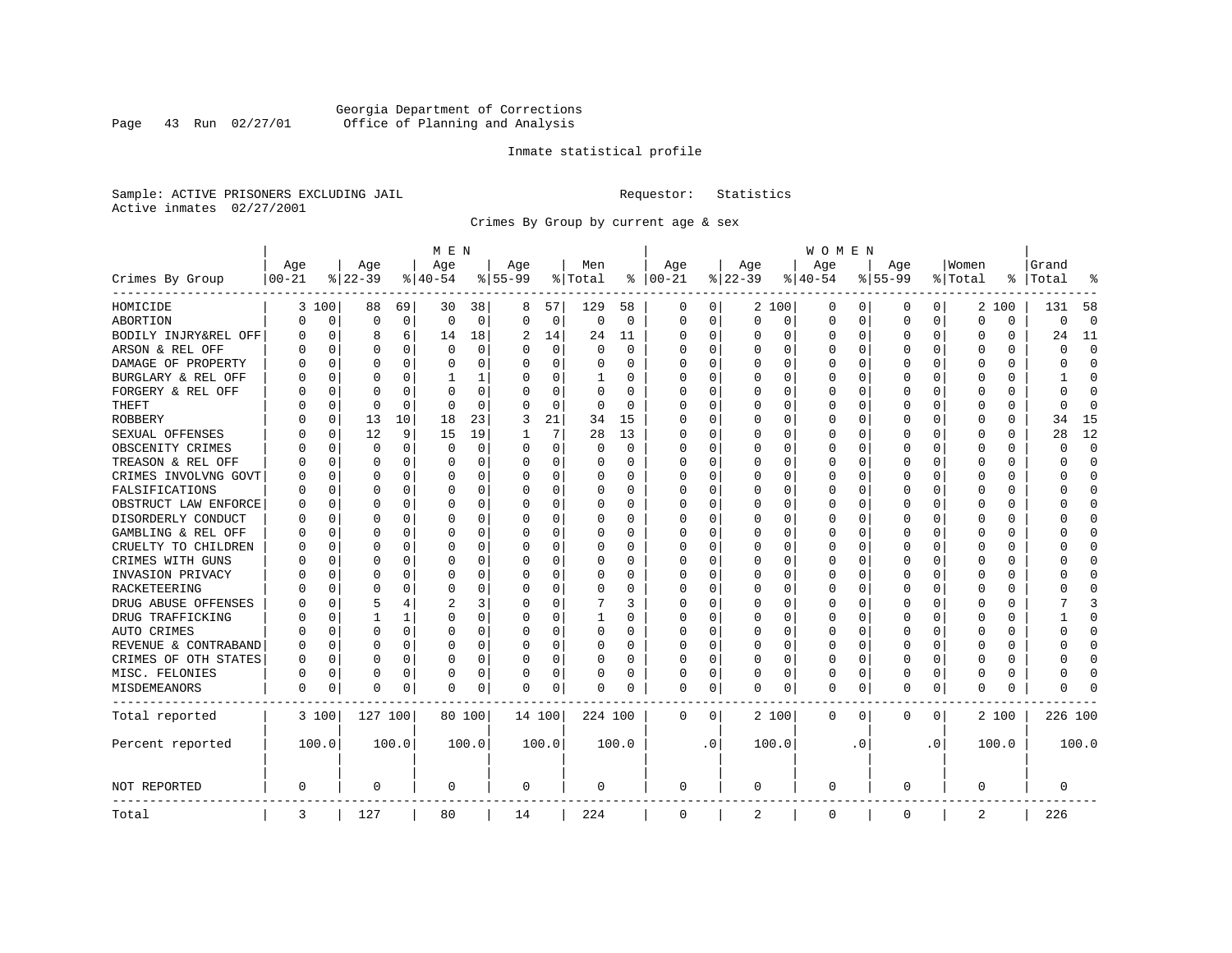Georgia Department of Corrections Page 44 Run 02/27/01 Office of Planning and Analysis

## Inmate statistical profile

| Sample: ACTIVE PRISONERS EXCLUDING JAIL<br>Active inmates<br>02/27/2001 |             |                |                |                 |                                |                |              |                |                |              | Requestor:                                |                | Statistics       |                |                                            |             |             |                |                  |          |                    |                |
|-------------------------------------------------------------------------|-------------|----------------|----------------|-----------------|--------------------------------|----------------|--------------|----------------|----------------|--------------|-------------------------------------------|----------------|------------------|----------------|--------------------------------------------|-------------|-------------|----------------|------------------|----------|--------------------|----------------|
|                                                                         |             |                |                |                 |                                |                |              |                |                |              | Most Serious Offense by current age & sex |                |                  |                |                                            |             |             |                |                  |          |                    |                |
|                                                                         |             |                |                |                 | M E N                          |                |              |                |                |              |                                           |                |                  |                | WOMEN                                      |             |             |                |                  |          |                    |                |
| Most Serious Offense 00-21                                              | Age         |                | Age<br>% 22-39 |                 | Age<br>% 40-54 % 55-99 % Total |                | Age          |                | Men            |              | Age<br>$8   00 - 21$                      |                | Age<br>$ 22-39 $ |                | Age<br>$\frac{8}{40-54}$ $\frac{8}{55-99}$ |             | Age         |                | Women<br>% Total |          | Grand<br>% Total % |                |
| Misdemeanors                                                            |             |                |                |                 |                                |                |              |                |                |              |                                           |                |                  |                |                                            |             |             |                |                  |          |                    |                |
| FELONIES                                                                |             |                |                |                 |                                |                |              |                |                |              |                                           |                |                  |                |                                            |             |             |                |                  |          |                    |                |
| <b>MURDER</b>                                                           |             | 3 100          | 88             | 69              | 30                             | 38             | 8            | 57             | 129            | 58           | 0                                         | 0              |                  | 2 100          | $\Omega$                                   |             | $\Omega$    | 0 <sup>1</sup> |                  | 2 100    | 131                | 58             |
| KIDNAPPING                                                              |             | $\mathbf{0}$   | 8              | 6               | 14                             | 18             | 2            | 14             | 24             | 11           | $\mathbf 0$                               | $\overline{0}$ | $\mathbf 0$      | 0              | 0                                          | $\mathbf 0$ | 0           | $\Omega$       | $\Omega$         | 0        | 24                 | 11             |
| <b>BURGLARY</b>                                                         | 0           | $\overline{0}$ | $\Omega$       | $\overline{0}$  | $\mathbf{1}$                   | $\mathbf 1$    | 0            | $\mathbf 0$    | 1              | 0            | $\mathbf{0}$                              | 0 <sup>1</sup> | $\mathbf 0$      | $\mathbf 0$    | 0                                          | $\Omega$    | $\mathbf 0$ | $\Omega$       | $\mathbf 0$      | $\Omega$ | 1                  | $\overline{0}$ |
| ARMED ROBBERY                                                           | $\Omega$    | 0 <sup>1</sup> | 13             | 10 <sup>1</sup> | 18                             | 23             | 3            | 21             | 34             | 15           | $\Omega$                                  | $\Omega$       | $\Omega$         | $\Omega$       | $\Omega$                                   | $\Omega$    | $\Omega$    | $\Omega$       | $\Omega$         | $\Omega$ | 34                 | 15             |
| <b>RAPE</b>                                                             |             | $\Omega$       | 8              | $6 \mid$        | 14                             | 18             | $\mathbf{1}$ | 7              | 23             | 10           | $\Omega$                                  | $\Omega$       | $\Omega$         | $\Omega$       | $\Omega$                                   | $\Omega$    | $\Omega$    | $\Omega$       | $\Omega$         | $\Omega$ | 23                 | 10             |
| AGGRAV. CHILD MOLEST                                                    | $\mathbf 0$ | $\Omega$       | $\overline{4}$ | 3               | 1                              | $\mathbf 1$    | $\Omega$     | 0 <sup>1</sup> | 5              | 2            | $\Omega$                                  | $\Omega$       | $\Omega$         | $\Omega$       | $\Omega$                                   | $\Omega$    | $\Omega$    | $\Omega$       | $\Omega$         | $\Omega$ | 5                  | $\overline{2}$ |
| VIOLATE GA CNTRL SBS                                                    | $\mathbf 0$ | 0 <sup>1</sup> | $\mathbf{1}$   | 1               | $\mathbf 0$                    | $\mathbf 0$    | $\mathbf 0$  | 0 <sup>1</sup> | $\mathbf{1}$   | $\Omega$     | $\mathbf 0$                               | 0 <sup>1</sup> | $\mathbf 0$      | $\mathbf 0$    | $\mathbf 0$                                | $\Omega$    | $\mathbf 0$ | 0 <sup>1</sup> | $\Omega$         | $\Omega$ | $\mathbf{1}$       | $\Omega$       |
| SALE/DISTRIBUTION CO                                                    | $\mathbf 0$ | $\Omega$       | $\overline{3}$ | 2 <sup>1</sup>  | $\mathbf 0$                    | $\mathbf 0$    | $\mathbf 0$  | 0 <sup>1</sup> | $\overline{3}$ | $\mathbf{1}$ | $\mathbf{0}$                              | $\Omega$       | $\mathbf 0$      | 0 <sup>1</sup> | $\mathbf 0$                                | $\Omega$    | $\mathbf 0$ | $\Omega$       | $\mathbf 0$      | $\Omega$ | 3                  | $\overline{1}$ |
| POSSESSION OF COCAIN                                                    | $\Omega$    | $\Omega$       | $\mathbf{1}$   | $1\vert$        | $\overline{2}$                 | $\overline{3}$ | $\Omega$     | $\Omega$       | $\overline{3}$ | $\mathbf{1}$ | $\Omega$                                  | $\Omega$       | $\Omega$         | $\Omega$       | $\Omega$                                   | $\cap$      | $\Omega$    | $\cap$         | $\Omega$         | $\Omega$ | 3                  |                |
| ATT/CONSPRCY COMMT C                                                    | $\mathbf 0$ | 0              | $\mathbf{1}$   | $\mathbf{1}$    | $\Omega$                       | $\Omega$       | $\Omega$     | $\mathbf 0$    | $\mathbf{1}$   | $\Omega$     | $\Omega$                                  | $\Omega$       | $\Omega$         | $\Omega$       | $\Omega$                                   |             | $\Omega$    | $\Omega$       | $\Omega$         | $\Omega$ | $\mathbf{1}$       |                |
| Total reported                                                          |             | 3 100          | 127 100        |                 |                                | 80 100         |              | 14 100         | 224 100        |              | $\Omega$                                  | $\Omega$       |                  | 2 100          | $\Omega$                                   | $\Omega$    | $\Omega$    | $\Omega$       |                  | 2 100    | 226 100            |                |
| Percent reported                                                        |             | 100.0          |                | 100.0           |                                | 100.0          |              | 100.0          |                | 100.0        |                                           | .0             |                  | 100.0          |                                            | $\cdot$ 0   |             | $\cdot$ 0      |                  | 100.0    |                    | 100.0          |
| <b>NOT REPORTED</b>                                                     | 0           |                | 0              |                 | $\Omega$                       |                | $\Omega$     |                | $\Omega$       |              | $\Omega$                                  |                | $\Omega$         |                | $\Omega$                                   |             | ∩           |                | $\Omega$         |          | <sup>0</sup>       |                |
| Total                                                                   | 3           |                | 127            |                 | 80                             |                | 14           |                | 224            |              | $\mathsf{O}$                              |                | 2                |                | 0                                          |             | $\mathbf 0$ |                | 2                |          | 226                |                |